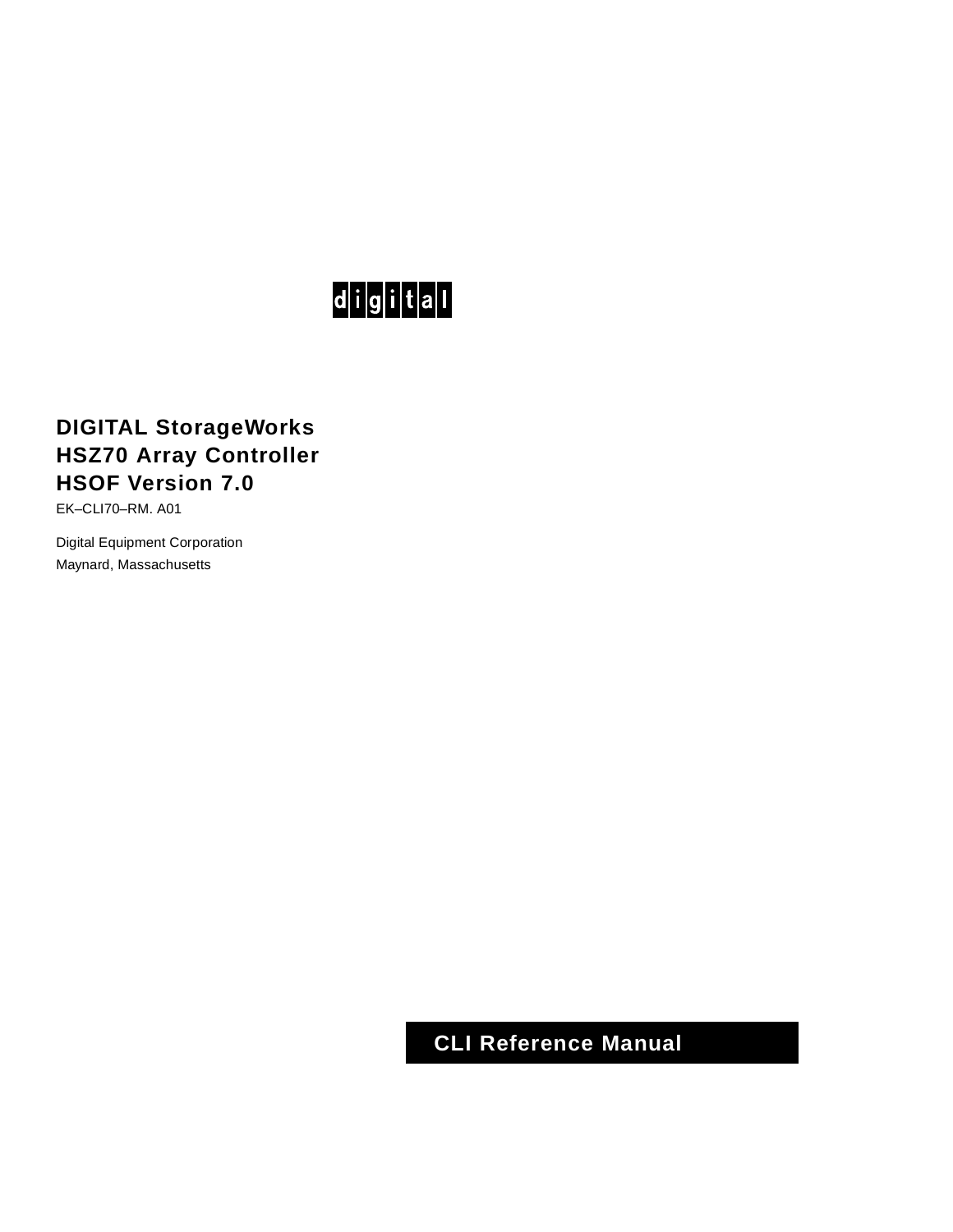#### July 1997

While Digital Equipment Corporation believes the information included in this manual is correct as of the date of publication, it is subject to change without notice. DIGITAL makes no representations that the interconnection of its products in the manner described in this document will not infringe existing or future patent rights, nor do the descriptions contained in this document imply the granting of licenses to make, use, or sell equipment or software in accordance with the description. No responsibility is assumed for the use or reliability of firmware on equipment not supplied by DIGITAL or its affiliated companies. Possession, use, or copying of the software or firmware described in this documentation is authorized only pursuant to a valid written license from DIGITAL, an authorized sublicensor, or the identified licensor.

Commercial Computer Software, Computer Software Documentation and Technical Data for Commercial Items are licensed to the U.S. Government with DIGITAL's standard commercial license and, when applicable, the rights in DFAR 252.227 7015, "Technical Data—Commercial Items."

© Digital Equipment Corporation, 1997. Printed in U.S.A. All rights reserved.

DIGITAL, DIGITAL UNIX, DECconnect, HSZ, StorageWorks, VMS, OpenVMS, and the DIGITAL logo are trademarks of Digital Equipment Corporation.

UNIX is a registered trademark in the United States and other countries exclusively through X/Open Company Ltd. Windows NT is a trademark of the Microsoft Corporation. Sun is a registered trademark of Sun Microsystems, Inc. Hewlett-Packard and HP–UX are registered trademarks of the Hewlett-Packard Company. IBM and AIX are registered trademarks of International Business Machines Corporation. All other trademarks and registered trademarks are the property of their respective owners.

This equipment has been tested and found to comply with the limits for a Class A digital device, pursuant to Part 15 of the FCC Rules. These limits are designed to provide reasonable protection against harmful interference when the equipment is operated in a commercial environment. This equipment generates, uses and can radiate radio frequency energy and, if not installed and used in accordance with the manuals, may cause harmful interference to radio communications. Operation of this equipment in a residential area is likely to cause harmful interference in which case the user will be required to correct the interference at his own expense. Restrictions apply to the use of the local-connection port on this series of controllers; failure to observe these restrictions may result in harmful interference. Always disconnect this port as soon as possible after completing the setup operation. Any changes or modifications made to this equipment may void the user's authority to operate the equipment.

#### Warning!

This is a Class A product. In a domestic environment this product may cause radio interference in which case the user may be required to take adequate measures.

#### Achtung!

Dieses ist ein Gerät der Funkstörgrenzwertklasse A. In Wohnbereichen können bei Betrieb dieses Gerätes Rundfunkstörungen auftreten, in welchen Fällen der Benutzer für entsprechende Gegenmaßnahmen verantwortlich ist.

#### Avertissement!

Cet appareil est un appareil de Classe A. Dans un environnement résidentiel cet appareil peut provoquer des brouillages radioélectriques. Dans ce cas, il peut être demandé à l' utilisateur de prendre les mesures appropriées.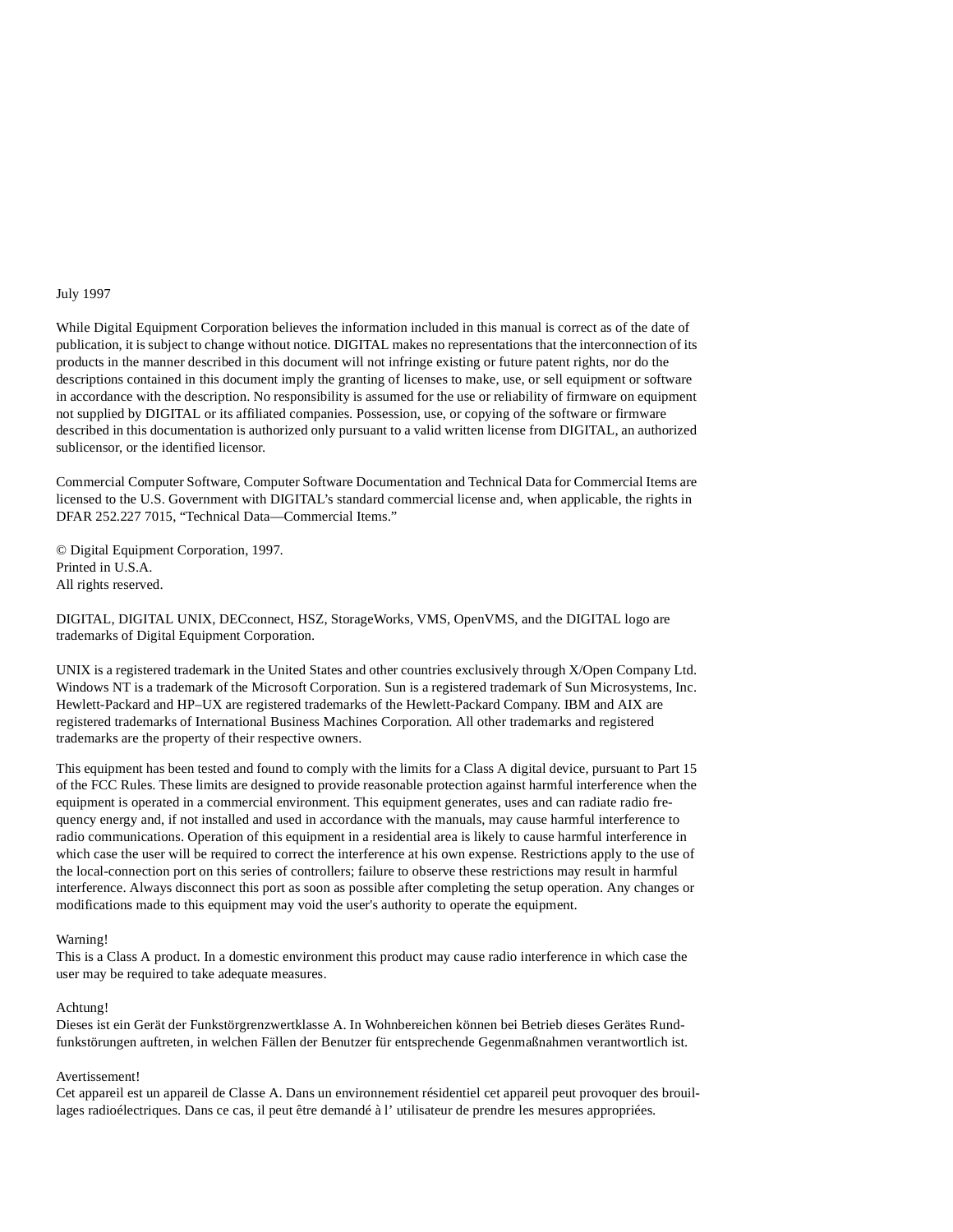# Contents

# Preface

#### $\mathrm{iii}$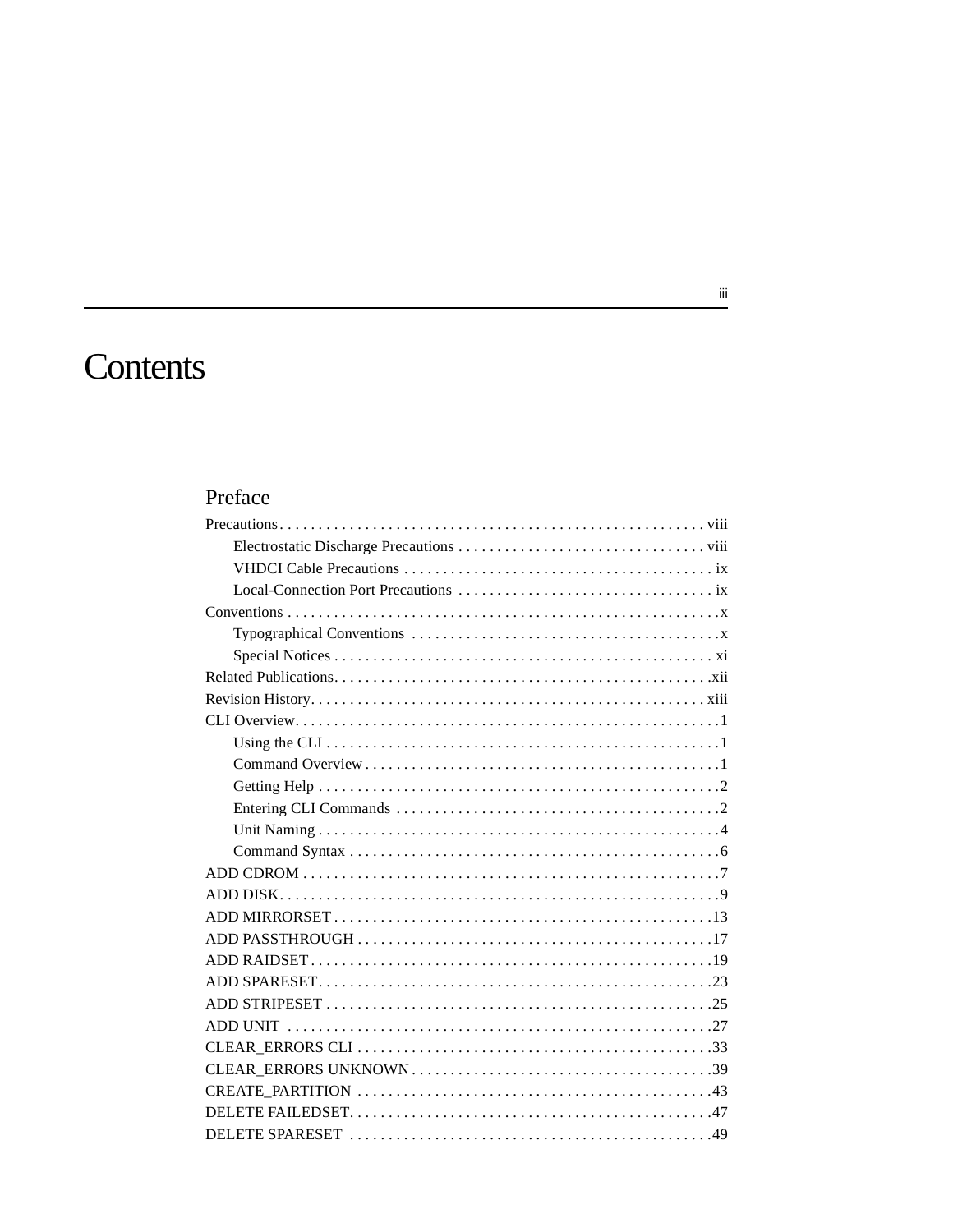| ı٧ | <b>CLI Reference Manual</b> |  |
|----|-----------------------------|--|
|    |                             |  |

Glossary

Index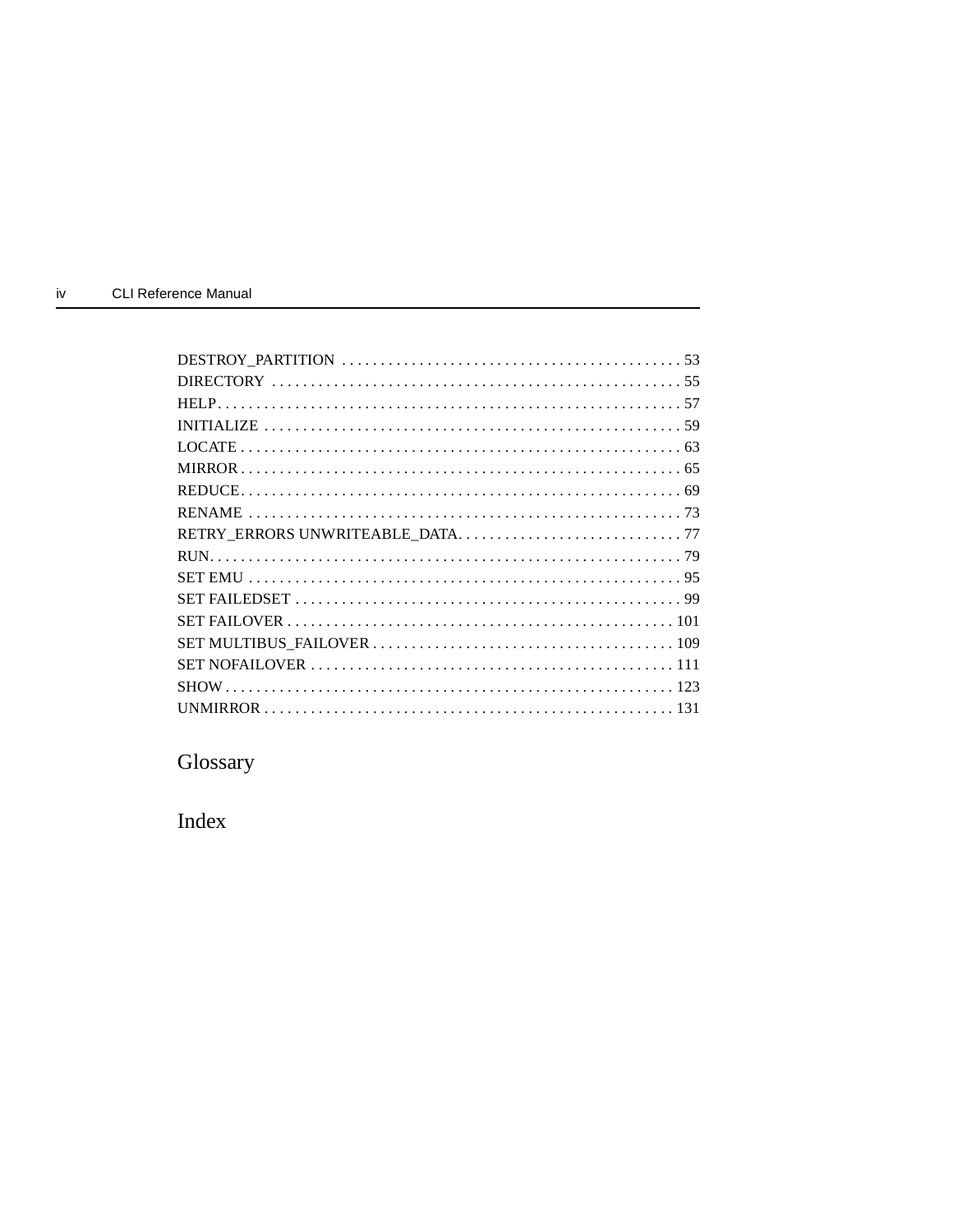# Tables

# $\frac{v}{\sqrt{2}}$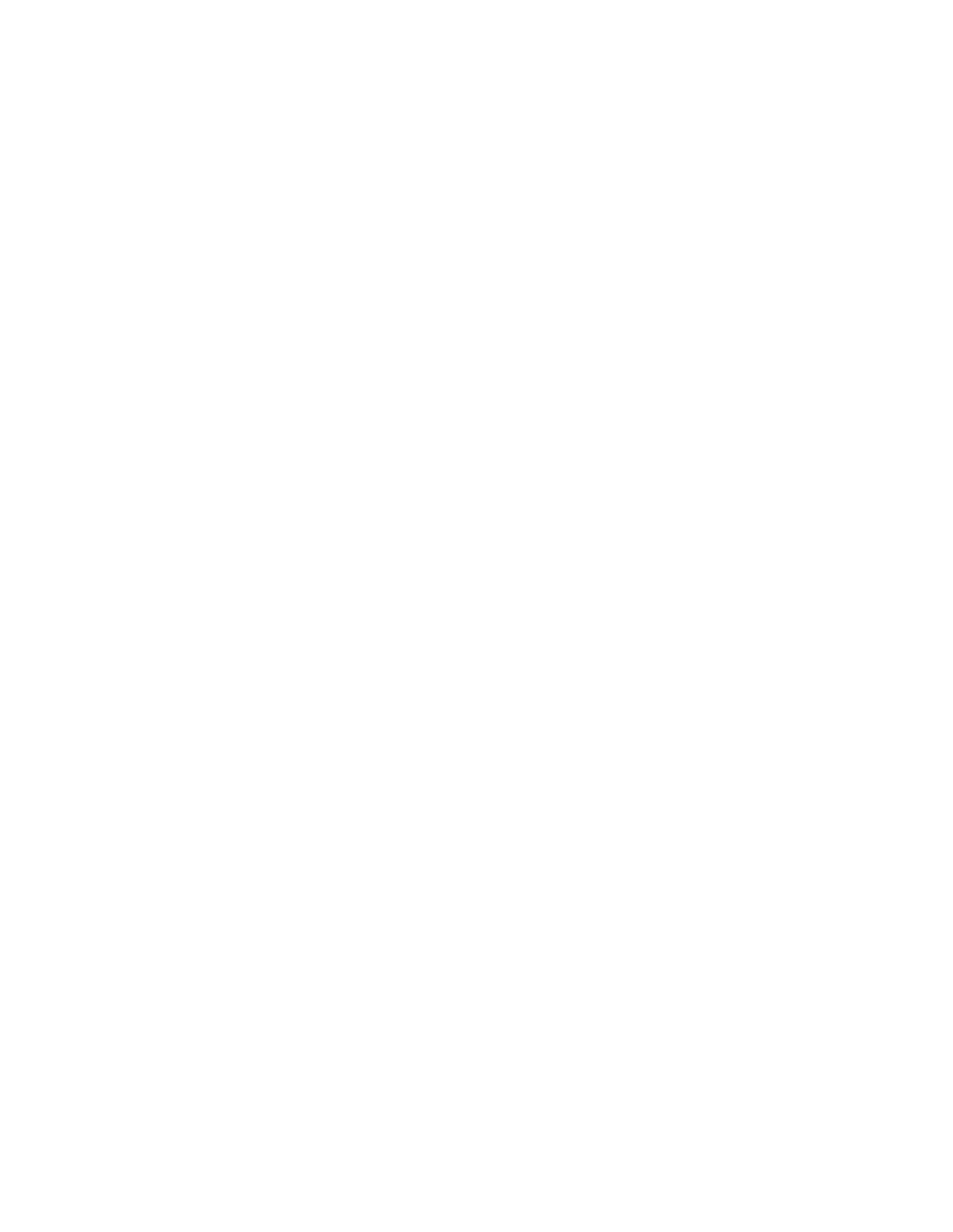# <span id="page-6-0"></span>Preface

This book provides information and guidance for operating the command line interface (CLI) for the array controller. This book defines, explains, and presents examples of how you can implement the commands supported by the software accompanying your controller.

This book does not contain information about the operating environments to which the controller may be connected, nor does it contain detailed information about subsystem enclosures or their components. See the documentation that accompanied these peripherals for information about them.

vii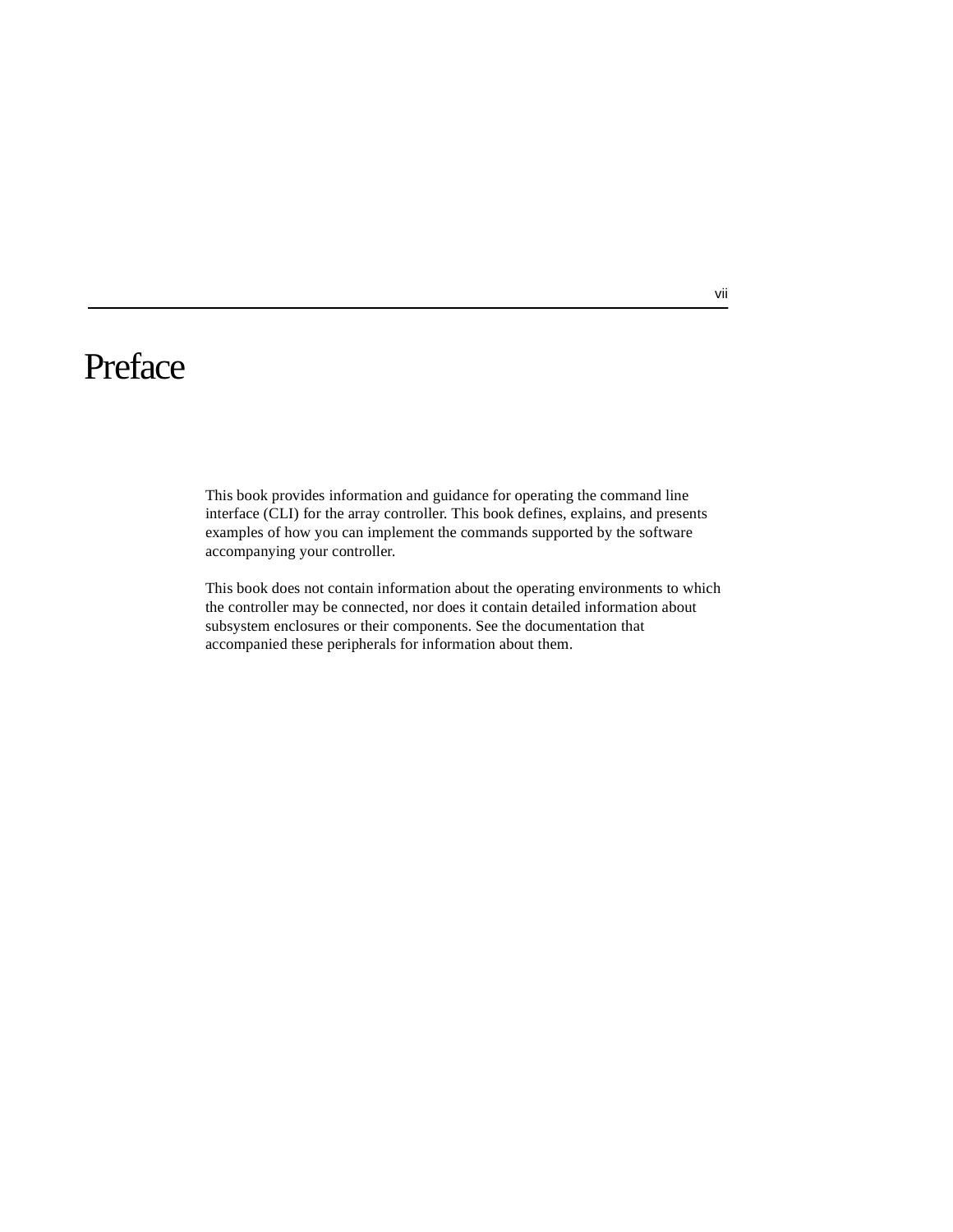#### <span id="page-7-0"></span>viii CLI Reference Manual

# **Precautions**

Follow these precautions when you're carrying out the procedures in this book.

#### **Electrostatic Discharge Precautions**

Static electricity collects on all nonconducting material, such as paper, cloth, and plastic. An electrostatic discharge (ESD) can easily damage a controller or other subsystem component even though you may not see or feel the discharge. Follow these precautions whenever you're servicing a subsystem or one of its components:

- $\blacksquare$  Always use an ESD wrist strap when servicing the controller or other components in the subsystem. Make sure that the strap contacts bare skin and fits snugly, and that its grounding lead is attached to a bus that is a verified earth ground.
- $\blacksquare$  Before touching any circuit board or component, always touch a verifiable earth ground to discharge any static electricity that may be present in your clothing.
- $\blacksquare$  Always keep circuit boards and components away from nonconducting material.
- $\blacksquare$ Always keep clothing away from circuit boards and components.
- $\blacksquare$  Always use antistatic bags and grounding mats for storing circuit boards or components during replacement procedures.
- $\blacksquare$  Always keep the ESD cover over the program card when the card is in the controller. If you remove the card, put it in its original carrying case. Never touch the contacts or twist or bend the card while you're handling it.
- $\blacksquare$  Do not touch the connector pins of a cable when it is attached to a component or host.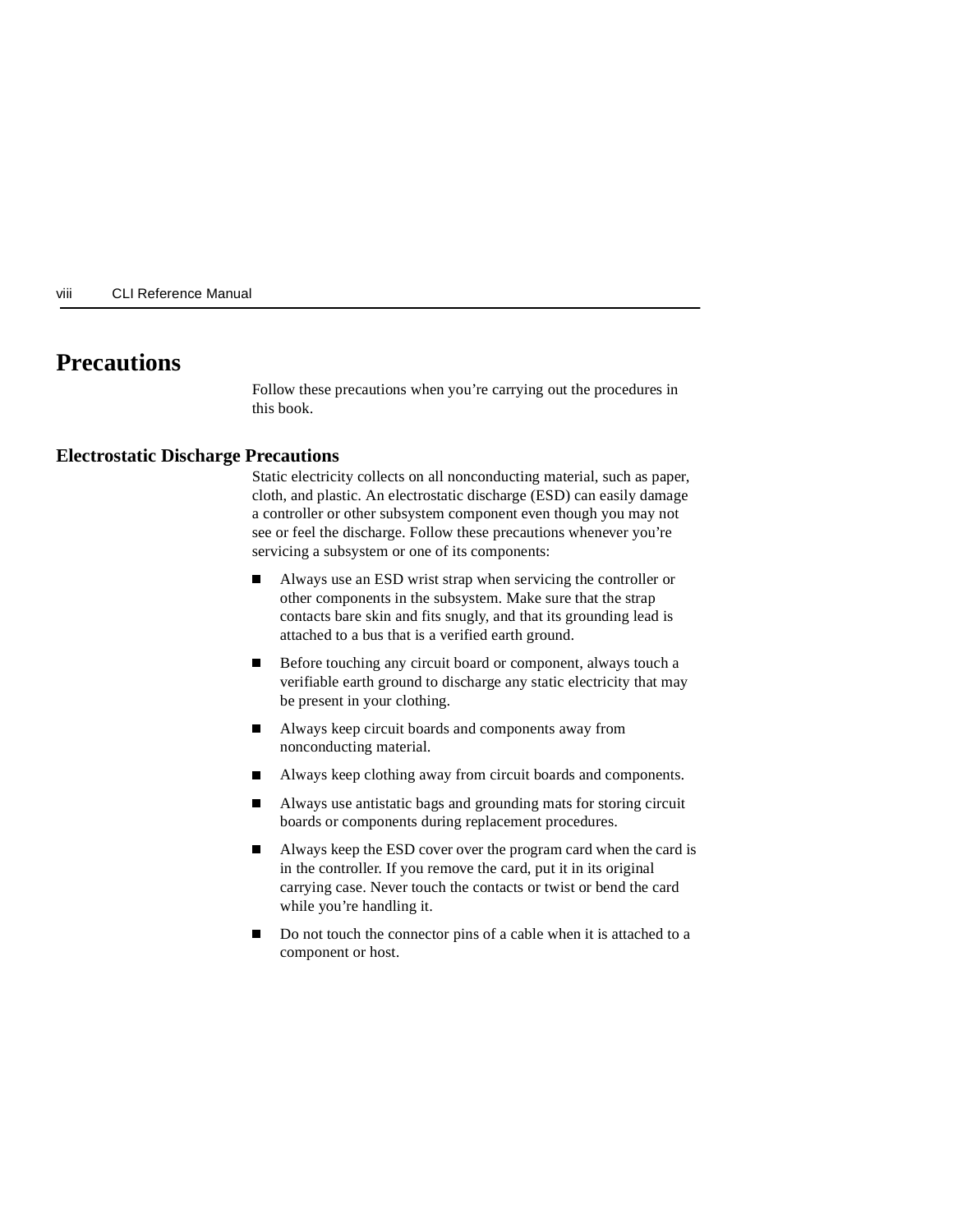| Preface | ıχ |
|---------|----|
|         |    |

#### <span id="page-8-0"></span>**VHDCI Cable Precautions**

All of the cables to the controller, cache module, and external cache battery use very-high-density cable interconnect connectors (VHDCI). These connectors have extraordinarily small mating surfaces that can be adversely affected by dust and movement.

Use the following precautions when you're connecting cables that use VHDCI connectors:

- $\blacksquare$ Clean the mating surfaces with a blast of clean air.
- Mate the connectors by hand, then tighten the retaining screws to 1.5 inch-pounds—approximately 1/4 additional turn after the connectors have fully mated.
- $\blacksquare$  Test the assembly by gently pulling on the cable, which should not produce visible separation.

### **Local-Connection Port Precautions**

The local-connection port generates, uses, and radiates radio-frequency energy through cables that are connected to it. This energy may interfere with radio and television reception. Do not leave a cable connected to this port when you're not communicating with the controller.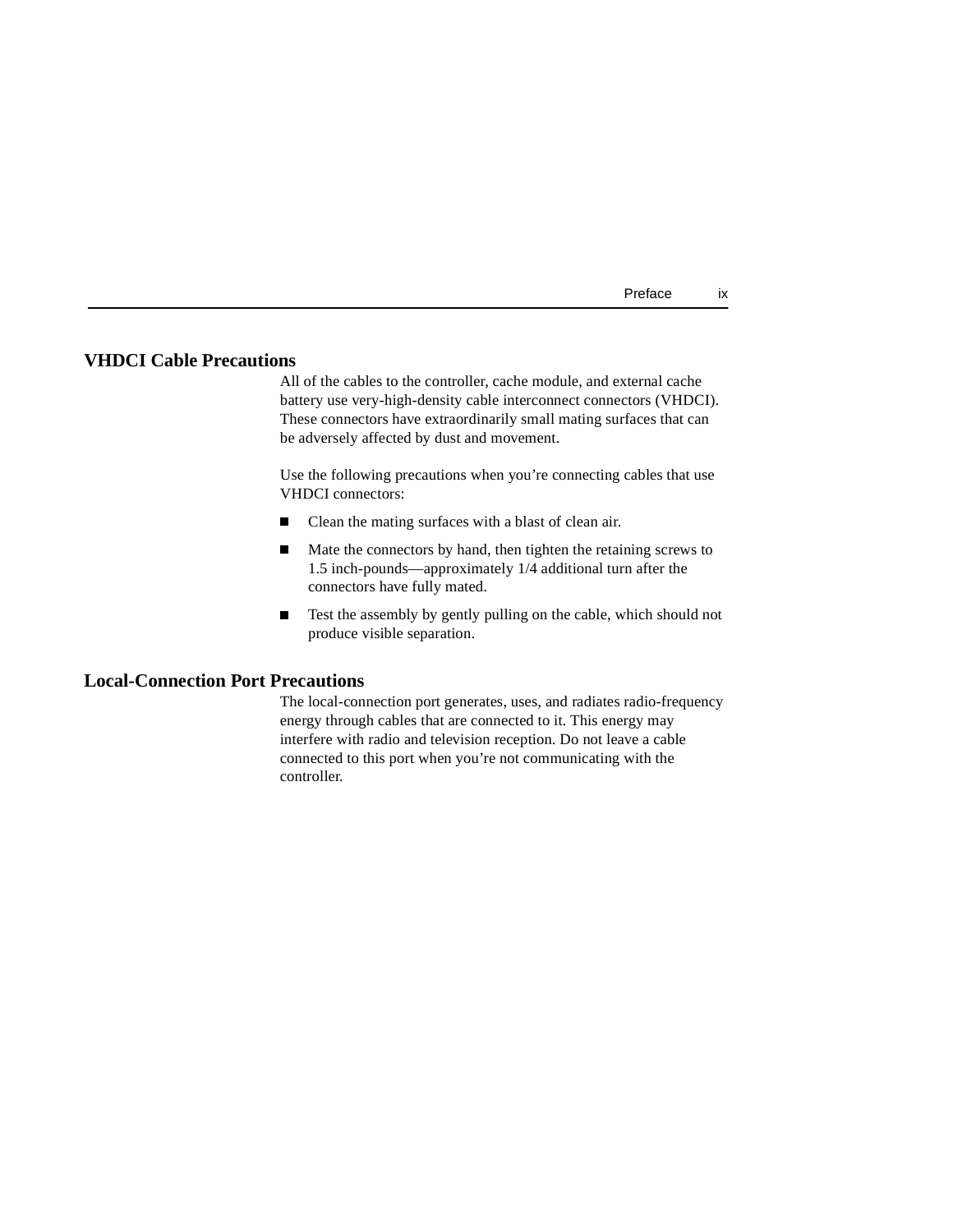<span id="page-9-0"></span>x CLI Reference Manual

# **Conventions**

This book uses the following typographical conventions and special notices to help you find what you're looking for.

## **Typographical Conventions**

| Convention          | <b>Meaning</b>                                                                                                                                                              |
|---------------------|-----------------------------------------------------------------------------------------------------------------------------------------------------------------------------|
| <b>ALLCAPS BOLD</b> | Command syntax that must be entered exactly as<br>shown, for example:<br>SET FAILOVER COPY=OTHER CONTROLLER                                                                 |
| <b>ALLCAPS</b>      | Command discussed within text, for example:<br>"Use the SHOW SPARESET command to show the<br>contents of the spareset."                                                     |
| Monospaced          | Screen display.                                                                                                                                                             |
|                     | Sans serif italic Command variable or numeric value that you<br>supply, for example: SHOW RAIDset-name or<br>SET THIS_CONTROLLER ID= $(n, n, n, n, n)$                      |
| italic              | Reference to other books, for example: "See HSZ70"<br>Array Controller HSOF Version 7.0 Configuration<br>Manual for details."                                               |
|                     | Indicates that a portion of an example or figure has<br>been omitted, for example:<br>ADD RAIDSET RAID1 DISK10000 DISK20000<br><b>INITIALIZE RAID1</b><br><b>SHOW RAID1</b> |
|                     |                                                                                                                                                                             |
| "this controller"   | The controller serving your current CLI session<br>through a local or remote terminal.                                                                                      |
|                     | "other controller" The controller in a dual-redundant pair that's<br>connected to the controller serving your current<br>CLI session.                                       |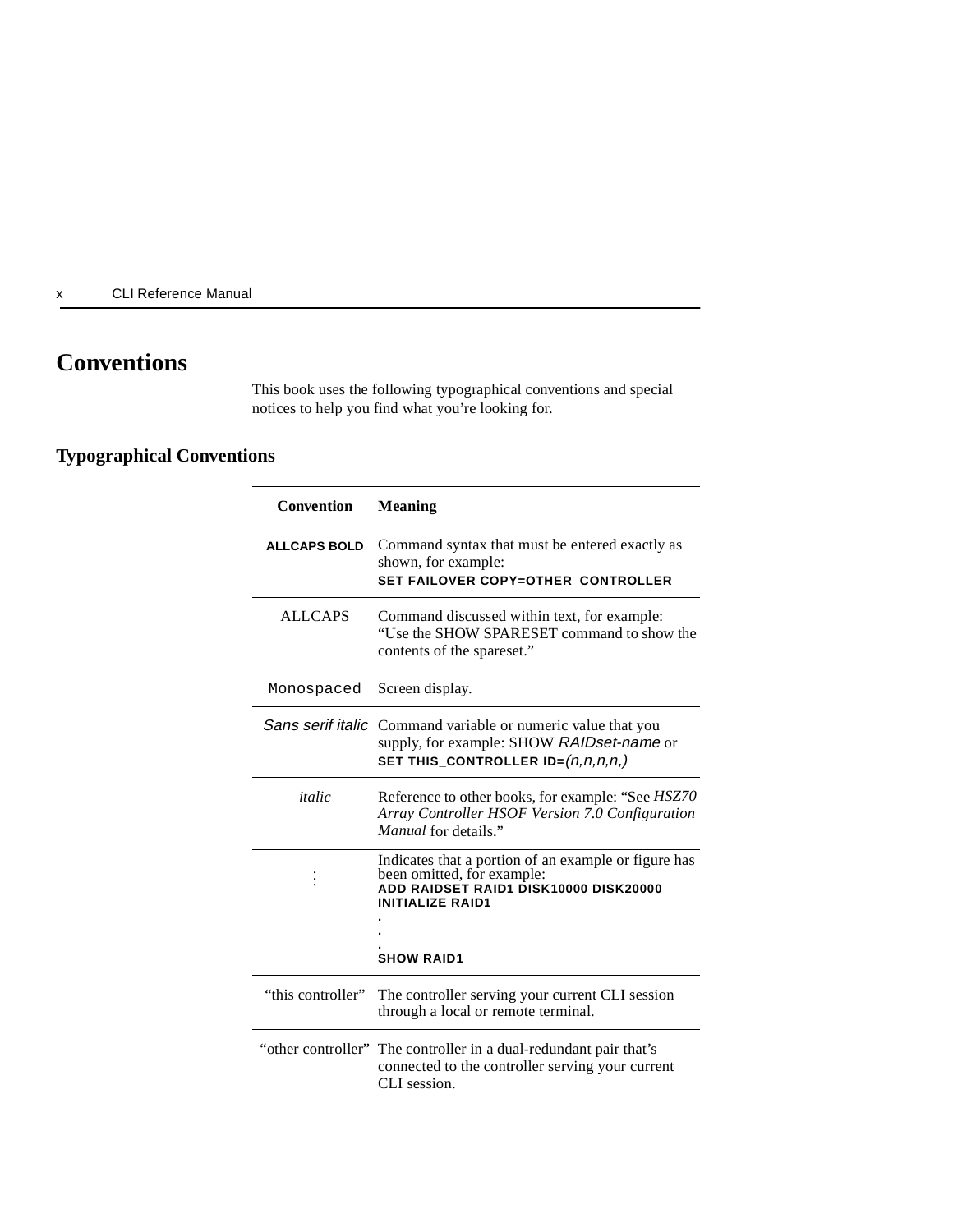#### <span id="page-10-0"></span>**Special Notices**

This book doesn't contain detailed descriptions of standard safety procedures. However, it does contain warnings for procedures that could cause personal injury and cautions for procedures that could damage the controller or its related components. Look for these symbols when you're carrying out the procedures in this book:



**Warning** A warning indicates the presence of a hazard that can cause personal injury if you do not avoid the hazard.



**Caution** A caution indicates the presence of a hazard that might damage hardware, corrupt software, or cause a loss of data.



**Tip** A tip provides alternative methods or procedures that may not be immediately obvious. A tip may also alert prior customers that the controller's behavior being discussed is different from prior software or hardware versions.

**Note** A note provides additional information that's important to the completion of an instruction or procedure.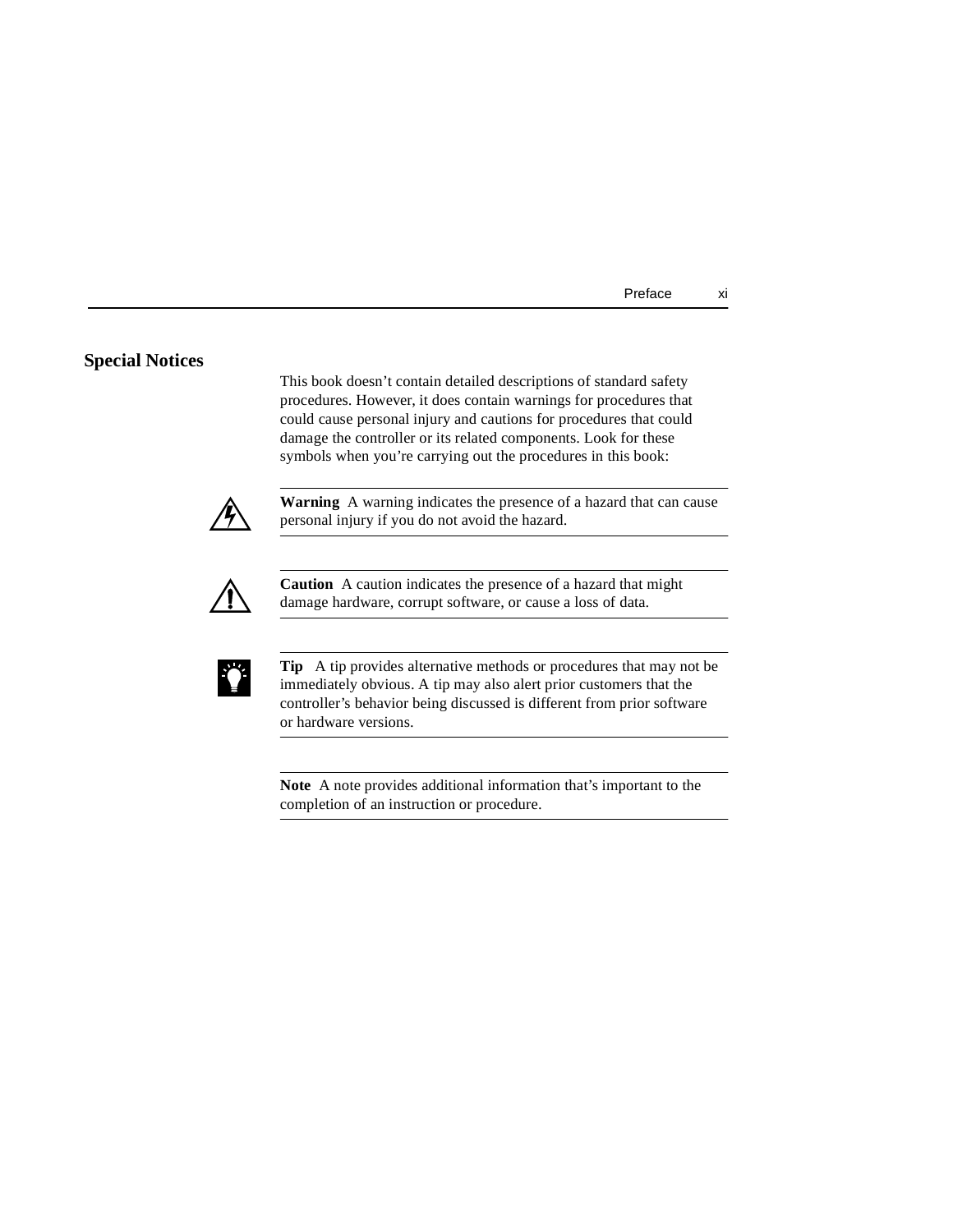<span id="page-11-0"></span>xii CLI Reference Manual

# **Related Publications**

The following table lists some of the documents related to the use of the controller, cache module, and external cache battery.

| <b>Document Title</b>                                                                                               | <b>Part Number</b>                                                            |
|---------------------------------------------------------------------------------------------------------------------|-------------------------------------------------------------------------------|
| HSZ70 Array Controller HSOF Version 7.0<br><b>CLI Reference Manual</b>                                              | $EK-CLI70-RM. A01$                                                            |
| HSZ70 Array Controller HSOF Version 7.0<br><b>Configuration Manual</b>                                              | $EK-HSZ70-CG.$ A01                                                            |
| HSZ70 Array Controller HSOF Version 7.0<br>Service Manual                                                           | EK-HSZ70-SV, A01                                                              |
| HSZ70 Family Array Controller Operating<br>Software (HSOF) Version 7.0 Software<br><b>Product Description</b>       | $SPD$ xx, xx, 00                                                              |
| Getting Started-HSZ70 Solutions Software<br>Version 7.0 for <i>platform</i>                                         | $AA-R60xx-TE. A01$                                                            |
| Polycenter Console Manager                                                                                          | See the Getting<br>Started guide for the<br>platform-specific<br>order number |
| StorageWorks Array Controller HSZ70 Array<br><b>Controller Operating Software HSOF Version</b><br>7.0 Release Notes | $EK-HSZ70-RN.$ A01                                                            |
| <b>StorageWorks Getting Started with Command</b><br>Console, Version 2.0                                            | AA-R0HJC-TE                                                                   |
| DIGITAL StorageWorks Ultra SCSI RAID<br>Cabinet Subsystem (SW600) Installation and<br>User's Guide                  | $EK-SW600-UG$                                                                 |
| DIGITAL StorageWorks Ultra SCSI RAID<br>Enclosure (BA370-Series) User's Guide                                       | $EK-BA370-UG$                                                                 |
| The RAIDBOOK-A Source for RAID<br>Technology                                                                        | <b>RAID Advisory</b><br>Board                                                 |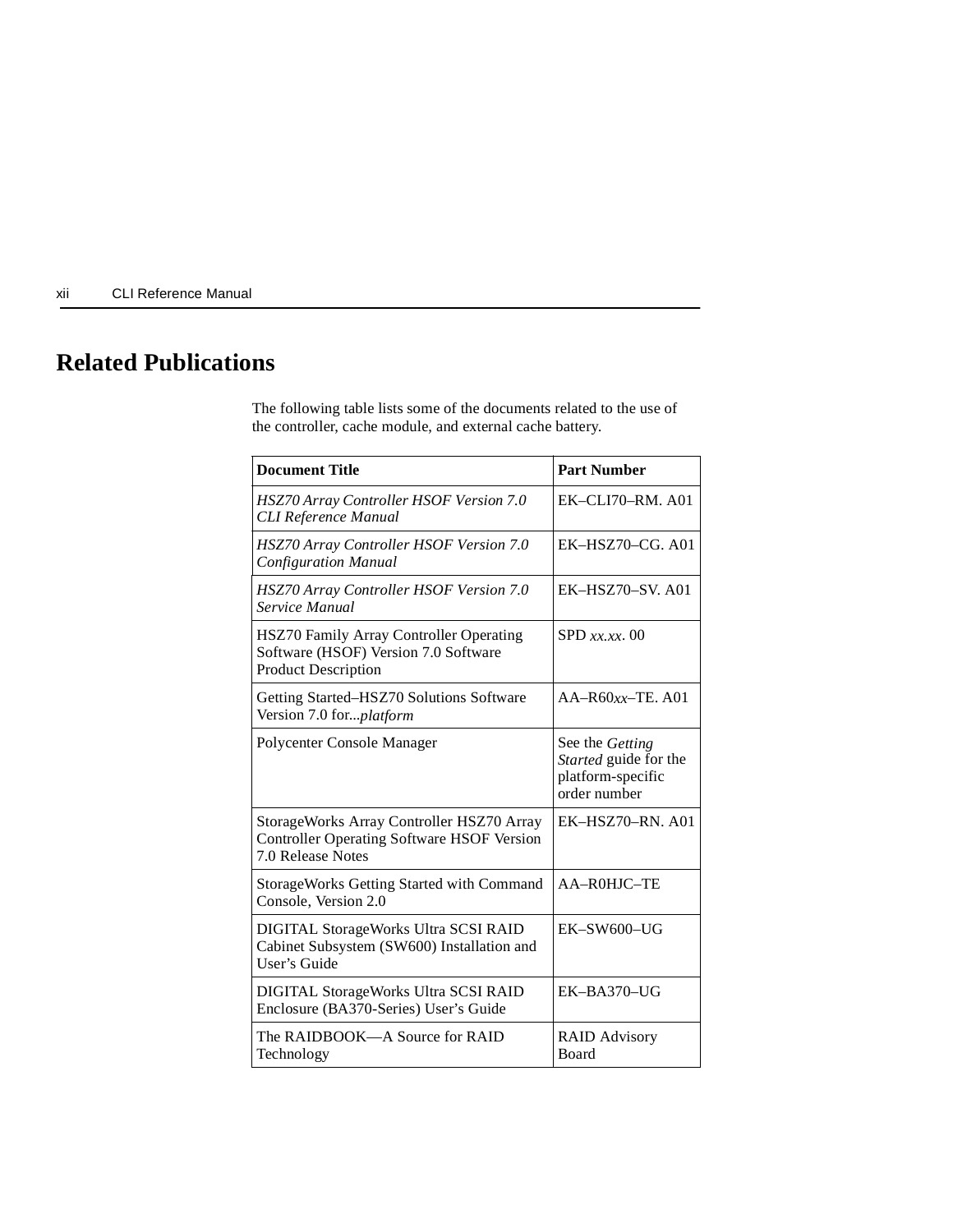Preface xiii

# <span id="page-12-0"></span>**Revision History**

This is a new document.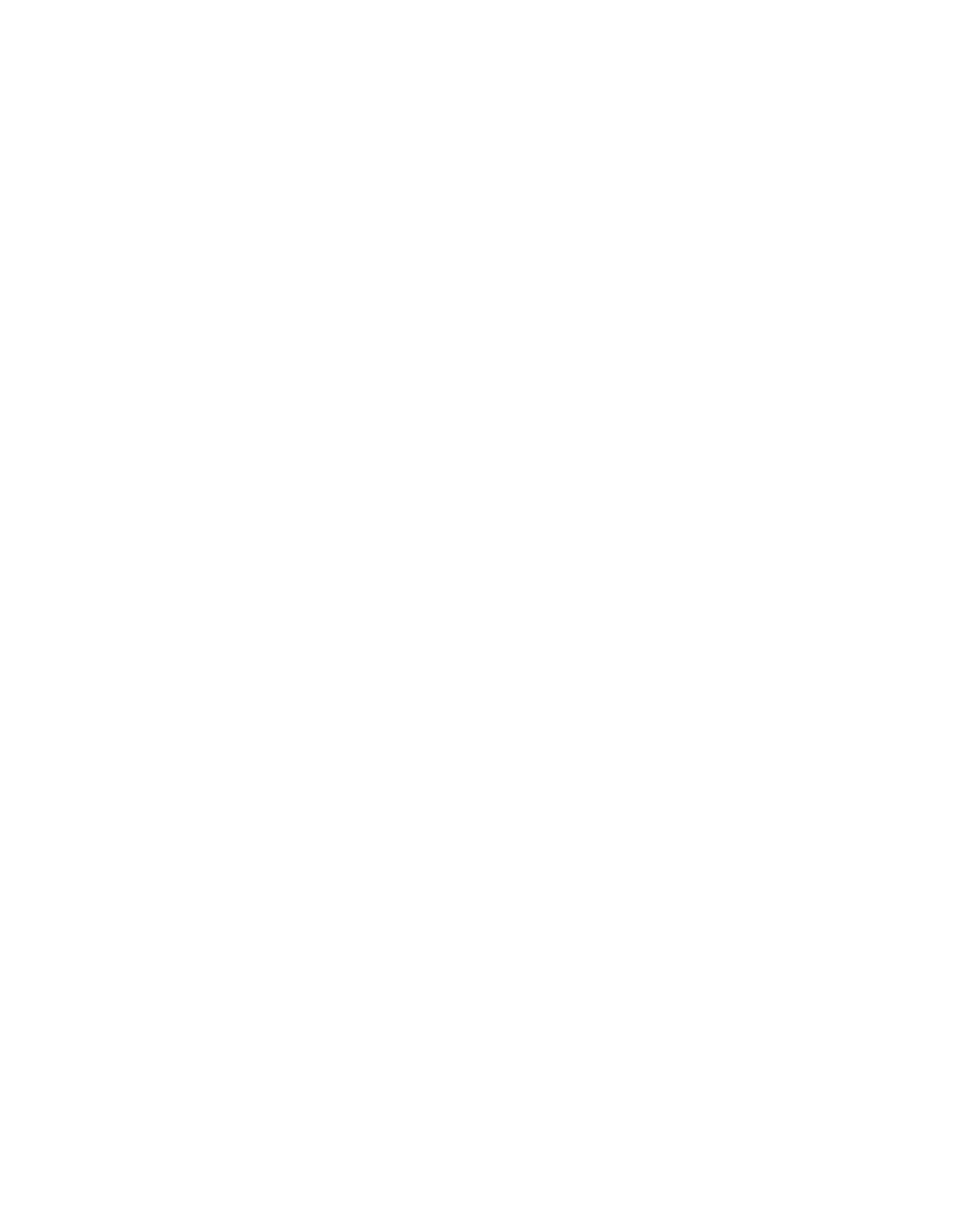| CLI Overview |  |
|--------------|--|
|--------------|--|

## <span id="page-14-0"></span>**CLI Overview**

The command line interpreter (CLI) is one of the user interfaces through which you control your StorageWorks array controller in the StorageWorks subsystem. The CLI commands allow you to manage the subsystem by viewing and modifying the configuration of the controller and the devices attached to them. You can also use the CLI to start controller diagnostic and utility programs.

While the CLI provides the most detailed level of subsystem control, a graphical user interface (GUI) is available for use with the CLI. The GUI, named StorageWorks Command Console, replicates most of the functions available within the CLI in graphic form and provides a very user-friendly method of executing CLI commands.

CLI commands for configuring and viewing the controllers in a dualredundant configuration use the relative terms "this controller" and "other controller." See ["Typographical Conventions," page x,](#page-9-0) for an explanation of these terms.

#### **Using the CLI**

You can access the CLI by connecting a maintenance terminal to the port in the front bezel of the controller (local connection) or by using HSZterm software (remote connection). See the *HSZ70 Array Controller HSOF Version 7.0 Configuration Manual* for instructions explaining how to connect a local terminal to the controller. After you have initially configured the controller, making it visible to the host, you can perform all other configuration tasks through a remote connection.

The section entitled ["Local-Connection Port Precautions," page ix](#page-8-0), explains precautions you should observe when operating the CLI through a local connection port.

#### **Command Overview**

The CLI consists of six basic command types:

 $\blacksquare$  Controller Commands—Enable you to configure the controller's SCSI ID numbers, maintenance terminal characteristics, CLI prompt, and so forth. Controller commands are also used to shut down and restart the controller.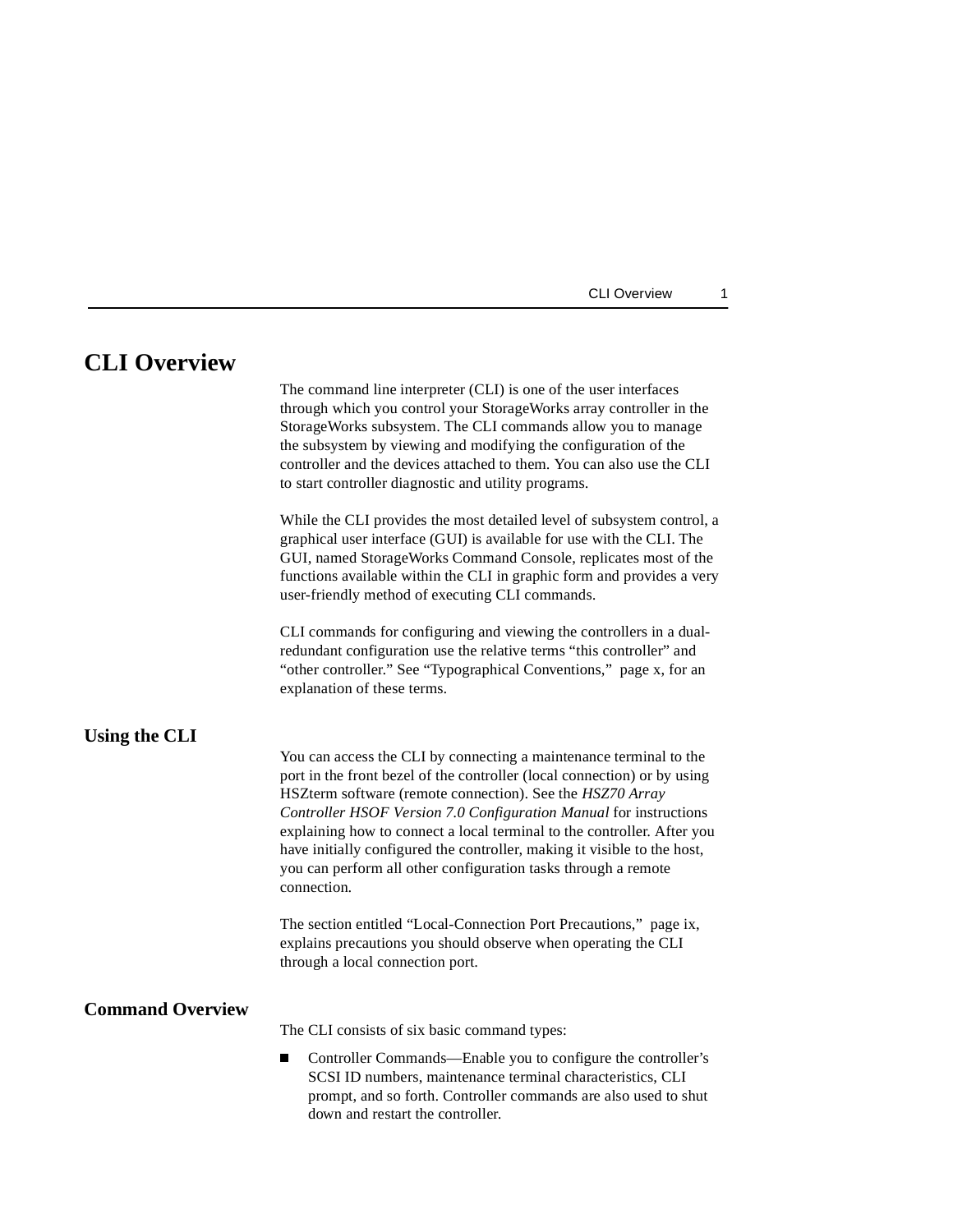#### <span id="page-15-0"></span>2 CLI Reference Manual

- $\blacksquare$  Device Commands—Enable you to create and configure containers made from physical devices attached to the controller.
- $\blacksquare$  Storageset Commands—Enable you to create and configure complex containers made from groups of device containers. There are four basic types of storagesets: stripesets, RAIDsets, stripedmirrorsets, and mirrorsets. Storageset commands group device containers together and allow them to be handled as single units.
- $\blacksquare$  Logical Unit Commands—Enable you to create and optimize access to logical units made from any container type.
- $\blacksquare$  Failover Commands—Enable you to configure the controllers to operate in transparent or mulle bus failover while also providing support for dual-redundant configurations.
- $\blacksquare$  Diagnostic and Utility Commands—Enable you to perform general controller support functions

#### **Getting Help**

Help on using the CLI is at your fingertips. For an overview of the CLI help system, enter "help" at the prompt. For help on a specific command or to determine what switches are available with a command, enter as much of the command as you know followed by a space and a question mark. For example, to get information on the switches used with the SET THIS\_CONTROLLER command, enter:

#### **SET THIS\_CONTROLLER ?**

See the HELP command on [page -57](#page-70-0) for further information.

#### **Entering CLI Commands**

Use the following tips and techniques when entering CLI commands:

- $\blacksquare$ Commands are not case sensitive.
- $\blacksquare$  For most commands, you only need to enter enough of the command to make the command unique (usually three characters). For example, SHO is the same as entering SHOW.
- $\blacksquare$  The controller processes each command in sequence. You may continue entering subsequent commands while the controller is processing prior commands. A device experiencing heavy data input and output (I/O) may respond slowly to CLI commands.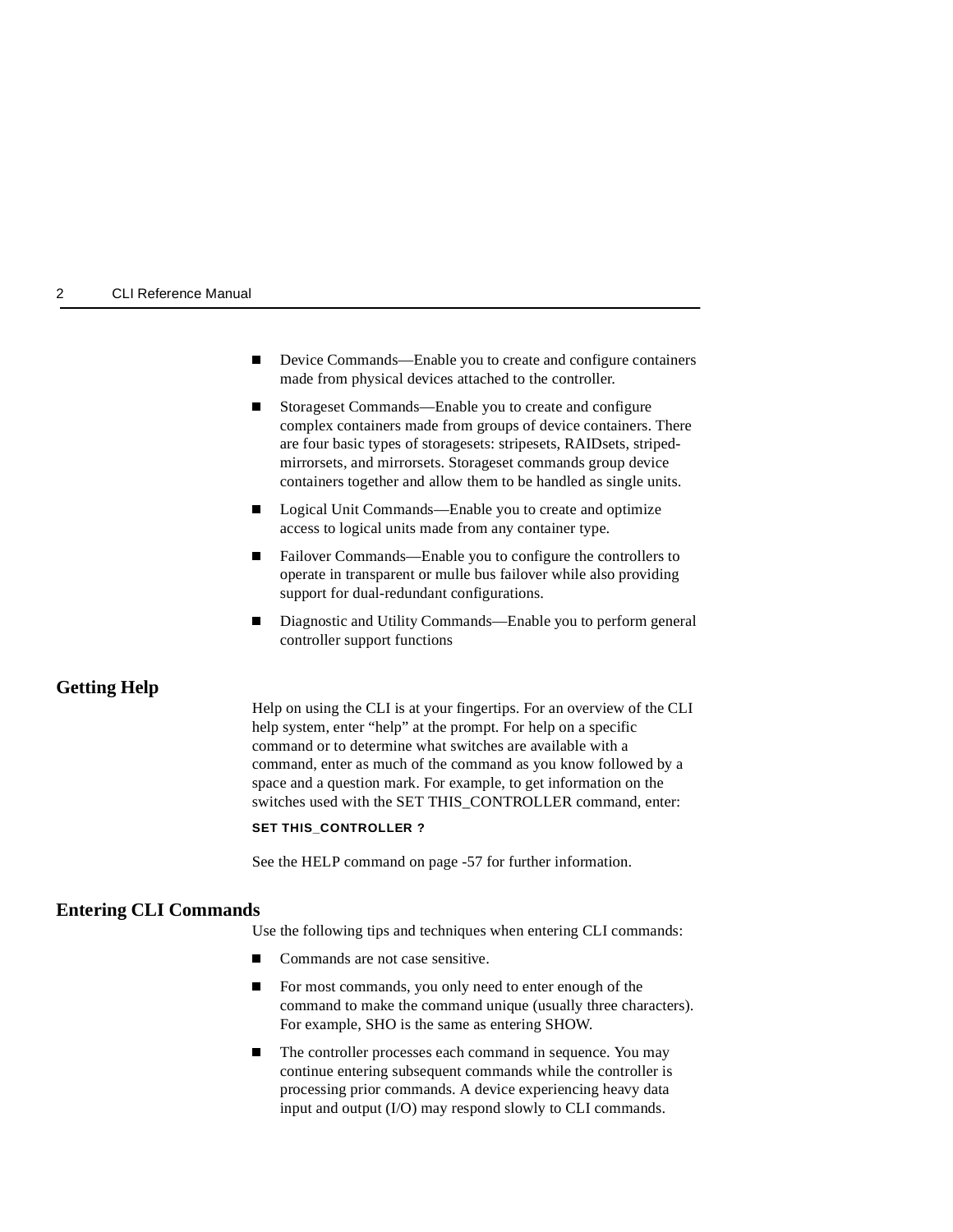CLI Overview 3

**Note** Due to space limitations the length, some examples in this manual contain commands which exceed one line in length. In such instances, the paragraph proceeding the example will identify which command is continued on the next line.

Specific keys or a combination of keys allow you to recall and edit the last four commands. This feature can save time and help prevent mistakes when you need to enter similar commands during the configuration process. Table 1 lists the keys used to recall and edit commands.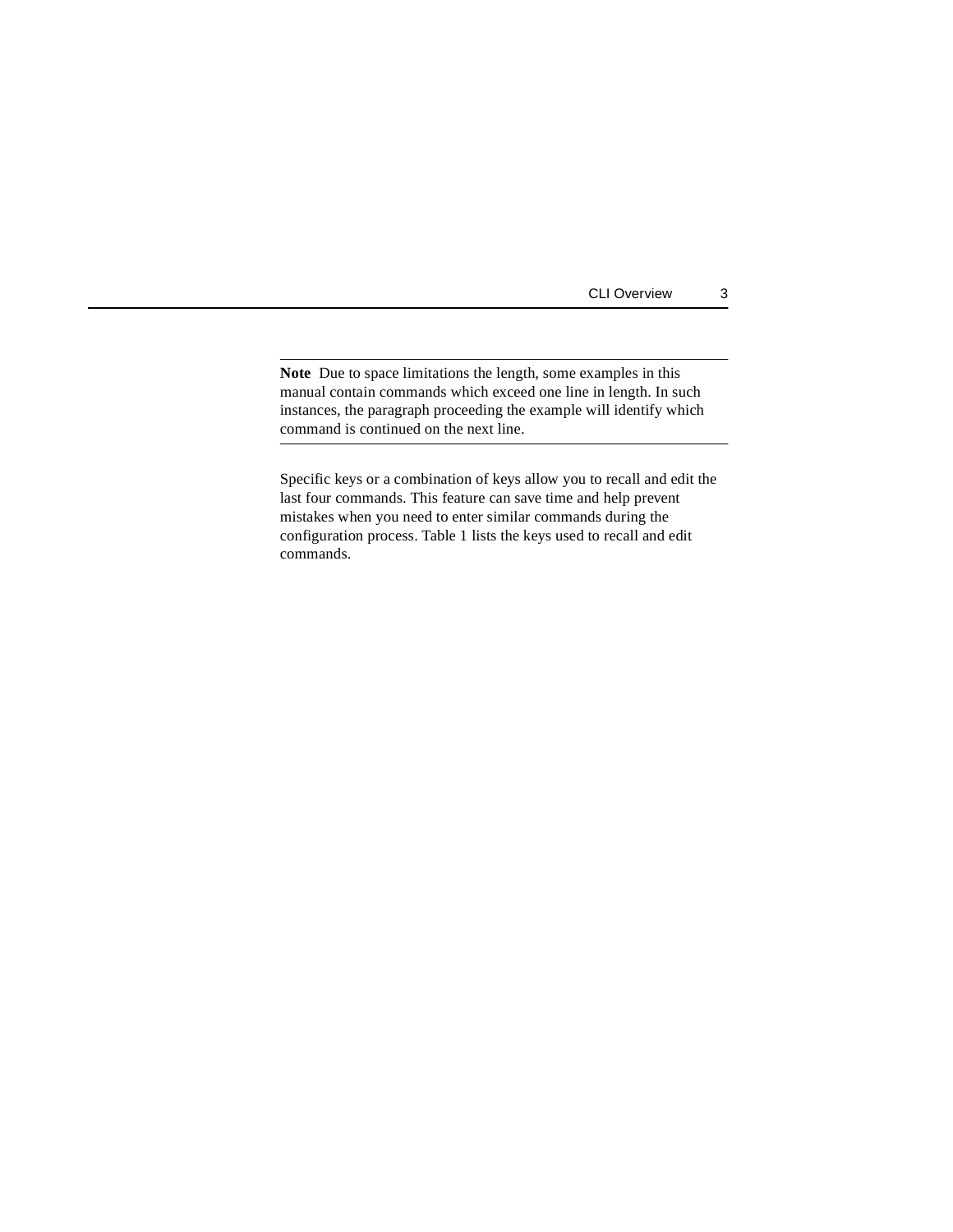<span id="page-17-0"></span>

| 4 | <b>CLI Reference Manual</b> |  |
|---|-----------------------------|--|
|   |                             |  |

| <b>Key</b>                                     | <b>Function</b>                                                                                                                                                                                                                                                                                                               |
|------------------------------------------------|-------------------------------------------------------------------------------------------------------------------------------------------------------------------------------------------------------------------------------------------------------------------------------------------------------------------------------|
| Up Arrow or Ctrl/B,<br>Down Arrow or Ctrl/N    | Steps backward and forward through the<br>four most recent CLI commands.                                                                                                                                                                                                                                                      |
| Left arrow or Ctrl/D,<br>Right arrow or Ctrl/F | Moves the cursor left or right in a command<br>line.                                                                                                                                                                                                                                                                          |
| Ctrl/E                                         | Moves the cursor to the end of the line.                                                                                                                                                                                                                                                                                      |
| Ctrl/H or Backspace                            | Moves the cursor to the beginning of the<br>line.                                                                                                                                                                                                                                                                             |
| Ctrl/J or Linefeed                             | Deletes the word to the left of the cursor.                                                                                                                                                                                                                                                                                   |
| Ctrl/U                                         | Deletes all characters on the same line as the<br>cursor.                                                                                                                                                                                                                                                                     |
| Ctrl/A                                         | Toggles between insert mode and overstrike<br>mode. The default setting is insert mode,<br>which allows you to insert characters at the<br>cursor location, moving the existing<br>characters to the right. Overstrike mode<br>replaces existing characters. The CLI returns<br>to insert mode at the beginning of each line. |
| Ctrl/R                                         | Recalls the contents of the command line.<br>This is especially helpful if the system<br>issues a message interrupting your typing.                                                                                                                                                                                           |

**Table 1 Recall and Edit Command Keys**

#### **Unit Naming**

The host operating system identifies the location of units based on a logical unit numbering (LUN) scheme.

Each unit number contains the following:

 $\blacksquare$  The first character is a letter indicating the kind of device in the storage unit: use D for disk devices (including CD-ROMs) or P to indicate passthrough devices such as tape devices, loaders, and libraries.

**Note** A device letter is automatically supplied when you use the CFMENU utility to configure your storagesets and devices.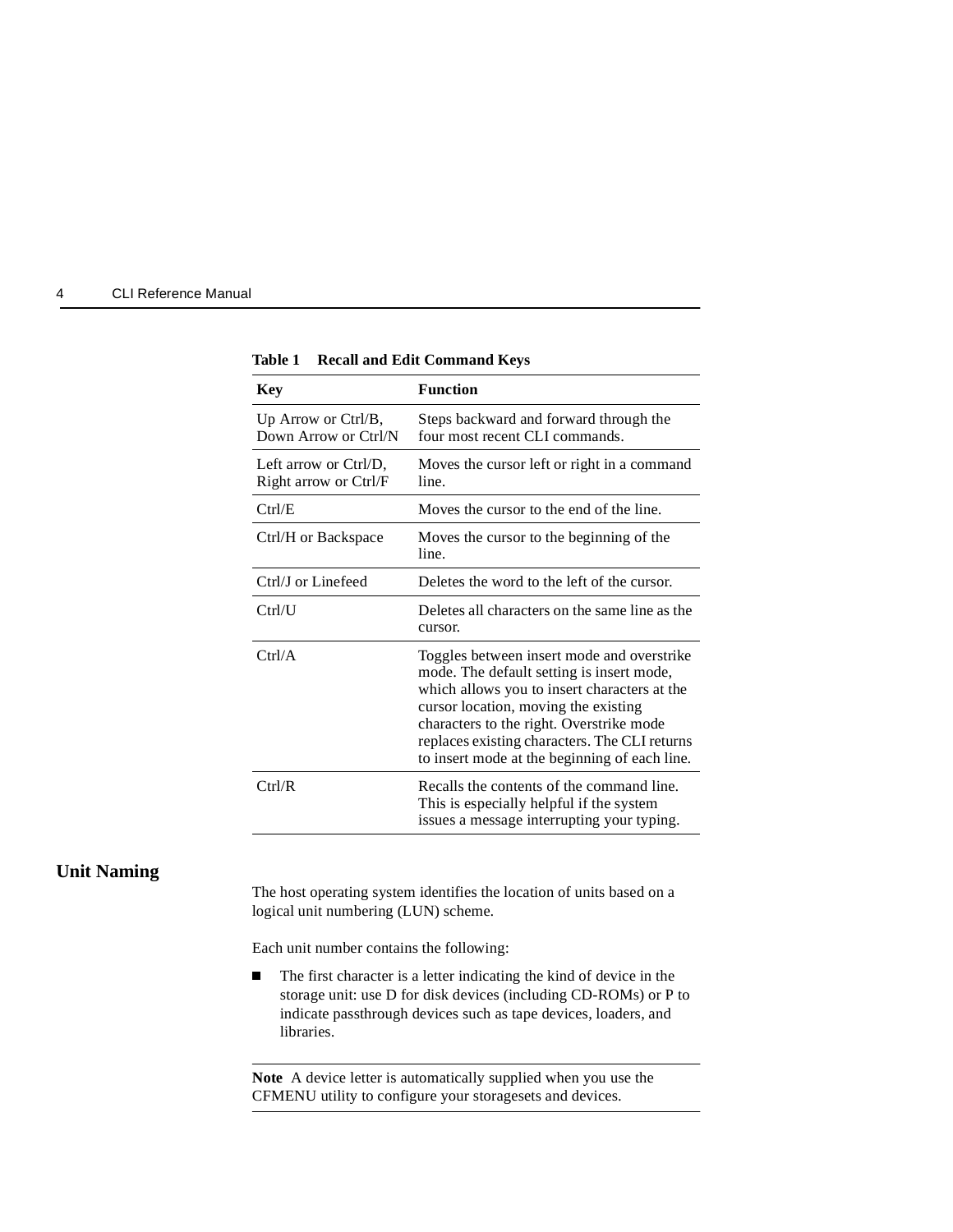| CLI Overview |  |
|--------------|--|
|--------------|--|

 $\blacksquare$  If entered, the next one or two digits indicate which target ID number is to access the unit during normal operation. Use one of the controller's SCSI target ID numbers assigned to the controller with the SET *controller* ID= command. Omit leading zeroes for SCSI target ID numbers less than ten. For example, use 2 instead of 02 for a storageset being accessed through the controller SCSI target ID number 0, LUN 2. The SCSI target ID number is initially set with the SET THIS\_CONTROLLER ID= or SET OTHER\_CONTROLLER ID= command. See [page -83](#page-96-0) for an explanation of these commands.

By carefully choosing the SCSI target ID number when adding units, the preferred paths for all of your storage units in a dualredundant configuration can be established. Data I/O load to the units can likewise be controlled by equally distributing unit access between the controllers.

If the target ID number is not entered, the unit is still brought online by whatever target ID number is specified in the ADD UNIT command.

**Note** When operating in multiple bus failover mode, settings specified with the PREFERRED\_ID= switch takes priority over settings assigned with the SET *controller* ID= switch.

- $\blacksquare$ The digit following the SCSI target ID number is always zero.
- $\blacksquare$  The last digit identifies the logical unit number (LUN) for the device or storage unit. Acceptable LUN numbers are 0 through 7.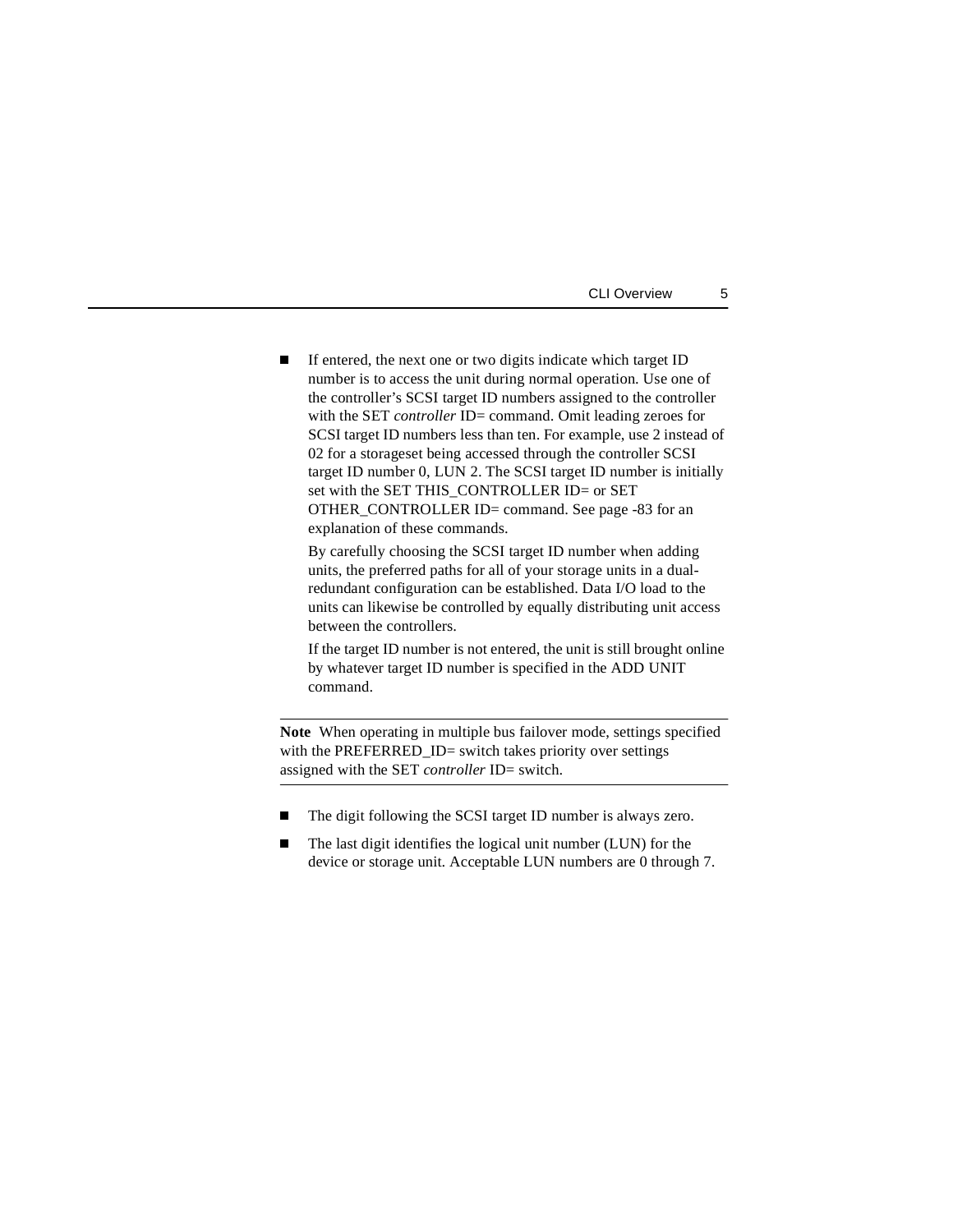<span id="page-19-0"></span>

| <b>CLI Reference Manual</b><br>6 |  |
|----------------------------------|--|
|----------------------------------|--|

| Unit Number       | <b>Device Type</b>              | <b>Target ID Number</b> | <b>LUN</b> |
|-------------------|---------------------------------|-------------------------|------------|
| D <sub>1207</sub> | disk                            | 12                      |            |
| D401              | disk                            |                         |            |
| D30               | (not an acceptable unit number) |                         |            |
| D5                | disk                            |                         |            |

**Table 2 Unit Numbering Examples**

When a container is partitioned, assign all partitions to the same controller target ID number.

**Note** The host communicates with a logical unit based on its LUN address. The controller communicates with a device based on its PTL address.

#### **Command Syntax**

Commands to the controller must use the following command structure:

Command *Parameter Switches*

- O **Command.** A word or phrase expressed as a verb used to instruct the controller what to do. Every CLI command begins with a command. Commands are represented in this manual in capitalized form.
- n, **Parameter.** When required in the command, one or more a words or phrases entered to supply necessary information to support the action of the command. Not all CLI commands require parameters. Parameters are represented in this manual in capitalized form.
- O **Switches.** An optional word or phrase which modifies the command. Not all CLI commands require switches. Switches are represented in this manual as capitalized, italicized text.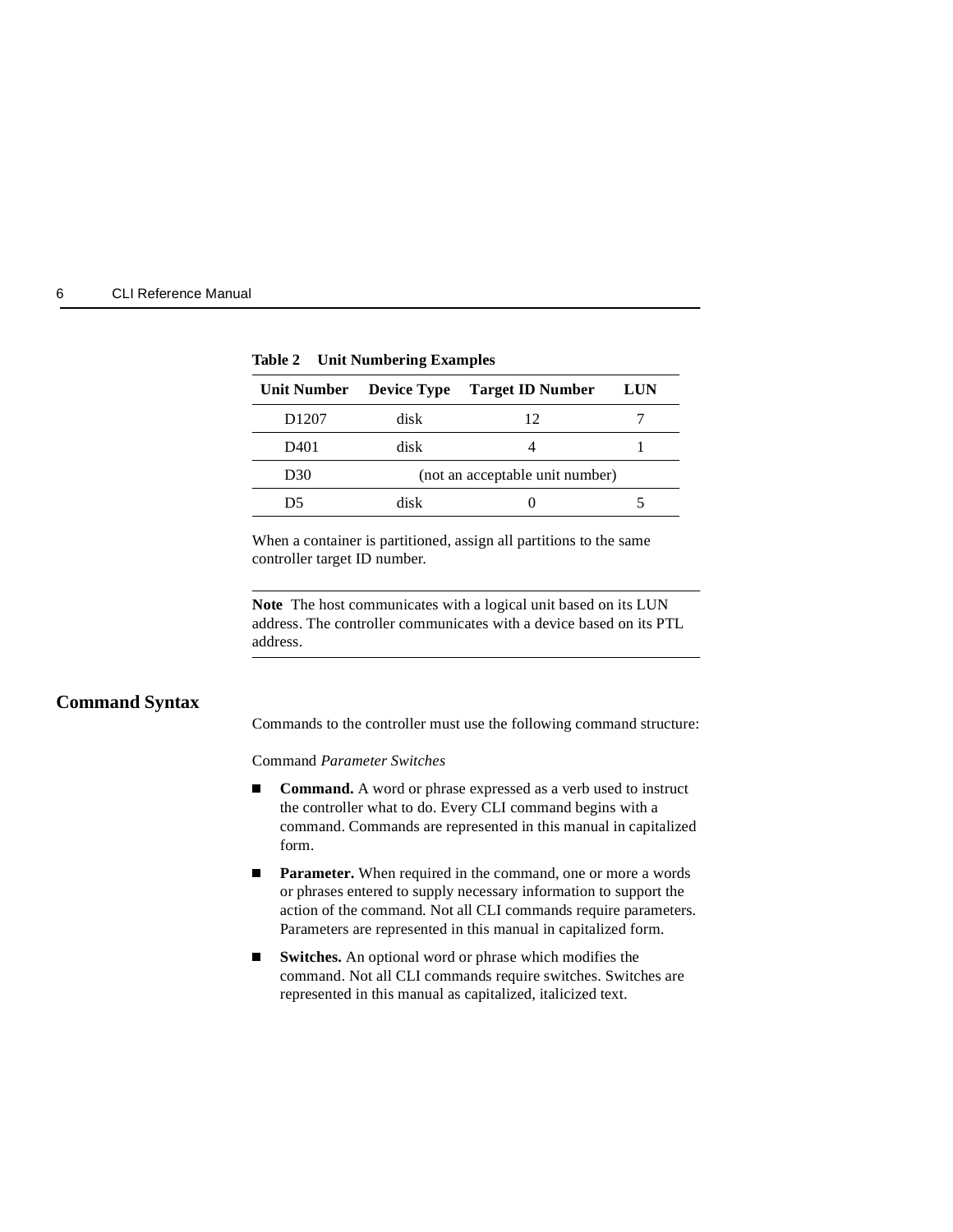## <span id="page-20-0"></span>**ADD CDROM**

Names a CD-ROM device and adds it to the controller configuration.

#### **Syntax**

ADD CDROM *container-name SCSI-port-location*

#### **Parameters**

*container-name*

Assigns a name to the CD-ROM device. This is the same name used with the ADD UNIT command to create a single-disk unit.

The container name must start with a letter (A through Z) and may consist of a maximum of nine characters including letters A through Z, numbers 0 through 9, periods (.), dashes (-), or underscores (\_).

*SCSI-port-location*

Indicates the PTL address of the CD-ROM used by the controller. See the *HSZ70 Array Controller HSOF Version 7.0 Configuration Manual* for an explanation of the PTL addressing naming format.

**Note** See the *HSZ70 Array Controller HSOF Operating Software Version 7.0 Release Notes* to confirm the compact disc device you are planning to use is compatible with the controller.

#### **Example**

This example shows how to add a CD-ROM device named CD\_PLAYER located at port 1, target 8, LUN 0:

**ADD CDROM CD\_PLAYER 1 8 0**

#### **See also**

ADD UNIT DELETE *container-name* SHOW CDROM SHOW DEVICES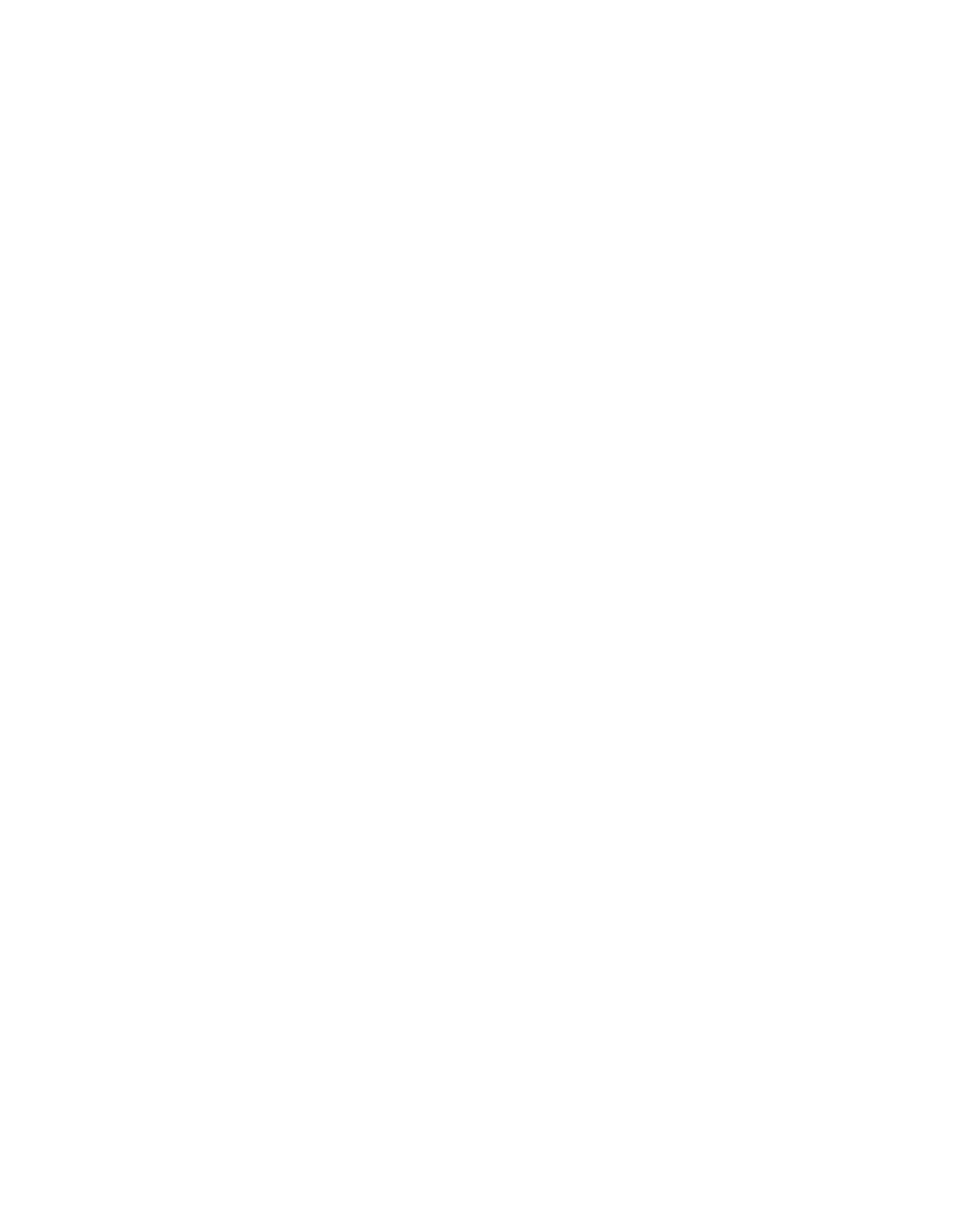## <span id="page-22-0"></span>**ADD DISK**

Names a disk drive and adds it to the controller's configuration.

#### **Syntax**

ADD DISK *container-name SCSI-port-location*

#### **Parameters**

*container-name*

Assigns a name to the disk device. This is the same name used with the ADD UNIT command to create a single-disk unit.

The container name must start with a letter (A through Z) and may consist of a maximum of nine characters including letters A through Z, numbers 0 through 9, periods (.), dashes (-), or underscores (\_).

**Tip** It is common to name a disk drive DISK*ptl*, where *ptl* is the disk's Port-Target-LUN address. Although other naming conventions are certainly acceptable, this naming convention offers the advantage of presenting to the user both the type of disk drive and its SCSI location in an intuitive manner.

*SCSI-port-location*

Indicates the PTL address of the disk device. See the *HSZ70 Array Controller HSOF Version 7.0 Configuration Manual* for an explanation of the PTL addressing naming format.

**Note** See the *HSZ70 Array Controller HSOF Operating Software Version 7.0 Release Notes* to confirm the disk drive you are planning to use is compatible with the controller.

#### **Switches**

*NOTRANSPORTABLE (Default) TRANSPORTABLE* Indicates whether a disk drive can be accessed exclusively by StorageWorks controllers.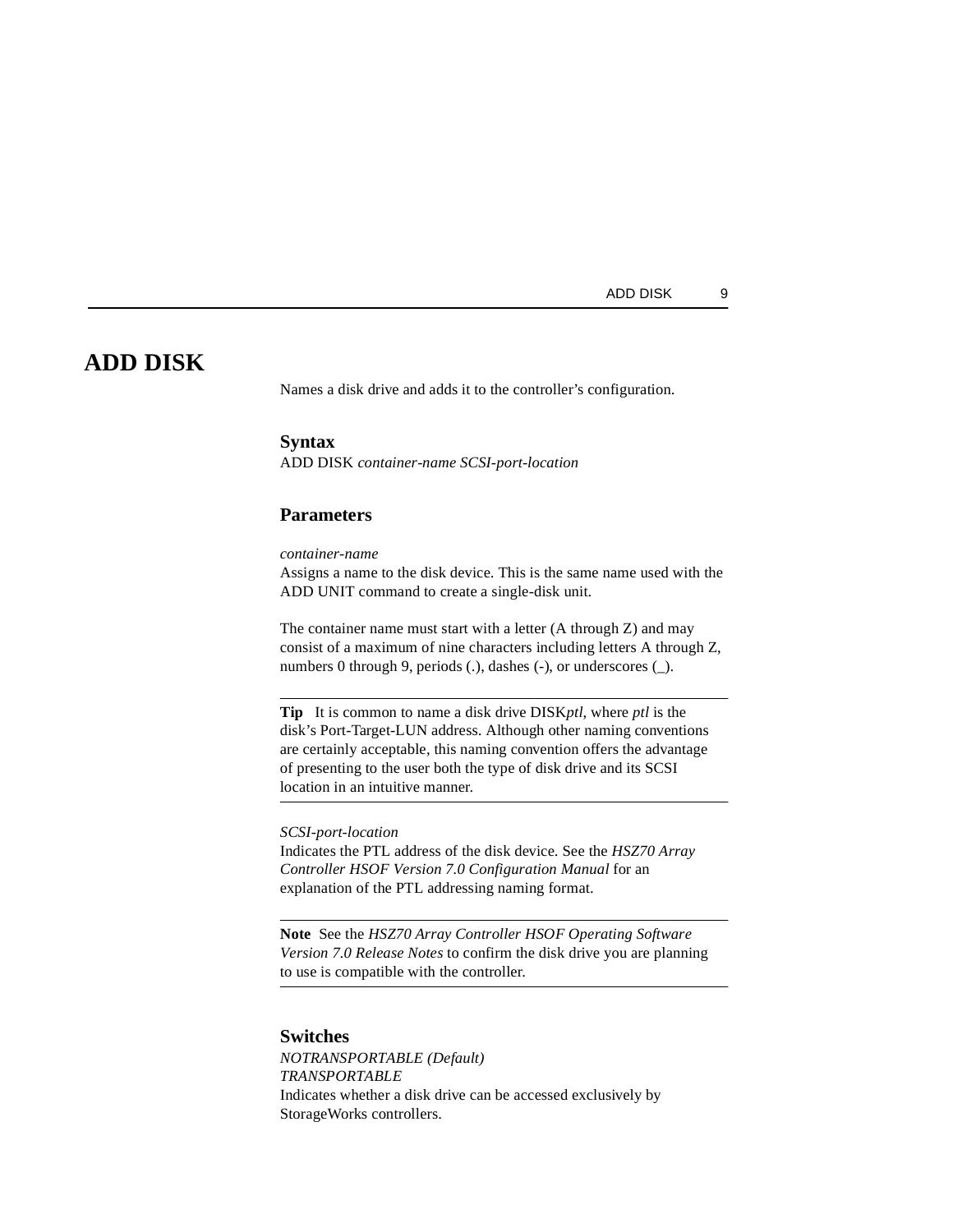#### 10 CLI Reference Manual

If the NOTRANSPORTABLE switch is specified, the controller makes a small portion of a non-transportable disk inaccessible to the host. This restricted space is used to store information (metadata) used to improve data reliability, error detection, and the ability to recover data. Because of this metadata, only StorageWorks controllers can retrieve data from non-transportable devices. Disks used as storagesets cannot be set as being transportable.

Transportable disk drives do not contain any metadata or restricted areas on them. Therefore, transportable disks forfeit the advantage metadata provides. However, transportable disks can be moved to a non-StorageWorks environment with their data intact.

If the NOTRANSPORTABLE switch is specified and there is no metadata on the unit, the unit must be initialized.

**Note** DIGITAL recommends you avoid making a disk transportable unless it is imperative and there is no other way to accomplish moving the data.

*TRANSFER\_RATE\_REQUESTED=ASYNCHRONOUS TRANSFER\_RATE\_REQUESTED=20MHZ (Default) TRANSFER\_RATE\_REQUESTED=10MHZ TRANSFER\_RATE\_REQUESTED=5MHZ* Specifies the maximum data transfer rate at which the controller is to communicate with the disk drive. The transfer rate may need to be limited to accommodate long cables between the controllers and the device, such as with a tape library.

#### **Examples**

This example shows how to add DISK10000 at port 1, target 0, LUN 0:

#### **ADD DISK DISK10000 1 0 0**

This example shows how to add DISK40200 as a transportable disk drive to port 4, target 2, LUN 0.

#### **ADD DISK DISK40200 4 2 0 TRANSPORTABLE**

This example shows how to: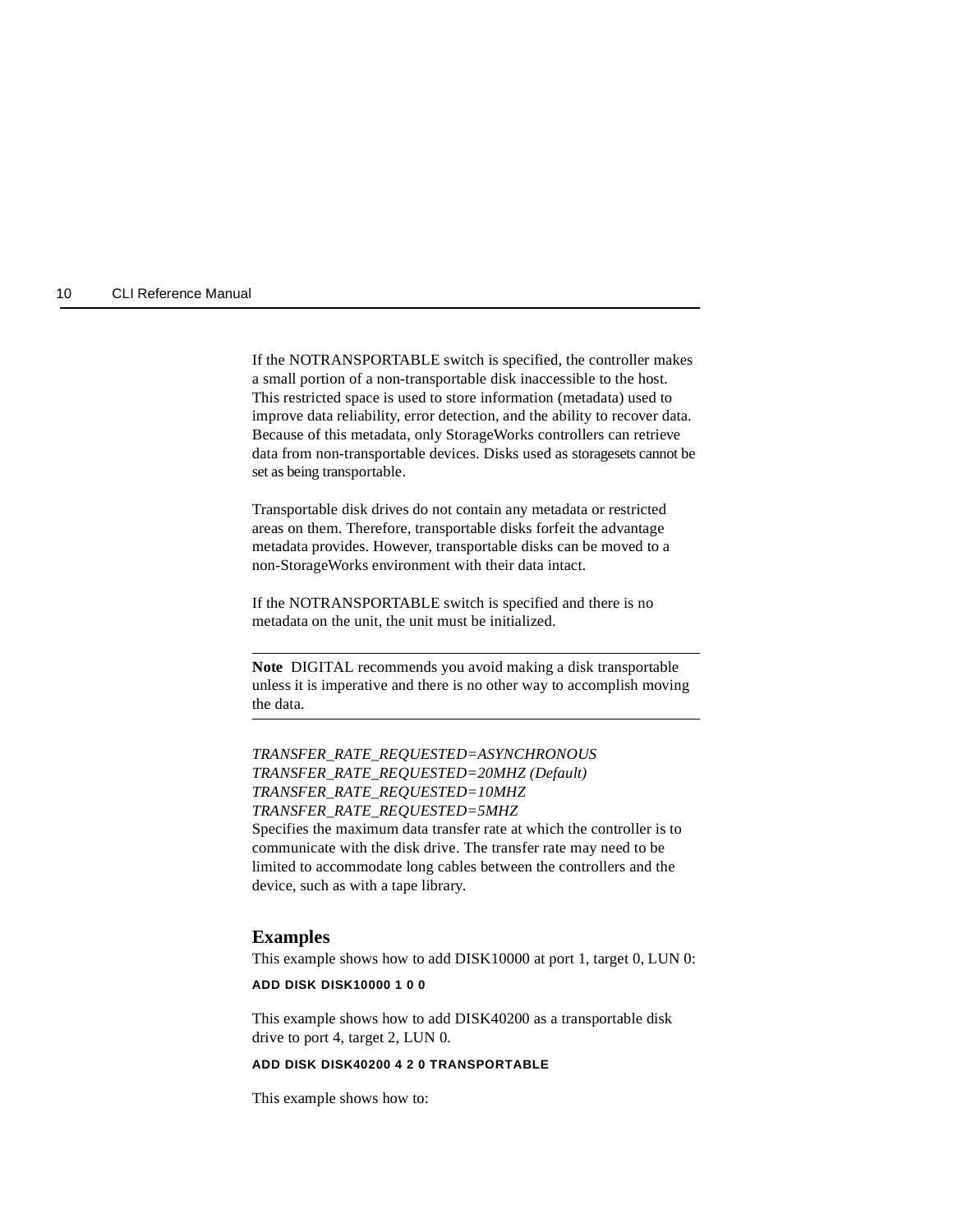- Add a disk drive named DISK30200 as non-transportable device to port 3, target 2, LUN 0
- Set the data transfer rate to 10 MHz.

Enter the following command on one line.

**ADD DISK DISK30200 3 2 0 NOTRANSPORTABLE TRANSFER\_RATE\_REQUESTED=10MHZ**

**See also** ADD MIRRORSET ADD UNIT DELETE *container-name* LOCATE SHOW DISKS SHOW DEVICES SET *container-name*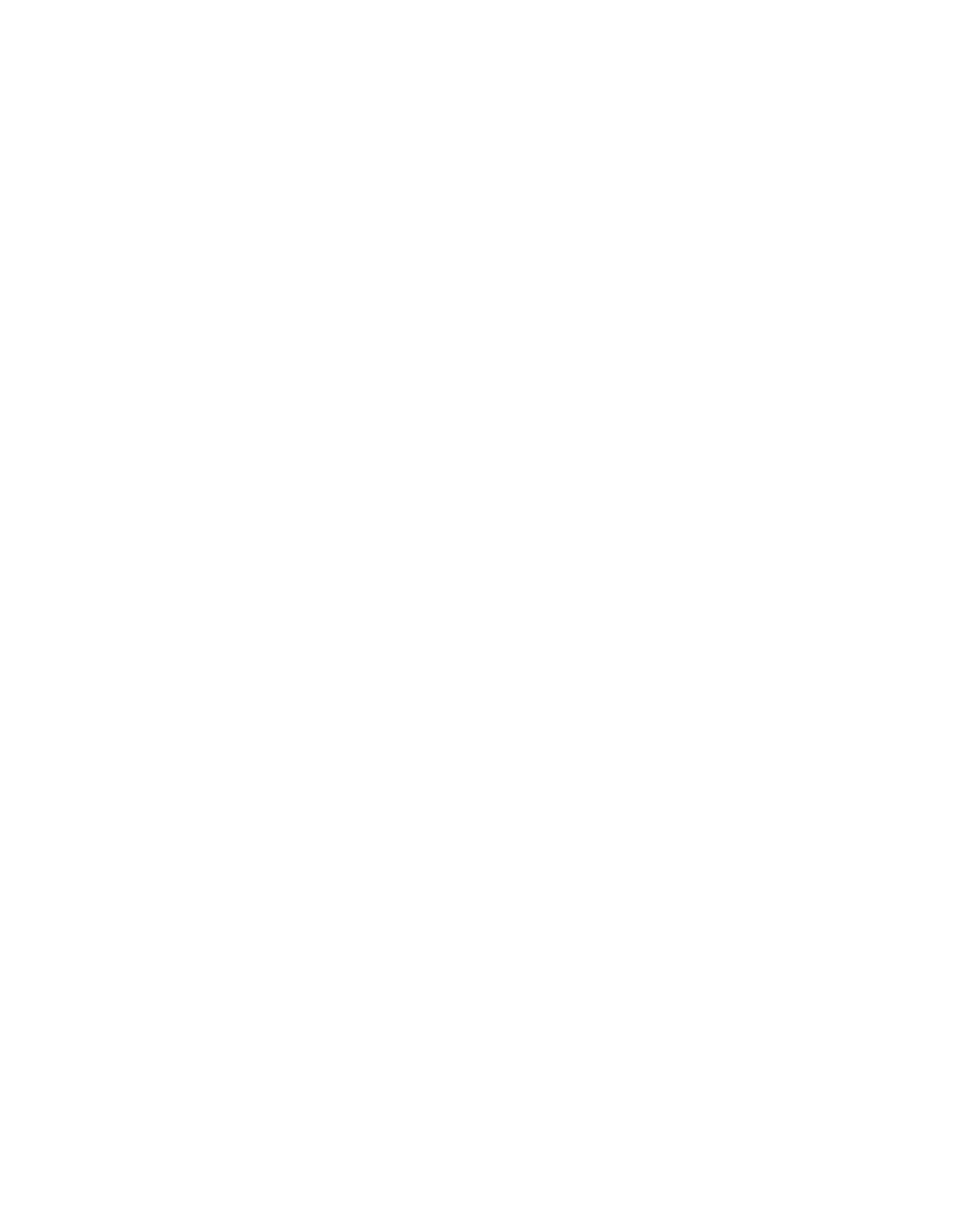### <span id="page-26-0"></span>**ADD MIRRORSET**

Names a mirrorset and adds it to the controller configuration.

#### **Syntax**

ADD MIRRORSET *mirrorset-name disk-name1 [disk-nameN]*

#### **Parameters**

*mirrorset-name*

Assigns a name to the mirrorset. This is the same name used with the ADD UNIT command to identify the mirrorset as a host-addressable unit.

The mirrorset name must start with a letter (A through Z) and may consist of a maximum of nine characters including letters A through Z, numbers 0 through 9, periods (.), dashes (-), or underscores (\_).

**Tip** It is common to name a mirrorset MIRR*n*, where *n* is a sequentially assigned, unique identifier. Other naming conventions are acceptable, but this naming convention presents both the type of container and its unique identifier in an intuitive manner.

*disk-name1 [disk-nameN*

Identifies the disk drives making up the mirrorset. A mirrorset may contain one to six disk drives.

#### **Switches**

*COPY=FAST COPY=NORMAL (Default)* Sets the speed at which the controller copies data from normal mirrorset members to a new member or members when data is being mirrored to the storagesets disk drives.

Specify COPY=FAST when you want the creation of mirrored data is to take priority over other controller operations. When COPY=FAST is specified, the controller uses more resources to create the mirrored data. Copying takes less time. However, overall controller performance is reduced.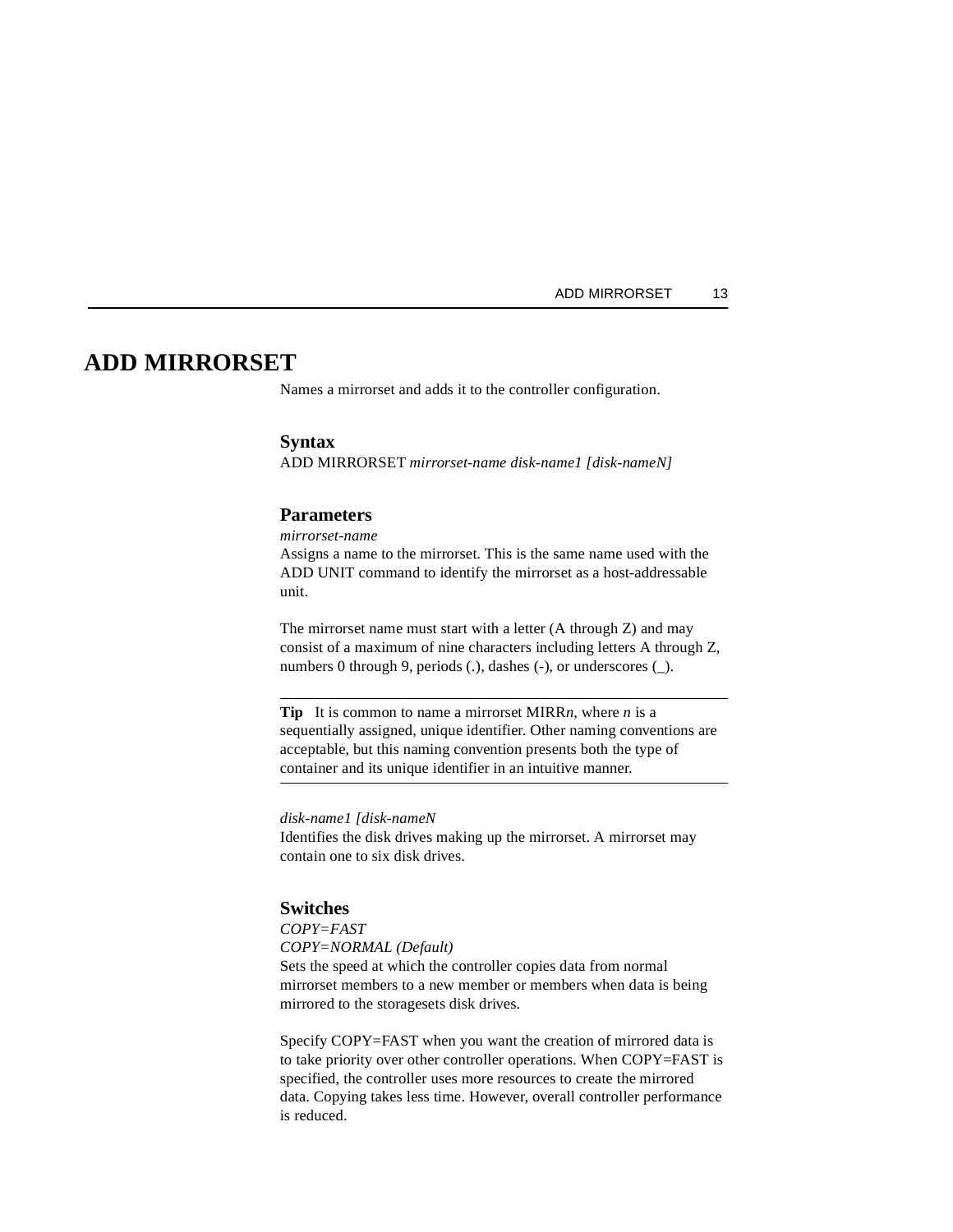#### 14 CLI Reference Manual

Specify COPY=NORMAL when operations performed by the other controller should take priority over the copy operation. When COPY=NORMAL is specified, the controller uses relatively few resources when creating the mirrored data, resulting in minimal impact on performance.

### *POLICY=BEST\_FIT POLICY=BEST\_PERFORMANCE (Default) NOPOLICY*

Sets the selection criteria the controller uses to choose a replacement member from the spareset when a mirrorset member fails.

Specify POLICY=BEST\_FIT to choose a replacement disk drive from the spareset most closely matching the capacity of the mirrorset. If there is more than one disk drive in the spareset most closely matching the capacity of the mirrorset, the controller selects the disk drive having the best performance.

Specify POLICY=BEST\_PERFORMANCE to choose a replacement disk drive from the spareset having the best performance. The controller attempts to select a disk on a different port than existing mirrorset members. If there is more than one disk drive in the spareset matching the best performance criteria, the controller selects the disk drive most closely matching the capacity of the mirrorset.

Specify NOPOLICY to prevent the controller from automatically replacing a failed disk device. The mirrorset operates in a reduced state until a POLICY=BEST\_FIT or POLICY=BEST\_PERFORMANCE is selected, or a member is manually replaced in the mirrorset (see ["SET," page 103\)](#page-116-0).

*READ\_SOURCE=disk-name READ\_SOURCE=LEAST\_BUSY (Default) READ\_SOURCE=ROUND\_ROBIN* Selects the mirrorset member used by the controller to satisfy a read request.

Specify the READ\_SOURCE=*disk-name* of a specific member to which you want the controller to direct all read requests. If the member fails out of the mirrorset, the controller selects the first normal member it finds to satisfy its read requests.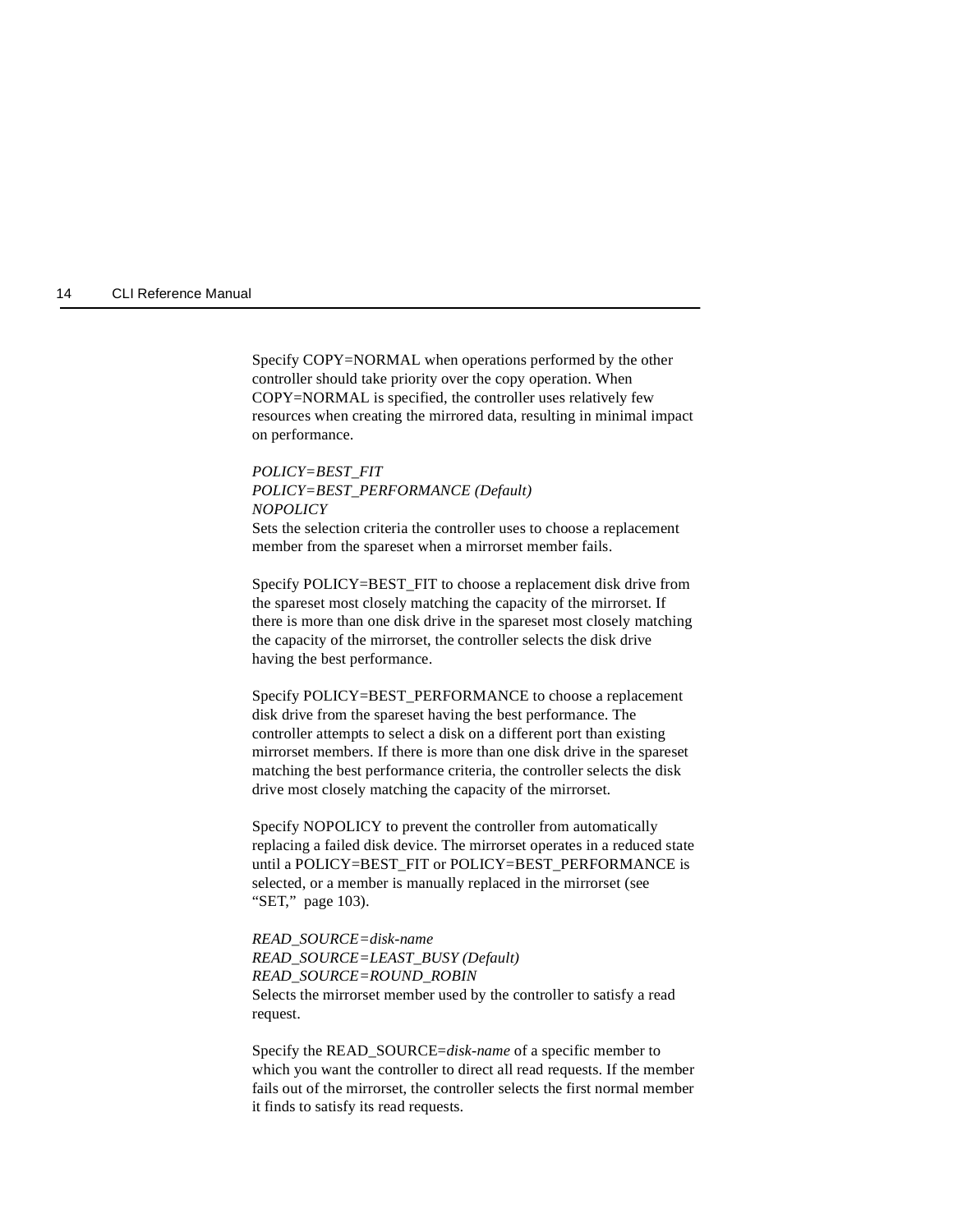#### ADD MIRRORSET 15

Specify READ\_SOURCE=LEAST\_BUSY to direct read requests to the mirrorset member with the least amount of work in its queue.

Specify READ\_SOURCE=ROUND\_ROBIN to sequentially direct read requests to each mirrorset member. The controller equally queries all normal members for each read request.

#### **Examples**

This example shows how to add DISK10000, DISK20100, and DISK30200 as a mirrorset with the name MIRR1:

**ADD DISK DISK10000 1 0 0 ADD DISK DISK20100 2 1 0 ADD DISK DISK30200 3 2 0 ADD MIRRORSET MIRR1 DISK10000 DISK20100 DISK30200**

This example creates a host-addressable unit after the mirrorset MIRR1 has been created:

**INITIALIZE MIRR1 ADD UNIT D305 MIRR1**

#### **See also**

ADD DISK ADD UNIT DELETE *container-name* INITIALIZE MIRROR REDUCE SHOW *mirrorset-name* SHOW MIRRORSETS SHOW STORAGESETS UNMIRROR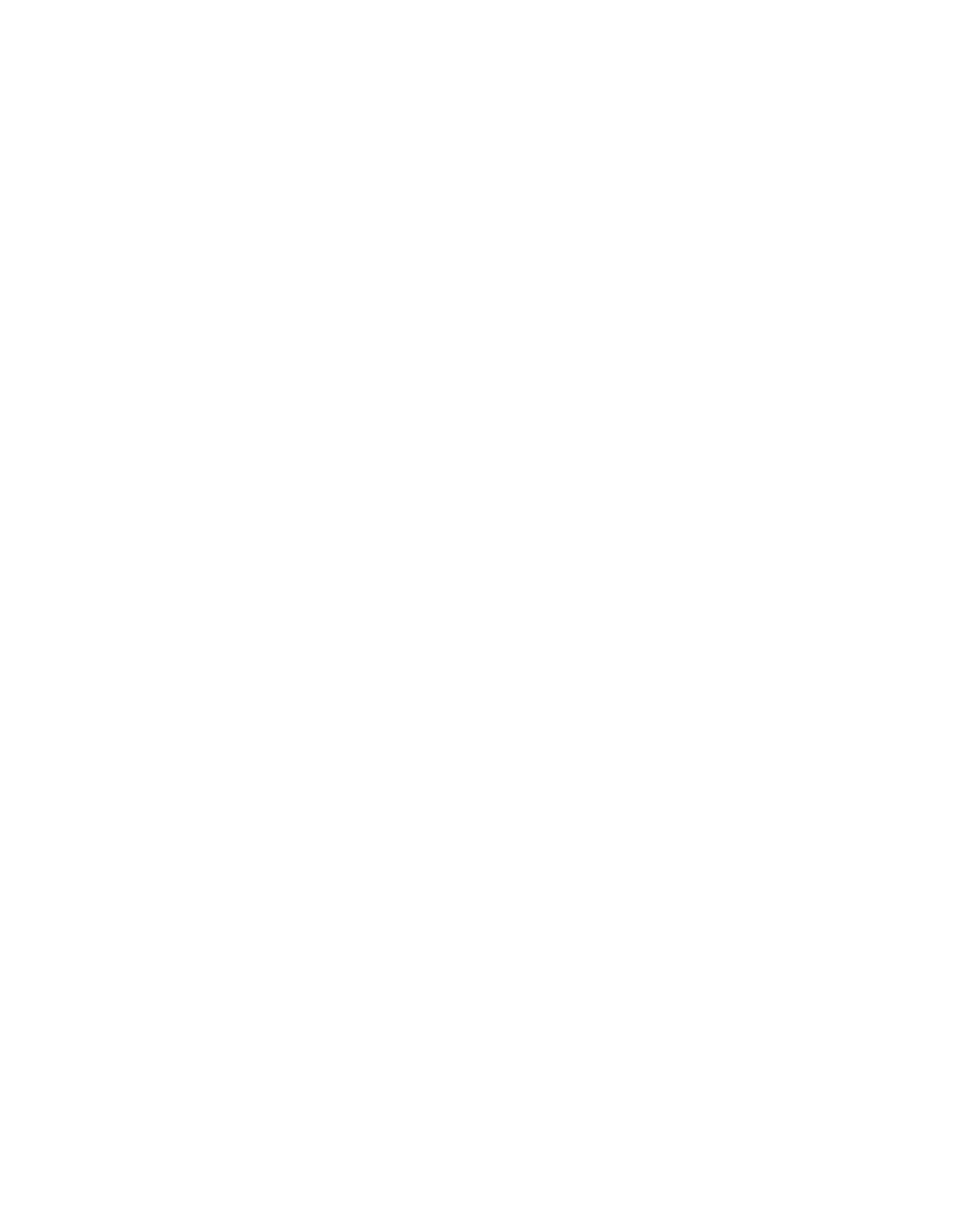#### ADD PASSTHROUGH 17

## <span id="page-30-0"></span>**ADD PASSTHROUGH**

Creates a passthrough container. A passthrough container bypasses controller processing and allows the host to have direct access to the device. A passthrough device appears as if it were connected directly to the host bus rather than to the controller. Use passthrough containers to communicate with tape devices and tape loaders because they do not require the controller for optimum operation performance.

#### **Syntax**

ADD PASSTHROUGH *passthrough-name SCSI-port-location*

#### **Parameter**

*passthrough-name*

Names the device being added to or changed in a subsystem configuration. This is the same name used with the ADD UNIT command to create a host-addressable unit. You may want to use a name indicating the type of device is being added as a passthrough container, such as TAPE or LOADER.

The container name must start with a letter (A through Z) and may consist of a maximum of nine characters including letters A through Z, numbers 0 through 9, periods (.), dashes (-), or underscores (\_).

**Tip** It is common to name a tape passthrough device TAPE*ptl*, where *ptl* is the tape's Port-Target-LUN address. Although other naming conventions are acceptable, this naming convention offers the advantage of presenting to the user both the type of device and its SCSI location in an intuitive manner.

#### *SCSI-port-location*

Indicates the PTL address of the passthrough device. See the *HSZ70 Array Controller HSOF Version 7.0 Configuration Manual* for an explanation of the PTL addressing naming format.

**Note** See the *HSZ70 Array Controller HSOF Operating Software Version 7.0 Release Notes* to confirm the passthrough device you are planning to use is compatible with the controller.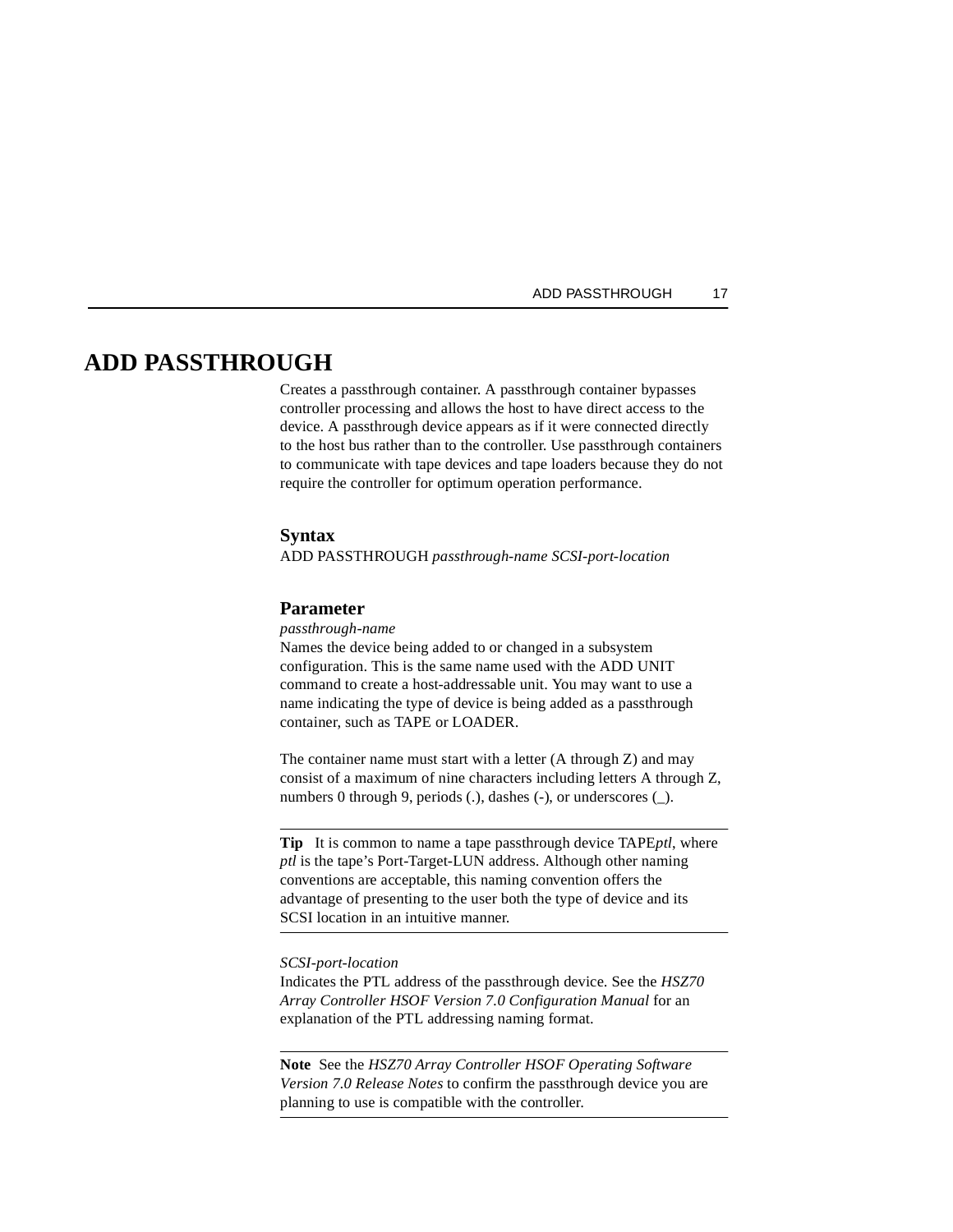18 CLI Reference Manual

#### **Switches**

*TRANSFER\_RATE\_REQUESTED=ASYNCHRONOUS TRANSFER\_RATE\_REQUESTED=20MHZ (Default) TRANSFER\_RATE\_REQUESTED=10MHZ TRANSFER\_RATE\_REQUESTED=5MHZ* Specifies the maximum data transfer rate for the controller to use in communicating with the device. For example, the transfer rate may need to be limited to accommodate long cables between the controller and the device, such as with a tape library. The transfer rate is negotiated immediately and does not require a restart in order to take effect.

#### **Example**

This example shows how to add tape device TAPE20300 at port 2, target 3, LUN 0:

**ADD PASSTHROUGH TAPE20300 2 3 0 ADD UNIT P100 TAPE20300**

#### **See also**

ADD UNIT DELETE *container-name* SHOW DEVICES SHOW PASSTHROUGH SHOW *passthrough-name*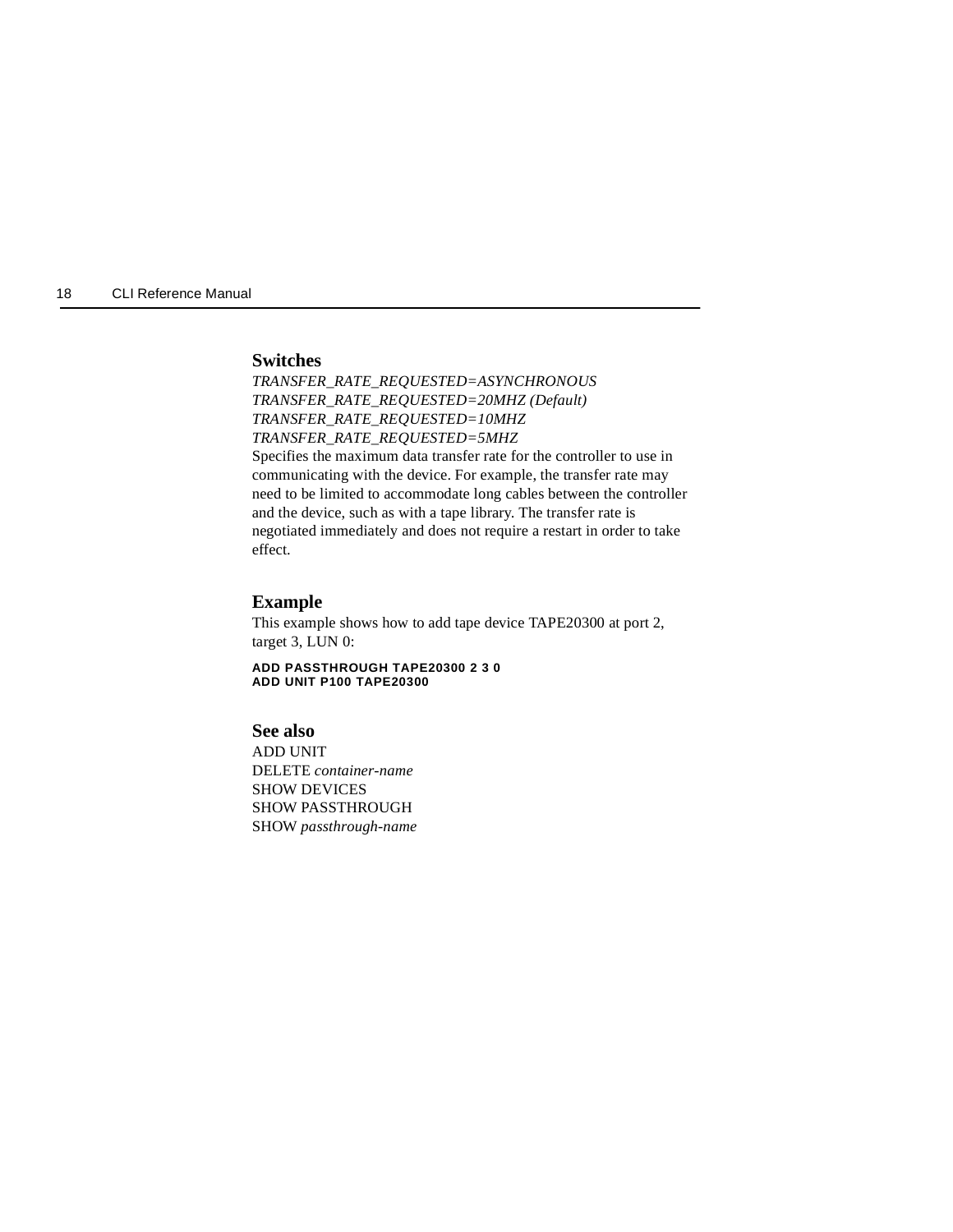## <span id="page-32-0"></span>**ADD RAIDSET**

Names a RAIDset and adds the RAIDset to the controller's configuration. DIGITAL RAIDsets are often referred to as RAID level 3/5 storagesets because they use the best characteristics of RAID level 3 and RAID level 5. The number of members in the storageset is determined by the number of containers specified by the *containername* parameter in the command. The data capacity of the RAIDset is determined by the storage size of the smallest member.

#### **Syntax**

ADD RAIDSET *RAIDset-name container-name1 container-name2 container-name3 [container-nameN]*

#### **Parameters**

*RAIDset-name*

Assigns a name to the RAIDset. This name is also used with the ADD UNIT command to identify the RAIDset as a host-addressable unit.

The container name must start with a letter (A through Z) and may consist of a maximum of nine characters including letters A through Z, numbers 0 through 9, periods (.), dashes (-), or underscores (\_).

**Tip** It is common to name a RAIDset RAID*n*, where *n* is a sequentially assigned, unique identifier. This naming convention presents to the user both the type of container and its unique identifier in an intuitive manner.

*container-name1 container-name2 container-name3 [containernameN]* Specifies the disks making up the RAIDset.

#### **Switches**

*POLICY=BEST\_FIT POLICY=BEST\_PERFORMANCE (Default) NOPOLICY* Switches set the selection criteria the controller uses to choose a replacement member from the spareset when a RAIDset member fails.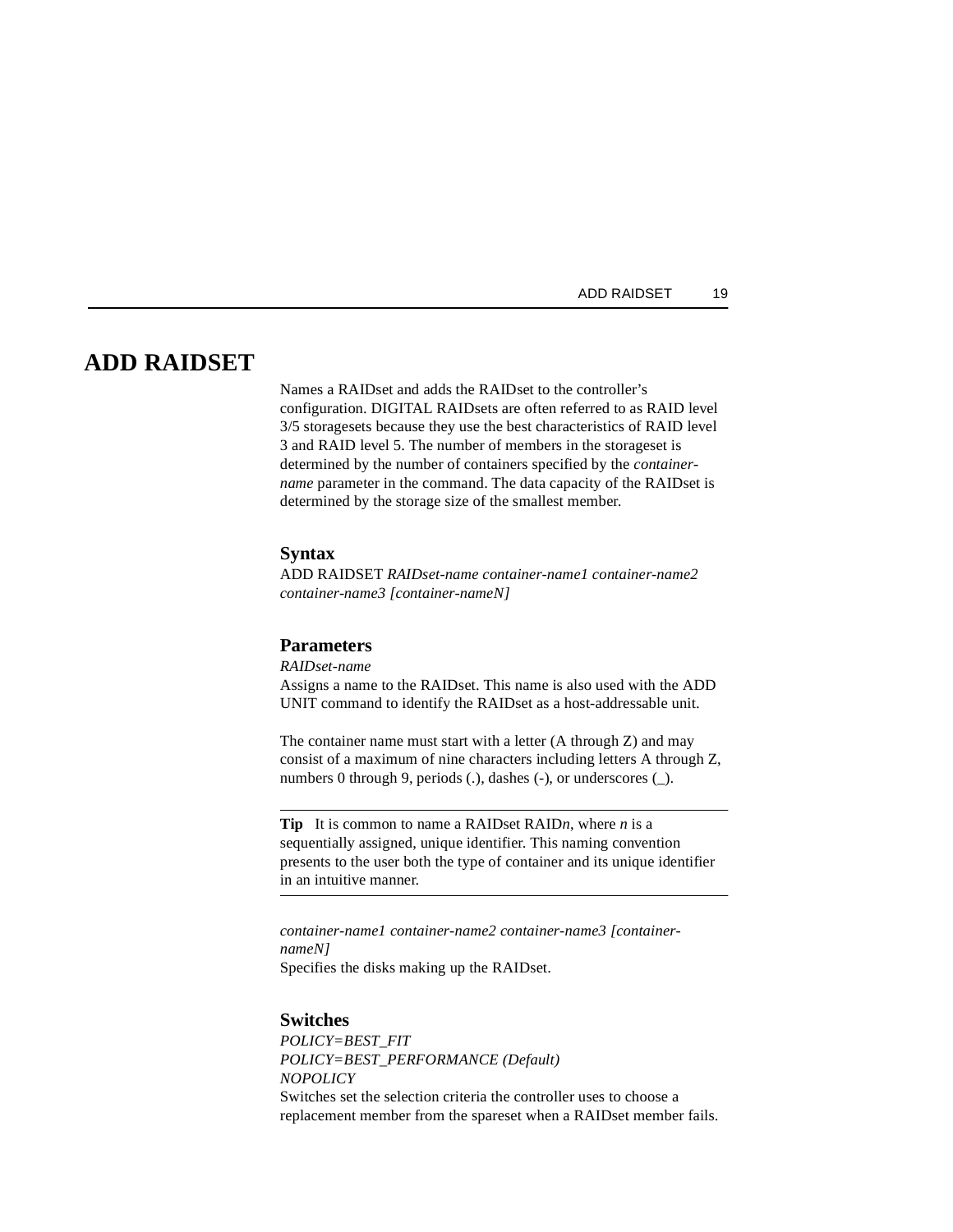#### 20 CLI Reference Manual

Specify POLICY=BEST\_FIT to choose a replacement disk drive from the spareset most closely matching the sizes of the remaining members of the RAIDset. If more than one disk drive in the spareset is the correct size, the controller selects the disk drive giving the best performance.

Specify POLICY=BEST\_PERFORMANCE to choose a replacement disk drive from the spareset resulting in the best performance of the RAIDset. The controller attempts to select a disk on a different port than existing RAIDset members. If there is more than one disk drive in the spareset matching the best performance criteria, the controller selects the disk drive most closely matching the size of the remaining members of the RAIDset selected.

Specify NOPOLICY to prevent the controller from automatically replacing a failed disk device. This causes the RAIDset to operate in a reduced state until a POLICY=BEST\_FIT or POLICY=BEST\_PERFORMANCE is selected, or a member is manually replaced in the mirrorset. See the ["SET," page 113,](#page-126-0) for more information regarding this procedure.

#### *RECONSTRUCT=FAST*

*RECONSTRUCT=NORMAL (Default)* Sets the speed at which the controller reconstructs data to a new RAIDset member replacing a the failed member.

Specify NORMAL to balance other controller operations with the reconstruct operation. The controller uses relatively few resources to perform the reconstruct process. Thus, there is little impact on performance.

Specify FAST to allow the reconstruct process to take precedence over other controller operations. When the RECONSTRUCT=FAST switch is specified, the controller uses more resources to perform the reconstruction. Reconstruction takes less time, but overall controller performance is reduced during reconstruction.

#### *REDUCED*

#### *NOREDUCED (Default)*

Switches permit the addition of a RAIDset missing a member. Specify the REDUCED switch when you add a RAIDset missing a member. Specify the NOREDUCED switch when all RAIDset members making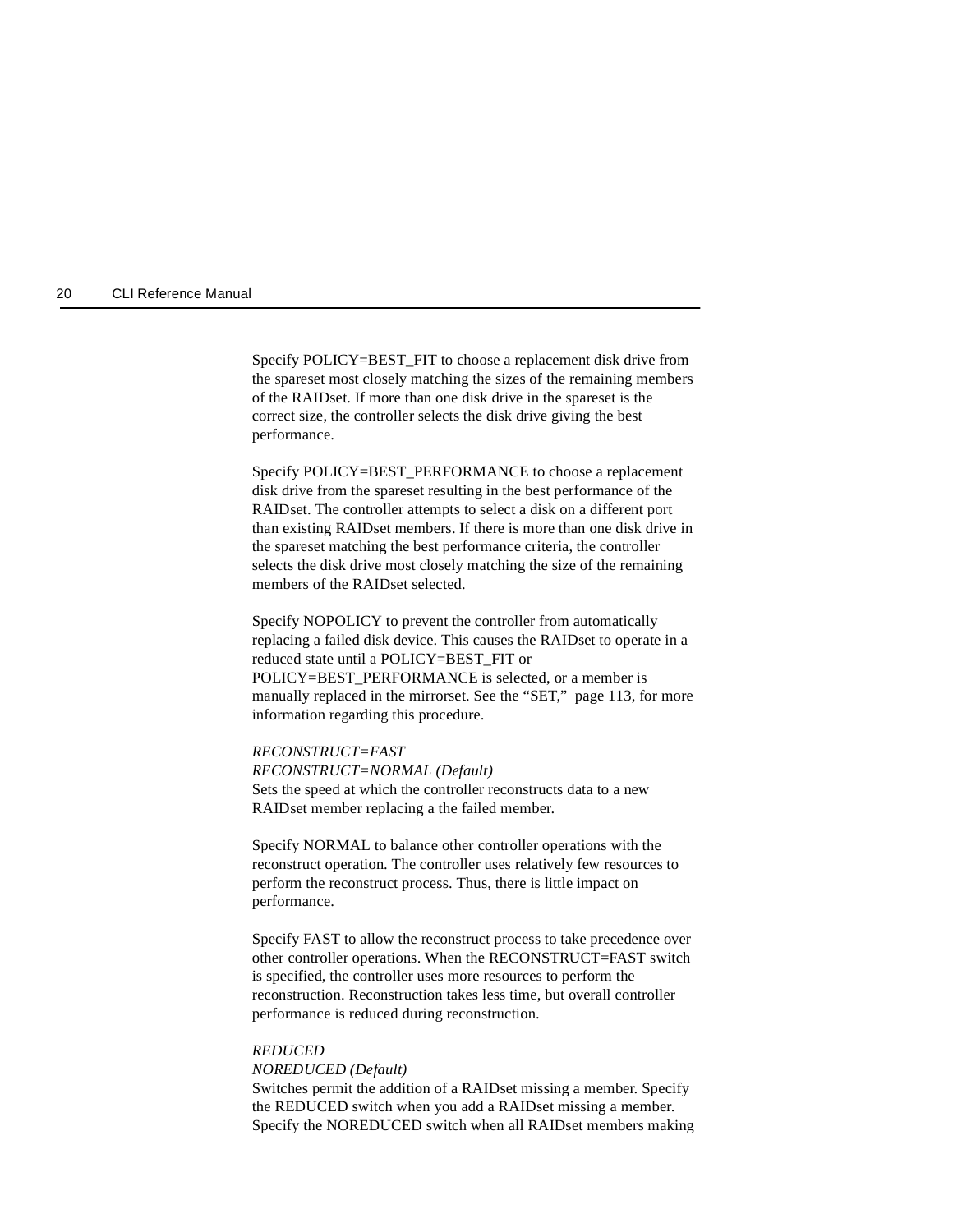up the RAIDset are present—for instance, when creating a new RAIDset.

Verify the RAIDset contains at least two disk drives before specifying the REDUCED switch.

#### **Examples**

This example shows how to create a RAIDset named RAID9 containing disks DISK10000, DISK20100, and DISK30200.

**ADD DISK DISK10000 1 0 0 ADD DISK DISK20100 2 1 0 ADD DISK DISK30200 3 2 0 ADD RAIDSET RAID9 DISK10000 DISK20100 DISK30200**

This example shows how to create a RAIDset named RAID8 containing disks DISK10000, DISK20100, and DISK30200, and uses the BEST\_FIT switch to indicate the replacement policy. Enter the ADD RAIDSET command on one line.

**ADD DISK DISK10000 1 0 0 ADD DISK DISK20100 2 1 0 ADD DISK DISK30200 3 2 0 ADD RAIDSET RAID8 DISK10000 DISK20100 DISK30200 POLICY=BEST\_FIT**

This example creates RAIDset named RAID8, and then creates a hostaddressable unit. INITIALIZE RAID8 ADD UNIT D304 RAID8

This example shows how you can create a three-member RAIDset from the members of an already reduced four-member RAIDset. Do not initialize the RAIDset again because it was initialized when it was added.

**Caution** Data contained on the RAIDset is erased if you reinitialize the RAIDset.

ADD DISK DISK10300 1 3 0 ADD DISK DISK20400 2 4 0 ADD DISK DISK30500 3 5 0 ADD RAIDSET RAID6 DISK10300 DISK20400 DISK30500 REDUCED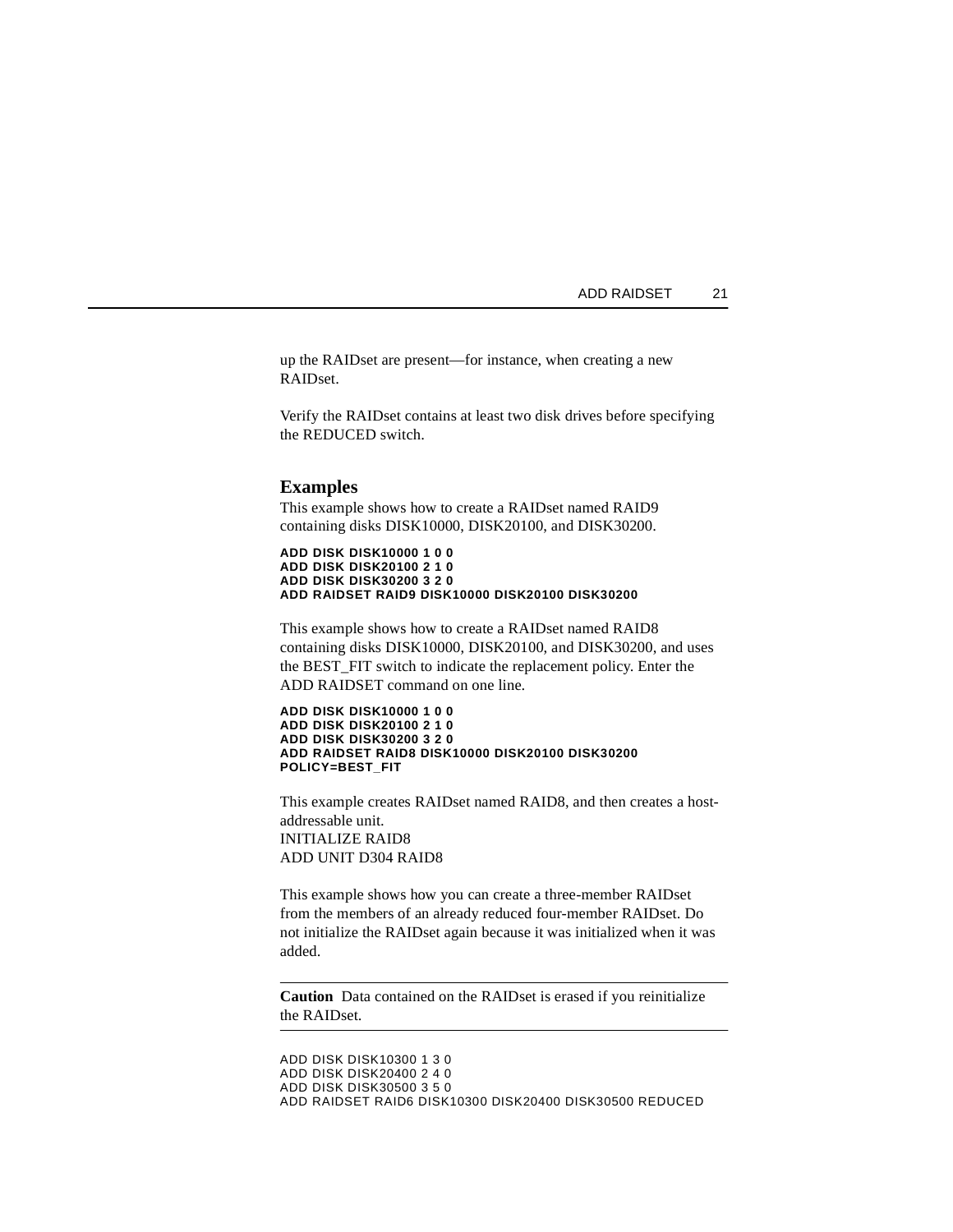22 CLI Reference Manual

## **See also**

ADD UNIT DELETE *container-name* SET RAIDSET SHOW RAIDSET SHOW *RAIDset-name* SHOW STORAGESETS INITITALIZE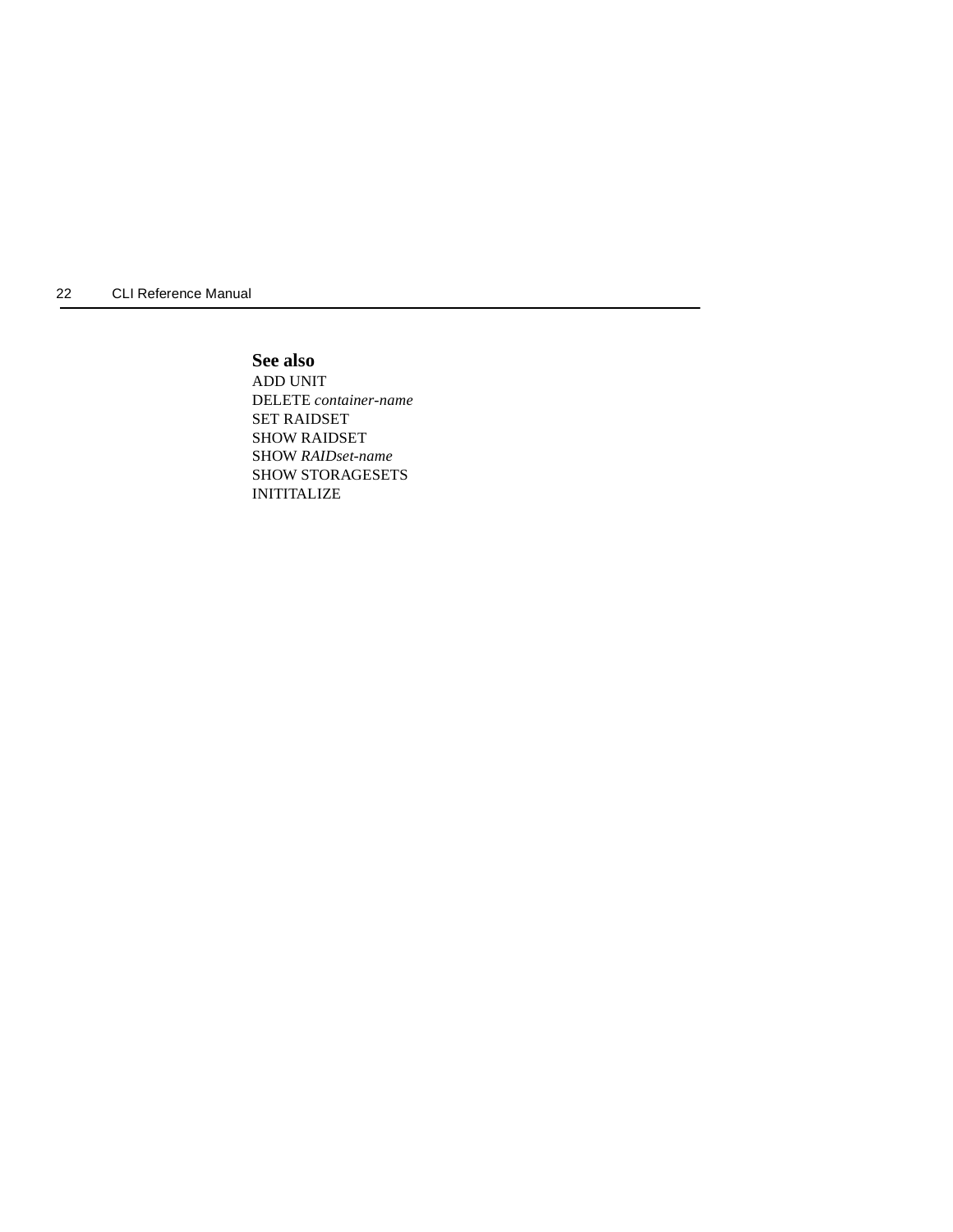# **ADD SPARESET**

Adds a disk drive to the spareset and initializes the metadata on it.

# **Syntax**

ADD SPARESET *disk-name*

# **Parameter**

*disk-name*

Indicates the name of the disk drive being added to the spareset. Only one disk drive can be added to the spareset with each ADD SPARESET command.

## **Example**

This example shows how to add a disk drive named DISK20200 and DISK30300 to a spareset:

**ADD DISK DISK20200 2 2 0 ADD DISK DISK30300 3 3 0 ADD SPARESET DISK20200 ADD SPARESET DISK30300**

#### **See also**

DELETE SPARESET SET FAILEDSET SHOW SPARESET SHOW STORAGESETS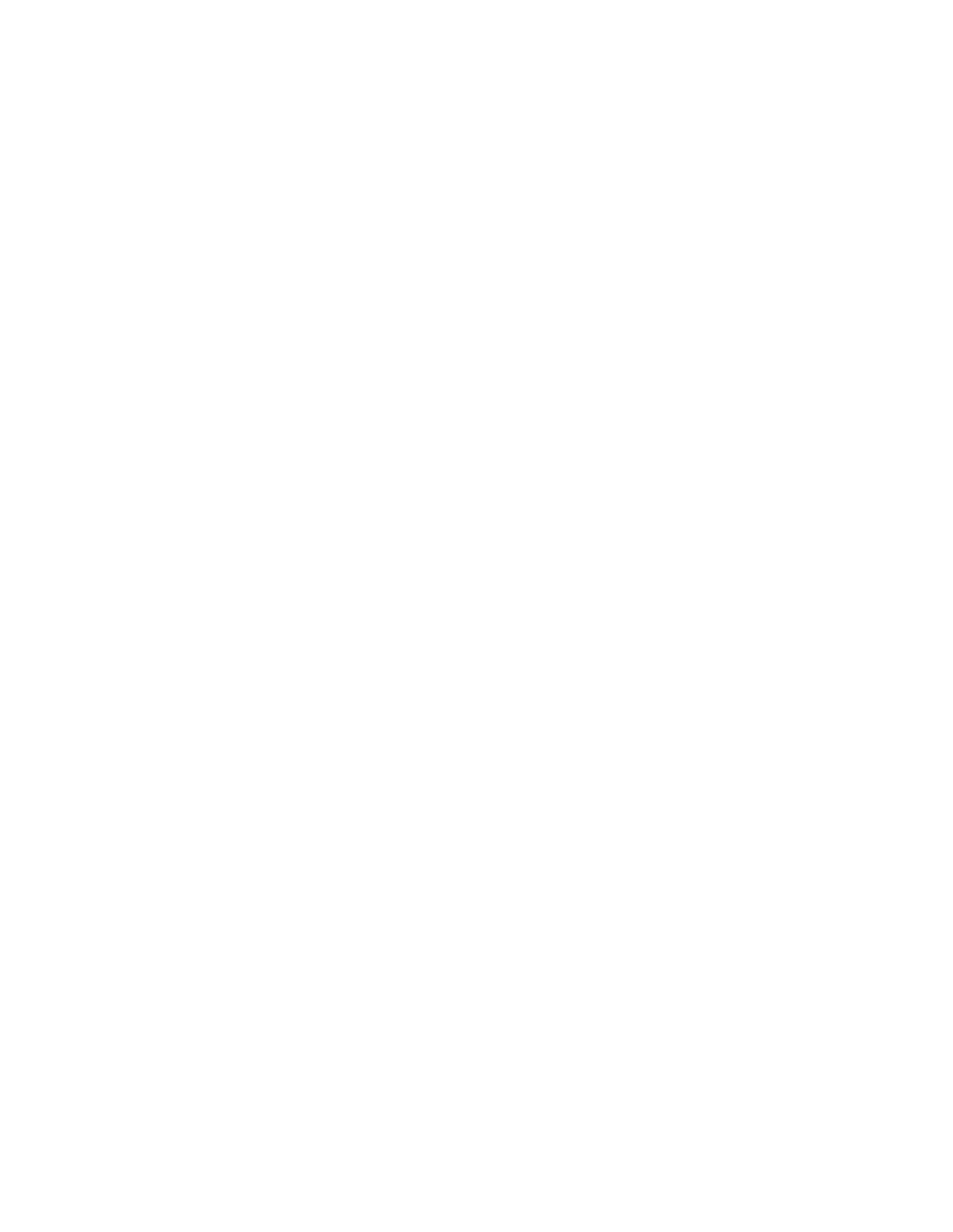# **ADD STRIPESET**

Names a stripeset and adds it to the controller configuration. Stripesets sometimes referred to as RAID level 0 storagesets. The number of members in the stripeset is determined by the number of *containername* parameters specified. Specified at least two disk drives for RAIDsets.

# **Syntax**

ADD STRIPESET *stripeset-name container-name1 container-name2 [container-nameN]*

# **Parameters**

*stripeset-name*

Assigns a name to the stripeset. This is the same name used with the ADD UNIT command to identify the stripeset as a host-addressable unit.

*container-name1 container-name2 [container-nameN]* Indicates the name of name of the disk drive being added to or changed in a subsystem configuration. This is the same name used with the ADD UNIT command to create a host-addressable unit.

The container name must start with a letter (A through Z) and may consist of a maximum of nine characters including letters A through Z, numbers 0 through 9, periods (.), dashes (-), or underscores (\_).

**Tip** It is common to name a stripeset STRIPE*n*, where n is a sequentially assigned, unique identifier. This naming convention presents to the user both the type of container and its unique identifier in an intuitive manner.

*container-name1 container-name2 [container-nameN]* Identifies the disk drives or mirrorsets making up the stripeset.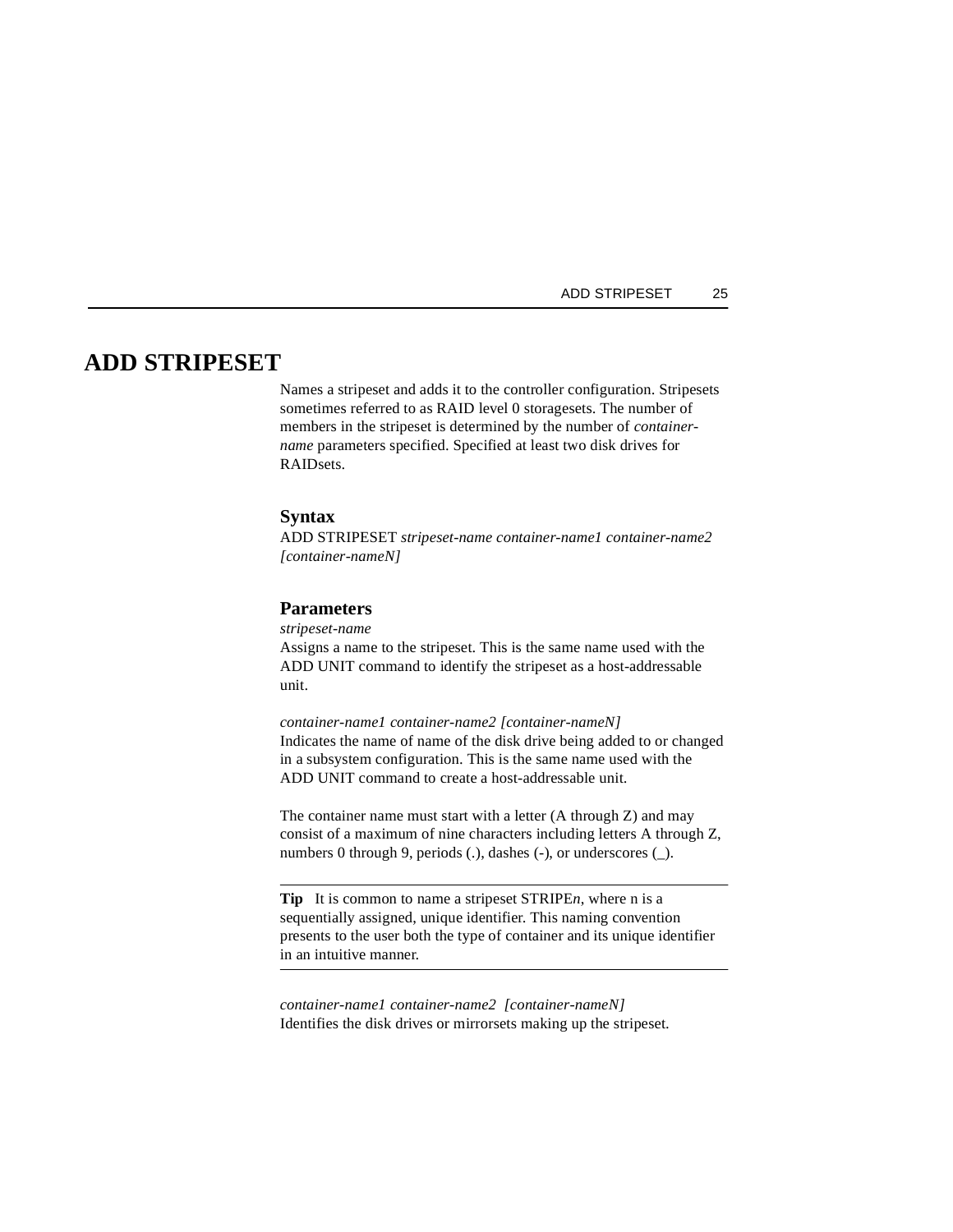## **Examples**

This example shows how to create a stripeset named STRIPE1 with three disks: DISK10000, DISK20100, and DISK30200:

**ADD DISK DISK10000 1 0 0 ADD DISK DISK20100 2 1 0 ADD DISK DISK30200 3 2 0 ADD STRIPESET STRIPE1 DISK10000 DISK20100 DISK30200**

This example show how to create a stripeset named STRIPE1 and then create a logical unit from it:

#### **INITIALIZE STRIPE1 ADD UNIT D403 STRIPE1**

This example shows how to create a two-member striped mirrorset (a stripeset whose members are mirrorsets), and how to create a logical unit from it. Because you can initialize the stripeset, you do not need to individually initialize the mirrorsets.

**ADD DISK DISK10000 1 0 0 ADD DISK DISK20100 2 1 0 ADD DISK DISK30200 3 2 0 ADD DISK DISK40300 4 3 0 ADD MIRRORSET MR1 DISK10000 DISK20100 ADD MIRRORSET MR2 DISK30200 DISK40300 ADD STRIPESET STRIPE1 MR1 MR2 INITIALIZE STRIPE1 ADD UNIT D304 STRIPE1**

## **See also**

ADD UNIT ADD MIRRORSET DELETE *container-name* INITIALIZE SHOW STORAGESET SHOW STRIPESET SHOW *stripeset-name*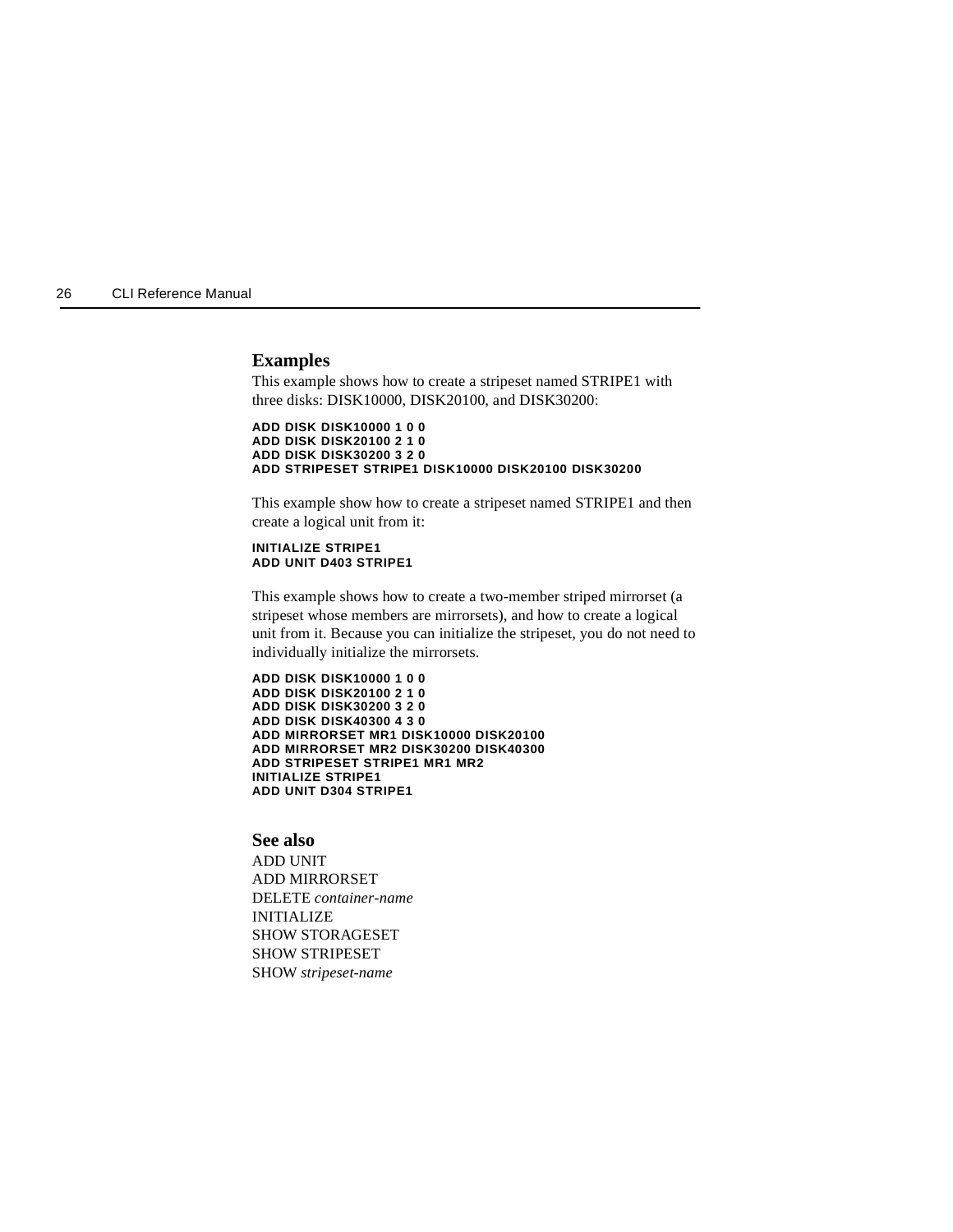# **ADD UNIT**

Creates a logical unit from a device, container, or partition. The controller maps all requests from the host to the logical-unit number as requests to the container specified in the ADD UNIT command.

Initialize the disk drive or storageset container before adding it as a logical unit.

## **Syntax**

ADD UNIT *unit-number container-name*

# **Parameters**

#### *unit-number*

Assigns a number to the unit being created from a device, container, or partition in the subsystem. The host uses this number to indicate the source or target for every I/O request it sends to the controller. The *unit-number* is a host-addressable LUN.

# *container-name*

Specifies the name of the container (that is, disk drive, device, storageset, or partition) being used to create the unit.

The maximum of 32 devices are allowed in each unit.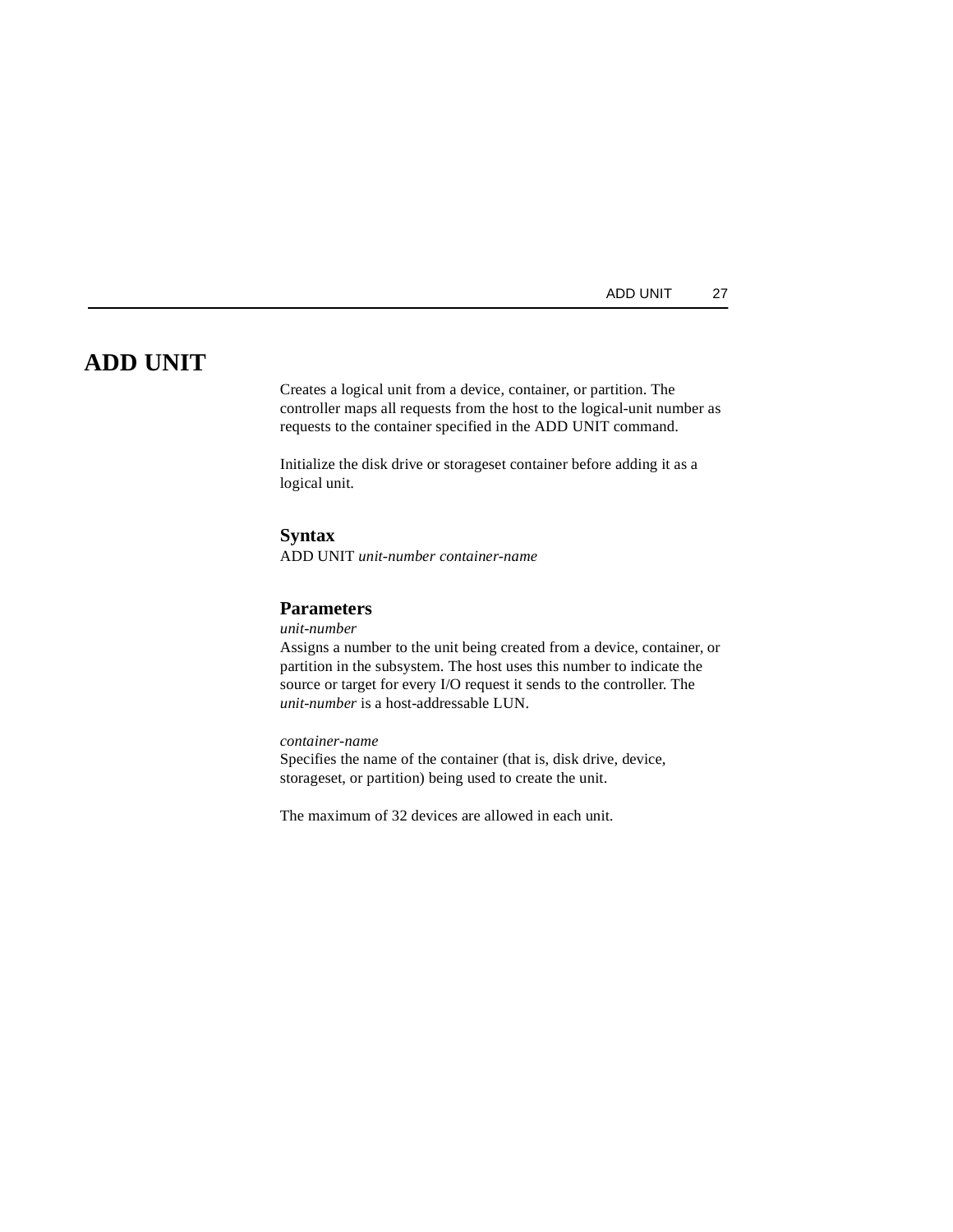# **Switches**

Table 3 lists all switches for the ADD UNIT command and identifies which switches may be used with each type of device or storageset. Descriptions of each switch follow the table.

| <b>Container Type</b><br>Switch | ACCESS_ID=ALL | PARTITION=partition-number | MAXIMUM_CACHED | PREFERRED_PATH | READ_CACHE | <b>RUN</b> | WRITE_PROTECT | WRITEBACK_CACHE |
|---------------------------------|---------------|----------------------------|----------------|----------------|------------|------------|---------------|-----------------|
| RAIDset                         | $\checkmark$  |                            | ✓              | ✓              | ✓          | ✓          | $\checkmark$  |                 |
| Stripeset                       | ✓             |                            |                | ✓              | ✓          | ✓          | ✓             |                 |
| Mirrorset                       | ✓             | $\checkmark$               | ✓              | ✓              | ✓          | ✓          | ✓             |                 |
| Non-Transportable<br>Disk       |               |                            |                |                |            |            |               |                 |
| Transportable Disk              | ✓             | ✓                          |                | ✓              | ✓          | ✓          | $\checkmark$  |                 |
| CD-ROM                          | ✓             | ✓                          | ✓              | ✓              | ✓          | ✓          |               |                 |
| Partition                       | ✓             | ✓                          | ✓              | ✓              | ✓          |            | ✓             |                 |
| Passthrough                     |               |                            |                |                |            |            |               |                 |

**Table 3 ADD UNIT Switches for New Containers**

**Note** Regardless of the storageset type, the RUN and NORUN switches cannot be specified for partitioned units.

*ACCESS\_ID=ALL (Default)*

*ACCESS\_ID=unit identification*

Grants exclusive unit access privileges to the host. The access ID number must be set to the initiator SCSI ID number used by the host to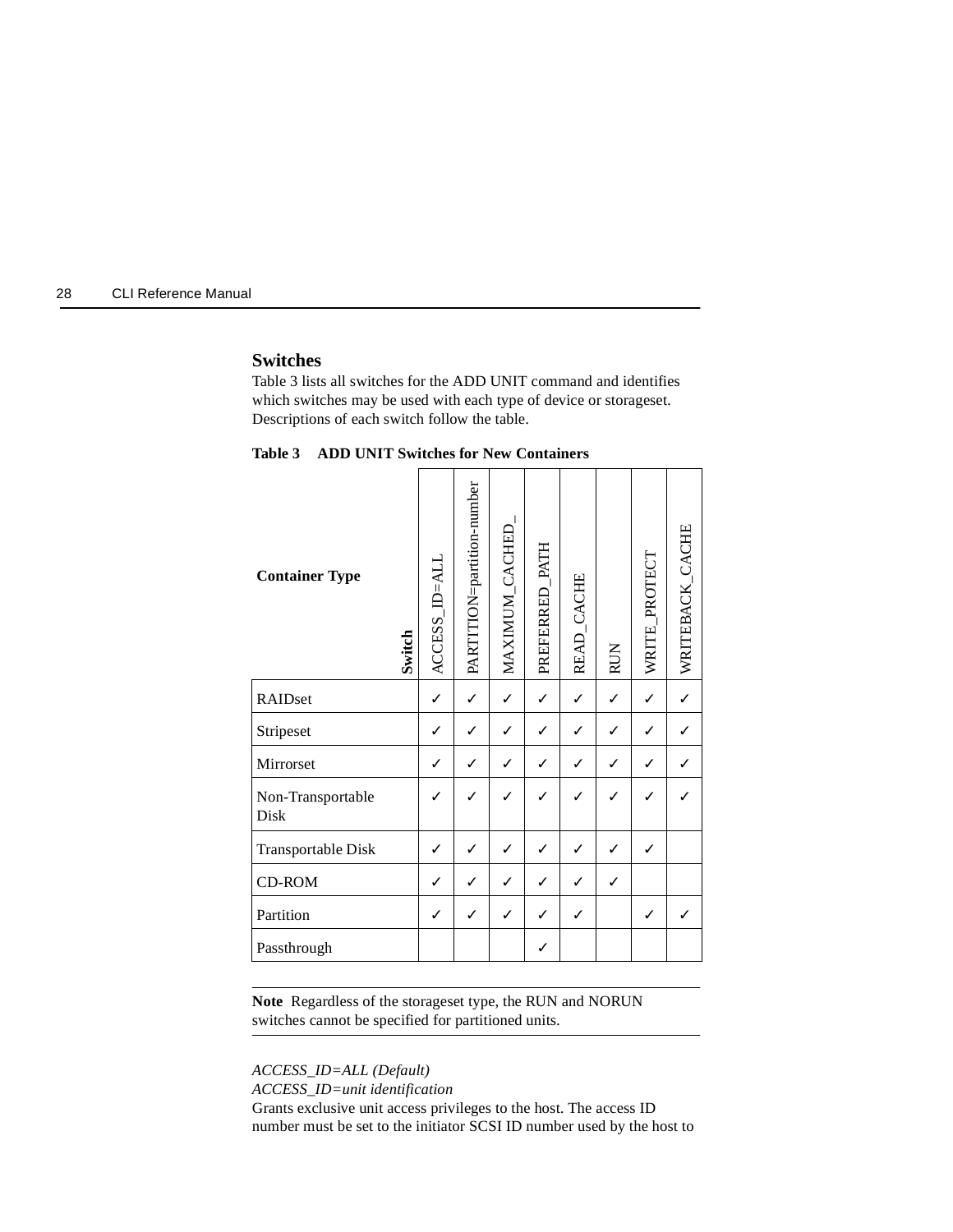| ADD UNIT |  | 29 |
|----------|--|----|
|----------|--|----|

communicate with the controller. When a specific ID number is assigned, only the initiator' target ID number specified is permitted to read from or write to the unit. When set to ALL, any host may access the unit.

Units added as passthrough LUNs do not accept ACCESS\_ID numbers. The ACCESS ID switch for passthrough LUNs is set to ALL by default.

#### *PARTITION=partition\_number*

Identifies the unit number for a partition on a container. The *partitionnumber* identifies the partition associated with the unit number being added. Use the SHOW *container-name* command to find the partition numbers used by a storageset or a single-disk unit.

**Note** Partitions must be have the same target ID number and must be part of the same container.

# *MAXIMUM\_CACHED\_TRANSFER=32 (Default) MAXIMUM\_CACHED\_TRANSFER=n*

Sets the largest number of write blocks to be cached by the controller. The controller will not cache any transfers over the set size. Accepted write block sizes are 1 through 1024.

# *PREFERRED\_PATH=OTHER\_CONTROLLER PREFERRED\_PATH=THIS\_CONTROLLER NOPREFERRED\_PATH (Default)*

May be set only when dual-redundant controllers are operating in a multiple bus failover configuration. In a multiple bus failover configuration, the host determines which controller the units are accessed through. The host's unit-to-controller settings always take precedence over the preferred path assigned to units with this switch. The target ID numbers assigned with the SET *controller* ID= command determines which target ID number the controller uses to respond to the host.

**Note** If your controller are configured to operate in transparentfailover mode, do not set the PREFERRED\_PATH switch with the ADD UNIT or SET *unit-number* command—otherwise, an error message is displayed. The error message indicates the assignment of a preferred controller path at the unit level is valid only when operating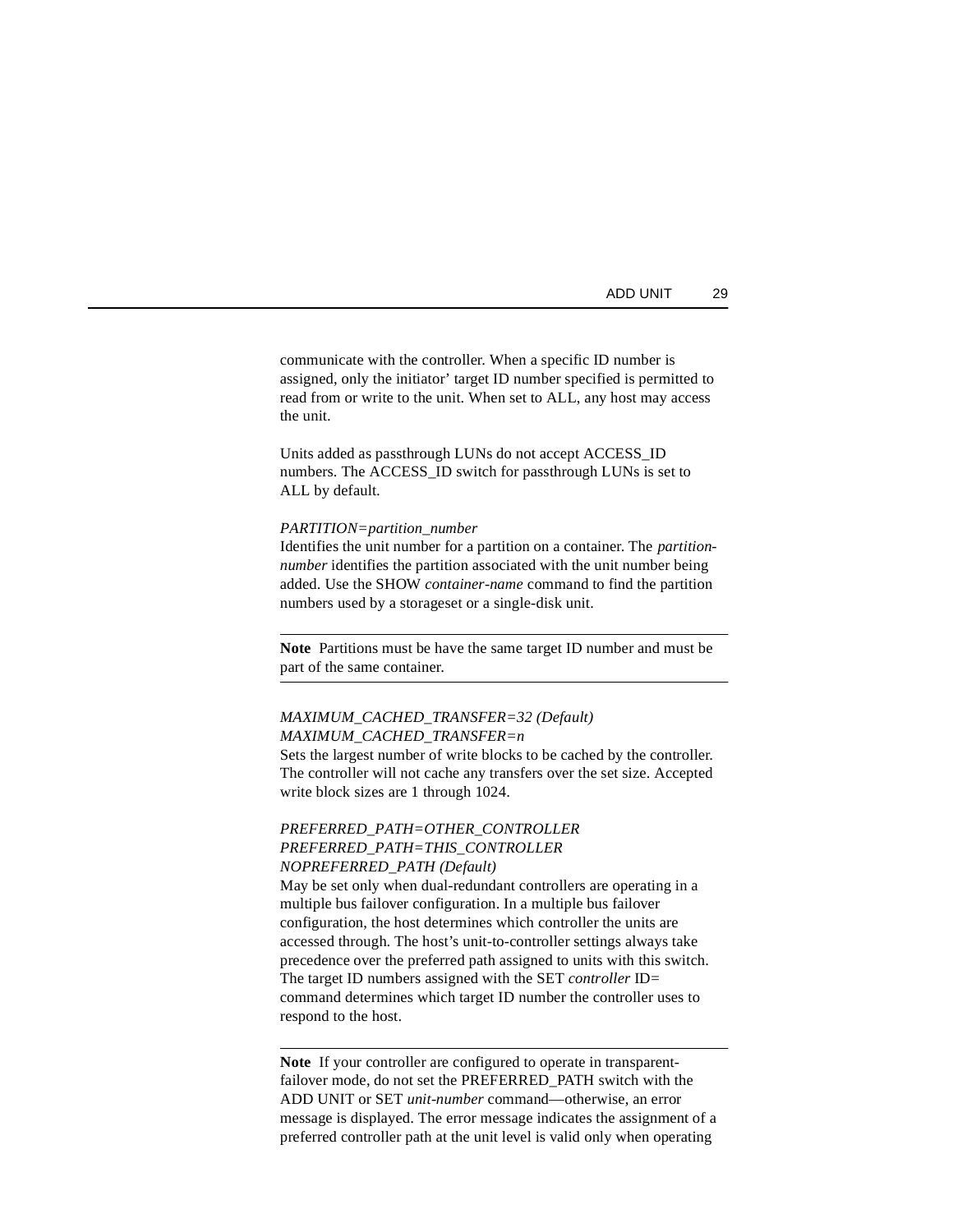in multiple bus failover mode.

When no preferred path is assigned, the unit is targeted through the controller which detects the unit first after the controllers start.

Select PREFERRED\_PATH=THIS\_CONTROLLER to instruct "this controller" to bring the units online.

Select PREFERRED\_PATH=OTHER\_CONTROLLER to instruct the "other controller" to bring the units online.

See the *HSZ70 Array Controller HSOF Version 7.0 Configuration Manual* for information regarding multiple bus failover.



**Tip** Subsystem performance is better if target ID numbers are balanced across the dual-redundant pair.

#### *READ\_CACHE (Default)*

*NOREAD\_CACHE*

Switches are used to set the controller's cache read policy function.

Read caching improves performance in almost all situations. Therefore, it is recommended you leave its default setting READ\_CACHE enabled. However, under certain conditions, such as when performing a backup, read caching may not be necessary since only a small amount of data is cached. In such instances, it may be beneficial to disable the read cache function and remove the processing overhead associated with caching data.

*RUN (Default) NORUN* Controls the unit's availability to the host.

Specify RUN to make a unit available to the host.

Specify NORUN to make a unit unavailable to the host and to cause any data in cache to be flushed to one or more drives. NORUN spins down the devices used in the unit. The drives making up the unit spin down after the data has been completely flushed.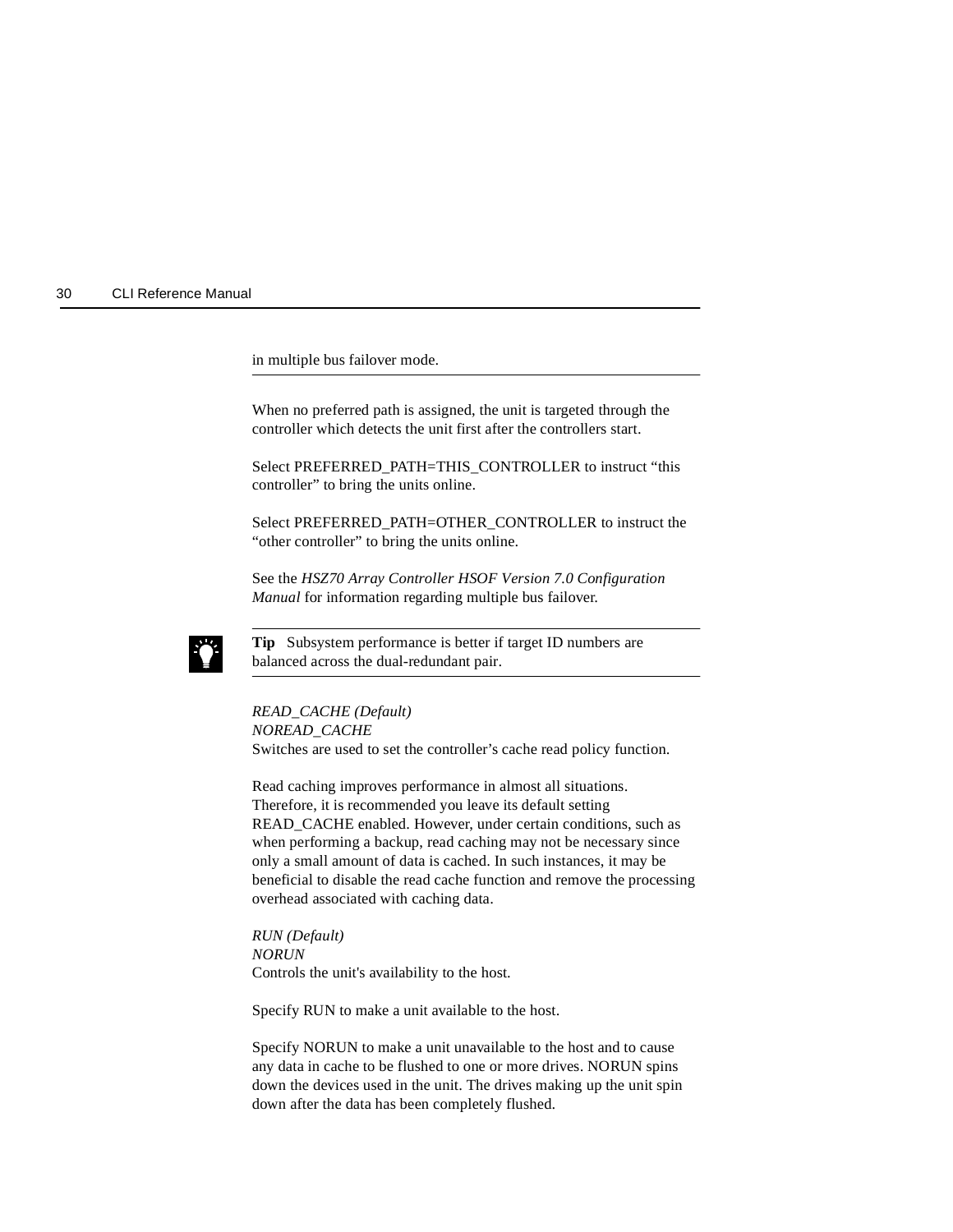#### **Note** Do not specify the RUN and NORUN switches for partitions.

*WRITE\_PROTECT* NOWRITE\_PROTECT (Default) Instructs the controller whether data contained on the unit can be overwritten.

Specify WRITE\_PROTECT to prevent the host from writing data to the unit. However, the controller may still write to a write-protected RAIDset to complete a reconstruct operation. However, metadata, reconstruct data, and copy data is still written to RAIDsets and mirrorsets.

Specify NOWRITE\_PROTECT to allow the host to write data to the unit. This allows the controller to overwrite existing data.

#### *WRITEBACK\_CACHE*

*NOWRITEBACK\_CACHE (Default)* Enable or disable the write-back data caching function of the controller. The controller's write-back caching feature improves write performance.

Specify WRITEBACK\_CACHE for all new units you want to take advantage of the controller's write-back caching feature.

Specify NOWRITEBACK\_CACHE for units you want to receive data directly from the host without being cached.

**Caution** Though there is built-in redundancy to protect data contained in cache, allowing data to be written to write-back cache may result in the loss of data if a catastrophic subsystem failure occur.

### **Examples**

This example shows how to create unit D102 from a single-disk drive named DISK10000 and sets host's access to the unit through "this controller":

**ADD DISK DISK10000 1 0 0 INITIALIZE DISK10000 ADD UNIT D102 DISK10000 PREFERRED\_PATH=THIS\_CONTROLLER**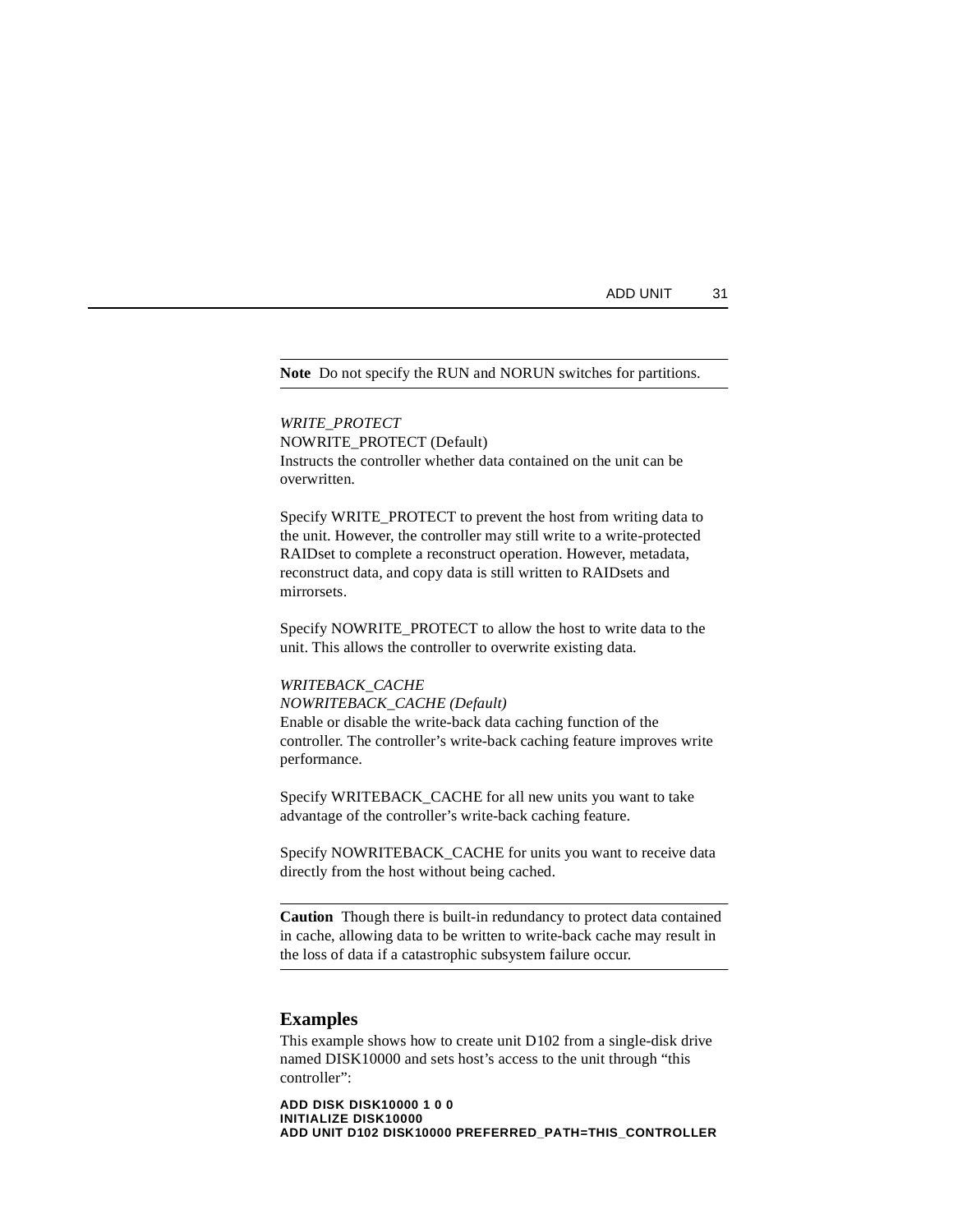This example shows how to create unit D107 from a RAIDset named RAID9 and instructs the unit to take advantage of the controller's writeback caching feature.

**ADD DISK DISK10100 1 1 0 ADD DISK DISK20100 2 1 0 ADD DISK DISK30100 3 1 0 ADD DISK DISK40100 4 1 0 ADD RAIDSET RAID9 DISK10100 DISK20100 DISK30100 DISK40100 INITIALIZE RAID9 ADD UNIT D107 RAID9 WRITEBACK\_CACHE**

# **See also**

CREATE\_PARTITION DELETE *unit-number* SET *unit-number* SHOW UNITS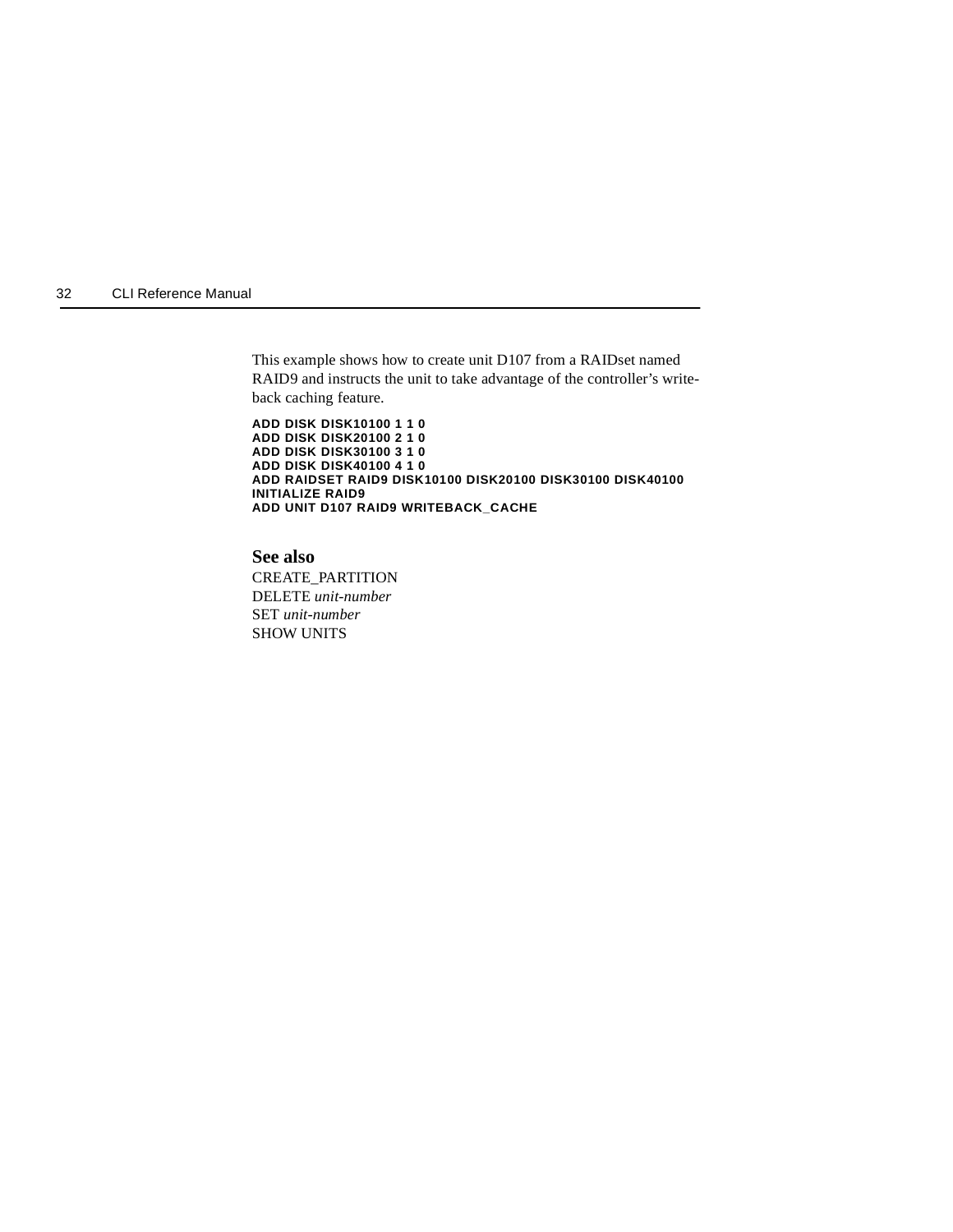### CLEAR\_ERRORS CLI 33

# **CLEAR\_ERRORS CLI**

Stops the display of current or previous error messages at the CLI prompt. This command does not clear the error conditions, it only stops the display of errors at the CLI prompt.

After the cause of the error condition has been corrected, issue the CLEAR\_ERRORS CLI command to clear the error message.

Enter this command to clear errors existing from previous error conditions.

# **Syntax**

CLEAR\_ERRORS CLI

### **Example**

This example shows how to clear the message "All NVPM components initialized to their default settings" from the CLI prompt:

**ALL NVPM COMPONENTS INITIALIZED TO THEIR DEFAULT SETTINGS CLEAR\_ERRORS CLI** 

#### **See also**

CLEAR\_ERRORS INVALID\_CACHE CLEAR\_ERRORS LOST\_DATA CLEAR\_ERRORS UNKNOWN CLEAR\_ERRORS UNWRITEABLE\_DATA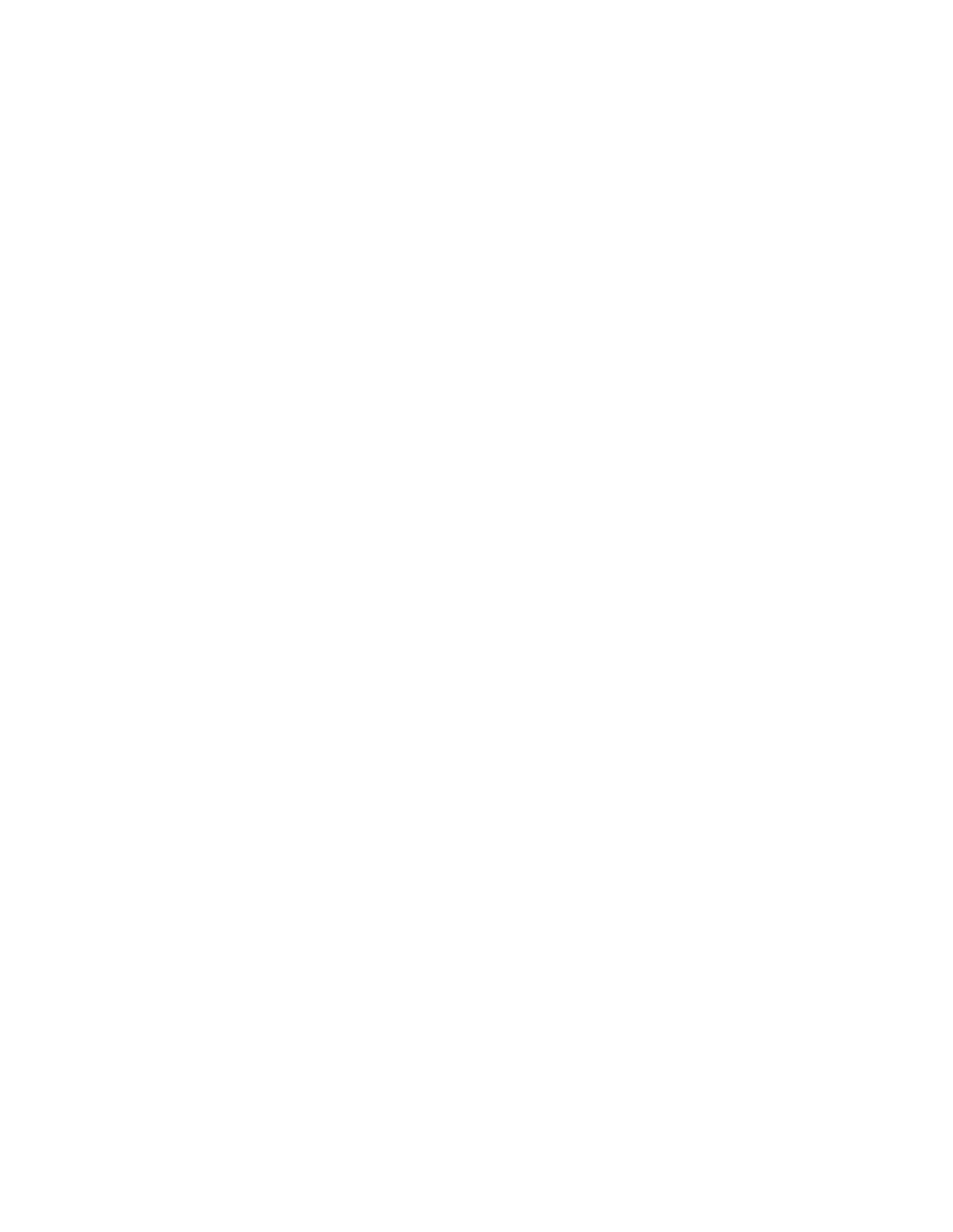#### CLEAR\_ERRORS controller INVALID\_CACHE 35

# **CLEAR\_ERRORS** *controller* **INVALID\_CACHE**

Clears an invalid cache error and allows the controller and cache to resume operation. If the error is due to an incorrectly mirrored configuration, the controller indicates mirrored mode status after the error is cleared.

Use this command for the following situations:

- $\blacksquare$  When the controller or cache modules have been replaced, resulting in mismatched data between the controllers.
- $\blacksquare$  When the controller or cache module is replaced while data is still in cache and not properly flushed with the SHUTDOWN or SET NOFAILOVER COPY= commands.

#### **Syntax**

CLEAR\_ERRORS *controller* INVALID\_CACHE

Completely spell out the phrase INVALID\_CACHE.

## **Parameters**

*controller* Identifies which controller is to receive the CLEAR\_ERRORS command. You must specify THIS\_CONTROLLER or OTHER\_CONTROLLER.

*data-retention-policy DESTROY\_UNFLUSHED\_DATA NODESTROY\_UNFLUSHED\_DATA (Default)* Instructs the controller how to handle write-back cached data. Specify NODESTROY\_UNFLUSHED\_DATA (default) to retain the cached data and discard controller information. Specify DESTROY\_UNFLUSHED\_DATA to retain the controller information and discard the cached data.

Specify NODESTROY\_UNFLUSHED\_DATA in the following situations:

- If the controller module has been replaced
- $\blacksquare$  If the controller's nonvolatile memory (NVMEM) has lost its contents, possibly from an NVMEM battery failure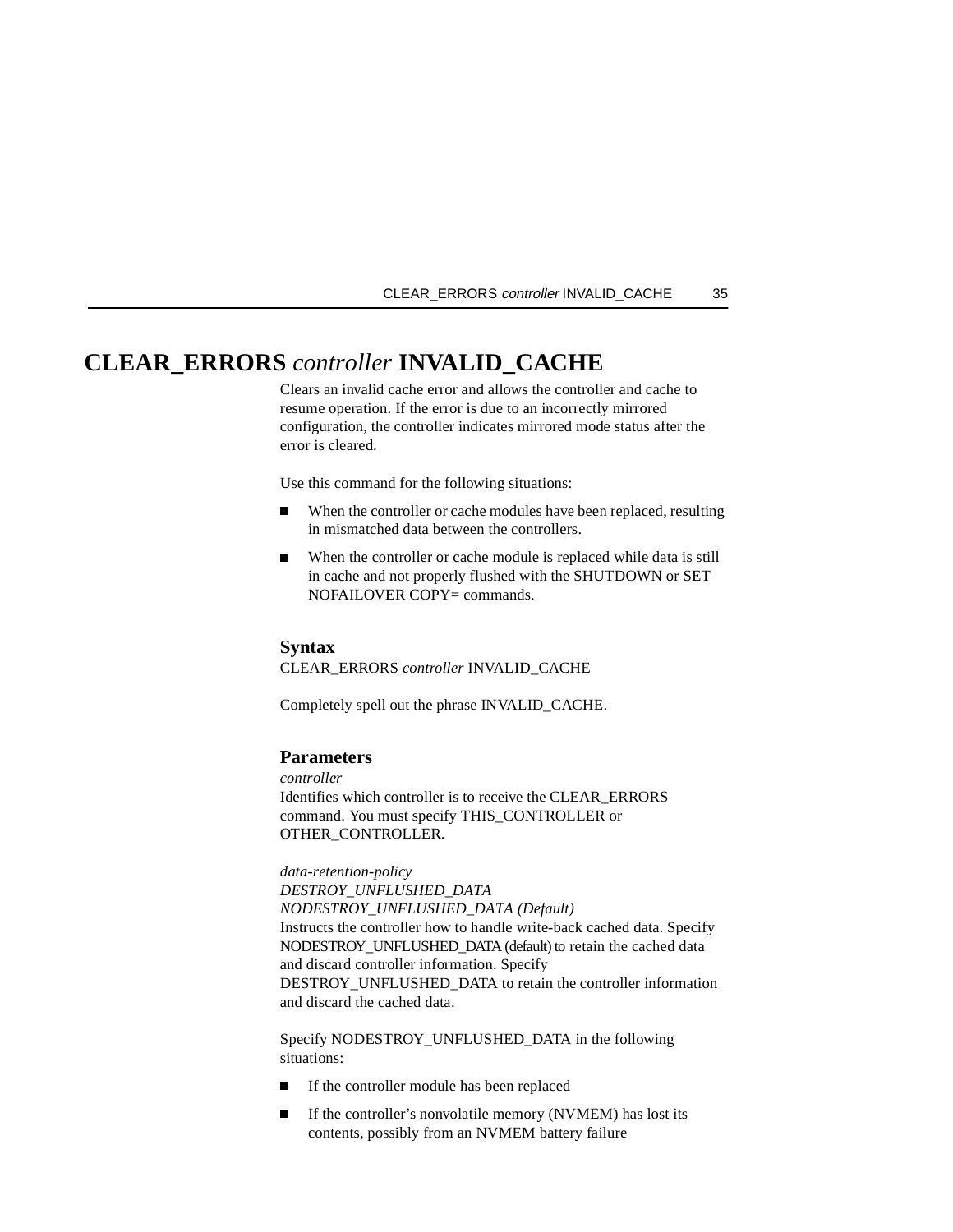Specify DESTROY\_UNFLUSHED\_DATA in the following situations:

- $\blacksquare$ If the cache module has been replaced
- $\blacksquare$ Any other reason not listed above

**Caution** Specifying the DESTROY\_UNFLUSHED\_DATA switch destroys data remaining in cache, which can result in the possible loss of data.

## **Examples**

This example shows how to clear an invalid cache error on "this controller" after you have replaced a controller module. Enter the command on one line.

#### **CLEAR\_ERRORS THIS\_CONTROLLER INVALID\_CACHE NODESTROY\_UNFLUSHED\_DATA**

This example shows how to clear an invalid cache error on the "other controller" after a cache module has been replaced. Enter this command on the same line. Enter the command on one line.

#### **CLEAR\_ERRORS OTHER\_CONTROLLER INVALID\_CACHE DESTROY\_UNFLUSHED\_DATA**

## **See also**

CLEAR\_ERRORS CLI CLEAR\_ERRORS LOST\_DATA CLEAR\_ERRORS UNKNOWN CLEAR\_ERRORS UNWRITEABLE\_DATA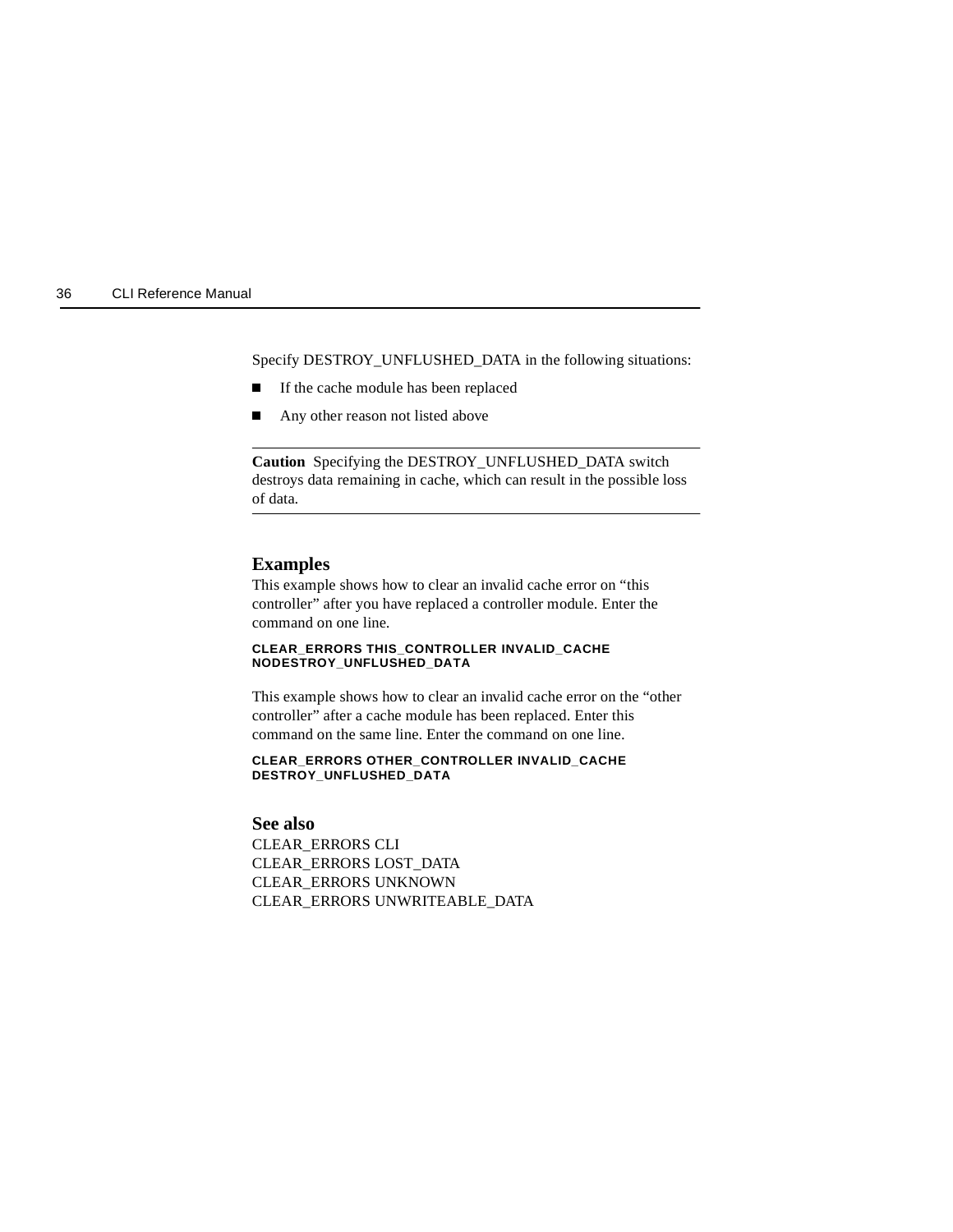#### CLEAR\_ERRORS unit-number LOST\_DATA 37

# **CLEAR\_ERRORS** *unit-number* **LOST\_DATA**

Clears lost data errors on a unit and All partitions on the unit's container are effected.

The controller reports a lost data error on the unit when you remove a write-back cache module or when the cache module contains unflushed data, possibly due to an interruption in the primary power source with no backup power present. The CLEAR\_ERRORS LOST\_DATA command clears the lost data error but does not recover the lost data.

**Note** Clearing lost data errors or lost data block errors on a RAIDset causes a reconstruction of all parity blocks. Clearing lost data errors or lost data block errors on a mirrorset causes members to normalize.

### **Syntax**

CLEAR\_ERRORS *unit-number* LOST\_DATA

Completely spell out the phrase LOST\_DATA.

**Caution** This command may cause data loss.

# **Parameters**

*unit-number*

Identifies the unit on which the lost data error is to be cleared. The *unitnumber* is the same name given to the unit when you added it to the controller's configuration.

### **Example**

This example shows how to clear the lost data error on disk unit number D103:

**CLEAR\_ERRORS D103 LOST\_DATA**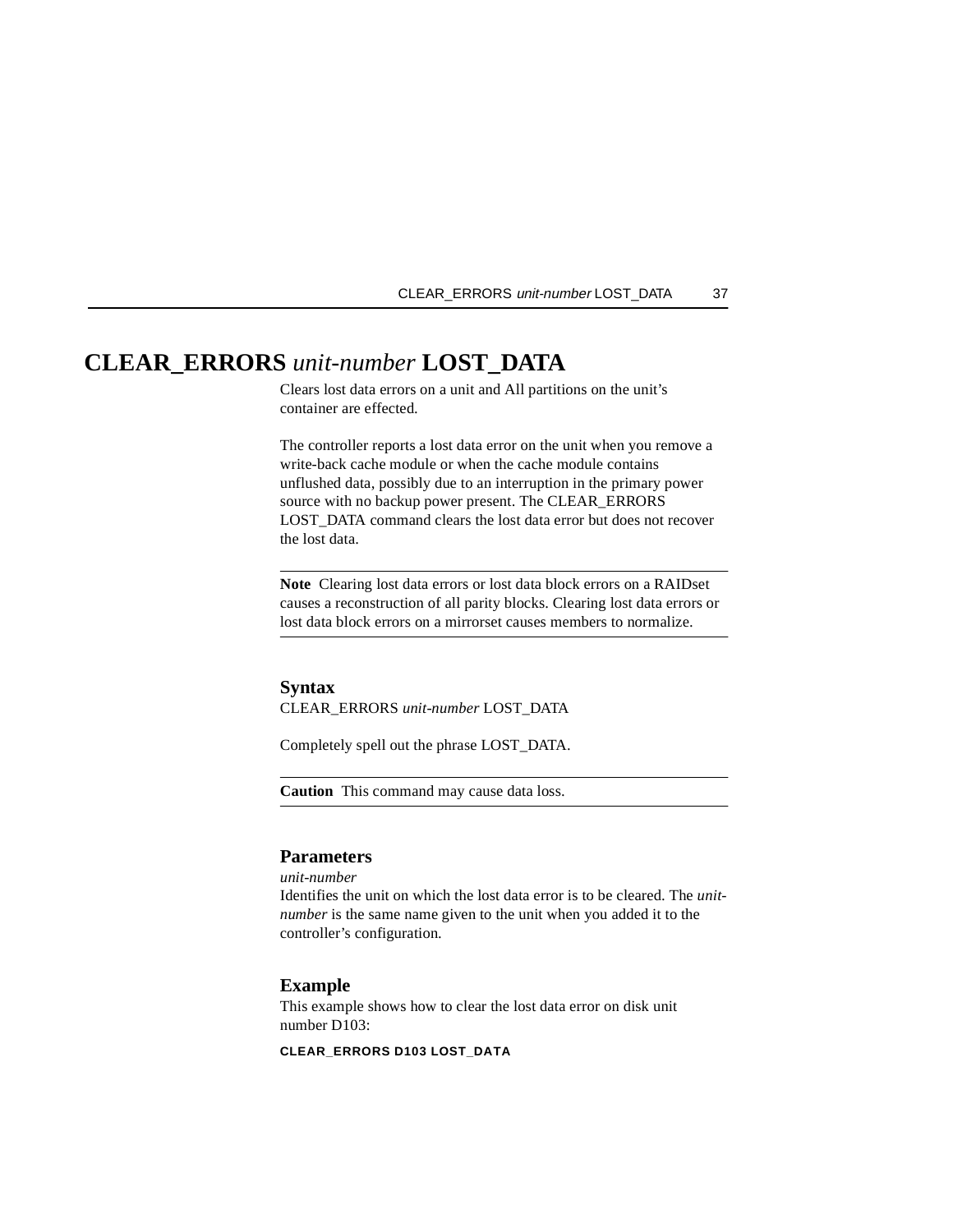**See also**

CLEAR\_ERRORS CLI CLEAR\_ERRORS INVALID\_CACHE CLEAR\_ERRORS UNKNOWN CLEAR\_ERRORS UNWRITEABLE\_DATA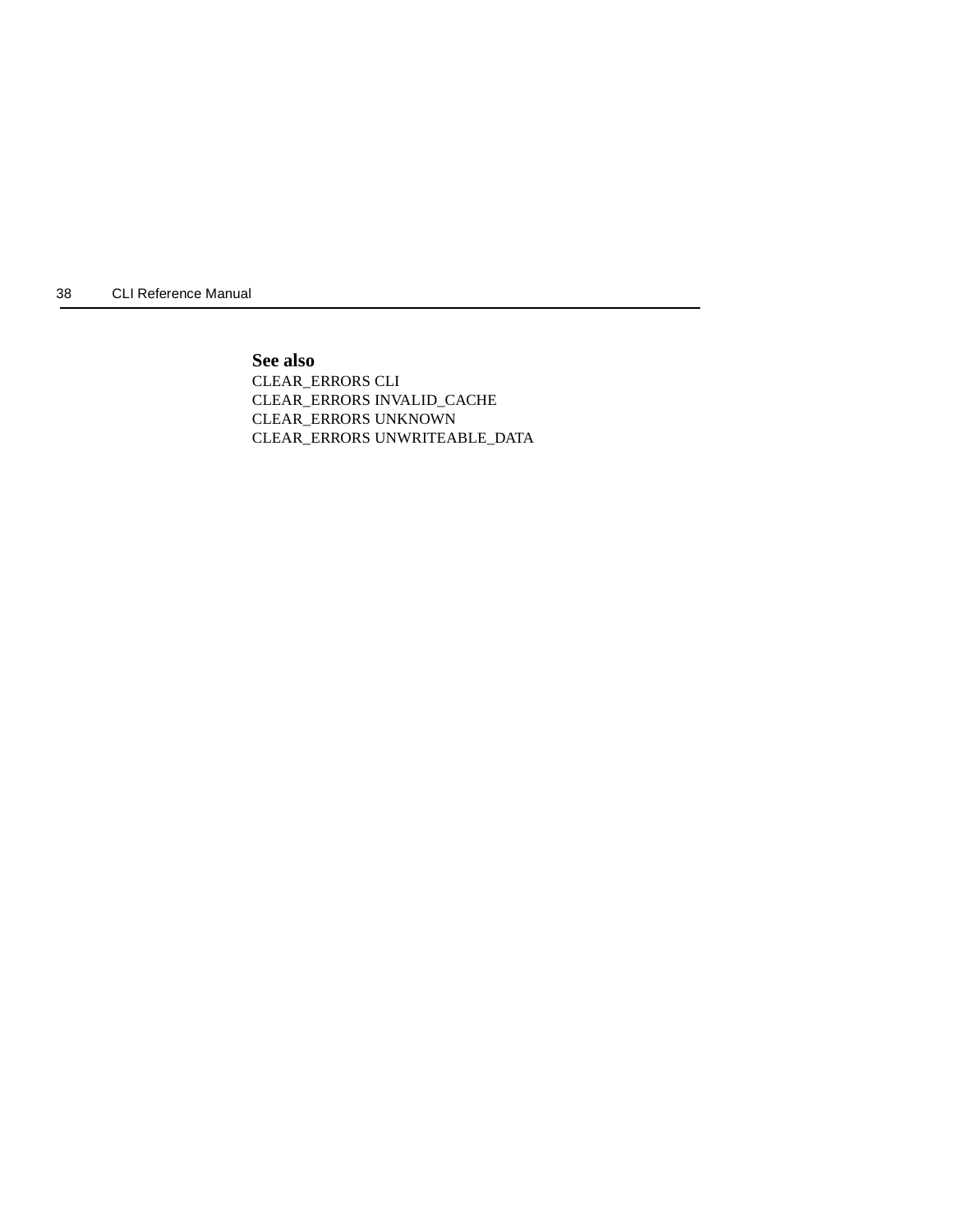#### CLEAR\_ERRORS UNKNOWN 39

# **CLEAR\_ERRORS UNKNOWN**

Clears unknown errors from a device the controller identifies as unknown or not correctly configured.

If a device failure causes the controller to label the device as unknown, the controller does not check the device again to see if it has been repaired or if the error condition has been corrected. You must enter this command so the controller can recognize the device after the cause of the error has been corrected.

Use this command to force the controller to recognize a failed device, regardless of the controller's prior evaluation of the device's condition.

## **Syntax**

CLEAR\_ERRORS *device-name* UNKNOWN

The word UNKNOWN must be completely spelled out.

## **Parameters**

*device-name* Identifies the device with the unknown error.

# **Example**

This example shows how to force the controller to recognize a previously unknown device named DISK30000:

#### **CLEAR\_ERRORS DISK30000 UNKNOWN**

# **See also**

CLEAR\_ERRORS CLI CLEAR\_ERRORS INVALID\_CACHE CLEAR\_ERRORS UNKNOWN CLEAR\_ERRORS UNWRITEABLE\_DATA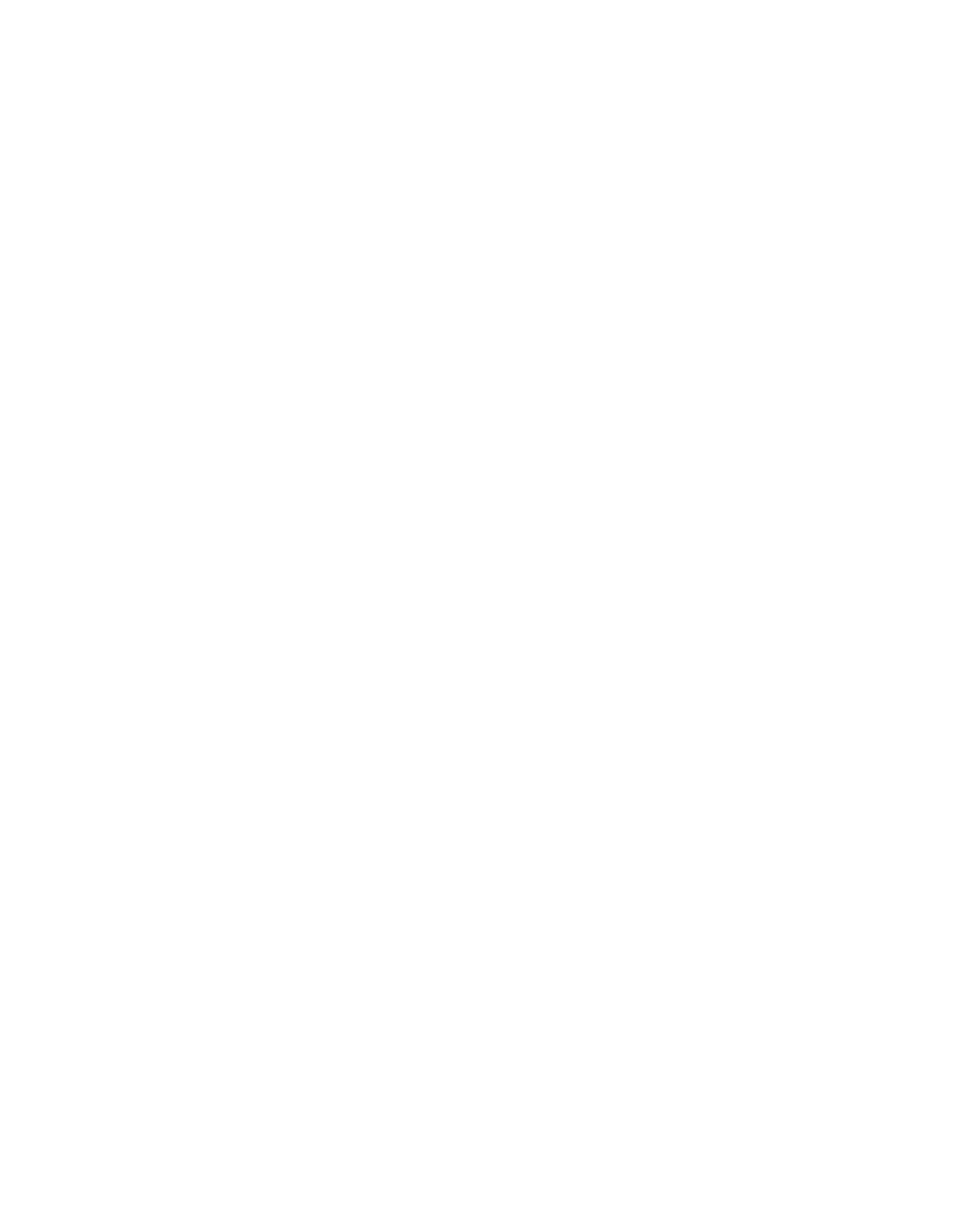#### CLEAR\_ERRORS unit-number UNWRITEABLE\_DATA 41

# **CLEAR\_ERRORS** *unit-numbe***r UNWRITEABLE\_DATA**

This command clears an unwriteable data error on a unit.

This command affects all partitions on the same container.

If a storageset or disk drive fails before its data has been written to the it, the controller reports an unwriteable data error. The CLEAR\_ERRORS UNWRITEABLE\_DATA command removes the data from the cache and clears the unwriteable data error.

**Caution** This command causes the data loss.

## **Syntax**

CLEAR\_ERRORS *unit-number* UNWRITEABLE\_DATA

Completely spell out the phrase UNWRITEABLE\_DATA.

## **Parameters**

*unit-number*

Identifies the unit having the unwriteable data error. The *unit-number* is the name given to the unit when it was created with the ADD UNIT command.

## **Example**

This example shows how to clear the unwriteable data error on disk unit D103:

#### **CLEAR\_ERRORS D103 UNWRITEABLE\_DATA**

# **See also**

CLEAR\_ERRORS CLI CLEAR\_ERRORS INVALID\_CACHE CLEAR\_ERRORS LOST\_DATA CLEAR\_ERRORS UNKNOWN RETRY\_ERRORS UNWRITEABLE\_DATA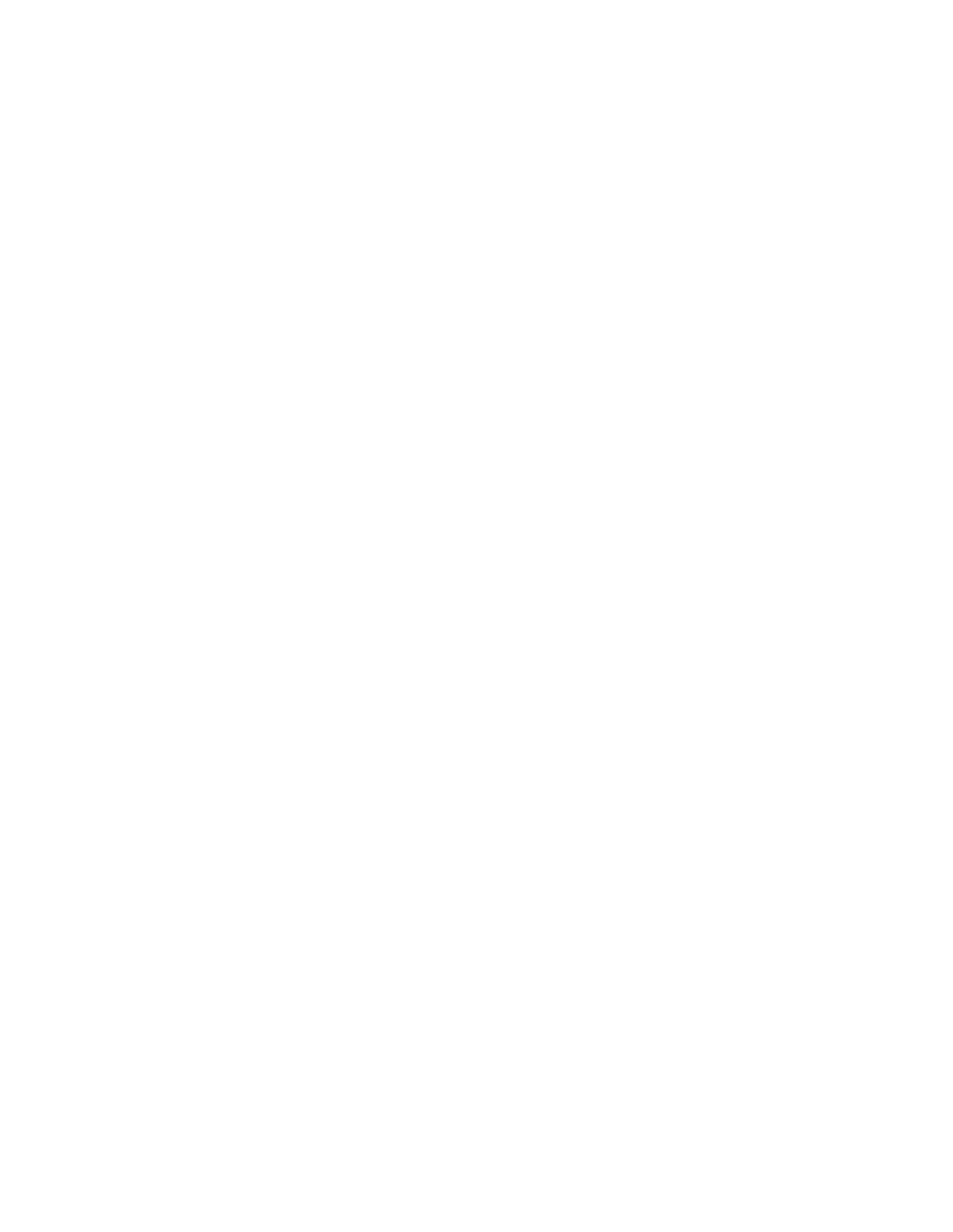#### CREATE\_PARTITION 43

# **CREATE\_PARTITION**

This command divides a non-transportable disk drive or single-disk storageset into several, separately addressable storage units. The command marks a specified percentage of a disk drive or storageset to be used as a separately addressable unit. You an divide any nontransportable disk into a maximum of eight partitions. Each partition can be separately presented to the host. Partitions are not supported in multiple bus failover mode. Initialize disks and storagesets before creating partitions.

**Note** Partitioned storagesets partitioned single-disk units cannot function in multiple bus failover dual-redundant configurations. Because they are not supported, you must delete your partitions before configuring the controllers for multiple bus failover.

After you partition a container, you must initialize it before destroying the partitions.

#### **Syntax**

CREATE\_PARTITION *container-name SIZE=percent*

#### **Parameters**

#### *container-name*

Identifies the disk or storageset to partition. This is the same name given to the disk or storageset when it was created with the ADD command (for example, ADD DISK, ADD STRIPESET, and so forth). Any disk, stripeset, mirrorset, striped mirrorset, or RAIDset can be partitioned. A transportable disk cannot be partitioned. You must initialize the container before creating a partition.

#### *SIZE=percent*

*SIZE=LARGEST*

Specifies the size of the partition to be created as a percentage of the total container's storageset size.

To create a partition, specify a percentage of the container's total capacity. The entire container is then divided into segments equal to the percentage specified. For example, if SIZE-20, the container is divided into five (1.0/0.2=5) equal segments. The resulting partition is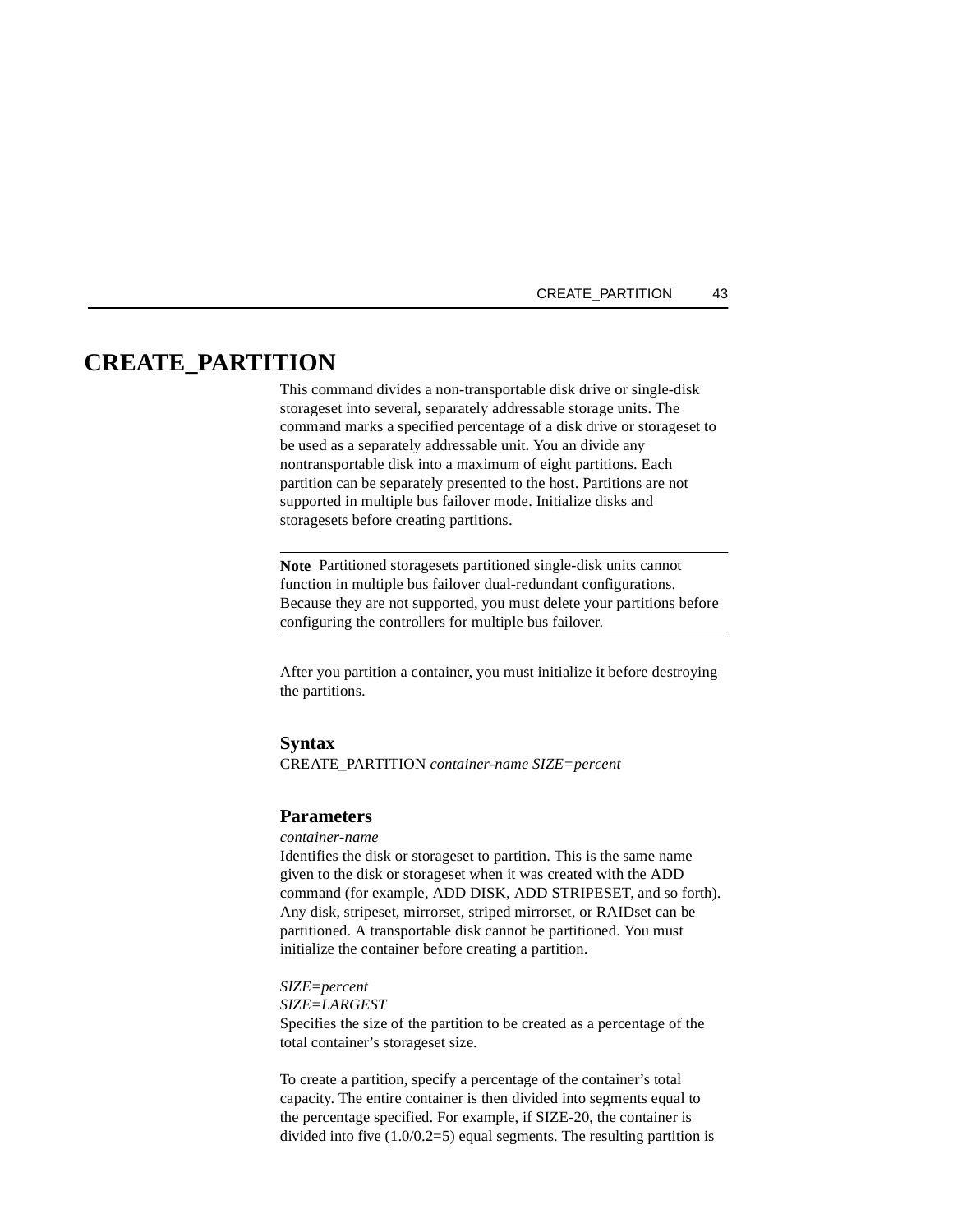slightly smaller than the size specified because metadata also accompanies each partition.

Specify LARGEST in the following situations:

- $\blacksquare$  To have the controller create the largest partition possible from unused space on the disk or storageset.
- П To create the last partition on a container. Because the remaining space is not equal to an exact percentage value, specifying LARGEST allows you to optimize use of the remaining space.

#### **Example**

This example shows how to create a RAIDset named RAID9 and divide it into four equal parts. It also creates host-addressable units for each partition:

**ADD DISK DISK10000 1 0 0 ADD DISK DISK20100 2 1 0 ADD DISK DISK30200 3 2 0 ADD RAIDSET RAID9 DISK10000 DISK20100 DISK30200 INITIALIZE RAID9 CREATE\_PARTITION RAID9 SIZE=25 CREATE\_PARTITION RAID9 SIZE=25 CREATE\_PARTITION RAID9 SIZE=25 CREATE\_PARTITOIN RAID9 SIZE=LARGEST ADD UNIT D101 RAID9 PARTITION=1 ADD UNIT D102 RAID9 PARTITION=2 ADD UNIT D103 RAID9 PARTITION=3 ADD UNIT D104 RAID9 PARTITION=4**

### **See also**

ADD UNIT DELETE *unit-number* DESTROY PARTITION SHOW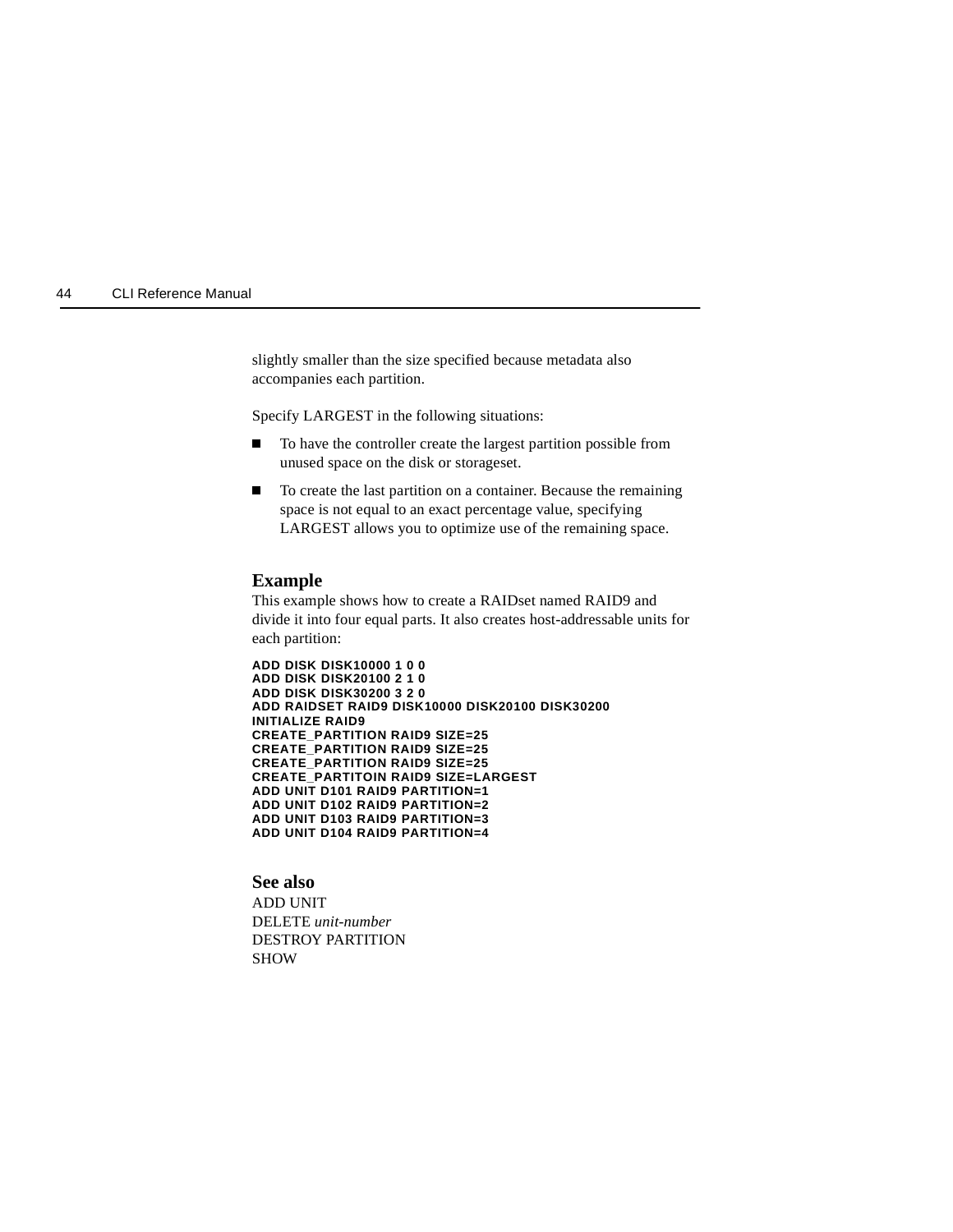# **DELETE** *container-name*

Deletes a container from the controller's configuration. You cannot delete a container in use by a higher-level container. For example, you cannot delete a disk belonging to a member of a RAIDset, or a RAIDset being declared as a unit; you must first delete the higher-level container or containers.

**Note** This command does not delete spareset or failedsets. Spareset and failedset containers cannot be deleted.

When a container is deleted, the individual disks are free to be used by another container. If the container is again created with the exact same disk configuration, and none of the disks have been used for anything, then the container can be reassembled using its original disks.

### **Syntax**

DELETE *container-name*

# **Parameters**

*container-name*

Identifies the container to be deleted. This is the name given to the container when it was created using the ADD command (for example, ADD DISK, ADD STRIPESET, and so forth).

# **Examples**

This example shows how to delete a disk drive named DISK10000:

## **DELETE DISK10000**

This example shows how to delete a stripeset named STRIPE1:

### **DELETE STRIPE1**

This example shows how to delete a RAIDset named RAID9:

#### **DELETE RAID9**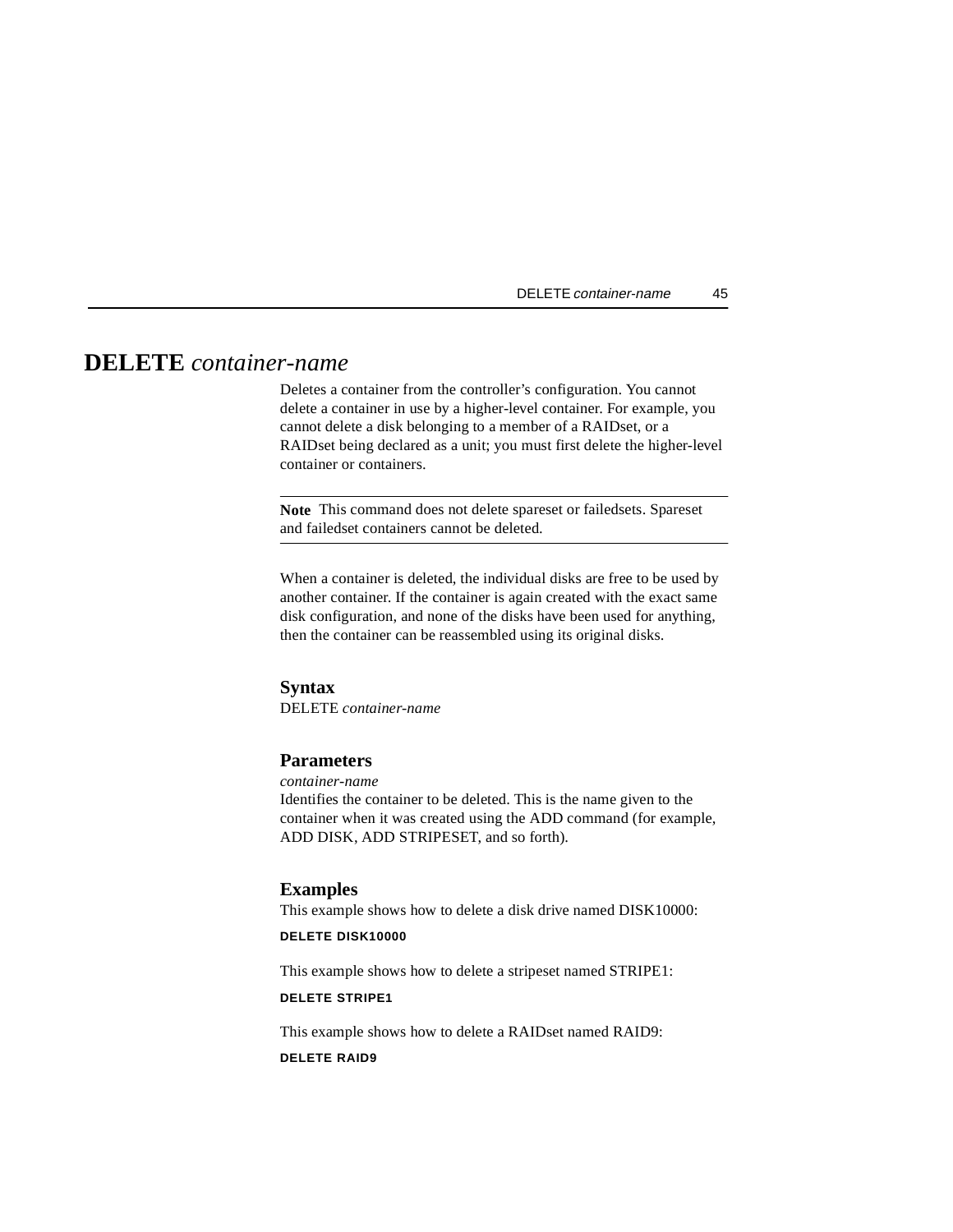**See also** DELETE FAILEDSET DELETE SPARESET UNMIRROR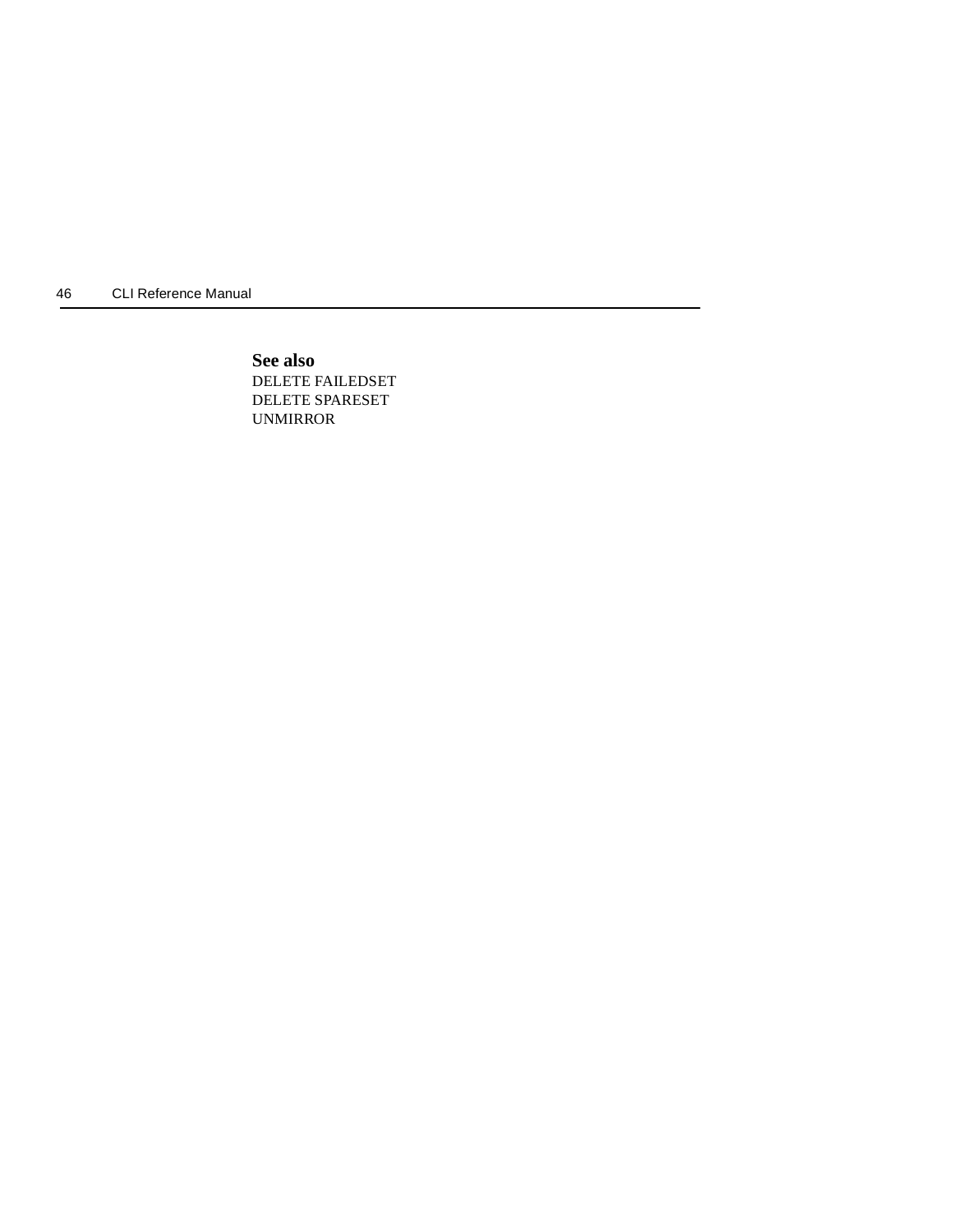# DELETE FAILEDSET 47

# **DELETE FAILEDSET**

Removes a disk drive from the failedset. The failedset contains disk drives removed by the controller from RAIDsets and mirrorsets because they failed or were manually removed using the SET command. Enter the DELETE FAILEDSET command before removing failed members from the storage shelf for testing, repair, or replacement.

Regard disk drives in the failedset defective. Repair or replace defective disk devices.

# **Syntax**

DELETE FAILEDSET *disk-name*

### **Parameter**

*disk-name* Identifies the disk you want to delete from the failedset. Remove only one disk at a time from a failedset.

# **Example**

This example shows how to delete DISK20200 from the failedset:

**DELETE FAILEDSET DISK20200**

#### **See also**

SET FAILEDSET SHOW FAILEDSET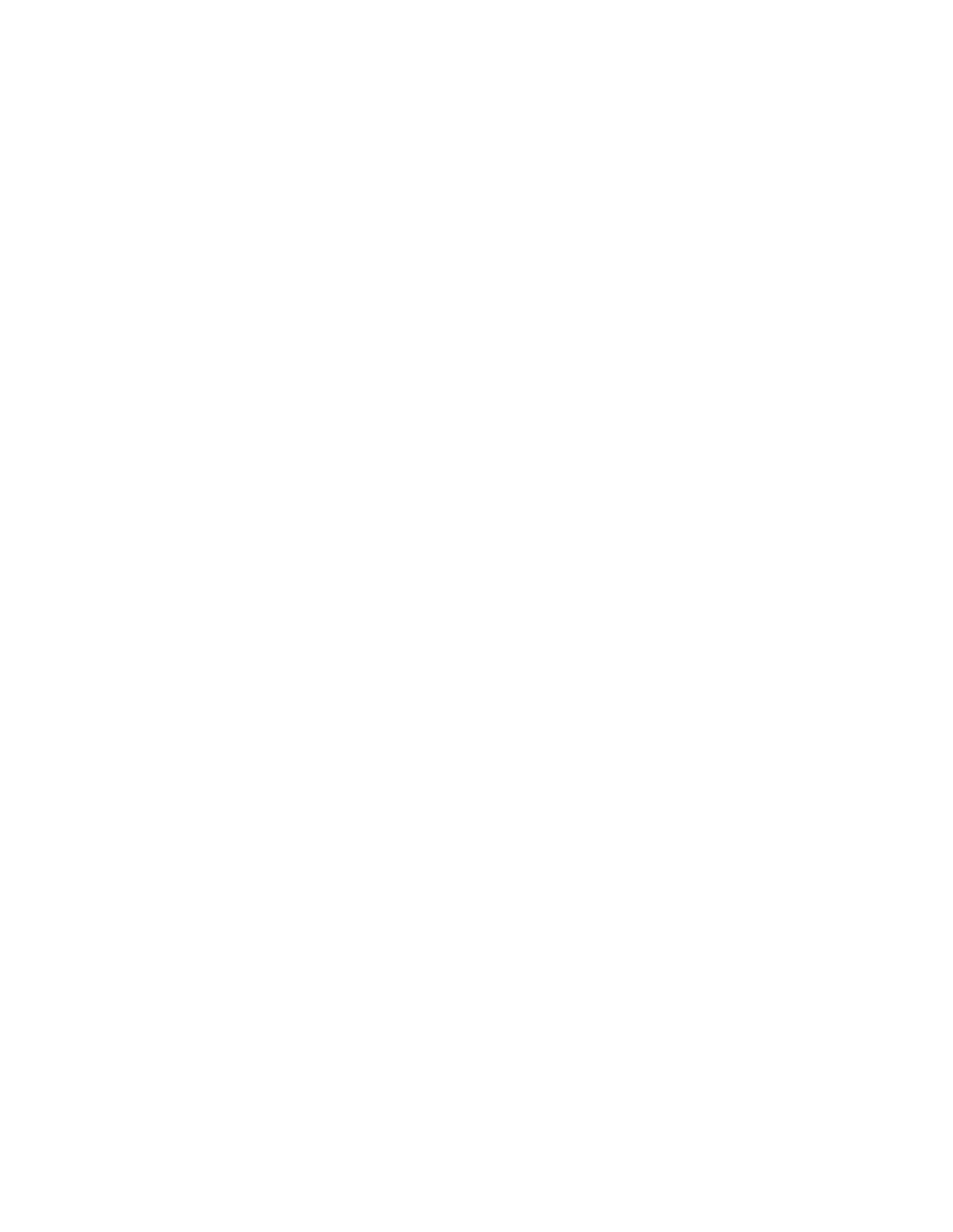DELETE SPARESET 49

# **DELETE SPARESET**

Removes a disk drive from the spareset.

# **Syntax** DELETE SPARESET *disk-name*

# **Parameter**

*disk-name* Identifies the disk drive being deleted from the spareset. Remove only one disk at a time from a spareset.

# **Example**

This example shows how to remove DISK20300 from the spareset:

# **DELETE SPARESET DISK20300**

## **See also**

ADD SPARESET SHOW SPARESET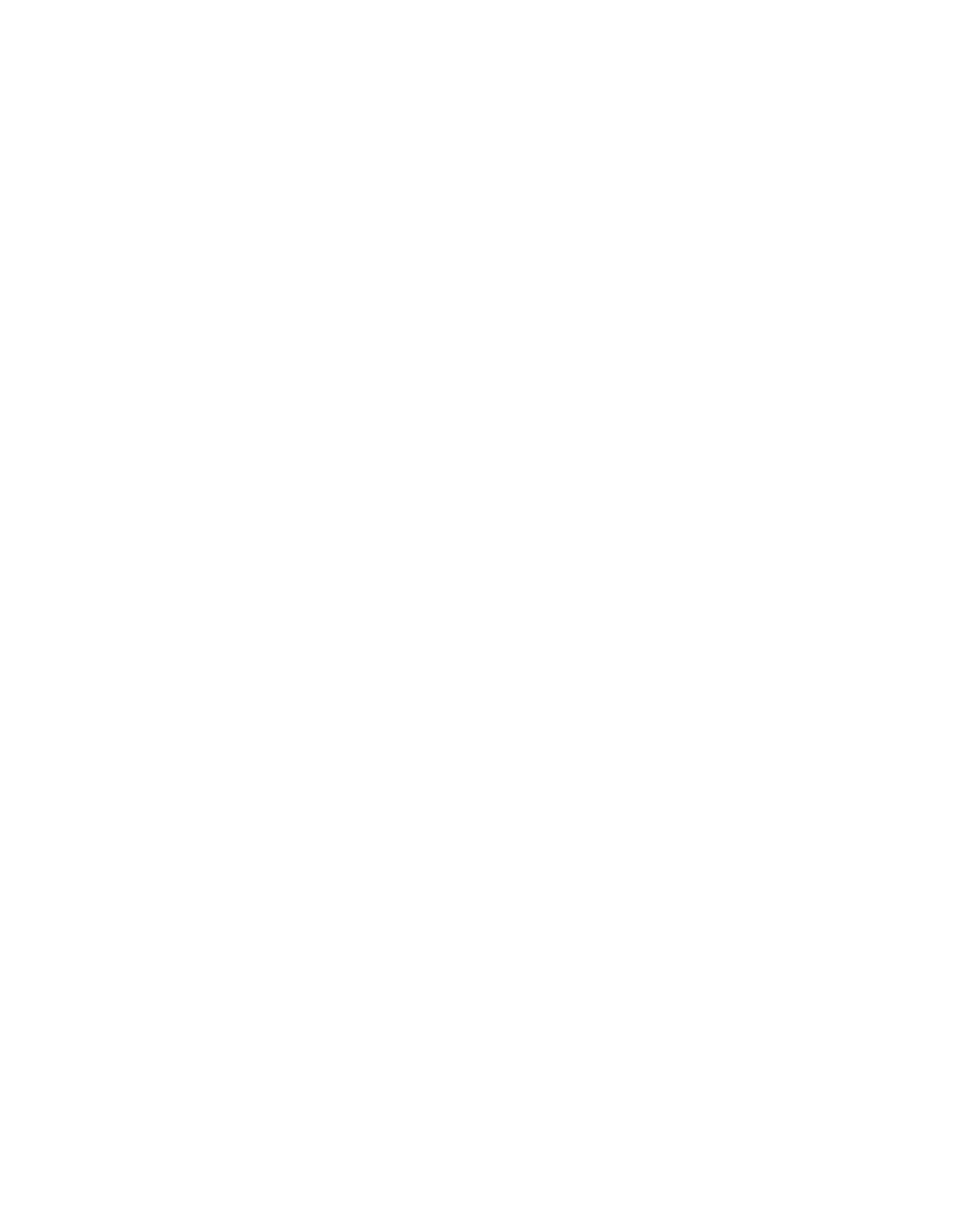# **DELETE** *unit-number*

Deletes a logical unit from the controller configuration. The host cannot address deleted units, deleted devices, storagesets, or partitions. If the controller's write-back caching feature is enabled, the controller flushes the cached data to the unit's devices before deleting the unit.

Before using the DELETE *unit-number* command, clear any errors with the CLEAR\_ERRORS UNWRITEABLE\_DATA or CLEAR\_ERRORS LOST\_DATA commands.

# **Syntax**

DELETE *unit-number*

## **Parameter**

*unit-number*

Identifies the unit number to be deleted. The *unit-number* is the same name given to the unit when it was created using the ADD UNIT command.

# **Example**

This example shows how to delete disk unit number D103:

**DELETE D103**

# **See also**

ADD UNIT CLEAR\_ERRORS LOST\_DATA CLEAR\_ERRORS UNWRITEABLE\_DATA DESTROY\_PARTITION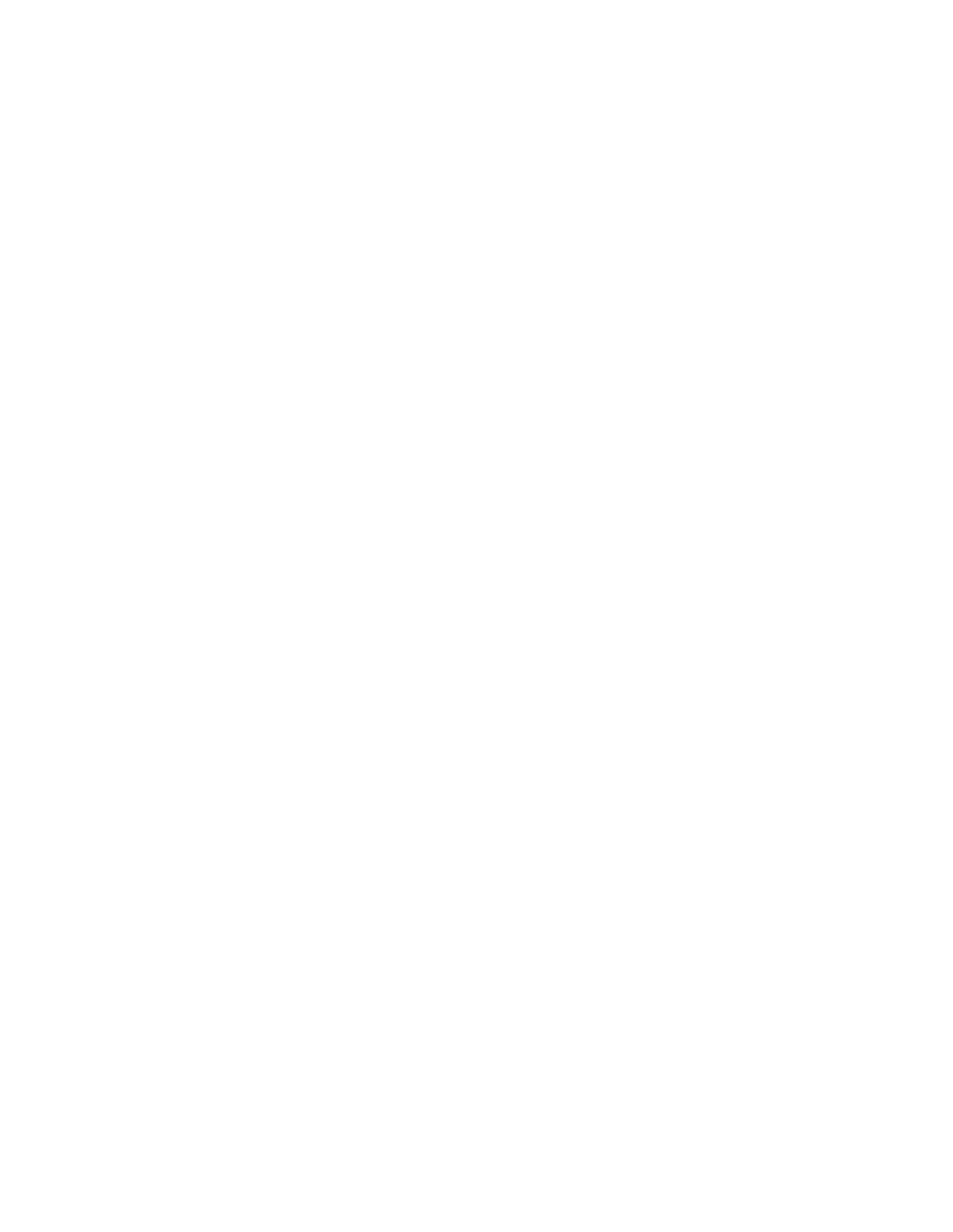### DESTROY\_PARTITION 53

# **DESTROY\_PARTITION**

Labels a reserved partition as available. The partition is then consolidated with any adjacent available partitions.

**Caution** Data contained on a partition is lost when you enter the DESTROY\_PARTITION command.

You cannot destroy a partition that has been assigned a unit number. First enter the DELETE *unit-number* command to delete the unit using the partition.

## **Syntax**

DESTROY\_PARTITION *container-name* PARTITION=*partitionnumber*

# **Parameters**

*container-name*

Identifies the disk or storageset containing the partition to be destroyed. This is the name given to the container when it was created using the ADD command (for example, ADD DISK, ADD STRIPESET, and so forth).

### *partition-number*

Identifies the partition to be destroyed. Use the SHOW *container-name* command to identify the correct partition before carrying out the DESTROY\_PARTITION command.

#### **Example**

This example shows how to delete the unit for partition 2 on RAIDset RAID9 and destroy the partition:

**DELETE D102 DESTROY\_PARTITION RAID9 PARTITION=2**

# **See also**

CREATE\_PARTITION DELETE *unit-number* SHOW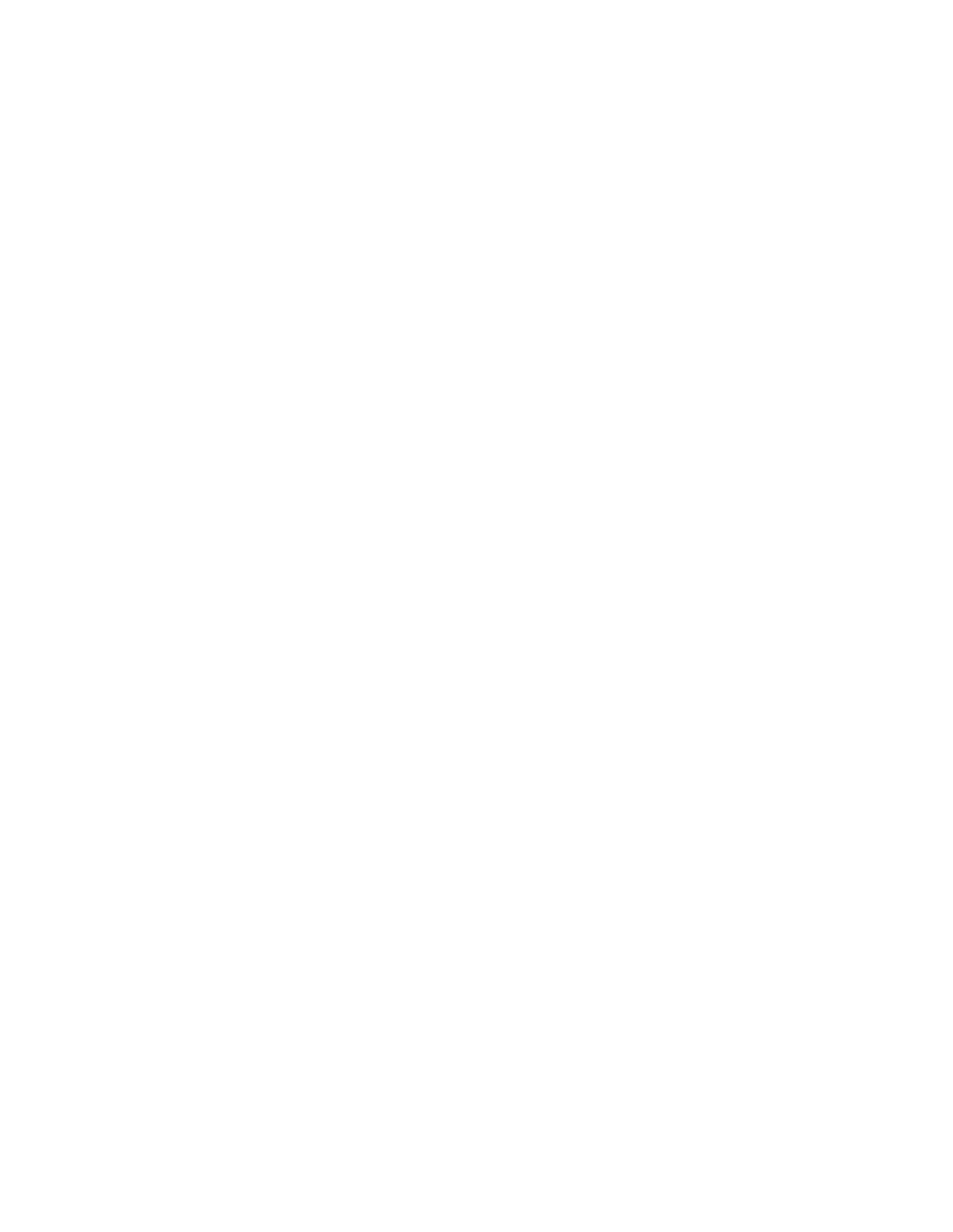# **DIRECTORY**

Lists the diagnostics and utilities available on "this controller."

# **Syntax**

**DIRECTORY** 

# **Example**

This example shows how to display a directory listing:

### **DIRECTORY**

| HSUTILV70Z |      | Ð |
|------------|------|---|
| FRUTILV70Z |      | D |
| CFMENUV70Z |      | D |
| CHVSN V70Z |      | D |
| CLCP V70Z  |      | Ð |
| CLONE V70Z |      | D |
| CONFIGV70Z |      | D |
| DILX V70Z  |      | D |
| DIRECTV70Z |      | D |
| DSTAT V70Z |      | D |
| FMU        | V70Z | D |
| VTDPY V70Z |      |   |

**Note** CHVSN and DSTAT are not user utilities. They may be used by DIGITAL authorized service personnel only.

# **See also**

RUN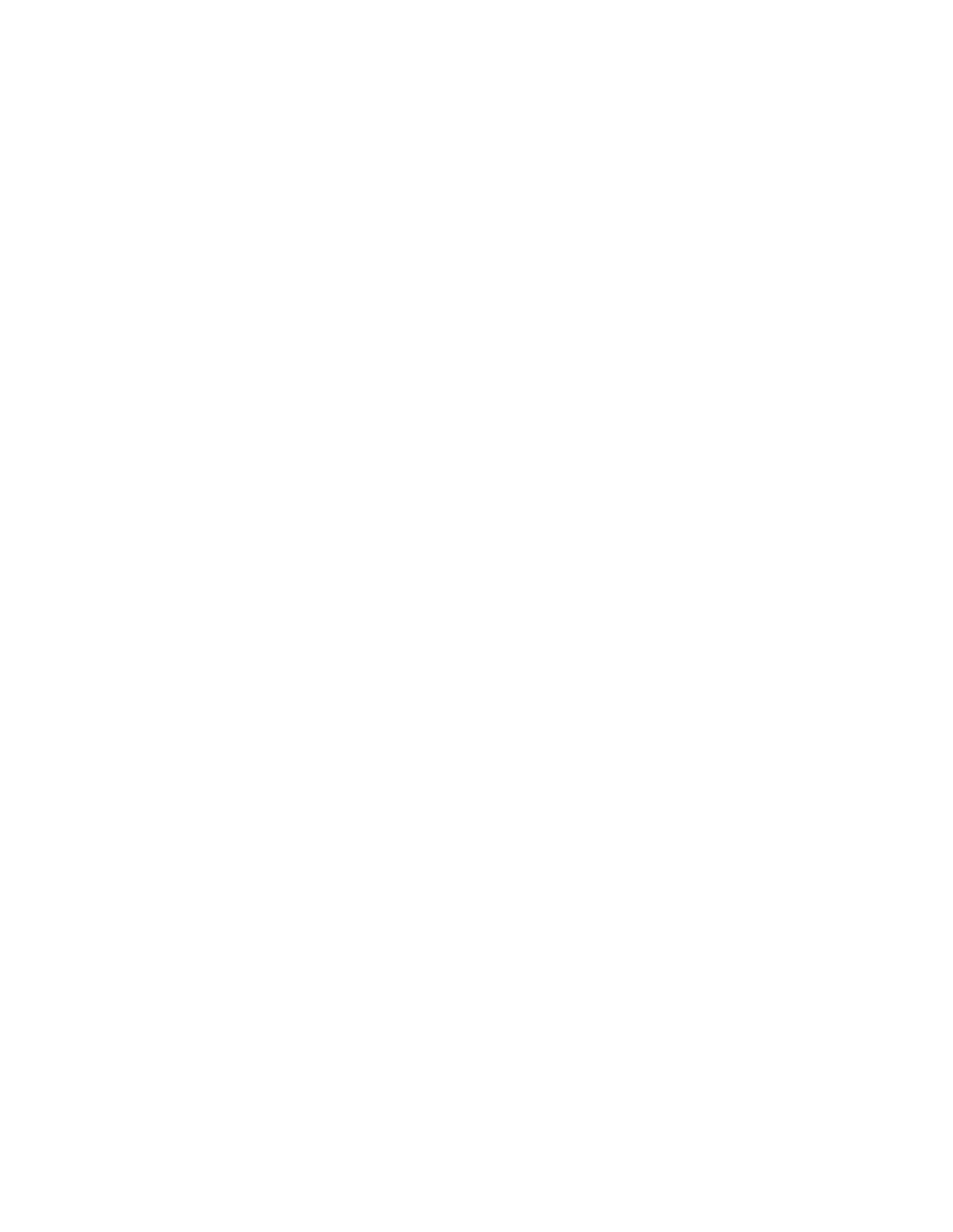HELP 57

# **HELP**

Displays a brief explanation of how to use the question mark (?) to obtain help on any command or CLI function. You must precede the question mark with a space.

# **Syntax**

**HELP** 

#### **Example**

This example shows how to display information regarding the HELP command:

# **HELP**

Help may be requested by typing a question mark (?) at the CLI prompt. This will print a list of all available commands For further information you may enter a partial command and type a space followed by a (?) to print a list of all available options at that point in the command. For example:

SET THIS\_CONTROLLER ?

Prints a list of all legal SET THIS\_CONTROLLER commands

This example shows how to get help on the SET command using the question mark (?):

#### **SET ?**

Your options are: EMU FAILOVER NOFAILOVER MULTIBUS\_FAILOVER NOMULTIBUS\_FAILOVER OTHER\_CONTROLLER THIS\_CONTROLLER LOG FAILEDSET Unit number or mirrorset or raidset or device name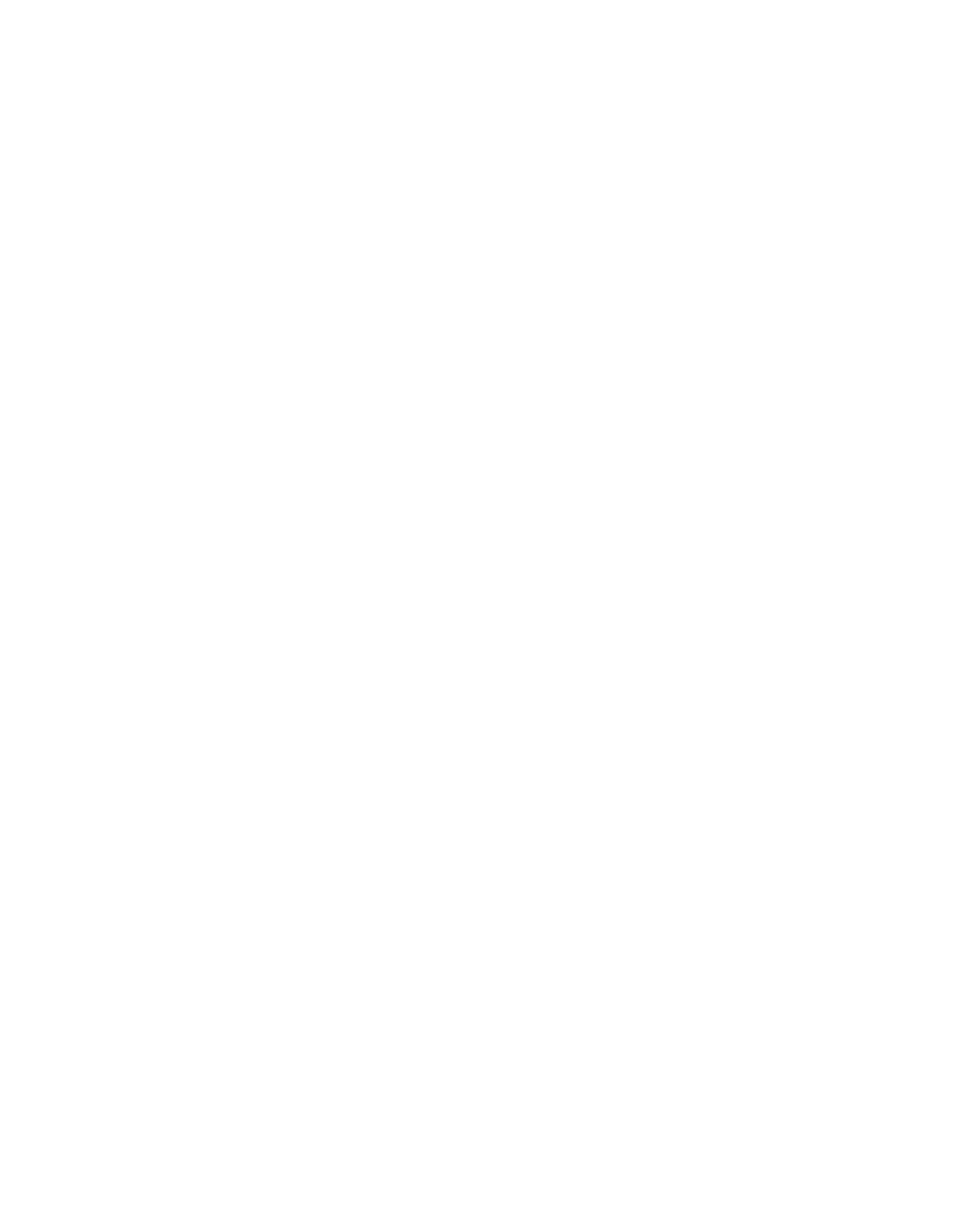# **INITIALIZE**

Initializes a container—thus, allowing a logical unit can be associated with it. During initialization, a small amount of disk space is reserved for controller metadata and is made inaccessible to the host. Disks made transportable do not contain controller metadata.

#### **Syntax**

INITIALIZE *container-name* 

**Caution** The INITIALIZE command destroys all user data on the container unless you enter the NODESTROY switch.

If you make a single-disk container transportable, any metadata contained on the disk is destroyed and the entire disk drive is accessible by the host.

Use the INITIALIZE command when:

- $\blacksquare$ Creating a unit from a newly installed disk
- $\blacksquare$  Creating a unit from a newly created RAIDset, stripeset, or mirrorset
- $\blacksquare$ Initializing the data structure of a previously partitioned container

Do not use the INITIALIZE command when:

- $\blacksquare$  Creating a unit from the same disks previously initialized, such as when a RAIDset is moved
- $\blacksquare$ Creating a storageset from deleted members
- $\blacksquare$ Adding a RAIDset with the REDUCED switch

## **Parameters**

*container-name*

Specifies the container to initialize. This is the same name given to the disk or storageset when it was created using the ADD command (for example, ADD DISK, ADD STRIPESET, and so forth).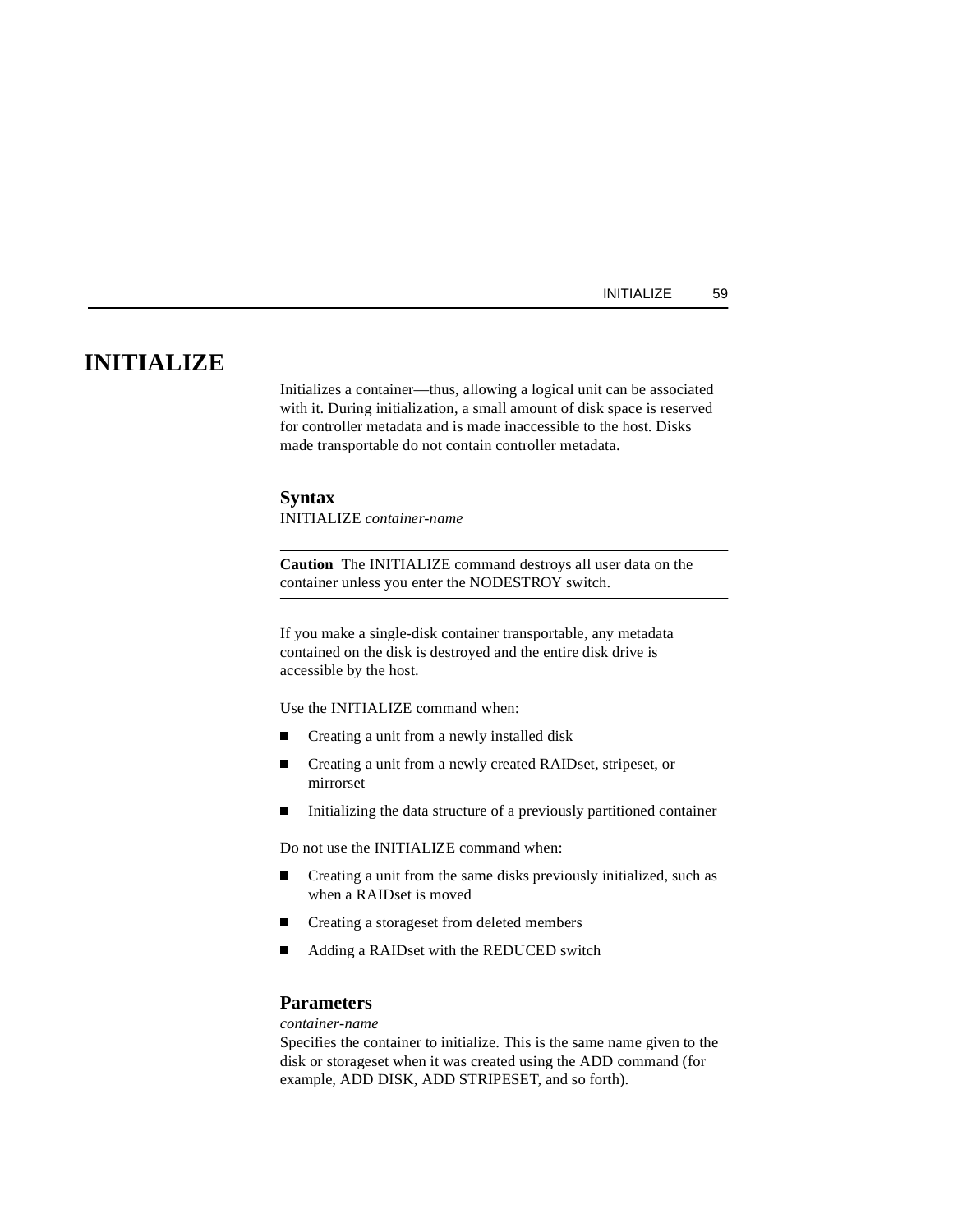

## **Switches**

*CHUNKSIZE=DEFAULT (Default) CHUNKSIZE=n*

Specifies the block chunk size to be used for RAIDsets and stripesets. You can specify the chunk block size by entering CHUNKSIZE=*n*, or allow the controller to determine the optimal chunk block size by entering CHUNKSIZE=DEFAULT. The CHUNKSIZE switch does not apply to mirrorsets.

The default chunk size for storagesets with less than nine members is 256 blocks, or 128 kilobytes (K). The default chunk size for storagesets with more than nine members is 128 blocks, or 64K. The default values provide optimal storageset performance for a wide variety of applications. A chunk size less than 128 blocks (64K) is not recommended.



**Tip** Accept the default chunk size setting for most applications. Do not change the default setting unless you are fully aware of the impact to the storageset's performance.

See the *HSZ70 Array Controller HSOF Version 7.0 Configuration Manual* for information regarding recommended chunk size settings for your application.

*DESTROY (Default) NODESTROY* Controls how the metadata on the initialized container is to be handled.

Specify NODESTROY to preserve forced error metadata during the initialization process. Use the NODESTROY switch only when a unit is to be created from disk drives reduced from mirrorsets. This allows the data on the container to be accessed by a disk, stripeset, or mirrorset unit. The NODESTROY switch is ignored for RAIDsets and single-disk configurations.

Specify DESTROY to overwrite user data and forced error flags during the initialization.

**Note** The DESTROY and NODESTROY switches are only valid with stripesets and mirrorsets.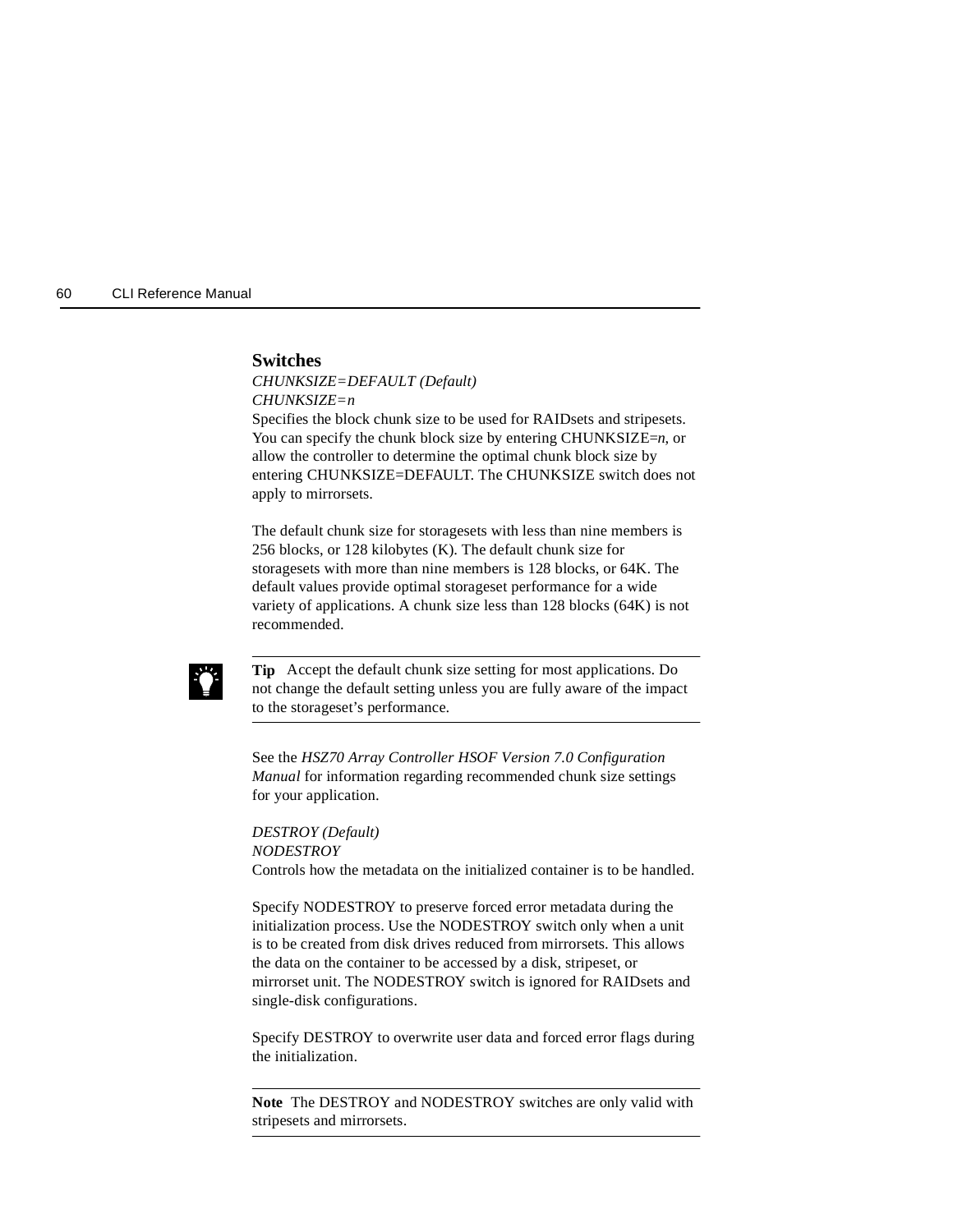| INITIALIZE |  |  |  |  |  |  |
|------------|--|--|--|--|--|--|
|------------|--|--|--|--|--|--|

*SAVE\_CONFIGURATION NOSAVE\_CONFIGURATION (Default)* Instructs the controller whether to save the controller's configuration to the container being initialized. See also SET *controller* INITIAL\_CONFIGURATION on [page -87.](#page-100-0)

Save configuration is intended only for use with single controller applications. The SAVE\_CONFIGURATION switch requires only one disk to be initialized with this option. However, more disks may be used if desired.

Specify SAVE\_CONFIGURATION to store a copy of the controller configuration on the container being initialized. A new controller can receive information from a container containing configuration information saved with the SAVE\_CONFIGURATION switch. If SAVE\_CONFIGURATION is specified for a multi-device storageset, such as a stripeset, the complete controller configuration information is stored on each disk drive in the storageset.

A disk drive initialized with the SAVE\_CONFIGURATION switch specified has slightly less storage space available for user data.

Specify NOSAVE\_CONFIGURATION if you do not want to store a copy of the controller configuration on a container.

See the *HSZ70 Array Controller HSOF Version 7.0 Configuration Manual* for more information regarding SAVE\_CONFIGURATION.

## **Examples**

This example shows how to initialize container DISK10000 and how to save a copy of the controller configuration on it.

**ADD DISK DISK10000 1 0 0 INITIALIZE DISK10000 SAVE\_CONFIGURATION**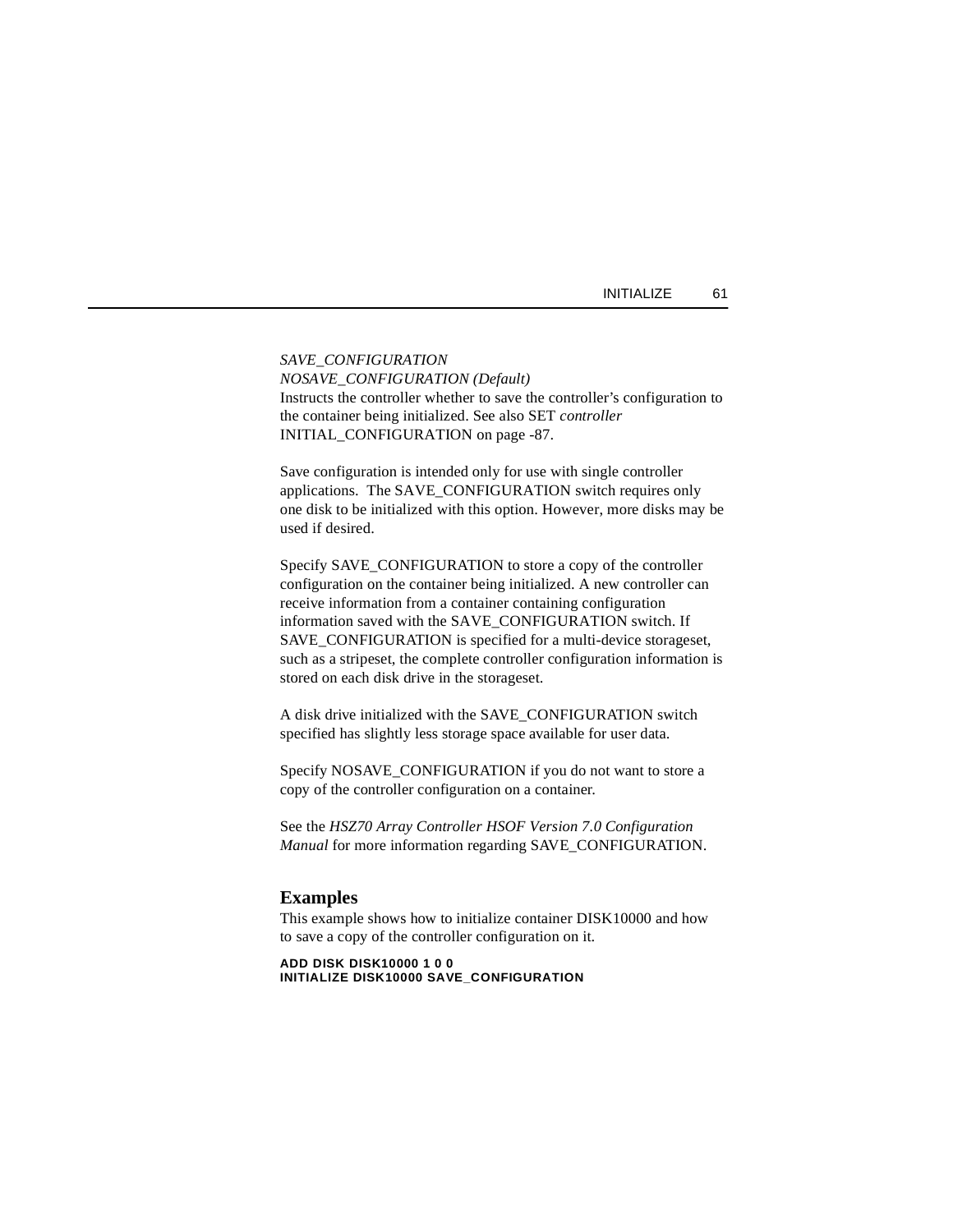#### The follows example shows sample devices with the SAVE\_CONFIGURATION switch enabled:

#### **SHOW DEVICES FULL**

| Name             | Type            |                      |                                                 |       |             | Port Tarq Lun Used by                                              |  |
|------------------|-----------------|----------------------|-------------------------------------------------|-------|-------------|--------------------------------------------------------------------|--|
| DISK10000 disk   |                 |                      |                                                 |       |             | $1 \t 0 \t 0 \t 52$                                                |  |
|                  | DEC.            |                      | RZ28M (C) DEC 1003                              |       |             |                                                                    |  |
|                  | Switches:       |                      |                                                 |       |             |                                                                    |  |
|                  | NOTRANSPORTABLE |                      |                                                 |       |             |                                                                    |  |
|                  |                 |                      |                                                 |       |             | TRANSFER RATE REQUESTED = 20MHZ (synchronous 10.00 MHZ negotiated) |  |
|                  |                 | Size: 4108970 blocks |                                                 |       |             |                                                                    |  |
|                  |                 |                      | Configuration being backed up on this container |       |             |                                                                    |  |
| DISK30300        | disk            |                      |                                                 |       | $3 \t3 \t0$ | S2                                                                 |  |
|                  |                 |                      | DEC RZ28M (C) DEC 1003                          |       |             |                                                                    |  |
|                  | Switches:       |                      |                                                 |       |             |                                                                    |  |
|                  | NOTRANSPORTABLE |                      |                                                 |       |             |                                                                    |  |
|                  |                 |                      |                                                 |       |             | TRANSFER RATE REQUESTED = 20MHZ (synchronous 10.00 MHZ negotiated) |  |
|                  |                 | Size: 4108970 blocks |                                                 |       |             |                                                                    |  |
|                  |                 |                      | Configuration being backed up on this container |       |             |                                                                    |  |
| <b>TAPE40300</b> |                 | passthrough tape     |                                                 | 4 3 0 |             | P1107                                                              |  |
|                  | DEC.            |                      | TZS20 (C)DEC 01ab                               |       |             |                                                                    |  |
|                  | Switches:       |                      |                                                 |       |             |                                                                    |  |
|                  |                 |                      |                                                 |       |             | TRANSFER_RATE_REQUESTED = 20MHZ (synchronous 10.00 MHZ negotiated) |  |

This example shows how to initialize stripeset STRIPE1 with the default chunk size. The chunk size does not have to be specified. The controller initializes the unit with the default chunk size.

```
ADD DISK DISK10100 1 1 0
ADD DISK DISK20100 2 1 0
ADD DISK DISK30100 3 1 0
ADD STRIPESET STRIPE1 DISK10100 DISK20100 DISK30100
INITIALIZE STRIPE1
```
This example shows how to initialize RAIDset RAID9 with a chunk size of 20:

**ADD DISK DISK10200 1 2 0 ADD DISK DISK20200 2 2 0 ADD DISK DISK30200 3 2 0 ADD RAIDSET RAID9 DISK10200 DISK20200 DISK30200 INITIALIZE RAID9 CHUNKSIZE=20**

This example shows how to initialize DISK40400 and preserve the data after it is removed (reduced) from a mirrorset:

**REDUCE DISK40400 INITIALIZE DISK40400 NODESTROY**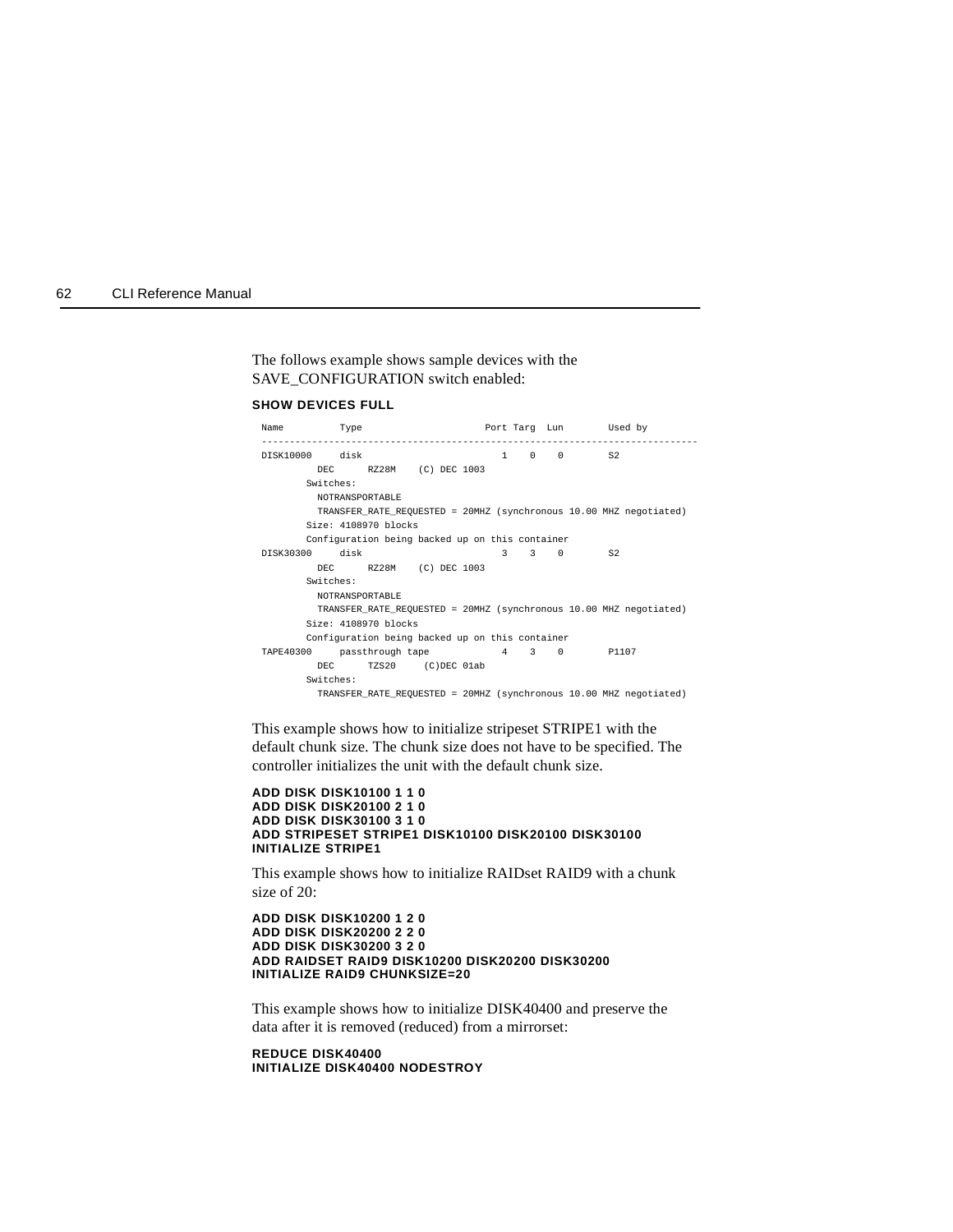# **LOCATE**

Indicates the location of configured units, storagesets, and devices by flashing the amber device fault LED on the front of the storage building block (SBB). The device fault LED flashes once per second until turned off with the LOCATE CANCEL command. The LOCATE command can also be used to test the LED itself.

The device fault LED on a failed device stays on continuously. When located, the device fault LED on a good device flashes. The flashing LED helps to distinguish between located devices and failed devices. The device fault LED on failed devices stays on after the LOCATE CANCEL command is entered.

#### **Syntax**

LOCATE *parameter*

#### **Parameters**

Only one of the following parameters may be entered with each LOCATE command.

# *ALL*

Causes the amber device fault LEDs of all configured devices to flash. You can also use specify ALL to test all of the LEDs at once. Enter LOCATE CANCEL to turn off the LEDs.

## *CANCEL*

Turns off all amber device fault LEDs turned on with the LOCATE command.

#### *DISKS*

Causes the amber device fault LEDs of all configured disks to flash. Enter LOCATE CANCEL to turn off the LEDs.

### *OPTICALS*

Causes the amber device fault LEDs of all configured optical devices to flash. Enter LOCATE CANCEL to turn off the LEDs.

#### *PTL (SCSI-location)*

Causes the amber device fault LED on the device at the given SCSI location to flash. See the *HSZ70 Array Controller HSOF Version 7.0*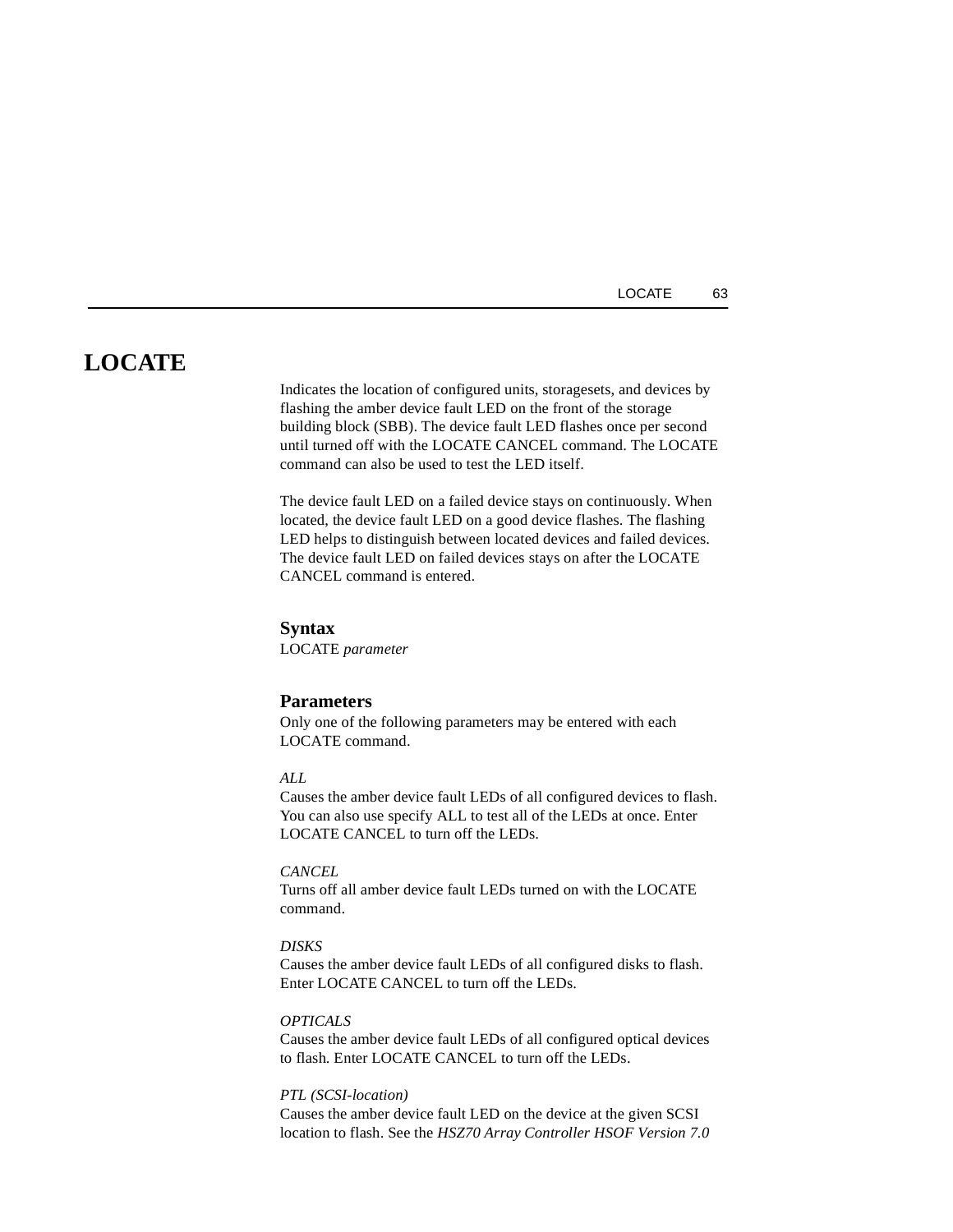*Configuration Manual* for an explanation of the PTL addressing naming format.

Not all devices have a device fault LED. Therefore, they do not appear to respond to the LOCATE command.

#### *UNITS*

Causes the amber device fault LEDs of all devices used by the units to flash. This command is useful to determine which devices are not currently configured into logical units. Enter LOCATE CANCEL to turn off the device fault LEDs.

#### *container-name*

Causes the amber device fault LEDs on the devices within the *container-name* to flash. If a device name is given, the device's fault LED is turned on. If a storageset name is given, the fault LED on all of the devices assigned to the storageset turns on. Use LOCATE CANCEL to turn off the LEDs.

#### *unit-number*

Causes the amber device fault LEDs on the devices making up the *unitnumber* to flash. Use LOCATE CANCEL to turn off the LEDs.

#### **Examples**

This example shows how to cause the amber device fault LED on device DISK10000 to flash:

#### **LOCATE DISK10000 LOCATE CANCEL**

This example shows how to cause the device fault LEDs on all of the devices assigned to disk unit number D102 to flash:

#### **LOCATE D102**

This example shows how to cause the device fault LEDs on all configured disk devices to flash:

#### **LOCATE DISKS**

This example shows how to turn off the flashing device fault LEDs on all devices:

## **LOCATE CANCEL**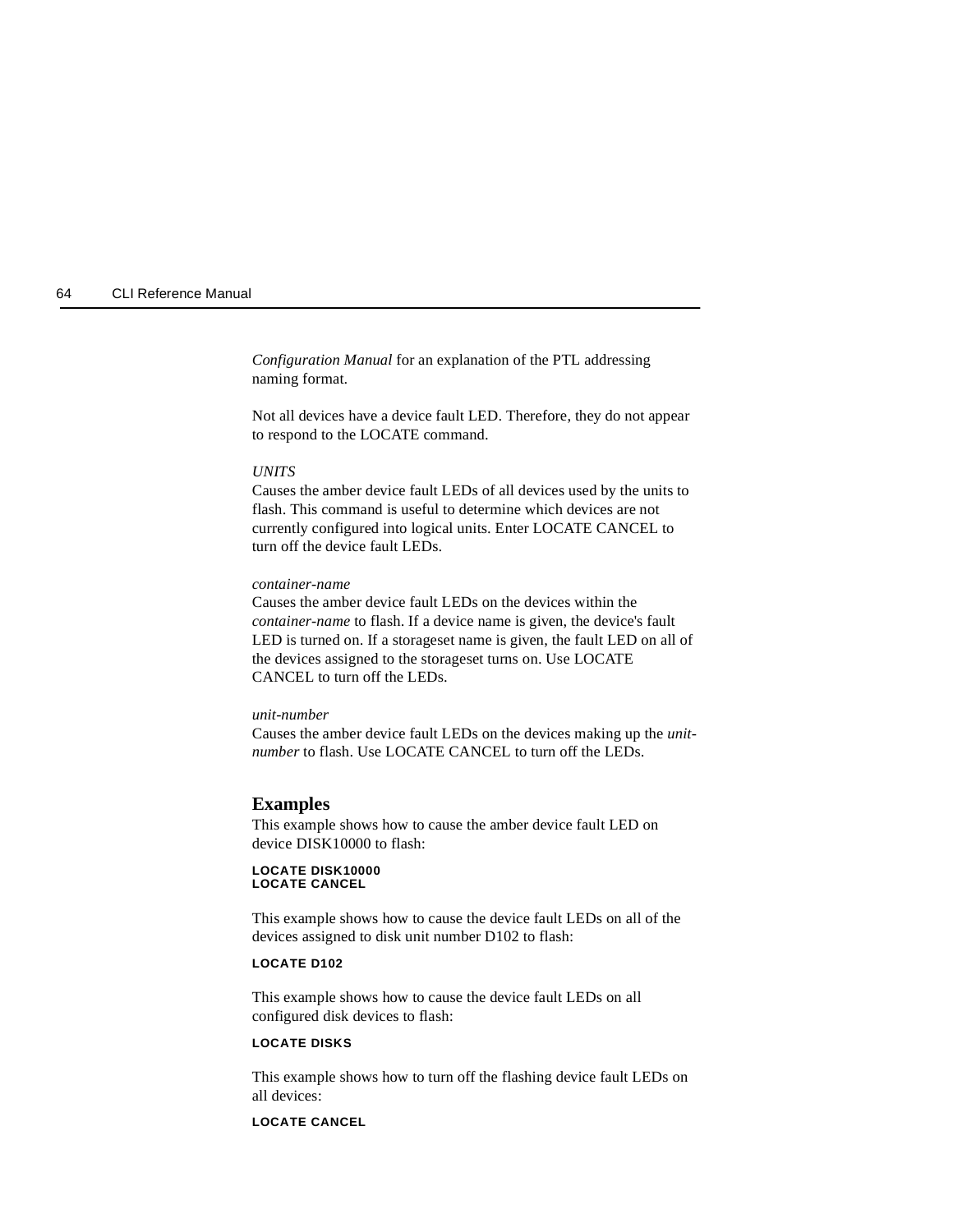# **MIRROR**

Creates a one-member mirrorset from a single disk. This command is used only on disks configured as units or members of a stripeset. Enter the ADD MIRRORSET command to create a mirrorset from disk drives not already members of higher level containers.

After the disk drive is converted to a mirrorset, increase the nominal number of members by entering the SET *mirrorset-name* MEMBERSHIP=*number-of-members* command. Enter the SET *mirrorset-name* REPLACE=*disk-name* command to add more members to the mirrorset.

#### **Syntax**

MIRROR *disk-name mirrorset-name*

# **Parameters**

*disk-name* Specifies the name of the disk to convert to a one-member mirrorset. The disk must be part of a unit.

*mirrorset-name* Assigns a name for the mirrorset.

It is common to name a mirrorset MIRR*n*, where n is a sequentially assigned, unique identifier. Other naming conventions are acceptable, but this naming convention presents to the user both the type of container and its unique identifier in an intuitive manner.

## **Switches**

*COPY=FAST COPY=NORMAL (Default)* Sets the speed at which the controller copies data from a normal mirrorset member, or members, to new members.

Specify FAST when the creation of mirrored data is to take priority over other controller operations. The controller uses more resources to create the mirrored data. Copying takes less time, but overall controller performance is reduced.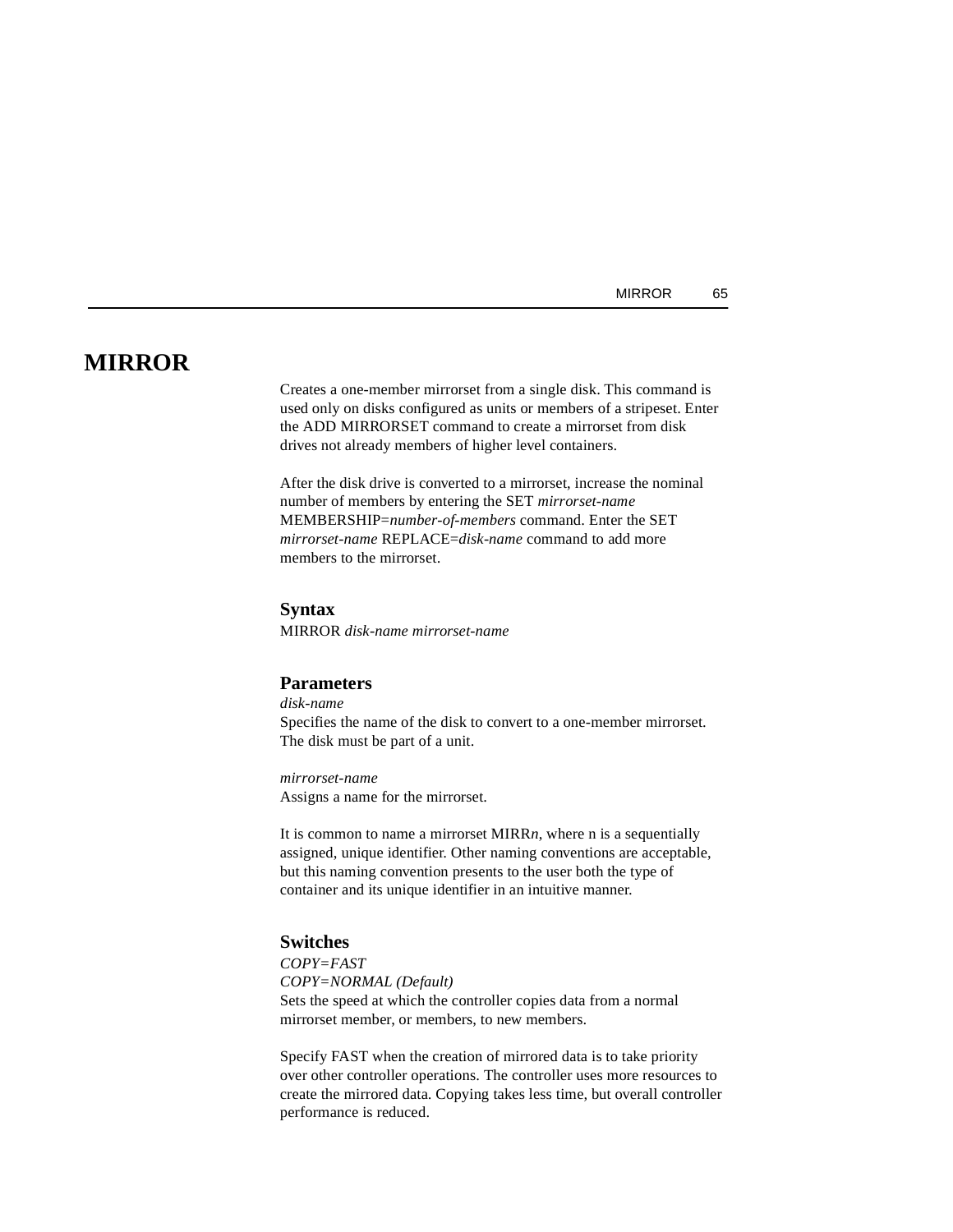Specify NORMAL when other controller operations are to take priority over the copy operation. The controller uses relatively few resources when creating the mirrored data, resulting in minimal impact on performance.

*POLICY=BEST\_FIT POLICY=BEST\_PERFORMANCE NOPOLICY (Default)* Sets the selection criteria the controller uses to choose a replacement member from the spareset when a mirrorset member fails.

Specify POLICY=BEST\_FIT to choose a replacement disk drive from the spareset most closely matching the individual capacities of the remaining members. If there is more than one disk drive in the spareset most closely matching the capacity of the remaining members, the controller selects the disk drive having the best performance.

Specify POLICY=BEST\_PERFORMANCE to choose a replacement disk drive from the spareset resulting in the best performance. The controller attempts to select a disk on a different port than existing members. If there is more than one disk drive in the spareset matching the best performance criteria, the controller selects the disk drive most closely matching the individual capacities of the remaining members.

Specify NOPOLICY to prevent the controller from automatically replacing a failed disk device. This causes the mirrorset to operate in a reduced state until a POLICY=BEST\_FIT or POLICY=BEST\_PERFORMANCE is selected, or a member is manually replaced in the mirrorset. See ["SET," page 103](#page-116-0).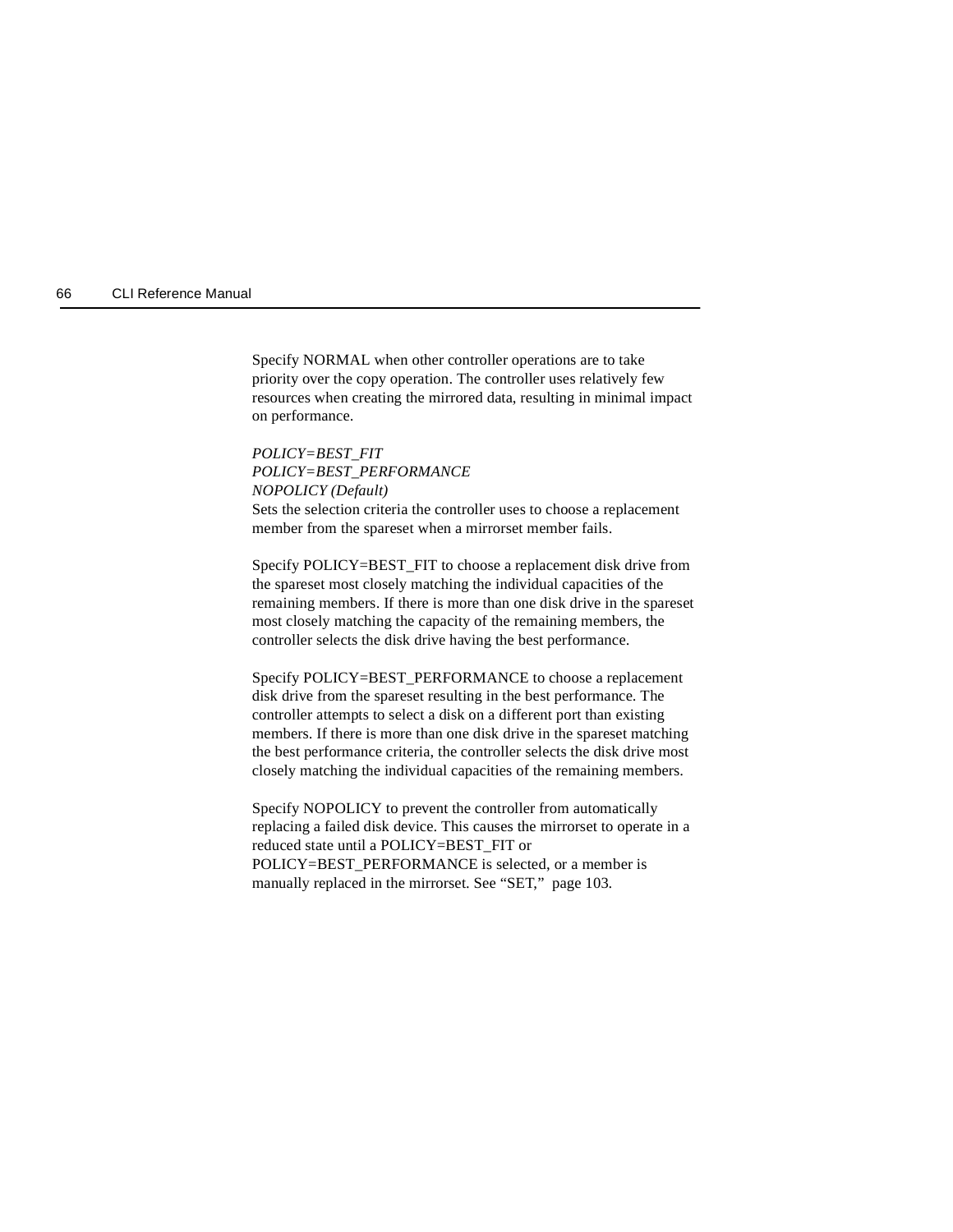| MIRROR | -67 |
|--------|-----|
|--------|-----|

## **Example**

This example shows how to create a one-member mirrorset from each member of a stripeset. The succeeding commands set the nominal number of members in each mirrorset to two and add a second disk to each mirrorset. It is not necessary to initialize the mirrorsets or add them as units; the higher-level structure of the stripeset is carried down to the mirrorsets.

**ADD DISK DISK10100 1 1 0 ADD DISK DISK20100 2 1 0 ADD DISK DISK30100 3 1 0 ADD STRIPESET STRIPE1 DISK10100 DISK20100 DISK30100 INITIALIZE STRIPE1 ADD UNIT D102 STRIPE1 MIRROR DISK10100 MIRROR1 SET MIRROR1 MEMBERSHIP=2 SET MIRROR1 REPLACE=DISK20200 MIRROR DISK20100 MIRROR2 SET MIRROR2 MEMBERSHIP=2 SET MIRROR2 REPLACE=DISK30200 MIRROR DISK30100 MIRROR3 SET MIRROR3 MEMBERSHIP=2 SET MIRROR3 REPLACE=DISK10200**

**See also** ADD MIRRORSET **REDUCE** SHOW MIRRORSETS UNMIRROR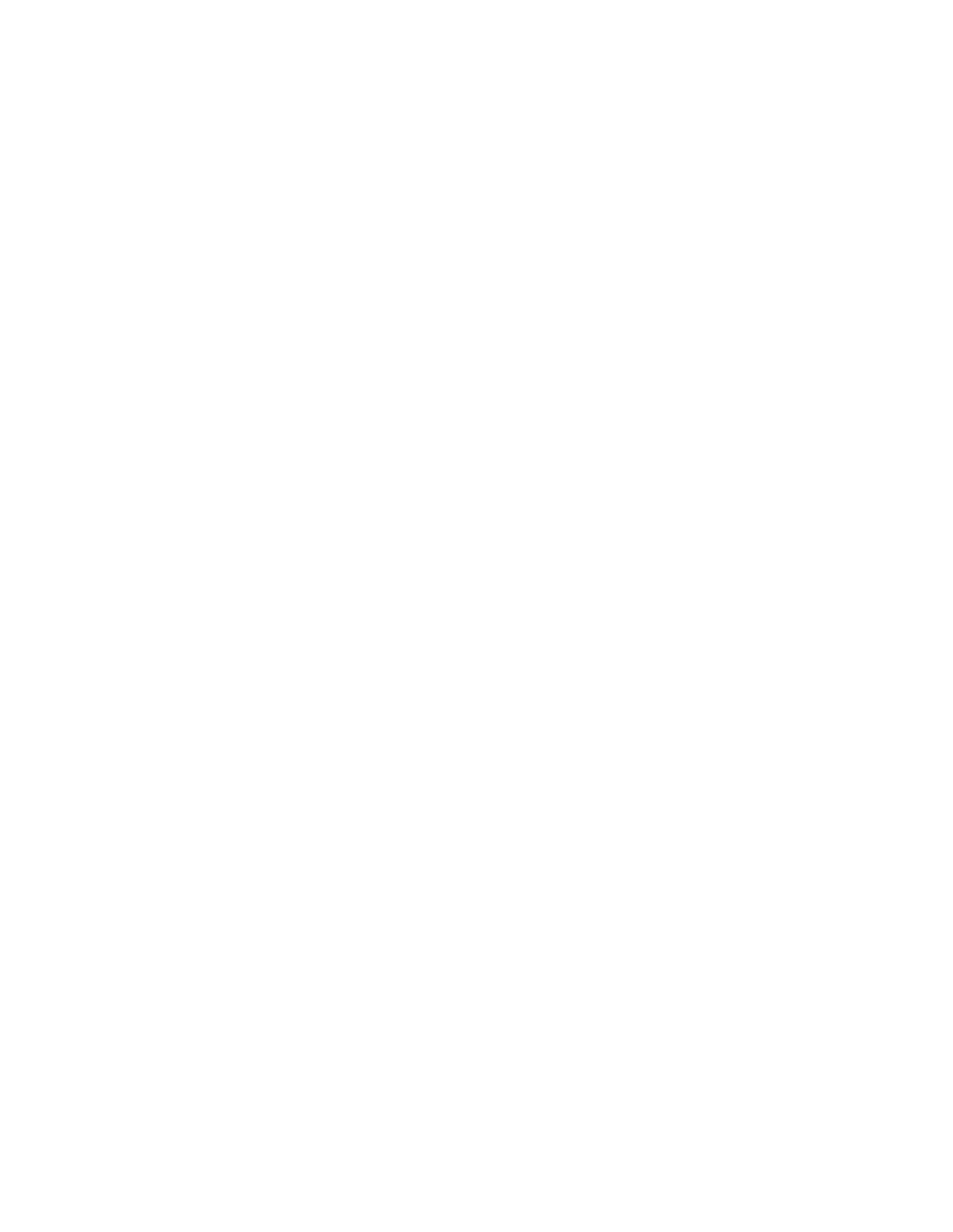# **REDUCE**

Removes member disk drives from mirrorsets and decreases the nominal number of members in the mirrorsets.

Unlike the SET *mirrorset-name* REMOVE*=disk-name* command, the controller does not put reduced members into the failedset. When using the REDUCE command to copy a striped mirrorset, you must reduce all mirrorsets at the same time with one command. The CLONE utility does this automatically.

The nominal number of members in a mirrorset is determined the number of members assigned to the mirrorset with the SET *mirrorsetname* MEMBERSHIP=*number-of-members* command or the ADD MIRRORSET *mirrorset-name disk-name1 [disk-nameN]* command in other words, the number of disks that originally contained in the mirrorset before it is reduced. The actual number of members contained in the mirrorset may be less than the nominal number of members if:

- $\blacksquare$ A disk drive is not added back to the mirrorset
- $\blacksquare$ A member remains removed from the mirrorset
- $\blacksquare$  The mirrorset replacement policy switch NOPOLICY is specified with the SET *mirrorset-name* command
- $\blacksquare$ No spare disks exist

The actual number of members in the mirrorset can never be greater than the nominal number of members. The disks to be removed do not need to be members of the same mirrorset. However, the disks must all be part of the same unit (for example, the same striped mirrorset). When a disk is reduced from a mirrorset, the controller:

- $\blacksquare$ Pauses I/O to the unit
- П Flushes all of the unit's data from write-back data cache
- $\blacksquare$ Removes the specified mirrorset disk(s)
- $\blacksquare$  Decreases the nominal number of members of the mirrorset(s) by the number of  $disk(s)$  removed from the mirroset $(s)$ .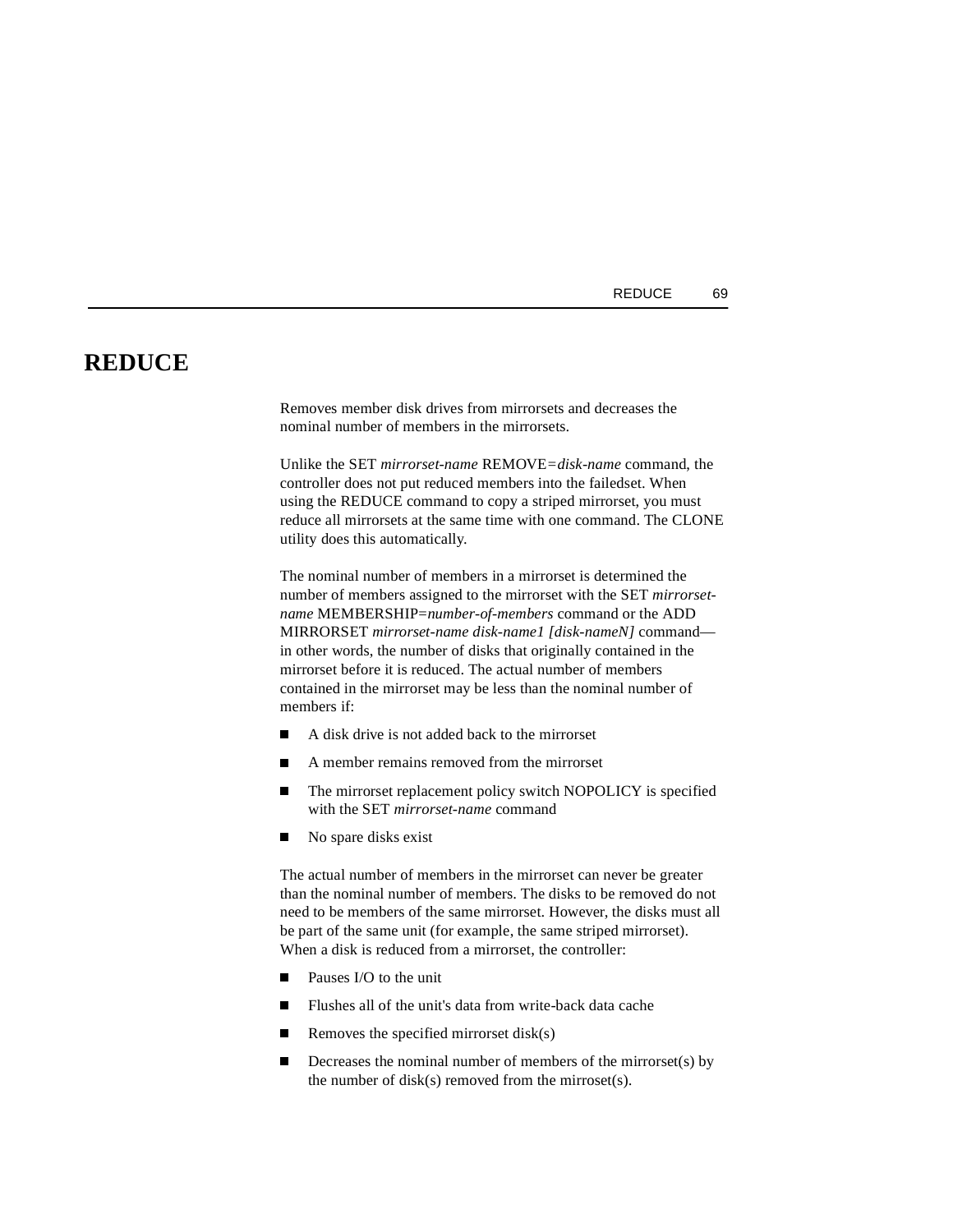For each reduced mirrorset, there must be at least one remaining normal member after the reduction. If this is not true for all of the *disknames* specified, the mirrorset is not reduced.

Only normal members can be reduced. A normal member is a mirrorset member whose entire contents are the same as all other normal members within the mirrorset.

**Note** An error is displayed if you attempt to reduce the only normal mirrorset member.

## **Syntax**

REDUCE *disk-name1 disk-name2 disk-name3...*

# **Parameters**

*disk-name1 disk-name2 disk-name3...* Specifies one or more names of one or more normal mirrorset members to be removed. Multiple members can be removed with the REDUCE command.

## **Example**

This example shows how to remove DISK20100, DISK20500, and DISK40200 from their respective mirrorsets:

### **SHOW STRIPE1**

| Name | Storageset        | Uses  | Used by |
|------|-------------------|-------|---------|
|      |                   |       |         |
|      | STRIPE1 stripeset | MTRR1 | D304    |
|      |                   | MIRR2 |         |
|      |                   | MIRR3 |         |

### **SHOW MIRRORSETS**

| Name  | Storageset | Uses      | Used by |
|-------|------------|-----------|---------|
|       |            |           |         |
| MTRR1 | mirrorset  | DISK10100 | STRIPE1 |
|       |            | DISK20100 |         |
| MTRR2 | mirrorset  | DISK10200 | STRIPE1 |
|       |            | DISK20500 |         |
| MTRR3 | mirrorset  | DISK30300 | STRIPE1 |
|       |            | DISK40200 |         |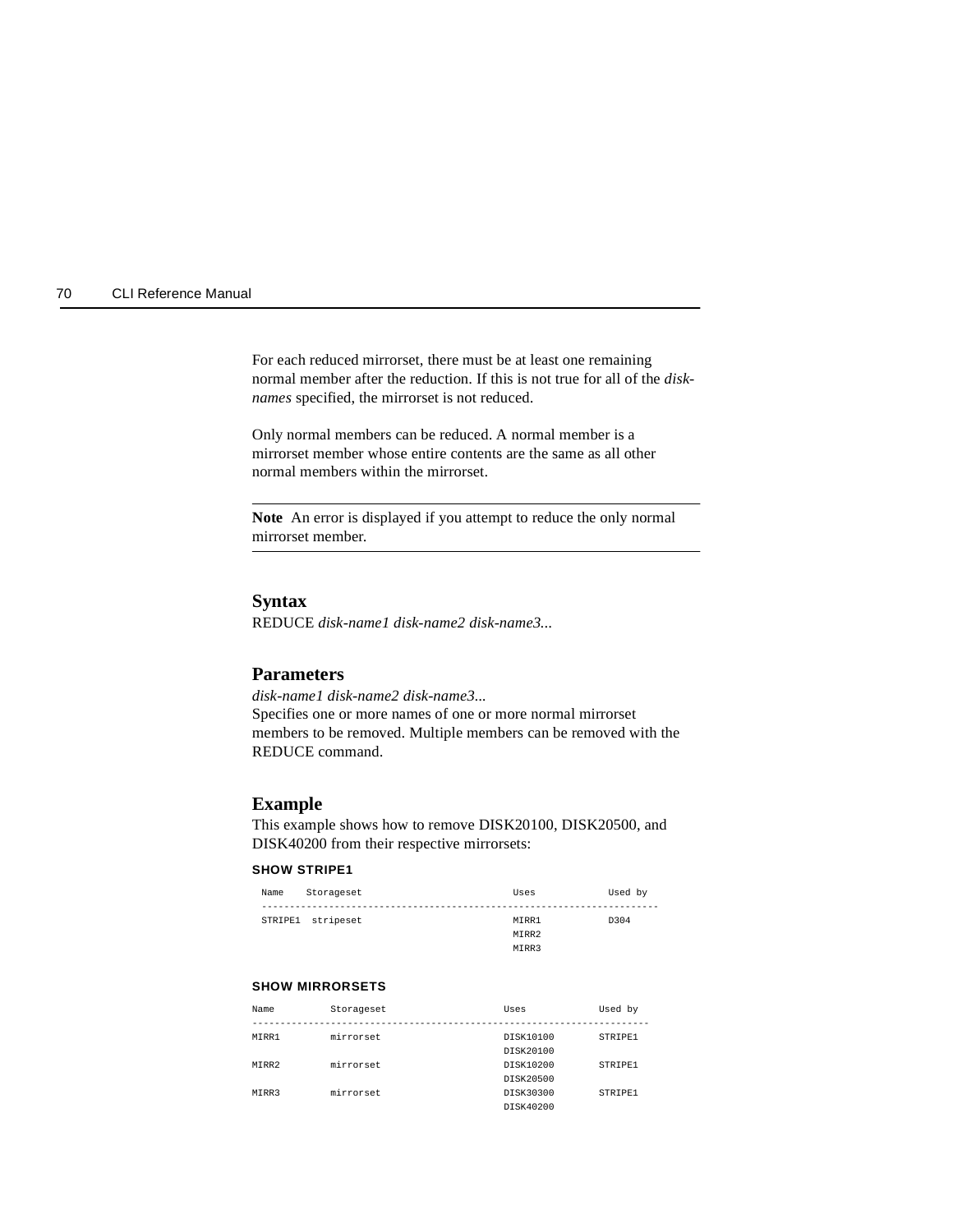## REDUCE 71

#### **REDUCE DISK20100 DISK20500 DISK40200**

#### **SHOW MIRRORSETS**

| Name  | Storageset | Uses      | Used by |
|-------|------------|-----------|---------|
|       |            |           |         |
| MTRR1 | mirrorset  | DISK10100 | STRIPE1 |
| MTRR2 | mirrorset  | DISK10200 | STRIPE1 |
| MTRR3 | mirrorset  | DISK30300 | STRIPE1 |

# **See also**

ADD MIRRORSET MIRROR RUN CLONE SHOW MIRRORSET SET *mirrorset-name*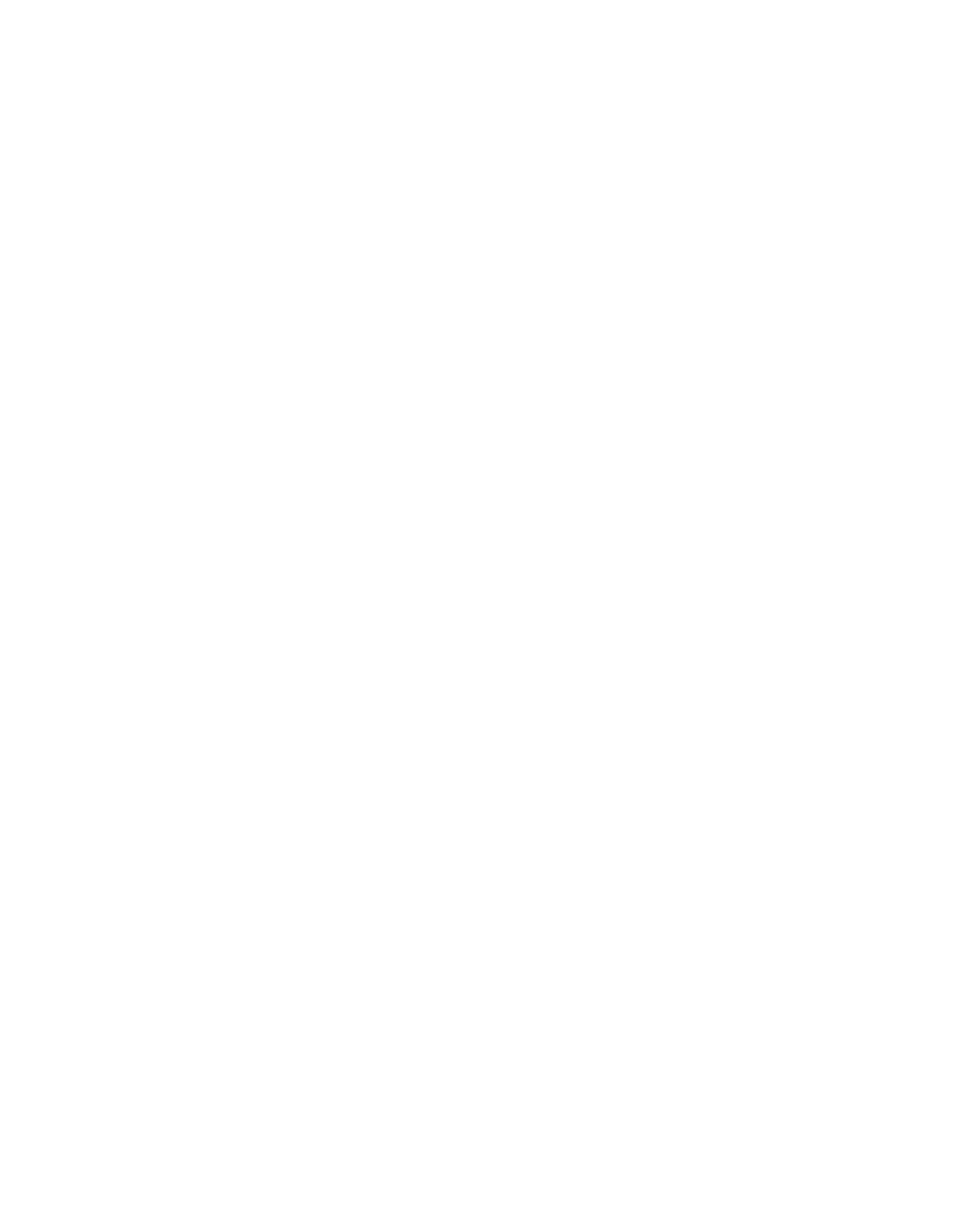# **RENAME**

Renames a container.

**Syntax** RENAME *old-container-name new-container-name*

# **Parameters**

*old-container-name* Specifies the existing name of the container.

*new-container-name* Assigns the new name for the container.

See ["Command Syntax," page 6,](#page-19-0) for information regarding container naming rules.

**Note** Units may not be renamed.

## **Example**

This example shows how to rename DISK10000 to MYDISK:

#### **SHOW DISKS**

| Name      | Type | Port Tarq Lun |  | Used by |
|-----------|------|---------------|--|---------|
|           |      |               |  |         |
| DISK10000 | disk |               |  | D100    |
| DISK10100 | disk |               |  | D101    |

#### **RENAME DISK10000 MYDISK SHOW DISKS**

| Name      | Type | Port Targ Lun | Used by |
|-----------|------|---------------|---------|
|           |      |               |         |
| MYDISK    | disk |               | D100    |
| DISK10100 | disk |               | D101    |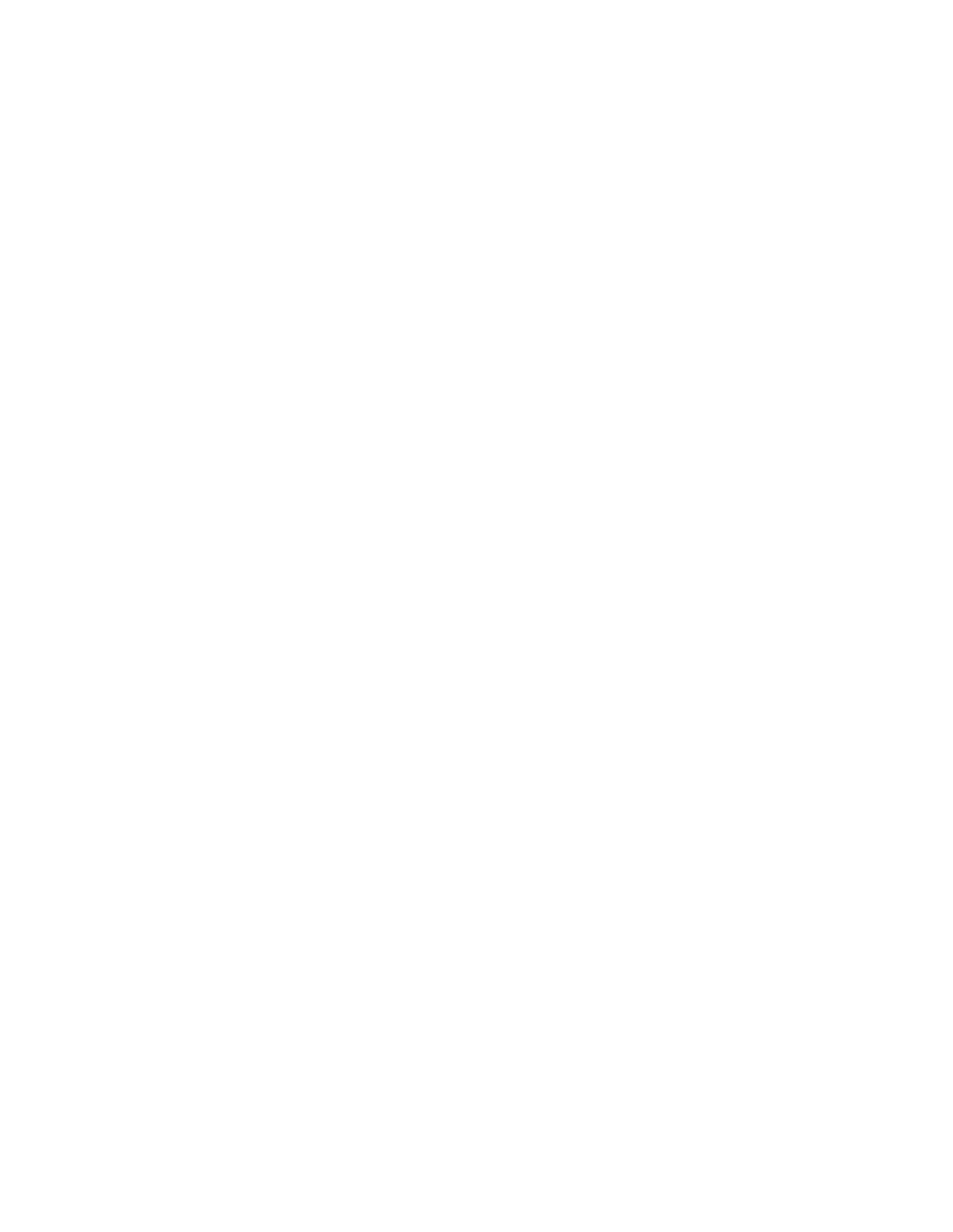# **RESTART** *controller*

Flushes all user data from the specified controller's write-back cache (if present) and restarts the controller.

## **Syntax**

RESTART *controller*

# **Parameters**

*controller* The *controller* parameter indicates which controller is to be restarted. Specify OTHER\_CONTROLLER or THIS\_CONTROLLER.

## **Switches**

*IGNORE\_ERRORS NOIGNORE\_ERRORS (Default)* Switches control the reaction of the controller based on the status of write-back cache.

**Caution** The IGNORE\_ERRORS and IMMEDIATE\_SHUTDOWN switches cause the controller to keep unflushed data in the write-back cache until it restarts and is able to write the data to devices. Do not perform any hardware changes until the controller flushes the cache.

Specify IGNORE\_ERRORS to instruct the controller to restart even if the data within write-back cache cannot be written to the devices.

Specify NOIGNORE\_ERRORS to instruct the controller to not restart if the data within write-back cache cannot be written to the devices.

*IMMEDIATE\_SHUTDOWN NOIMMEDIATE\_SHUTDOWN (Default)*  Instructs the controller when to shutdown.

Specify IMMEDIATE\_SHUTDOWN to instruct the controller to restart immediately without checking for online devices or before flushing data from the write-back cache to devices.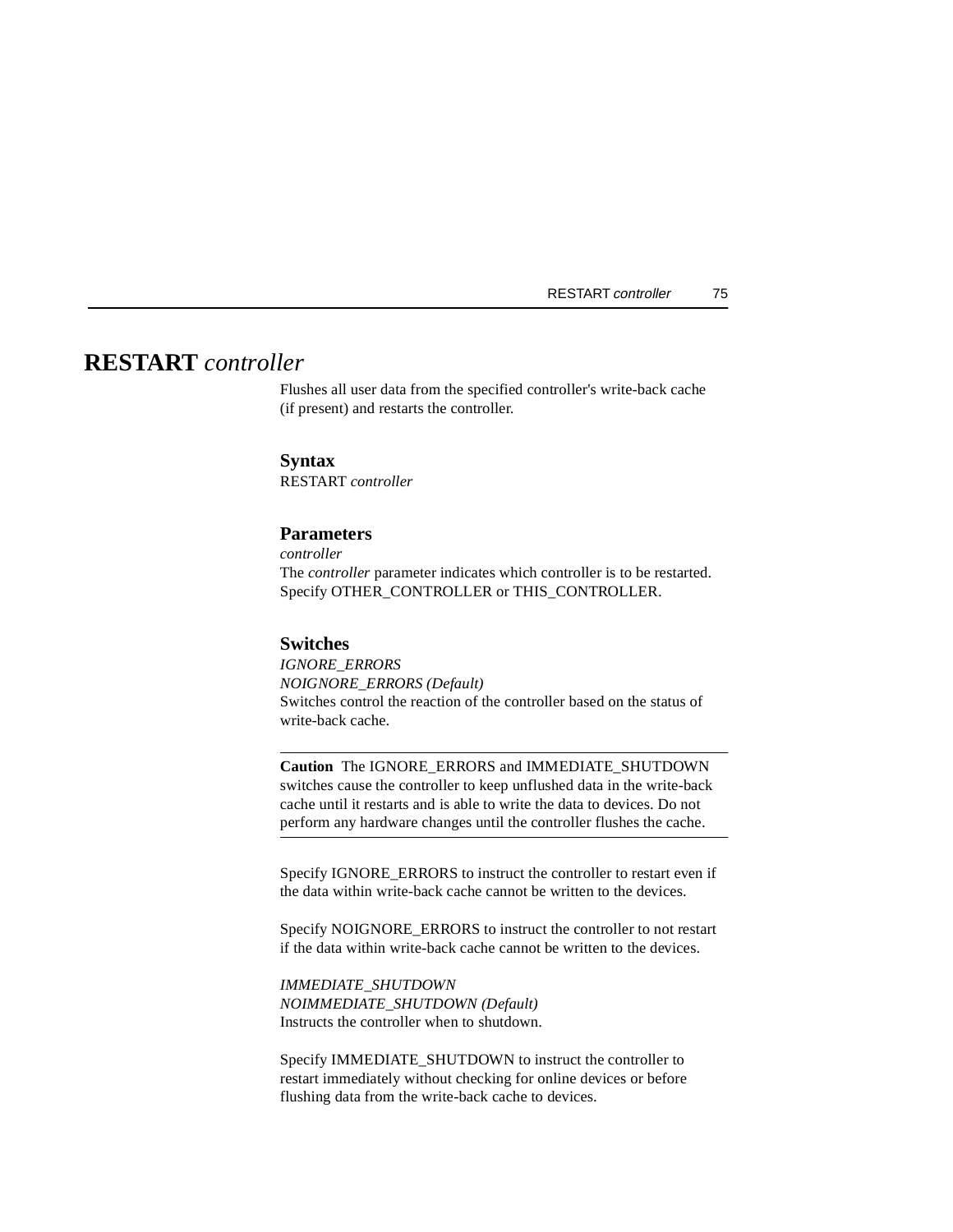Specify NOIMMEDIATE\_SHUTDOWN to instruct the controller not to restart without checking for online devices or before all data has been flushed from write-back cache to the devices.

# **Examples**

This example shows how to restart "this controller":

## **RESTART THIS\_CONTROLLER**

This example shows how to restart the "other controller":

**RESTART OTHER\_CONTROLLER**

## **See also**

SELFTEST *controller* SHUTDOWN *controller*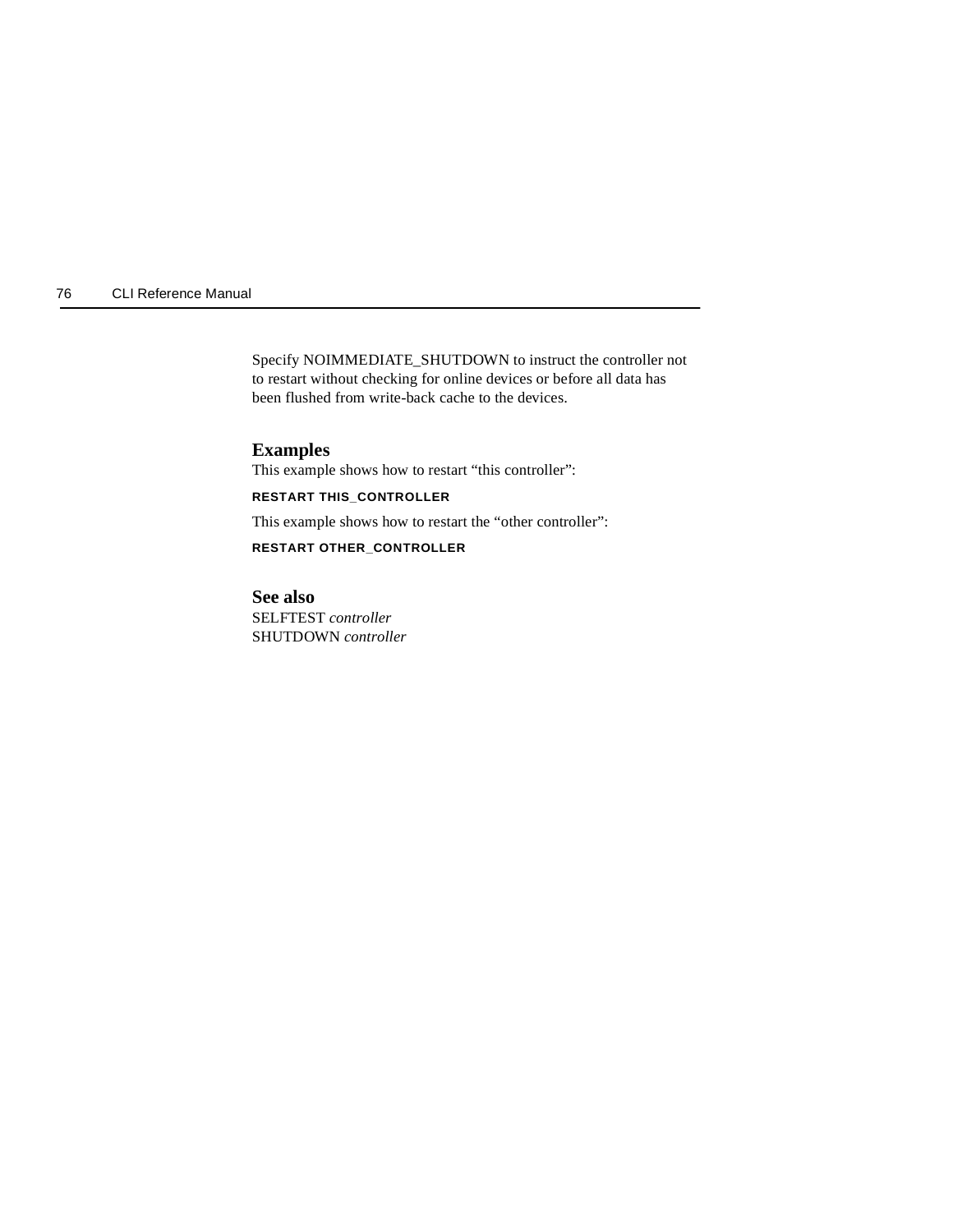#### RETRY\_ERRORS UNWRITEABLE\_DATA 77

# **RETRY\_ERRORS UNWRITEABLE\_DATA**

Causes the controller to attempt to write previously unwriteable data from the write-back cache to the devices. If a container fails, preventing the data in write-back cache to be written to the container, an unwriteable data error is reported. If possible, correct the condition causing the unwriteable data and try the write operation again. No data is lost if the retry fails.

#### **Syntax**

RETRY\_ERRORS *unit-number* UNWRITEABLE\_DATA

## **Parameter**

*unit-number*

Identifies the unit number to which the data contained in write-back cache tries to write. The unit-number is the same name given to the unit when it was created using the ADD UNIT command.

## **Example**

This example shows how to retry writing the cached data previously marked unwriteable to disk unit D103:

**RETRY\_ERRORS D103 UNWRITEABLE\_DATA**

## **See also**

CLEAR\_ERRORS UNWRITEABLE\_DATA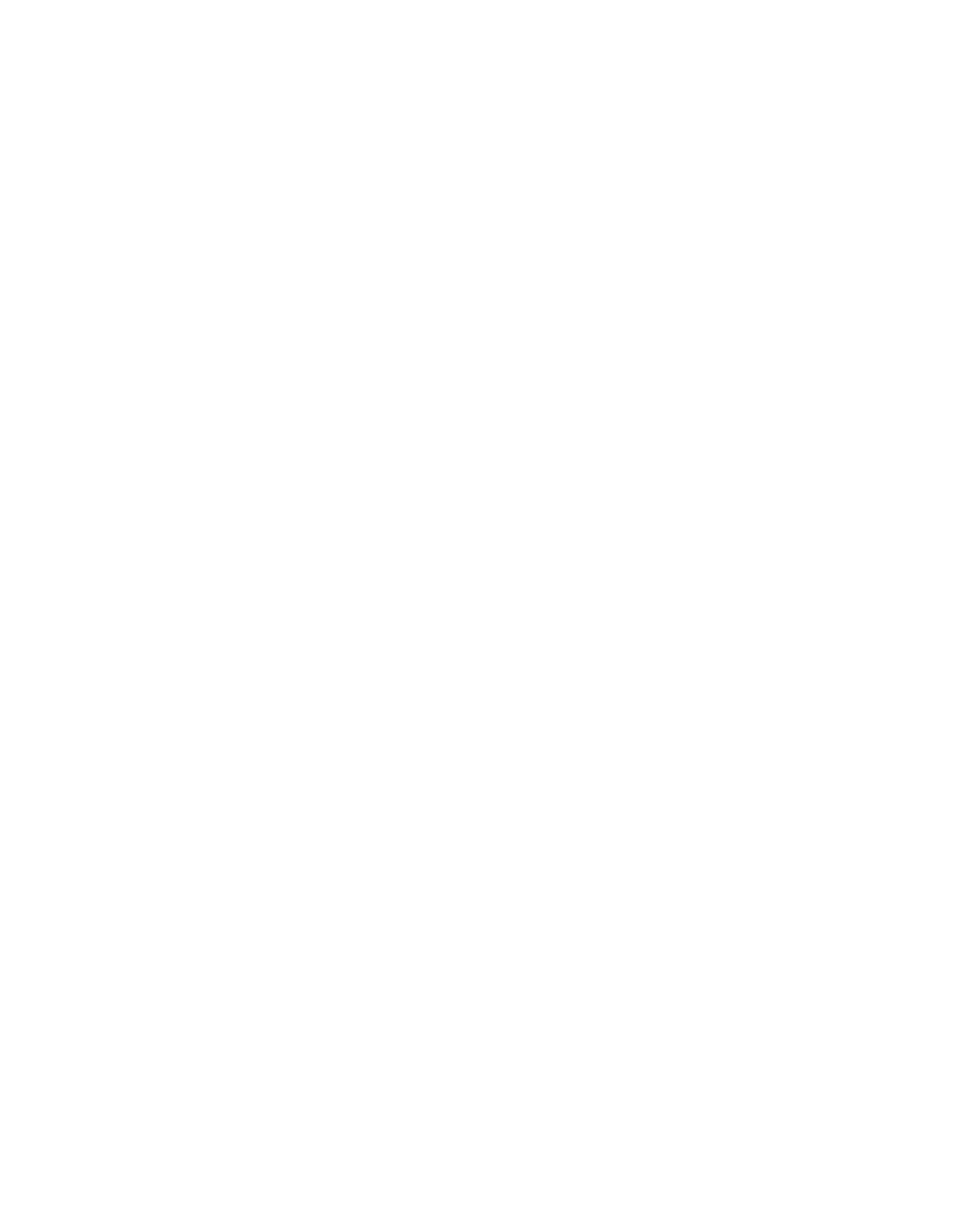RUN 79

# **RUN**

Runs a diagnostic or utility program on "this controller." Diagnostic and utility programs only run on "this controller."

### **Syntax**

RUN *program-name*

## **Parameter**

*program-name*

The *program-name* parameter specifies the name of the diagnostic or utility program to be run. The following programs can currently be run:

- $\blacksquare$  CFMENU—A utility used to configure storage devices attached to the controller. See the *HSZ70 Array Controller HSOF Version 7.0 Configuration Manual* for more information regarding this utility.
- $\blacksquare$  CHVSN—This is not a user utility. This utility may be used by DIGITAL authorized service personnel only.
- $\blacksquare$  CLCP—A utility used to load updated software code or patches. See the *HSZ70 Array Controller HSOF Version 7.0 Service Manual* for more information regarding this utility.
- $\blacksquare$  CLONE—A utility used to partially automates the process of mirroring units to create a snapshot copy of host unit data. See the *HSZ70 Array Controller HSOF Version 7.0 Configuration Manual* for more information regarding this utility.
- $\blacksquare$  CONFIG—A utility used to locate and add devices to the controller configuration. CONFIG may be run anytime new devices are added to the subsystem. See the *HSZ70 Array Controller HSOF Version 7.0 Configuration Manual* for more information regarding this utility.
- $\blacksquare$  DILX—A utility used to test and verify the controller's operation with an attached storage device under a high or low I/O load. Run DILX (disk inline exerciser) only when there is no activity on the controller. The total I/O load is handled by the controller, bypassing the host.

The DILX utility automatically:

 $\blacksquare$  Tests all of the disk units configured (selection of specific disk units not permitted)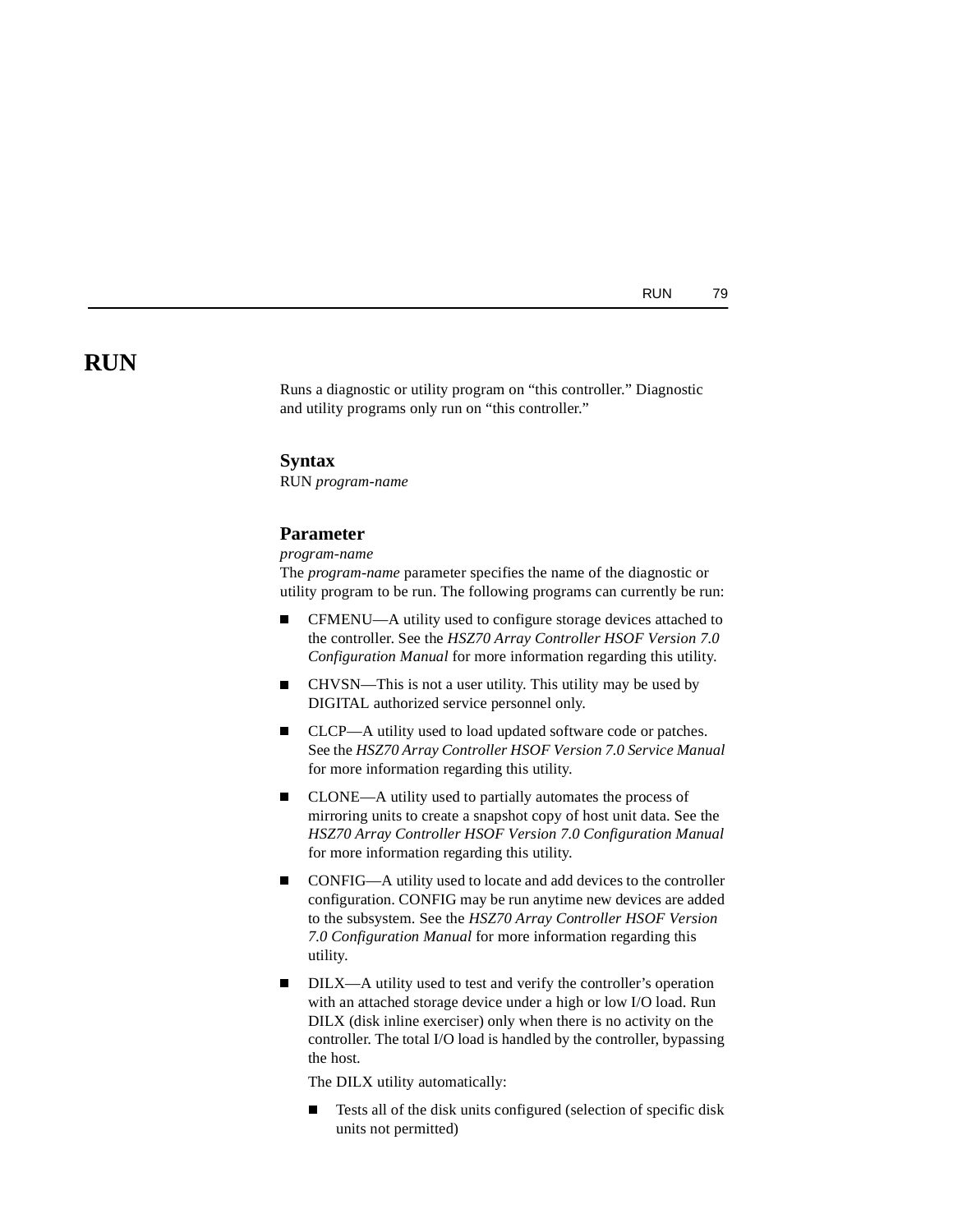- П Performs thorough tests with writes enabled
- $\blacksquare$ Provides run time and performance summary options.
- $\blacksquare$ Can be run in read-only mode.

**Caution** Run the DILX utility only at initial installations. When write operations are enabled, the DILX utility may overwrite existing data.

- П DIRECT—A command used to display a list of all executable diagnostic or utility programs.
- $\blacksquare$  DSTAT—This is not a user utility. This utility may be used by DIGITAL authorized service personnel only.
- $\blacksquare$  FMU—A fault management utility used to control several spontaneous errors. FMU also displays information regarding the most recent controller and memory system failure.
- $\blacksquare$  FRUTIL—A utility used when replacing a failed controller, external cache battery, or cache module.
- $\blacksquare$  HSUTIL—A utility used to format a newly installed device or to load new software to a tape or disk device.
- $\blacksquare$  VTDPY—A utility used to display the current controller state, performance data, processor utlization, host post activity and status, device state, logical unit state, cache performance, and I/O performance.

See the *HSZ70 Array Controller HSOF Version 7.0 Service Manual* for more information regarding the above utilities.

#### **Example**

This example shows how to start the DILX diagnostic program:

. . .

**RUN DILX**

**See also DIRECTORY**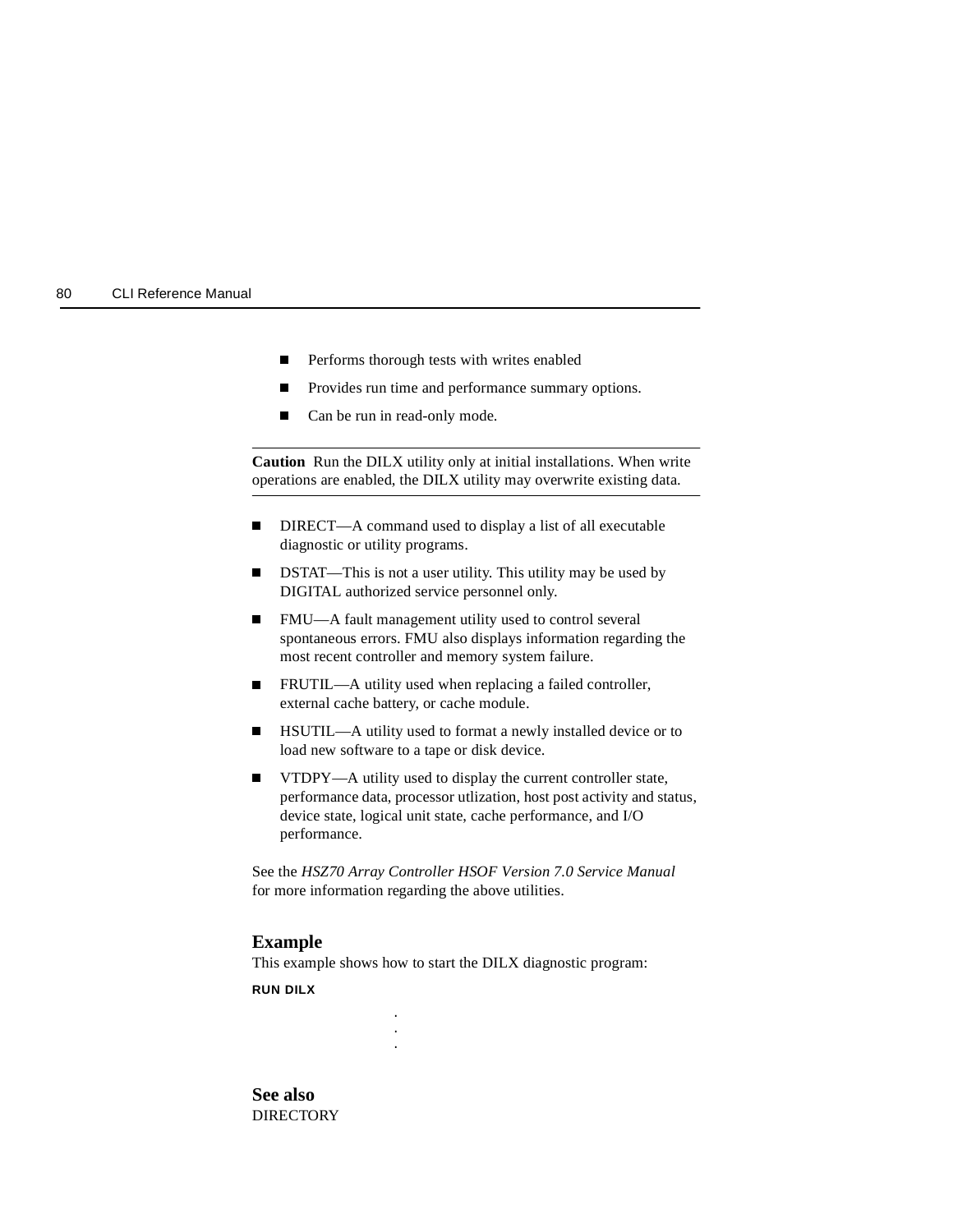# **SELFTEST** *controller*

Flushes the data from the specified controller's write-back cache (if present) and shuts down the controller. It then restarts the controller in self-test mode. Press the controller reset (//) button to take the controller out of self-test mode.

## **Syntax**

SELFTEST *controller*

# **Parameters**

*controller*

The *controller* parameter indicates which controller is to perform the self-test program. Specify OTHER\_CONTROLLER or THIS\_CONTROLLER.

# **Switches**

*IGNORE\_ERRORS NOIGNORE\_ERRORS (Default)*  Instruct the controller how to respond to write-back cache errors.

**Caution** The IGNORE\_ERRORS switch may cause data to remain in write-back cache. See the *HSZ70 Array Controller HSOF Version 7.0 Configuration Manual* for considerations when implementing writeback cache.

Specify IGNORE\_ERRORS to instruct the controller to ignore any write-back cache errors. Such errors can result from data contained within write-back cache unable to be written to the devices or lost data errors.

Specify NOIGNORE\_ERRORS to instruct the controller not to run the self-test program if the write-back cache errors are detected.

*IMMEDIATE\_SHUTDOWN NOIMMEDIATE\_SHUTDOWN (Default)* Instructs the controller when to shutdown when running the self-test program.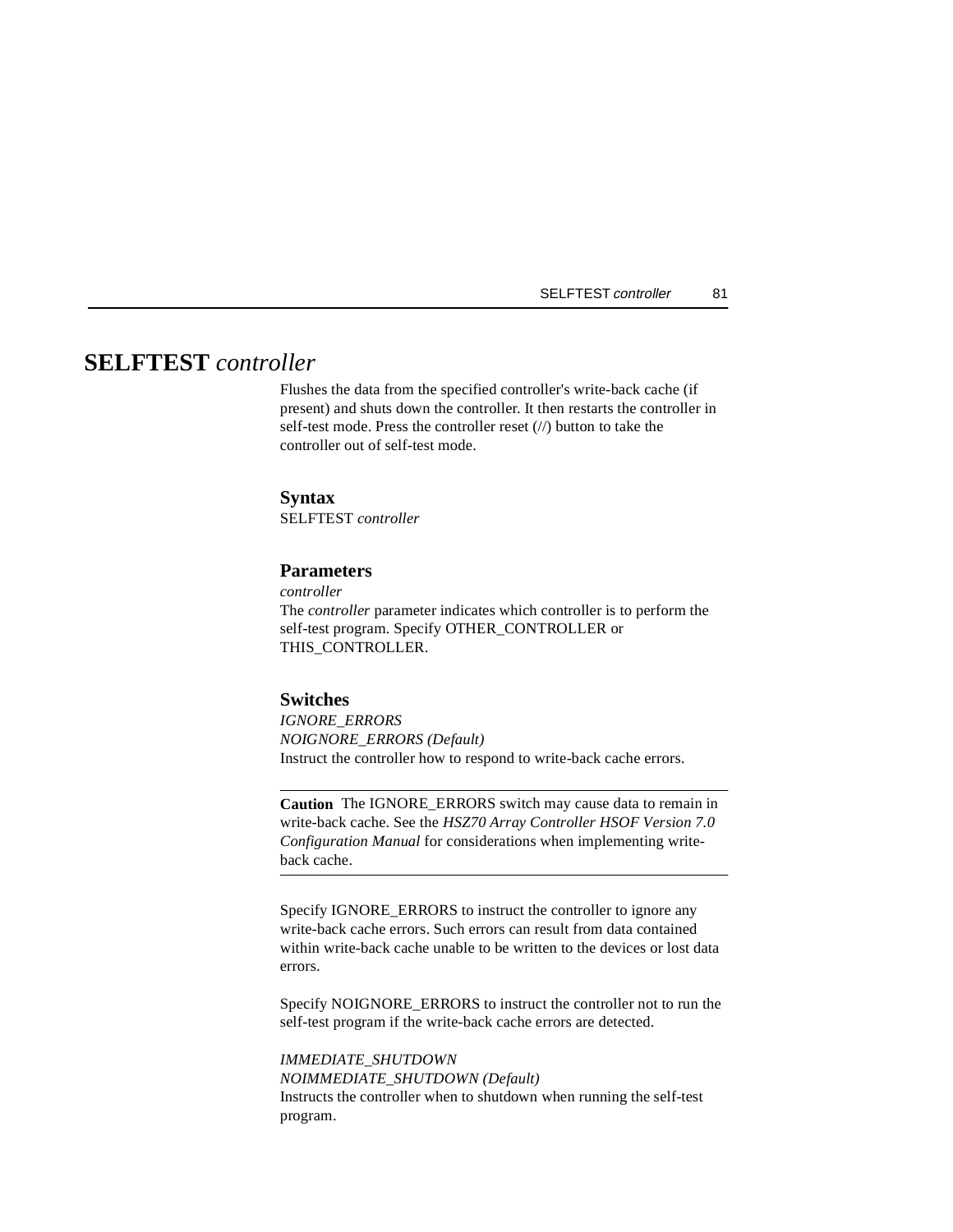**Caution** The IMMEDIATE\_SHUTDOWN switch instructs the controller to immediately shutdown, without regard to any data contained within write-back cache. See the *HSZ70 Array Controller HSOF Version 7.0 Configuration Manual* for considerations when implementing write-back cache.

Select IMMEDIATE\_SHUTDOWN to instruct the controller to run the self-test program immediately without checking for online devices or without flushing user data from write-back cache to devices.

Select NOIMMEDIATE\_SHUTDOWN to instruct the controller to flush data from write-back cache before running the self-test program.

#### **Examples**

This example shows how to start the self-test program on "this controller":

#### **SELFTEST THIS\_CONTROLLER**

This example shows how to run the self-test program on the "other controller," even if the "other controller" cannot flush all data from the write-back cache:

**SELFTEST OTHER\_CONTROLLER IGNORE\_ERRORS**

# **See also**

RESTART *controller* SHUTDOWN *controller*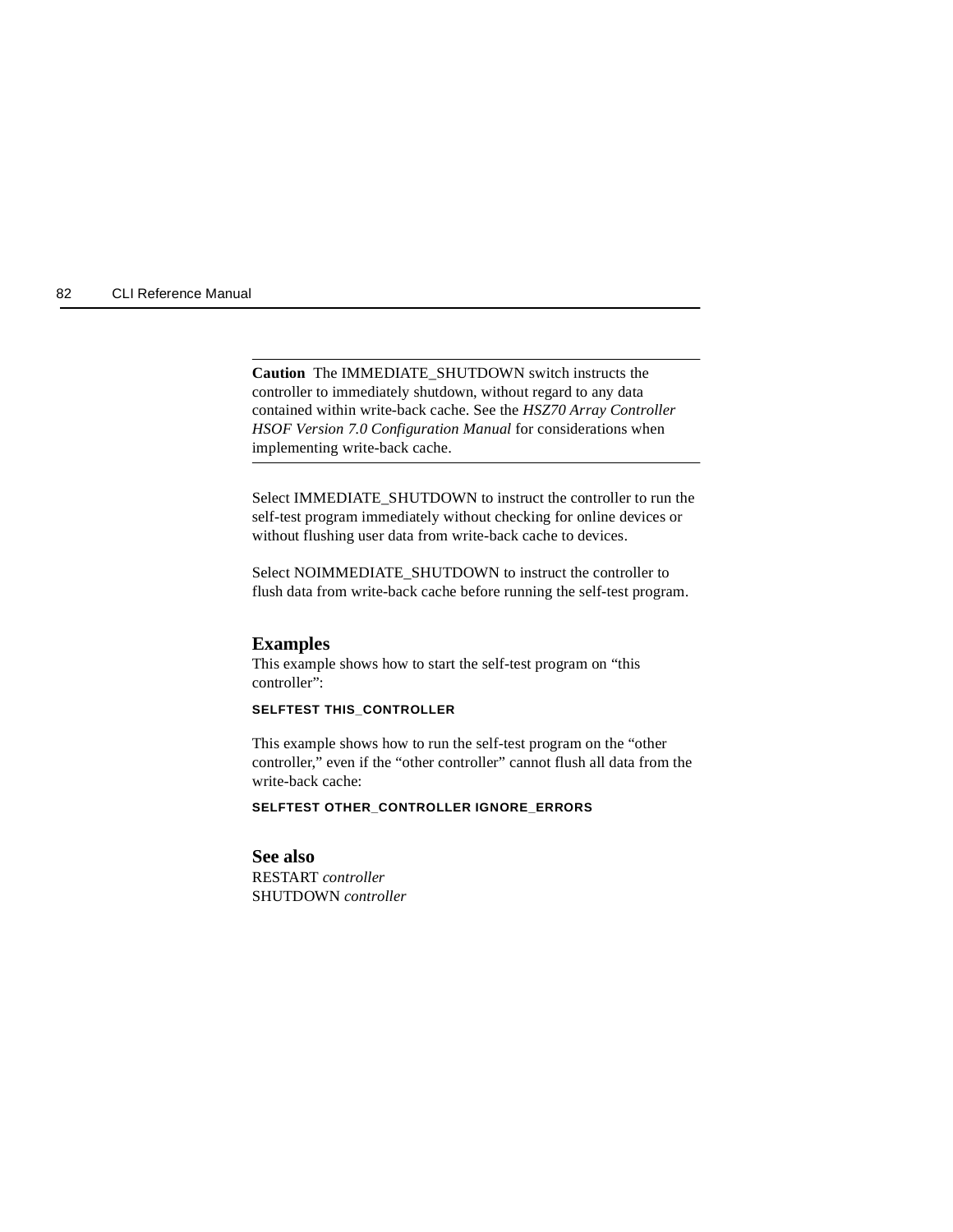# **SET** *controller*

Changes parameters on the specified controller.

# **Syntax**

SET *controller*



**Tip** For customers familiar with prior DIGITAL HSx array controllers, the syntax for this command has not changed. It is expressed differently in this manual to improve the manual's organization and consistency.

# **Parameter**

*controller* Indicates which controller is to be set. Specify OTHER\_CONTROLLER or THIS\_CONTROLLER.

# **Switches**

[Table 4](#page-97-0) lists the switches available with this command. Descriptions of the switches follow the table.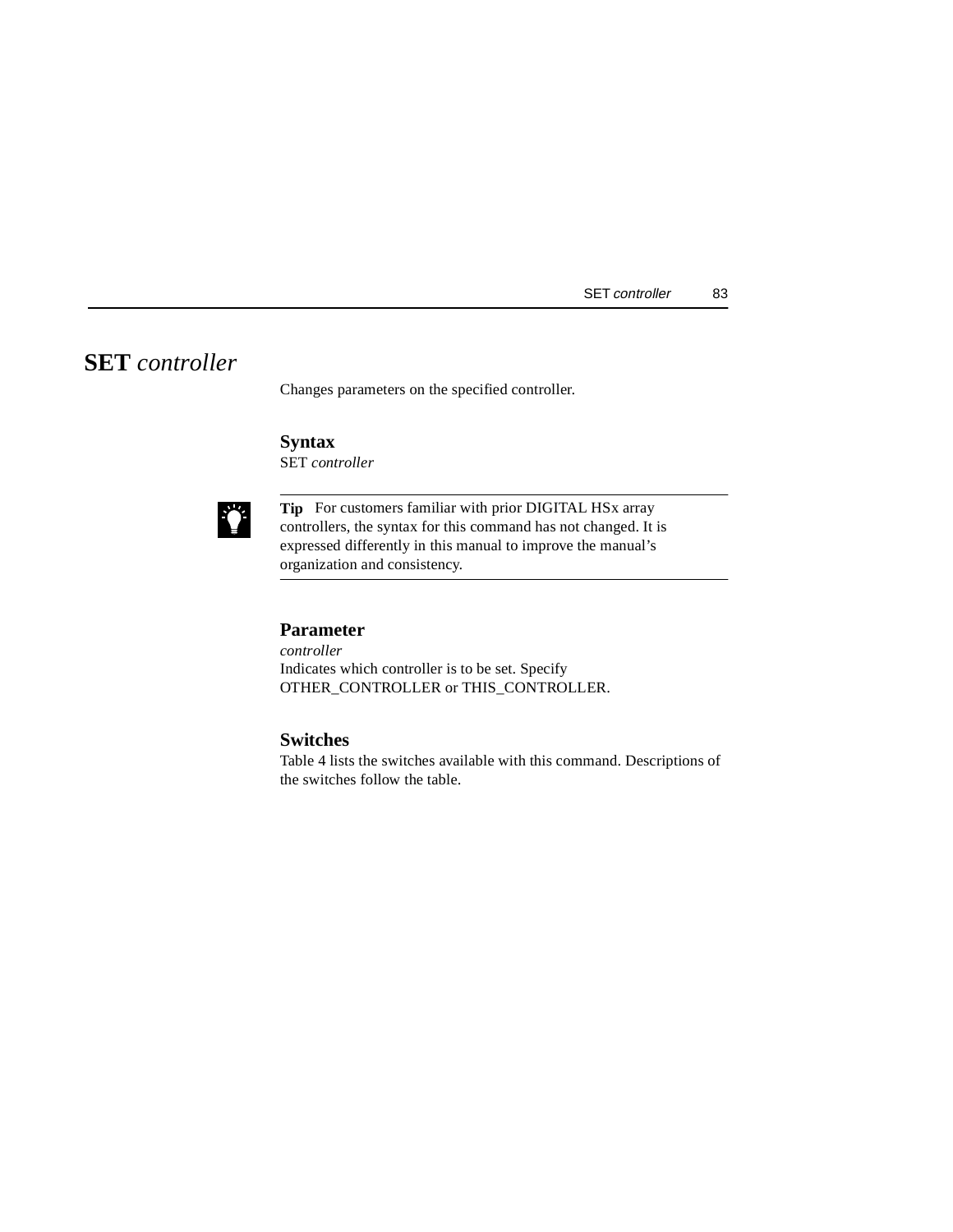<span id="page-97-0"></span>

| 84 | <b>CLI Reference Manual</b> |
|----|-----------------------------|

| Switch                                       | <b>Values</b>                                              |
|----------------------------------------------|------------------------------------------------------------|
| <b>CACHE_FLUSH_TIMER</b>                     | $1-65535$ sec, 10 (default)                                |
| <b>CACHE UPS</b><br>NOCACHE UPS              | None                                                       |
| COMMAND_CONSOLE_LUN<br>NOCOMMAND CONSOLE LUN | None                                                       |
| HOST_FUNCTION                                | A, B, C, D                                                 |
| <b>ID</b> number                             | $0-15$ (Maximum of 8 target ID<br>numbers used at a time.) |
| INITIAL CONFIGURATION                        | None                                                       |
| <b>MIRRORED CACHE</b><br>NOMIRRORED_CACHE    | None                                                       |
| PREFERRED ID<br>NOPREFERRED ID               | $0-15$ (Maximum of 8 target ID<br>numbers used at a time.) |
| <b>PROMPT</b>                                | 1-16 characters                                            |
| <b>TERMINAL PARITY</b><br>NOTERMINAL_PARITY  | odd, even                                                  |
| <b>TERMINAL SPEED</b>                        | 4800, 9600, 19200                                          |
| <b>TIME</b>                                  | dd-mmm-yyy:hh:mm:ss                                        |
| TRANSFER_RATE_REQUESTED                      | 5Mhz<br>10Mhz<br>20Mhz (default)                           |

**Table 4 SET** *controller* **Switches**

*CACHE\_FLUSH\_TIMER=n*

*CACHE\_FLUSH\_TIMER=10 (Default)*

Specifies how many seconds

(1–65535) of idle time may elapse before the write-back cache flushes its entire contents to a given device or RAIDset. The default setting is 10 seconds. When changed, the new value entered for this switch takes effect immediately.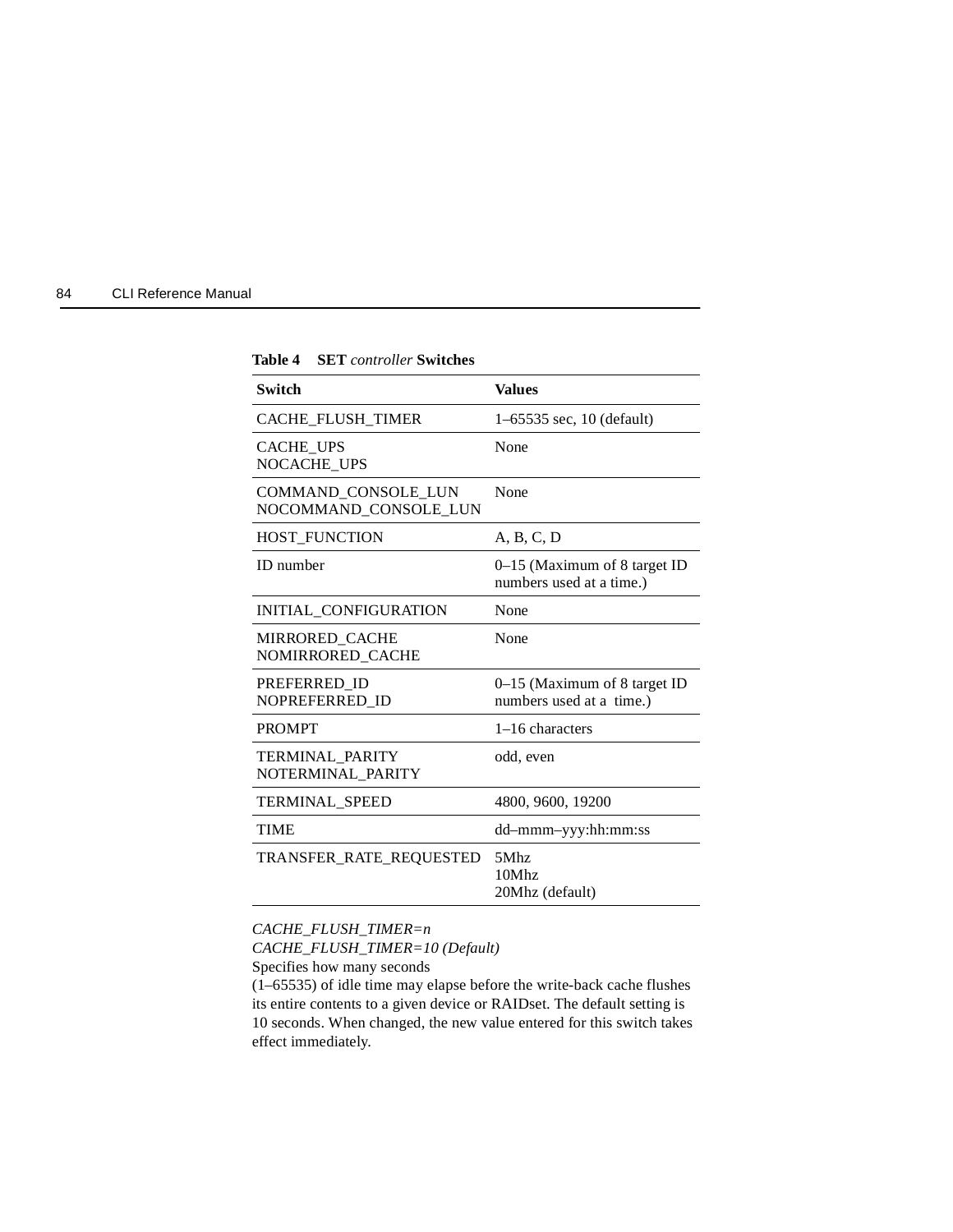|  |  | <b>SET</b> controller | 85 |
|--|--|-----------------------|----|
|--|--|-----------------------|----|

*CACHE\_UPS NOCACHE\_UPS (Default)* Specifies whether the controller should perform regular battery condition checks. When changed, you must restart both controllers in order for the new setting to take effect.

Specify CACHE\_UPS if your storage subsystem power is supported by an uninterruptable power supply (UPS). The controller does not check the condition of the cache batteries and ignores the battery's state. This causes RAIDsets and mirrorsets to always be available, regardless of the condition of the cache batteries.

**Caution** Setting CACHE\_UPS without having a UPS or similar backup system in place may result in data loss if power is interrupted.

Specify NOCACHE UPS to instruct the controller to perform regular cache battery checks and evaluate the condition of the cache batteries.

Setting the CACHE\_UPS switch for either controller sets the CACHE\_UPS switch for both controllers.

*COMMAND\_CONSOLE\_LUN NOCOMMAND\_CONSOLE\_LUN (Default)* Enable or disables the virtual LUN used with the StorageWorks Command Console. When changed, the new setting for this switch takes effect immediately.

Select COMMAND\_CONSOLE\_LUN to enable the virtual LUN. Select NOCOMMAND\_CONSOLE\_LUN to disable the virtual LUN.

*HOST\_FUNCTION=mode HOST\_FUNCTION=(ID,mode)* Configures the host compatibility mode for a controller target ID number. When changed, you must restart both controllers in order for the new setting to take effect.

Select the HOST\_FUNCTION=mode switch to set all of the targets on the host interface to the same mode. The default mode is A.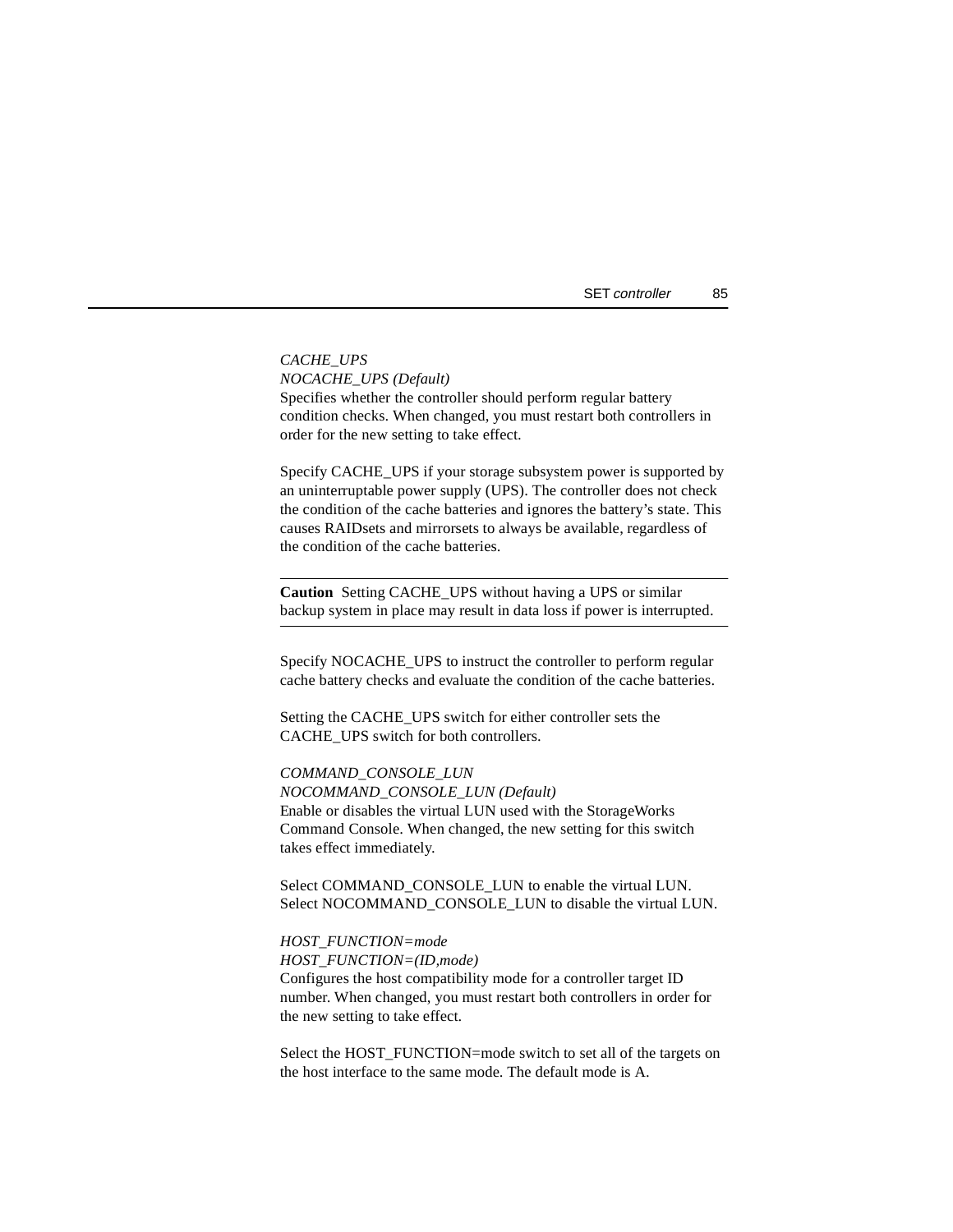Select the HOST\_FUNCTION=(ID,mode) switch to configure the host port on a target-by-target basis for compatibility with various operating systems.

The HOST\_FUNCTION switch assigns only one host function to the specified target ID number with each SET command. You must enter separate SET commands to set multiple modes to different target ID number—for example, to support hosts with different operating systems on a single SCSI bus.

Each controller or pair of controllers can service a maximum of two hosts simultaneously as long as they as they are assigned to different targets. If the HOST\_FUNCTION switch is changed on a single controller in a dual-redundant configuration, corresponding mode changes are automatically passed on to the other controller. The controller does not have to restart for these changes to take affect.

The following modes can be assigned:

- $\blacksquare$  $\blacksquare$  A—DIGITAL UNIX<sup>®</sup>, OpenVMS, Sun<sup>®</sup>, and Hewlett-Packard<sup>®</sup> HP–UX (Default)
- $\blacksquare$ B—IBM AIX®
- $\blacksquare$ C—HSZ15
- $\blacksquare$ D—Windows NTTM Server

Enter the SHOW *controller* command to display the current Host Function Mode settings.

#### *ID=(n1,n2,n3...)*

Assigns one to eight SCSI target ID numbers (0 through 15). Multiple target ID numbers allow the controller to present more units to the host. If two or more target ID numbers are entered, the numbers must be enclosed in parentheses and separated with commas. When changed, you must restart both controllers in order for the new setting to take effect.

A controller can present up to eight units to the host on each target ID number. Unit numbers identify both the target ID number and the LUN. For example, D203 indicates a disk is addressed through target 2, LUN 3. D5 is target 0, LUN 5.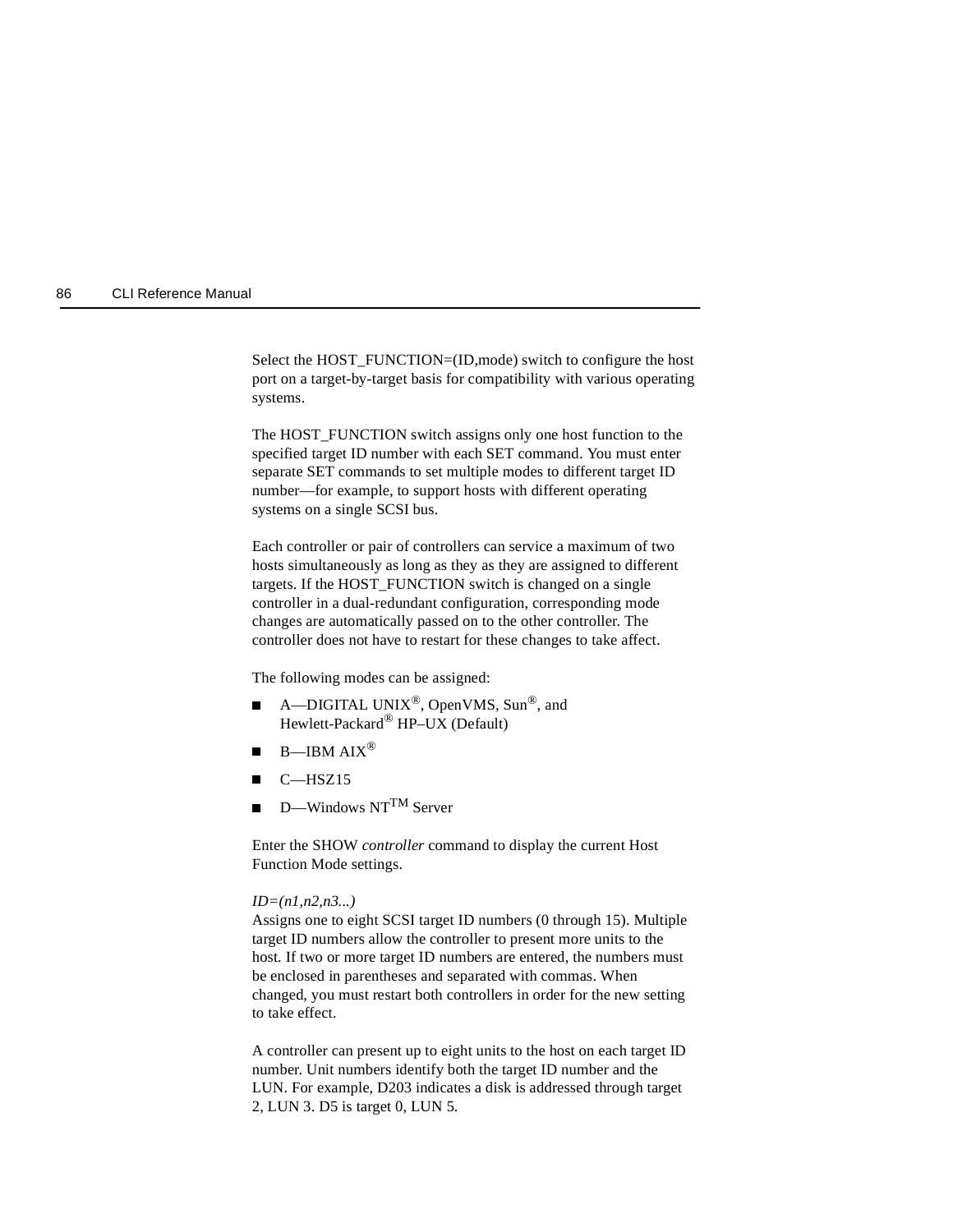| SET controller | 87 |
|----------------|----|
|----------------|----|

<span id="page-100-0"></span>If two controllers are in a dual-redundant configuration, both controllers support the same target ID numbers. When the ID numbers are changed on one controller, the other controller is automatically updated.

**Note** Use the PREFERRED\_ID switch along with the ID= switch to specify which targets are assigned to each of your controllers. If you do not specify the preference of your targets as you add them, the controller automatically prefers all of the targets to the "other controller."

#### *INITIAL\_CONFIGURATION*

Erases the entire configuration on "this controller" and restores the controller's default configuration. The default configuration is determined by the configuration information last stored in non-volatile memory with the INITIALIZE SAVE\_CONFIGURATION command. When entered, this switch takes effect immediately.

The INITIAL\_CONFIGURATION switch can be specified on "this controller" in nofailover mode only. Enter this switch to ensure all of the old configuration information is removed when a controller is moved from one location to another within the same subsystem.

The controllers stop after this command is carried out. Press the reset buttons on the front of the controllers to restart them.

If the controller cannot find any saved configuration information, an error message is displayed on the terminal screen.

Completely spell out the phrase INITIAL\_CONFIGURATION.

#### *MIRRORED\_CACHE*

*NOMIRRORED\_CACHE (Default)*

Enables the mirrored-write-back-data cache feature on dual-redundant controllers. When changed, both controllers restart for the new switch setting to take effect.

The following tasks are performed when the NOMIRRORED\_CACHE switch is specified: Both controllers must be operational before this command is accepted.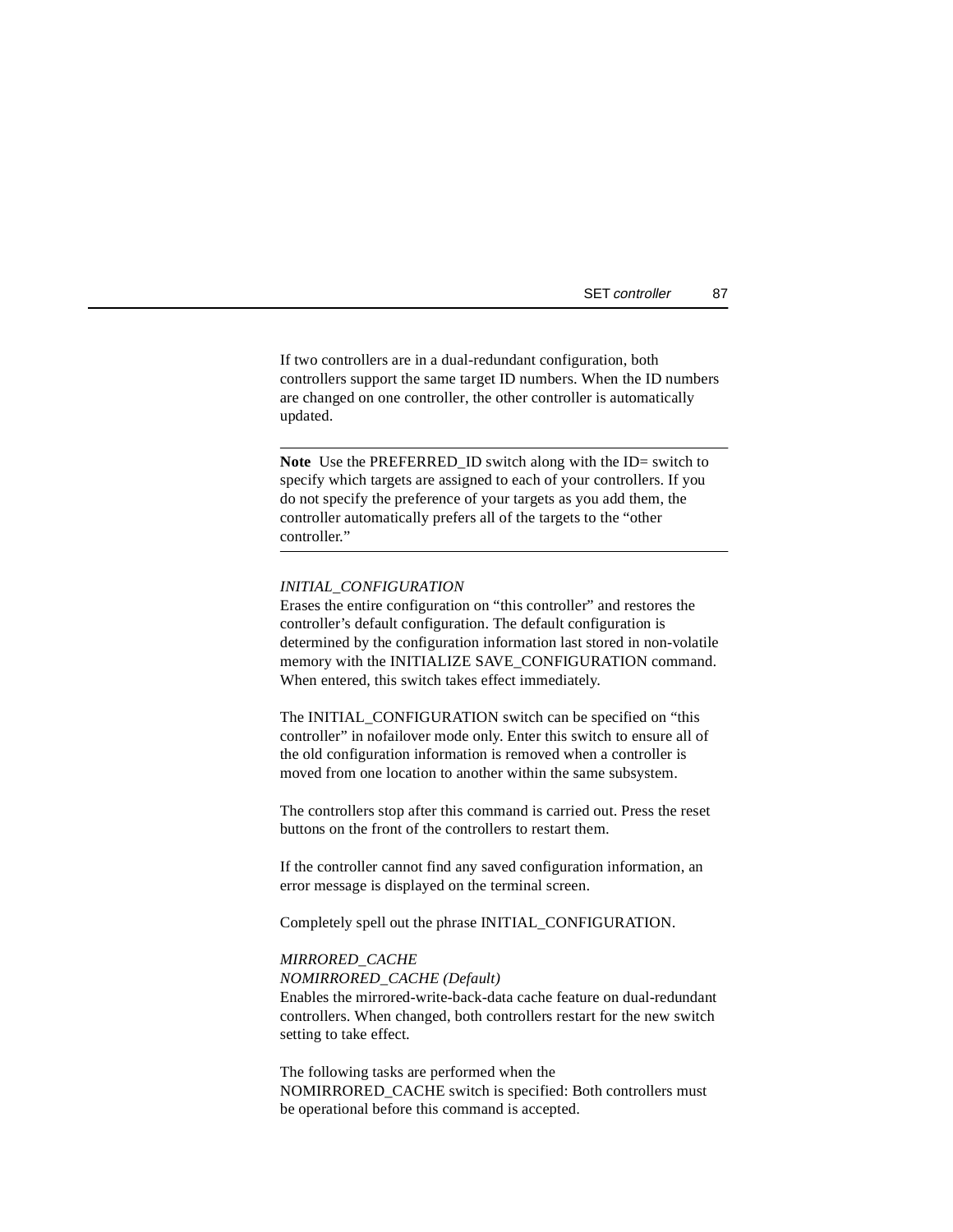- F Data in write-back cache is flushed when cache is configured in non-mirrored mode.
- $\blacksquare$ Enables mirrored write-back cache on both controllers.
- $\blacksquare$  If an invalid cache configuration exists within the cache modules, an error is generated.

Issue this switch through only one controller. The controller must contain a valid cache configuration before specifying this switch. See the *HSZ70 Array Controller HSOF Version 7.0 Configuration Manual* for rules regarding valid cache configurations. The controllers automatically restart when this switch is specified.

**Note** All unwritten write-cached data is automatically flushed from cache before restart when the MIRRORED\_CACHE switch is specified. Depending on the amount of data to be flushed, this command may take several minutes to complete before the controller is restarted.

The NOMIRRORED\_CACHE switch disables mirror mode. Data in write-back cache is flushed when this switch is entered from mirrored mode. This switch disables mirrored write-back cache on both controllers. Therefore, this switch is only to be issued through one controller. The controller must contain a valid cache configuration before this switch is assigned. Unlike going from nonmirrored mode to mirrored mode, going from mirrored mode to nonmirrored mode is permitted with a failed cache module. The controller automatically restarts when this switch is specified.

## *PREFERRED\_ID=(n1,n2,n3...) NOPREFERRED\_ID (Default)*

In dual-redundant configurations, specifies which targets and units are handled by the specified controller. First, specify, the total set of ID numbers with the preferred ID number switch. If you enter two or more PREFERRED\_ID numbers, the numbers must be enclosed within parentheses and separated with commas. When changed, the new setting for this switch takes effect immediately.

**Note** Only target ID numbers set with the ID= switch can be preferred with the PREFERRED\_ID= switch.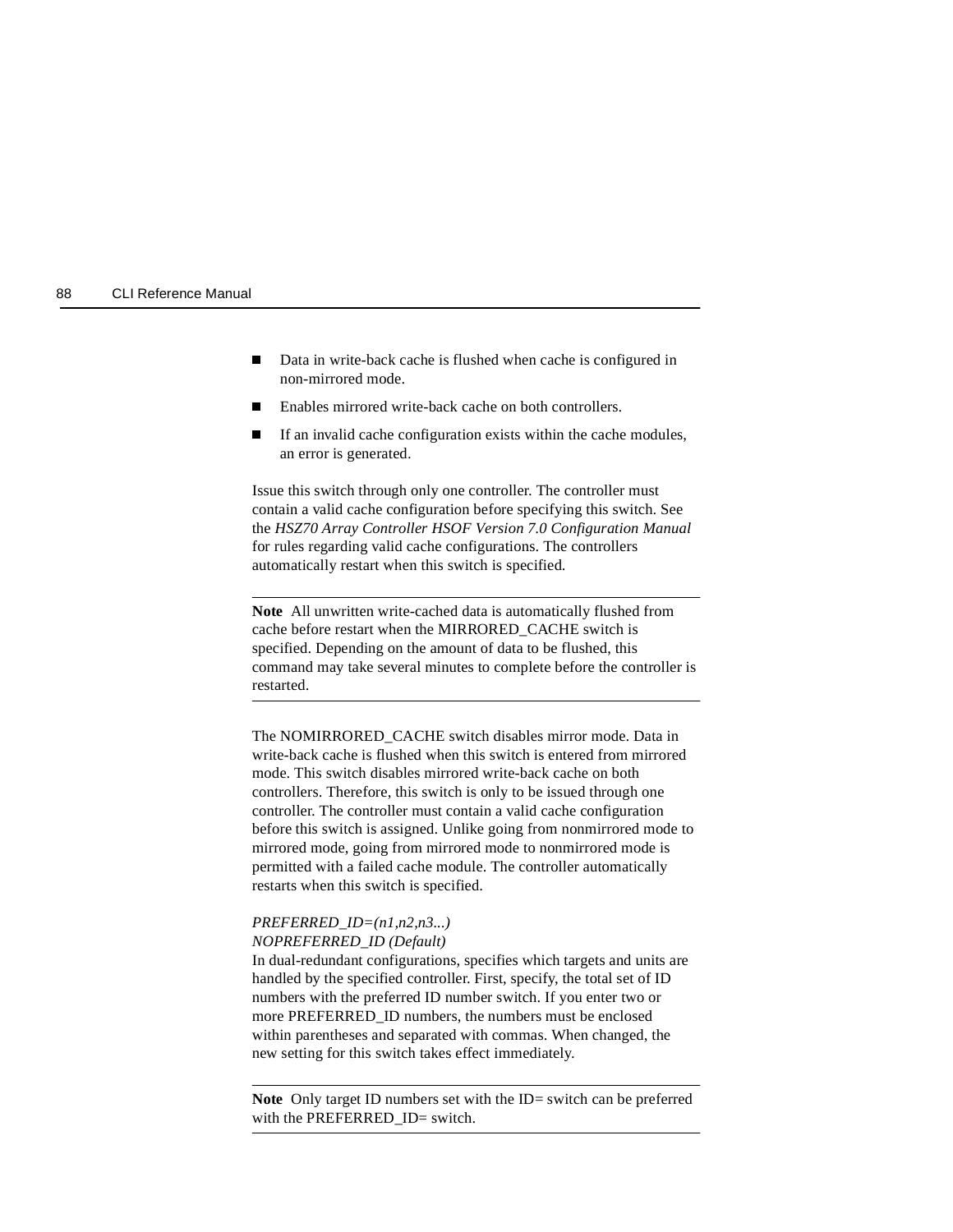| SET controller<br>89 |
|----------------------|
|----------------------|

Except in a multiple bus failover environment, when the PREFERRED ID numbers are assigned on one controller, the other controller is automatically updated to support the remaining ID numbers, if any.

For example, if a dual-redundant pair of controllers is set to ID numbers 0, 1, and 2, one controller can be set to respond to ID numbers 0 and 1; the other controller automatically responds to ID number 2. The first controller presents unit numbers 0 through 7 and 100 through 107. The other controller presents unit numbers 200 through 207 to the controllers.

**Note** Setting the PREFERRED\_ID switch in multiple bus failover configurations does not affect how the controller handles units. The controller permits the host operating to determine which controller units are accessed through.

Specify NOPREFERRED ID for one controller so it is immediately available if the other controller fails. The other controller processes all of the data during normal operation. However, if the other controller fails, the controller assigned the NOPREFFERED\_ID switch assumes control of the targets assigned to the failed controller.

#### *PROMPT="new prompt"*

Specifies a 1- to 16-character prompt displayed when the controller's CLI prompts for input. Only printable ASCII characters and spaces are valid. The new prompt name must be enclosed within quotes. When changed, the new text entered for this switch takes effect immediately.

*TERMINAL\_PARITY=ODD TERMINAL\_PARITY=EVEN NOTERMINAL\_PARITY (Default)* Specifies the parity with which data is transmitted and received. When changed, the new setting for this switch takes effect immediately.

*TERMINAL\_SPEED=baud\_rate TERMINAL\_SPEED=9600 (Default)* Sets the terminal transmission and reception speed (**baud** rate) to 4800, 9600 (default), or 19200 baud. When changed, the new value entered for this switch takes effect immediately.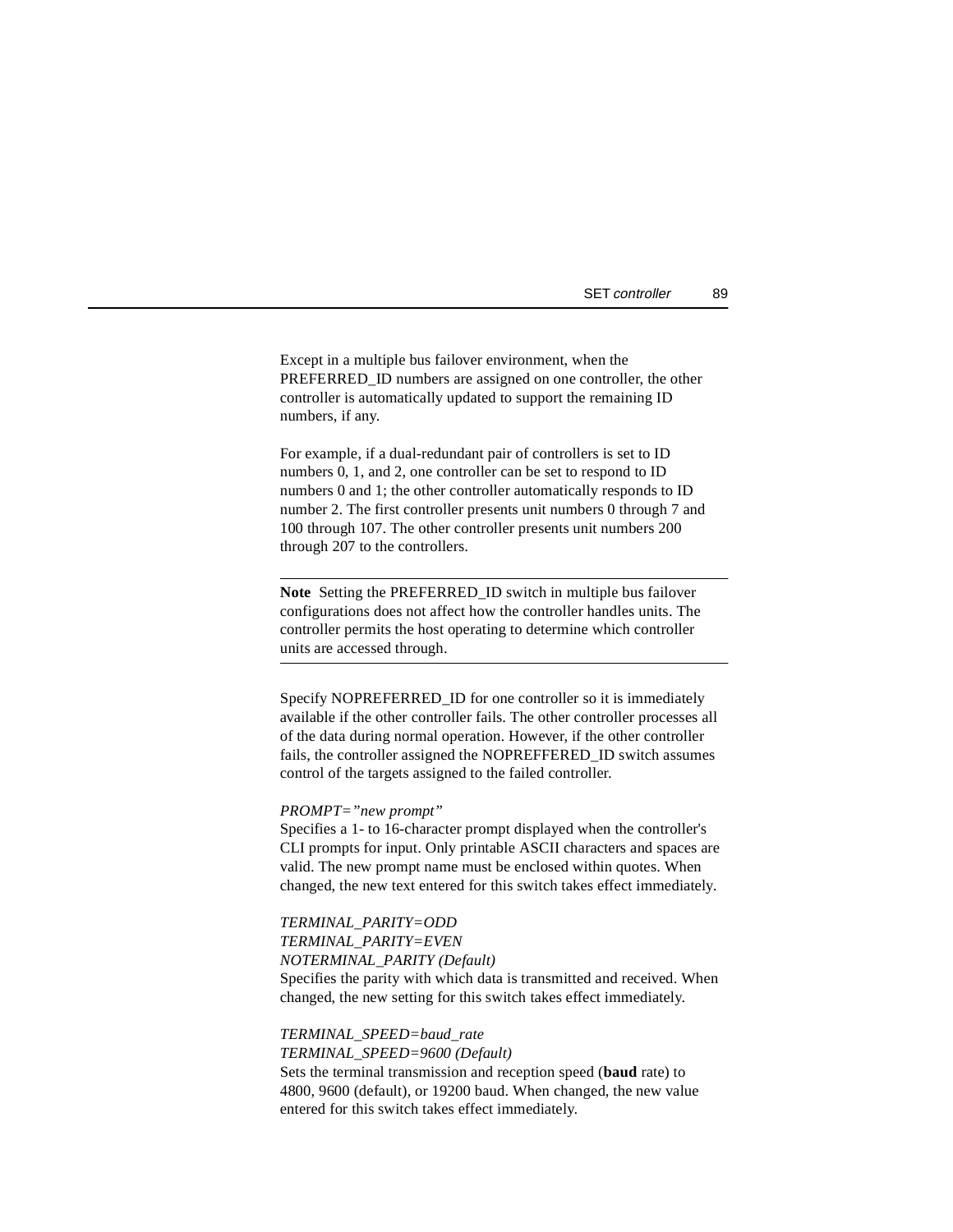*TIME=dd*–*mmm*–*yyyy:hh:mm:ss*

Sets the date and time. The time is set on both controllers in a dualredundant configuration.When changed, the new value entered for this switch takes effect immediately.

## *TRANSFER\_RATE\_REQUESTED=20MHZ (Default) TRANSFER\_RATE\_REQUESTED=10MHZ TRANSFER\_RATE\_REQUESTED=5MHZ*

Specifies the maximum data transfer rate the controllers use when communicating with the host. The transfer rate may need to be limited to accommodate long cables between the subsystem and the host system. Set the same transfer rate for both controllers in a dualredundant configuration. When changed in a dual-redundant configuration, you must restart both controllers in order for the new setting to take effect. When changed in a single configuration, restart only the controller on which the new setting will take effect.

The controller must be restarted for any changes to the data transfer rate to take effect.

Table 5 lists the maximum transfer rates for different lengths of fast and slow SCSI buses. These lengths represent cable lengths plus shelfbus lengths.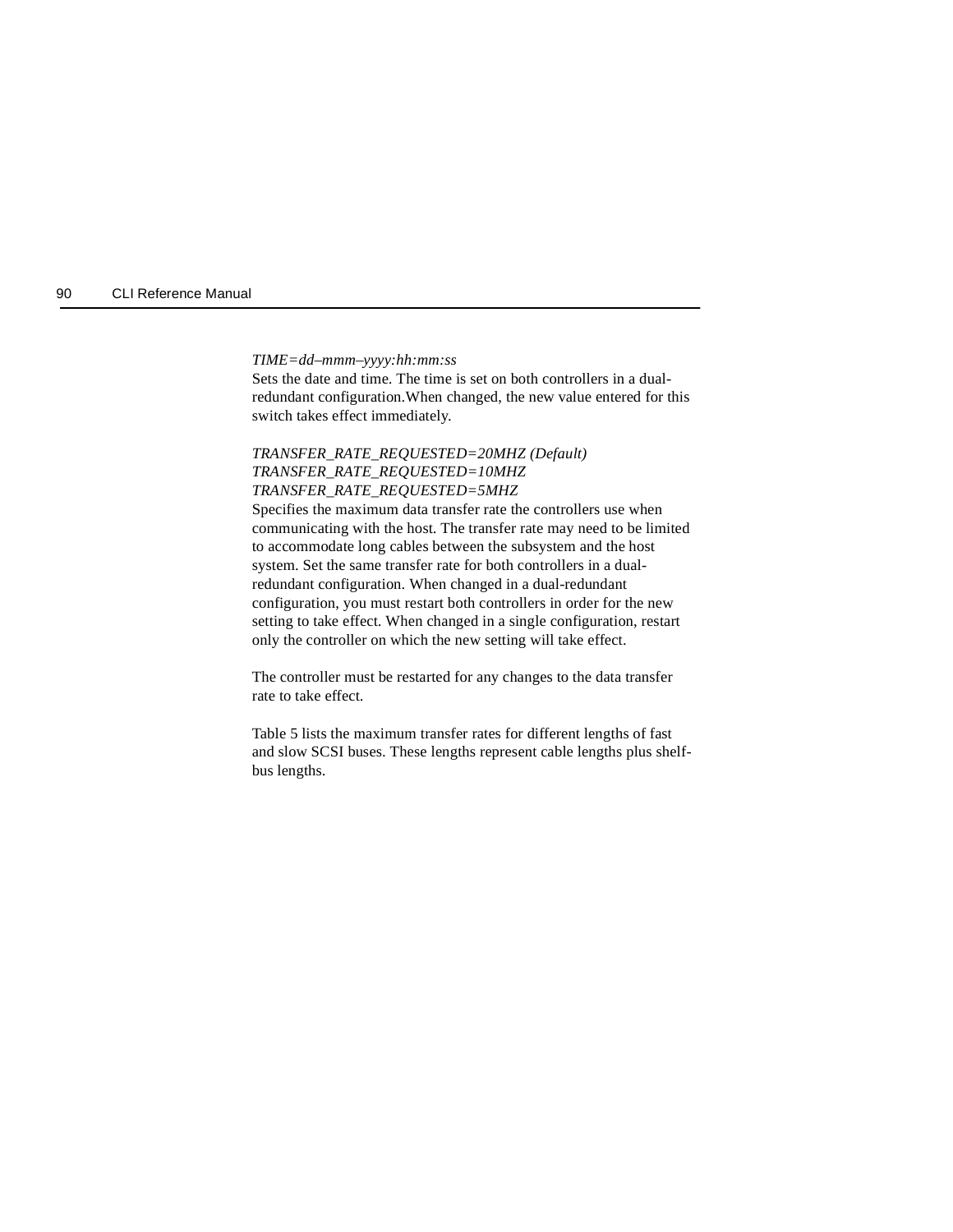| SET controller |  |
|----------------|--|
|                |  |

## **Table 5 Maximum SCSI-Bus Cable Lengths for Given Data Transfer Rate**

| <b>Transfer Rate</b> | <b>Meters</b> | Feet |
|----------------------|---------------|------|
| 5 MHz                | h             | 19.7 |
| $10 \text{ MHz}$     | 3             | 9.8  |
| $20 \text{ MHz}$     | 25            | 82.0 |

# **Examples**

This example shows how to change the other controller's CLI prompt:

# **SET OTHER\_CONTROLLER PROMPT="CONTROLLER B"**

This example shows how to set "this controller" so it responds to requests for target ID numbers 2 and 5:

**SET THIS\_CONTROLLER ID=(2,5)**

## **See also**

SHOW THIS\_CONTROLLER SHOW OTHER\_CONTROLLER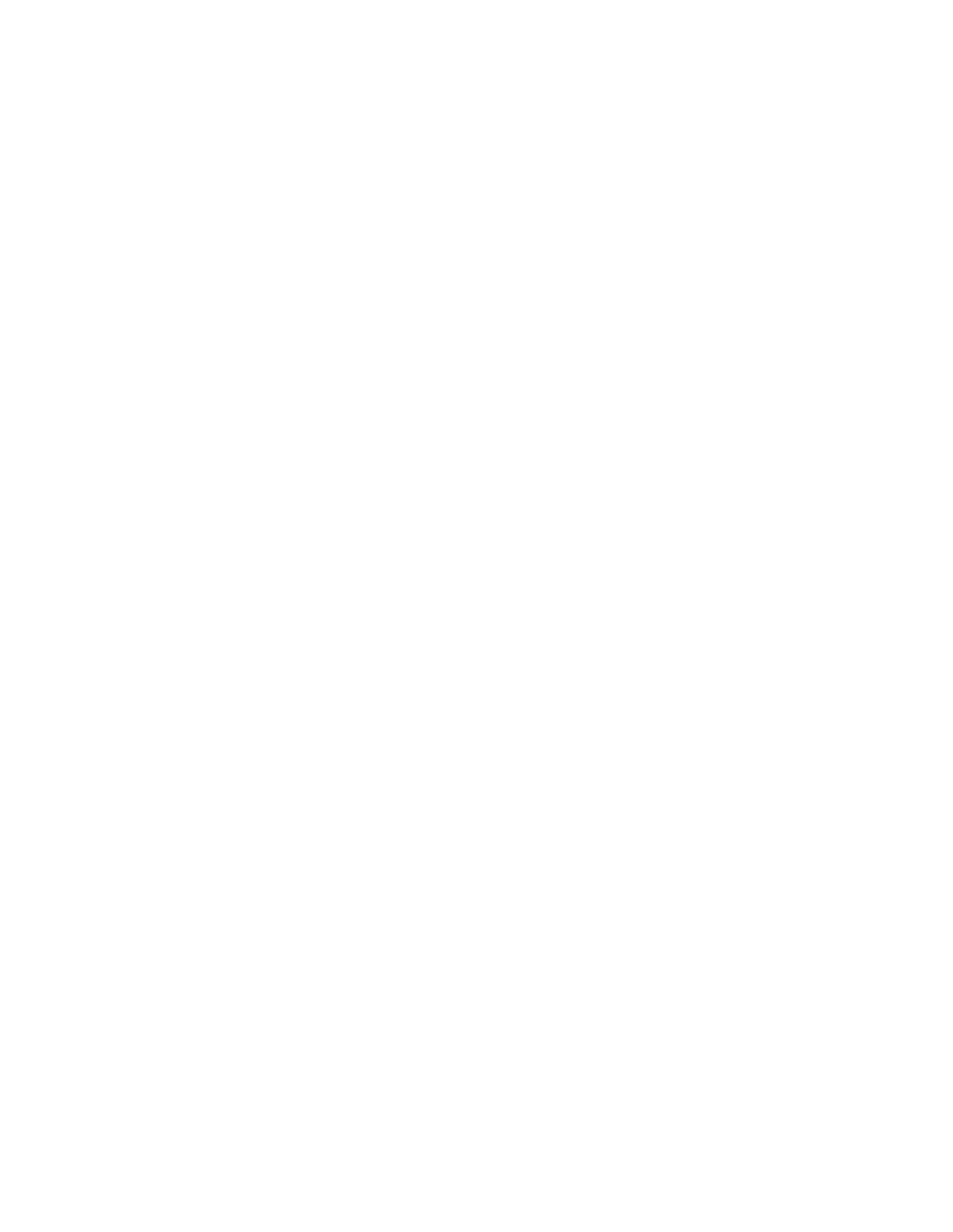# **SET** *device-name*

Changes the transportable characteristics and the maximum data transfer rate between the controller and the specified device.

## **Syntax**

SET *device-name*

## **Parameter**

*device-name* Specifies the name the device to change. This can be a previously named device, disk, passthrough device, or container.

#### **Switches**

*TRANSFER\_RATE\_REQUESTED=ASYNCHRONOUS TRANSFER\_RATE\_REQUESTED=20MHZ (Default) TRANSFER\_RATE\_REQUESTED=10MHZ TRANSFER\_RATE\_REQUESTED=5MHZ* Specifies the maximum data transfer rate for the controller to use in communicating with the device. You may need to limit the transfer rate to accommodate long cables between the controllers and the device, such as with a tape library.

*TRANSPORTABLE NOTRANSPORTABLE (Default)* Indicates whether a disk can be accessed exclusively by StorageWorks controllers.

Set the TRANSPORTABLE switch for disks only. The controller makes a small portion of a non-transportable disk inaccessible to the host. This restricted space is used to store metadata which improves data reliability, error detection, and the ability to recover data. Because of this metadata, only StorageWorks controllers can retrieve data from non-transportable initialized disk devices.

Storagesets cannot be made transportable. Specify NOTRANSPORTABLE for all disks used in RAIDsets, stripesets, and mirrorsets and sparesets.

Transportable disks do not contain any metadata or restricted areas on the disk. Therefore, transportable disks forfeit the advantage metadata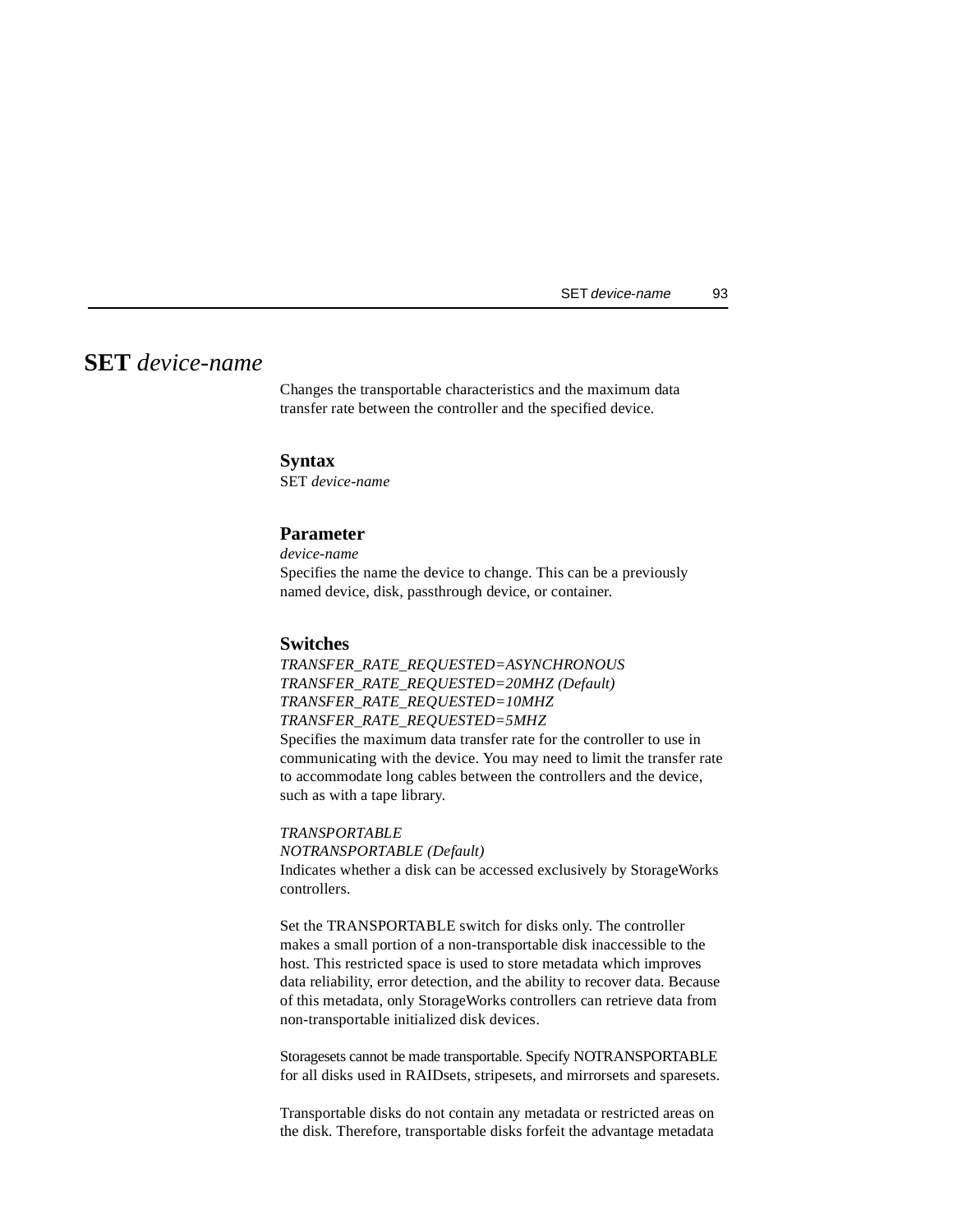provides. Transportable disks can be moved to a non-StorageWorks environment with their data intact.

If NOTRANSPORTABLE is specified and there is no metadata on the unit, the unit must be initialized.

**Note** DIGITAL recommends you avoid specifying TRANSPORTABLE unless transportability of the device or media is imperative and there is no other way to accomplish moving the data.

## **Examples**

This example shows how to set the data transfer rate of DISK20000 to 5MHz:

#### **SET DISK20000 TRANSFER\_RATE\_REQUESTED=5MHZ**

This example shows how to set DISK10300 to transportable:

#### **SET DISK10300 TRANSPORTABLE**

**See also** ADD DISK SHOW DISKS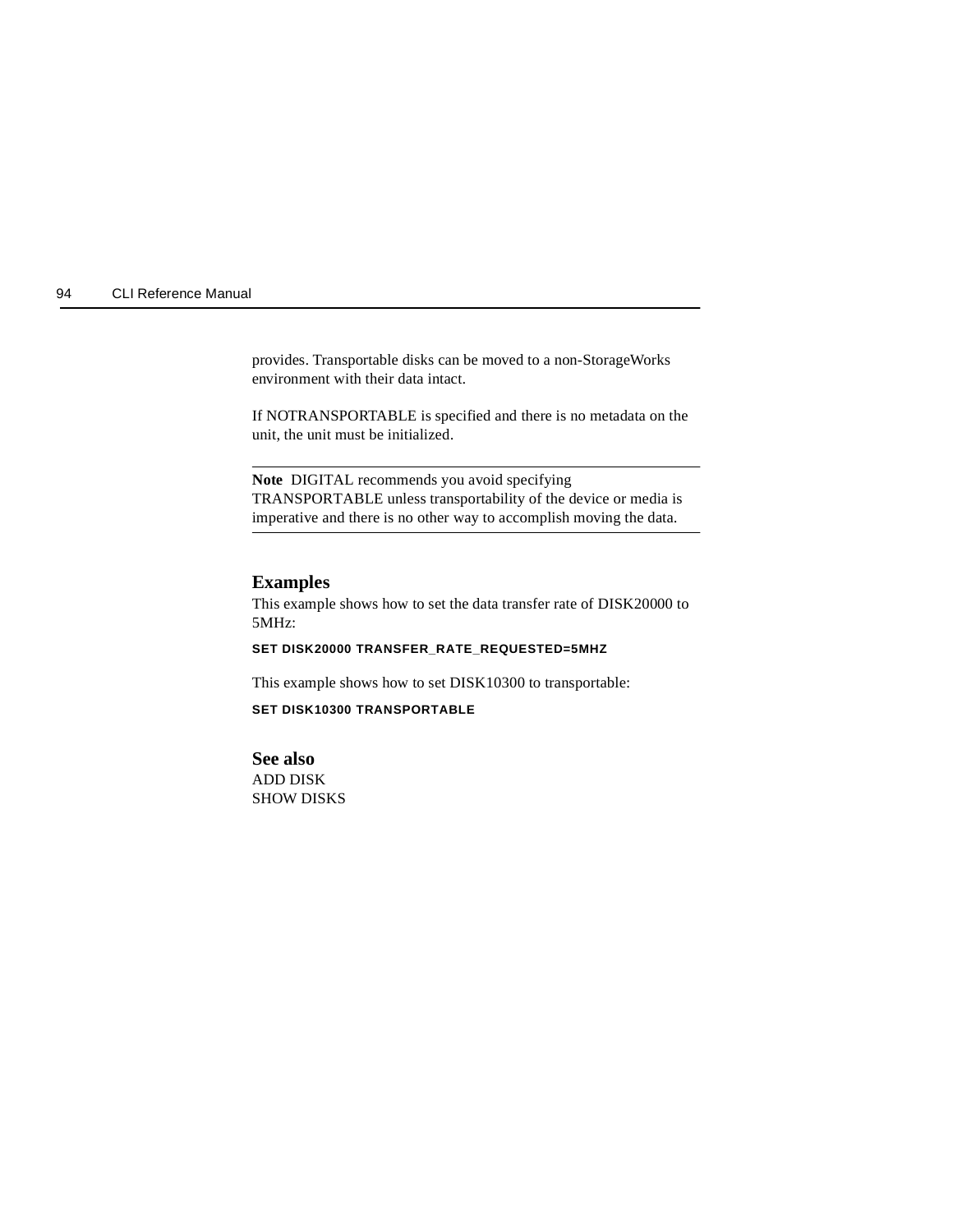SET EMU 95

# **SET EMU**

Sets operating parameters for the environmental monitoring unit (EMU).

## **Syntax**

SET EMU

## **Switches**

The SENSOR and FANSPEED switches control both the master and slave EMU settings. The EMU within the primary cabinet instructs the EMUs within the other cabinets to operate at the same SENSOR and FANSPEED settings to which the master EMU is set.

*SENSOR\_1\_SETPOINT nn SENSOR\_2\_SETPOINT nn SENSOR\_3\_SETPOINT nn SENSOR\_x\_SETPOINT 35 (Default)*

Sets the acceptable temperatures at which the subsystem operates. Sensor 1 and Sensor 2 set the maximum operating temperature for the primary subsystem cabinet. Sensor 3 sets the maximum operating temperature for the EMU unit. The allowable range for the setpoint is 0°C (32°F) to 49°C (120°F). The EMU determines the default setpoint for all three sensors.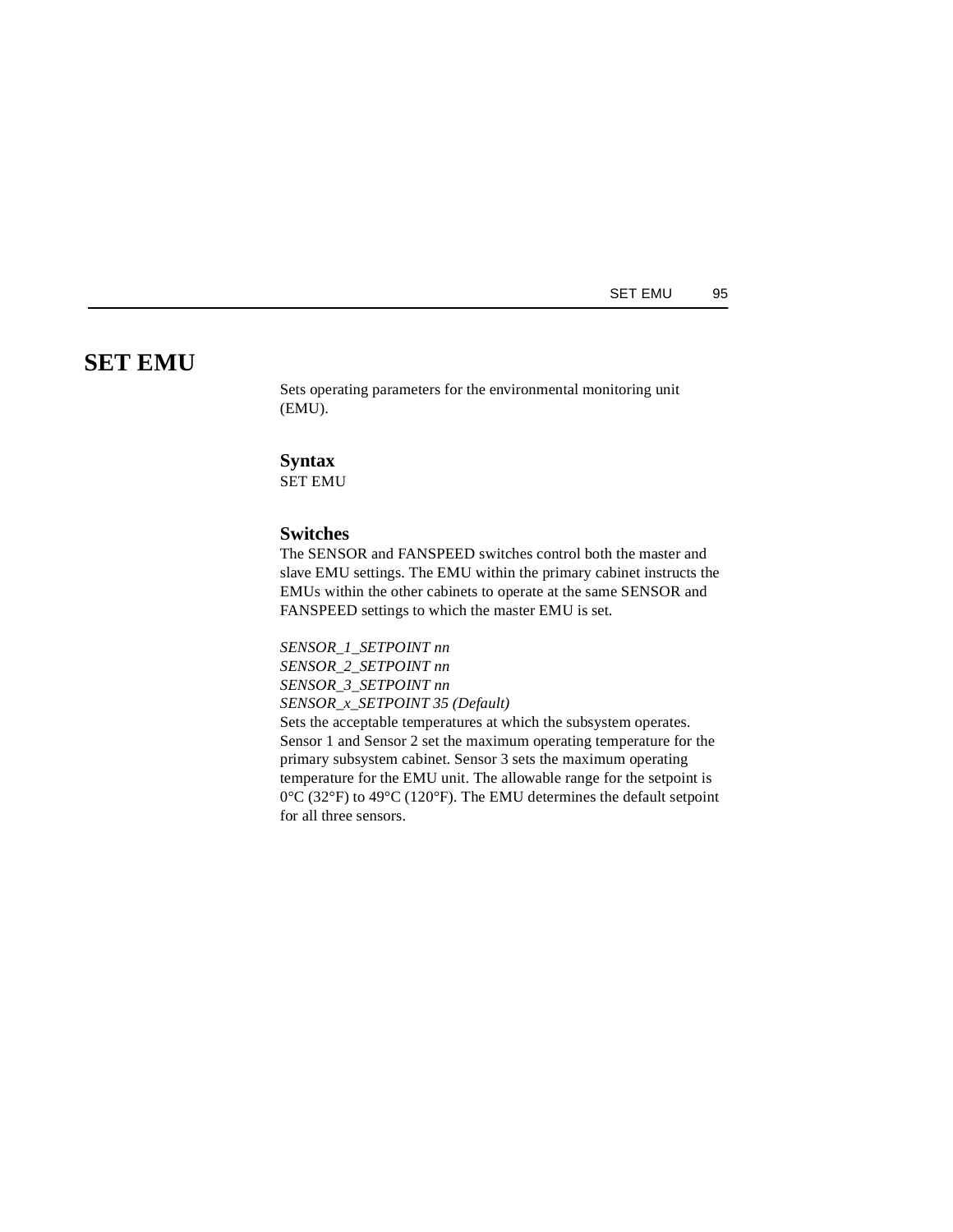

Table 6 lists the valid EMU set-point temperatures in both Fahrenheit and Celsius.

| $\rm ^{o}C$      | $\boldsymbol{P}$ | $\rm ^{o}C$ | $\boldsymbol{P}$ | $\rm ^{o}C$ | $\boldsymbol{\mathrm{P}}$ | $\rm ^{o}C$ | $\boldsymbol{P}$ | $\rm ^{o}C$ | $\boldsymbol{P}$ |
|------------------|------------------|-------------|------------------|-------------|---------------------------|-------------|------------------|-------------|------------------|
| $\boldsymbol{0}$ | 32               | 10          | 50               | 20          | 68                        | 30          | 86               | 40          | 104              |
| $\mathbf{1}$     | 34               | 11          | 52               | 21          | 70                        | 31          | 88               | 41          | 106              |
| $\overline{c}$   | 46               | 12          | 54               | 22          | 72                        | 32          | 90               | 42          | 108              |
| 3                | 37               | 13          | 55               | 23          | 73                        | 33          | 91               | 43          | 109              |
| $\overline{4}$   | 39               | 14          | 57               | 24          | 75                        | 34          | 93               | 44          | 111              |
| 5                | 41               | 15          | 59               | 25          | 77                        | 35          | 95               | 45          | 113              |
| 6                | 43               | 16          | 61               | 26          | 79                        | 36          | 97               | 46          | 115              |
| 7                | 45               | 17          | 63               | 27          | 81                        | 37          | 99               | 47          | 117              |
| $8\,$            | 46               | 18          | 64               | 28          | 82                        | 38          | 100              | 48          | 118              |
| 9                | 48               | 19          | 66               | 29          | 84                        | 39          | 102              | 49          | 120              |

**Table 6 EMU Set Point Temperatures**

If any of the setpoints assigned to a slave EMU do not match the corresponding setpoints assigned to the master EMU, the slave EMU settings change to match the corresponding master EMU settings.

Refer to the for detailed information regarding setting the EMU temperature set points.

*FANSPEED=HIGH FANSPEED=AUTOMATIC (Default)* Sets the speed at which the fan operates.

Select FANSPEED=HIGH to force the fans in all connected cabinets to operate at high speed continuously.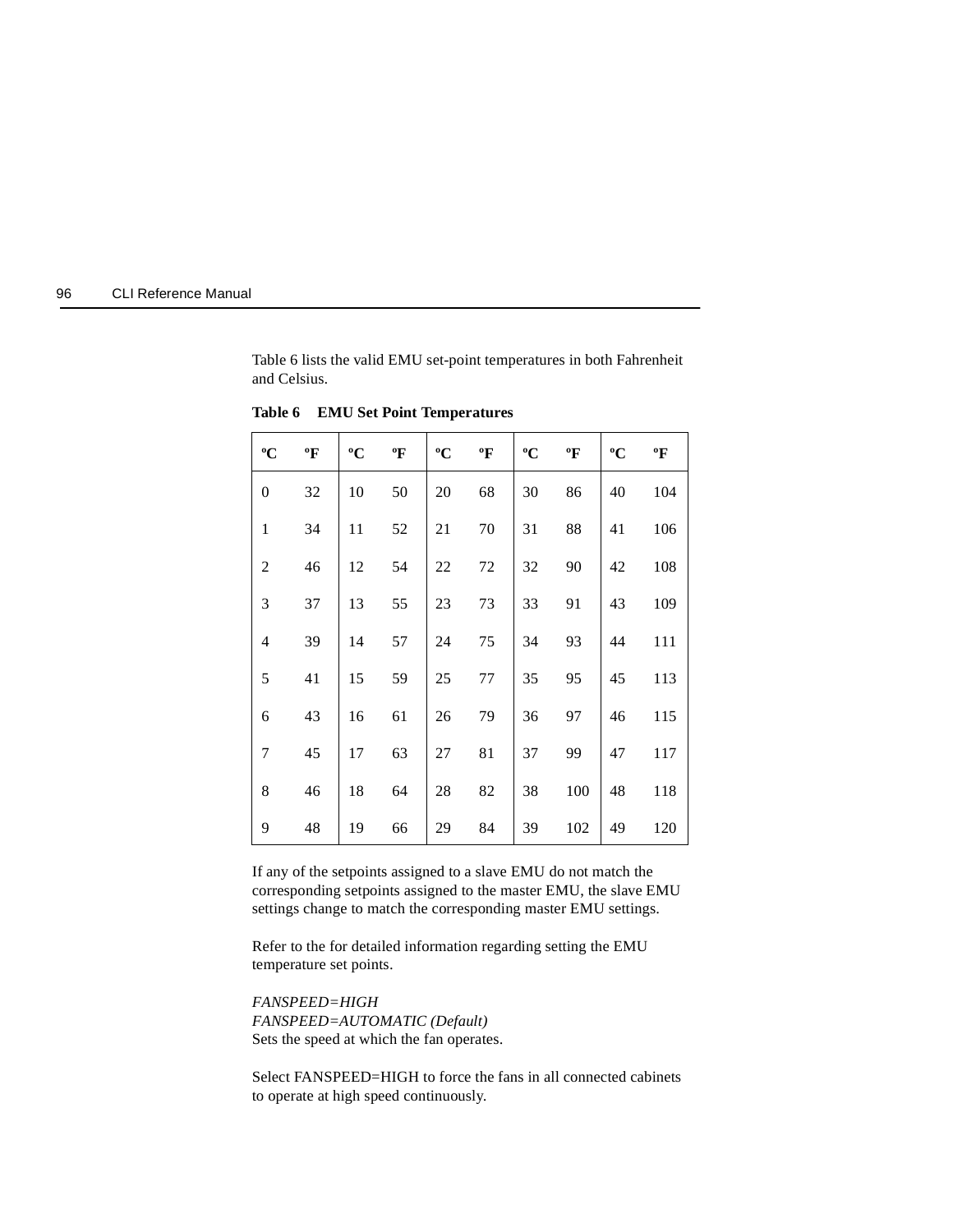Select FANSPEED=AUTOMATIC to allow the EMU to control the fan speed for the fans in all connected cabinets.

The EMU instructs the fans to operate at high speed when any of the temperature setpoints are exceeded or when one or more fans are not functioning.

## **Examples**

This example shows how to set EMU sensor number 2 to 34°C:

**SET EMU SENSOR\_2\_SETPOINT 34**

This example shows how to set the EMU fan to operate at high speed:

**SET EMU FANSPEED=HIGH**

**See also** SHOW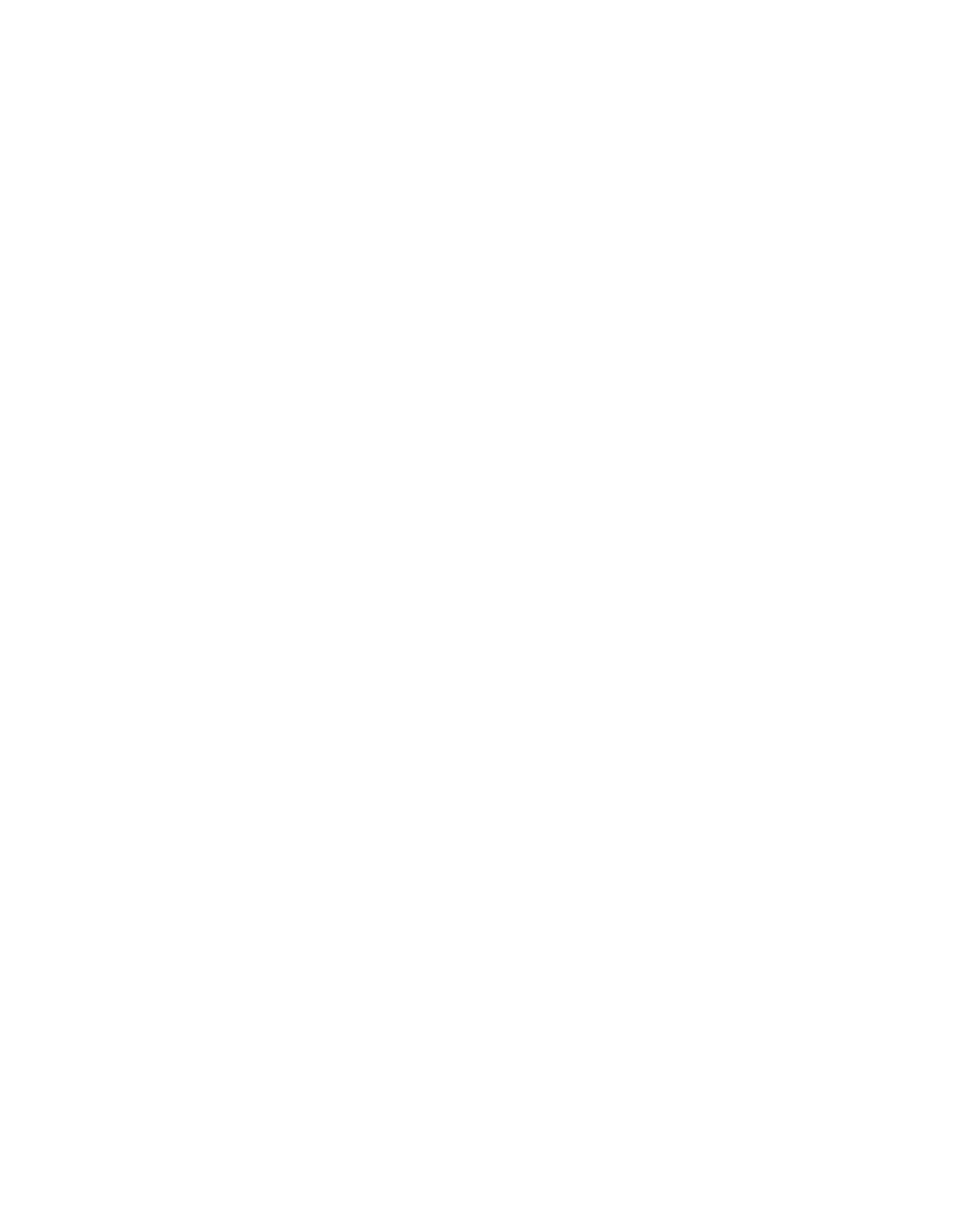# **SET FAILEDSET**

Changes the automatic replacement policy for the failedset.

#### **Syntax**

SET FAILEDSET *replacement policy*

## **Parameters**

*replacement policy* Specifies the policy to be used by the controller when a disk drive is physically replaced in the failedset.

Specify AUTOSPARE to instruct the controller to automatically move devices replaced in the failedset into the spareset.

Specify NOAUTOSPARE to instruct the controller to leave devices having failed in the failedset. The device, though replaced, remains in the failedset until it is manually removed with the DELETE FAILEDSET command.

In most circumstances, the failed disk placed into the failedset contains no metadata—that is, a new or initialized device. When the AUTOSPARE switch is specified, the controller checks to see if any metadata is present. If the controller detects metadata, the disk remains in the failedset. If the controller does not detect metadata, the controller automatically initializes the disk and moves it from the failedset to the spareset. Now a member of the spareset, the disk is available for any mirrorset or RAIDset requiring a replacement member. If the automatic initialization fails, the disk remains in the failedset.

When you move the disk into the spareset, some metadata is written to it—meaning it is no longer transportable. Additional metadata is written to the disk when it is moved from the spareset into a RAIDset or mirrorset.

To make a failedset disk containing metadata on it available as a spareset replacement disk, perform the following steps.

1. Delete all containers to which the disk belongs.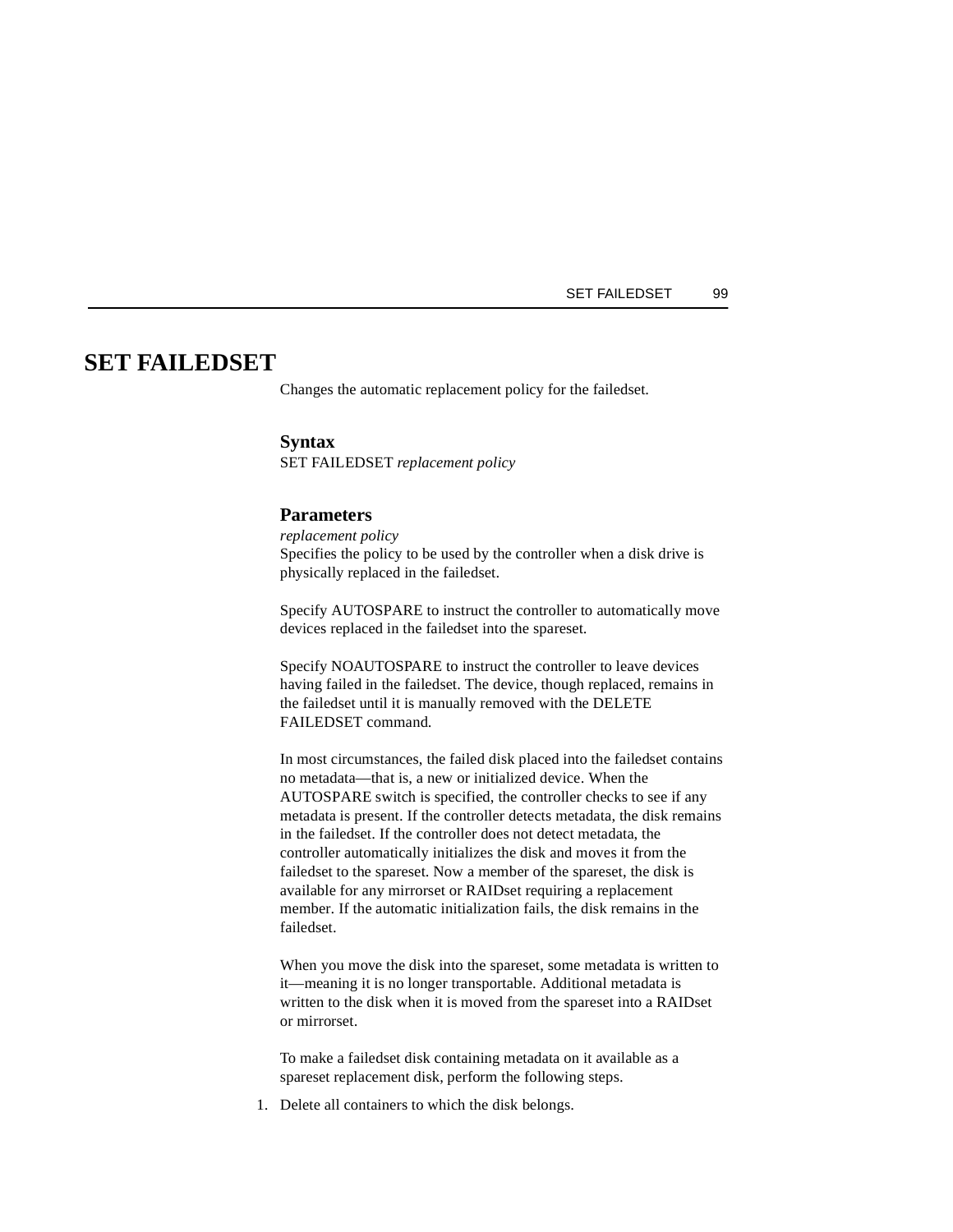- 2. Make the disk transportable. **SET DISK10000 TRANSPORTABLE.**
- 3. Initialize the disk.
	- **INIT DISK10000**
- 4. Delete the disk.
	- **DELETE DISK10000**
- 5. Remove DISK10000 from the cabinet until it is time to replace a failed disk.

## **Example**

This example shows how to enable the automatic spare feature:

## **SET FAILEDSET AUTOSPARE**

This example shows how to disable the automatic spare feature:

SET FAILEDSET NOAUTOSPARE

**See also** SHOW FAILEDSET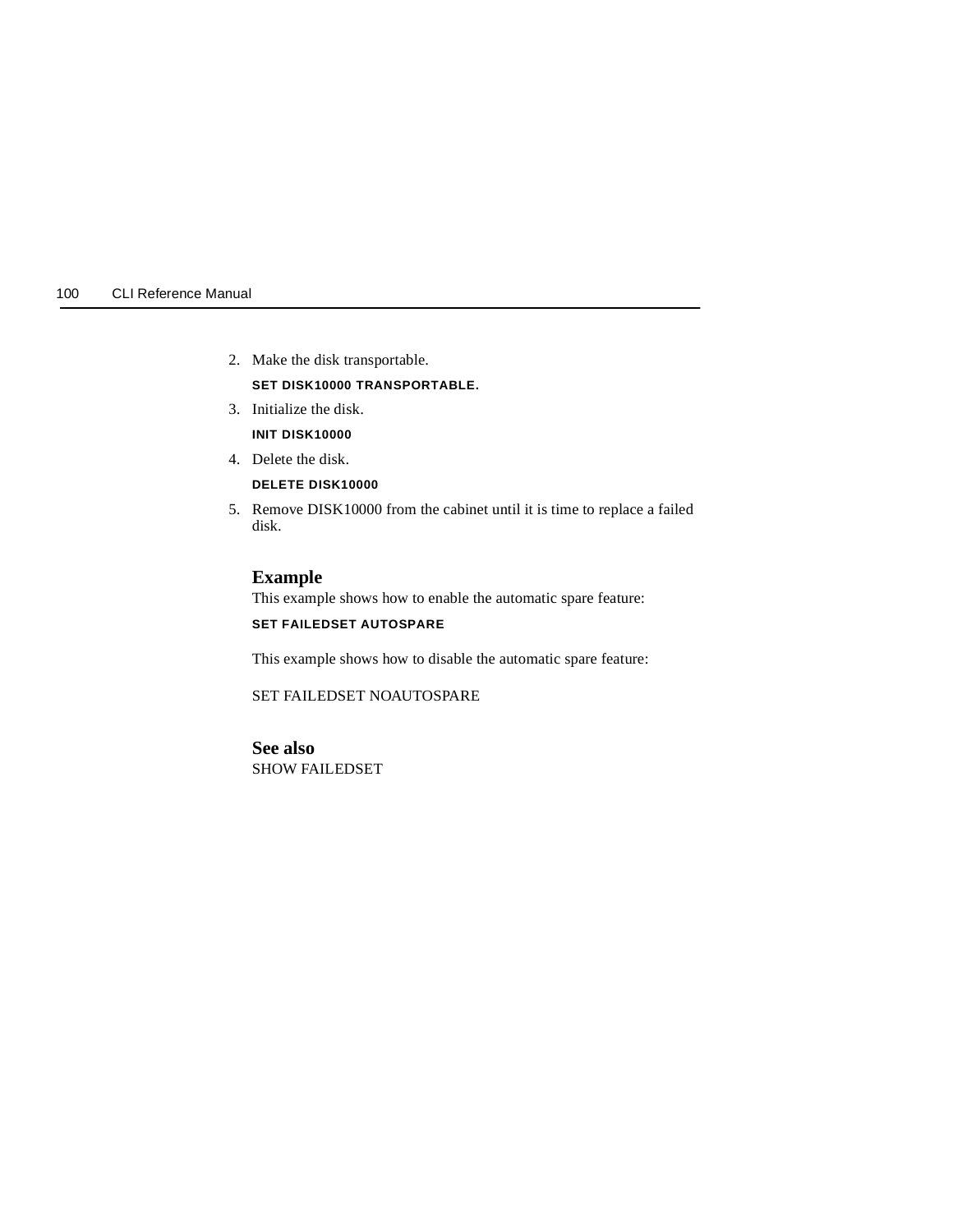#### SET FAILOVER 101

# **SET FAILOVER**

Configures both controllers to operate in a dual-redundant, transparent failover, configuration. This allows both controllers to access the storage devices, providing controller fault-tolerant data processing. If one of the two controllers fail, the devices and any cache attached to the failed controller become available to and accessible through the other controller.

**Note** The controllers must be present and placed in non-failover mode by entering the SET NOFAILOVER command before they can be set to failover mode.

#### **Syntax**

SET FAILOVER COPY=*controller*

## **Parameters**

*THIS\_CONTROLLER OTHER\_CONTROLLER* Specifies which controller contains the source configuration for the copy. The companion controller receiving the configuration information restarts after the command is carried out.

**Caution** Make sure you know which controller has the good configuration information before entering this command.The device configuration information from the controller specified by the *controller* parameter overwrites the information on the companion controller.

Specify THIS\_CONTROLLER to copy the device configuration information from the "this controller" to "other controller."

Specify OTHER\_CONTROLLER to copy the device configuration information from the "other controller" to "this controller."

Due to the amount of information being passed from one controller to the other, this command may take up to one minute to complete.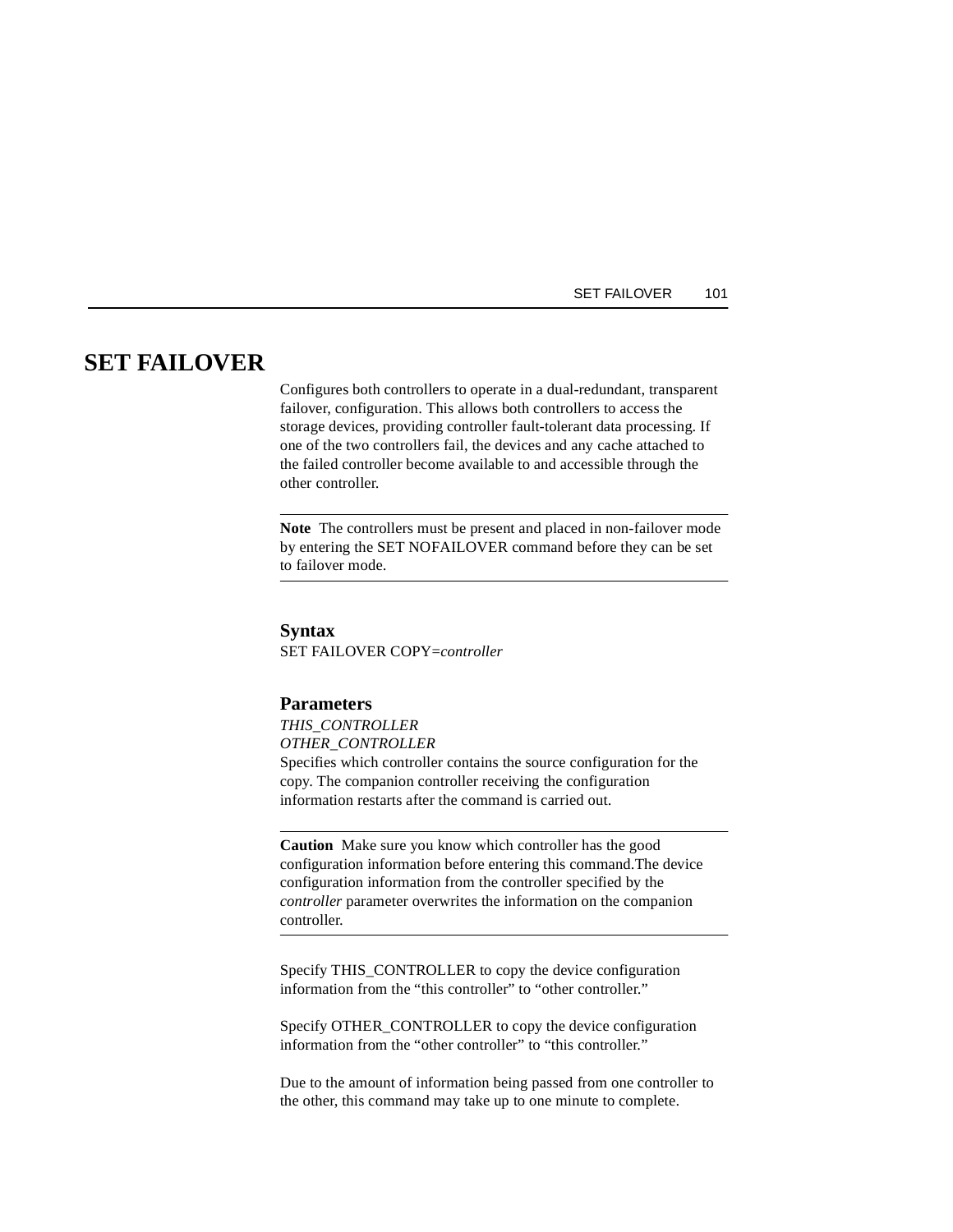## **Example**

This example shows how to set the controllers in a dual-redundant configuration and copy the configuration information from "this controller" to the "other controller":

**SET FAILOVER COPY=THIS\_CONTROLLER**

**See also** SET MULTIBUS\_FAILOVER SET NOFAILOVER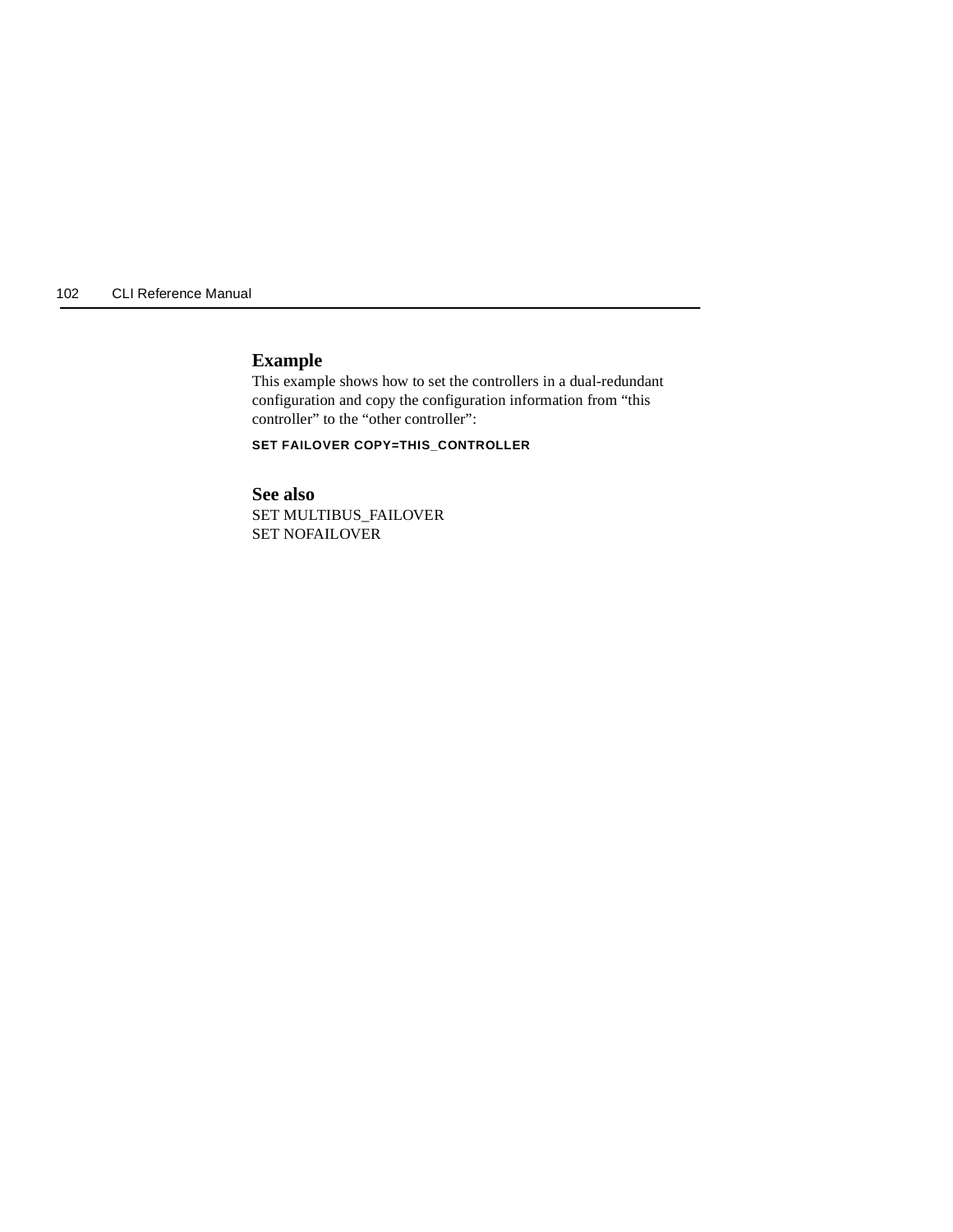# **SET** *mirrorset-name*

Changes the characteristics of a mirrorset, including the addition and removal of members.

## **Syntax**

SET *mirrorset-name*

## **Parameter**

*mirrorset-name* Specifies the name of the mirrorset to modify. This is the same name given to the mirrorset when it was created with the ADD MIRRORSET command.

### **Switches**

*COPY=FAST COPY=NORMAL (Default)*  Sets the speed at which the controller copies data from normal mirrorset members to new members.

Specify NORMAL when other controller operations are to take priority over the copy operation. The controller uses relatively few resources when creating the mirrored data, resulting in minimal impact on performance.

Specify FAST when the creation of mirrored data is to take priority over other controller operations. The controller uses more resources to create the mirrored data. Copying takes less time, but overall controller performance is reduced.

#### *MEMBERSHIP=number-of-members*

Sets the nominal number of mirrorset members to the number you specify for the *number-of-members* value. A maximum of six members can be specified.

**Note** No other switches can be set when you specify the MEMBERSHIP switch.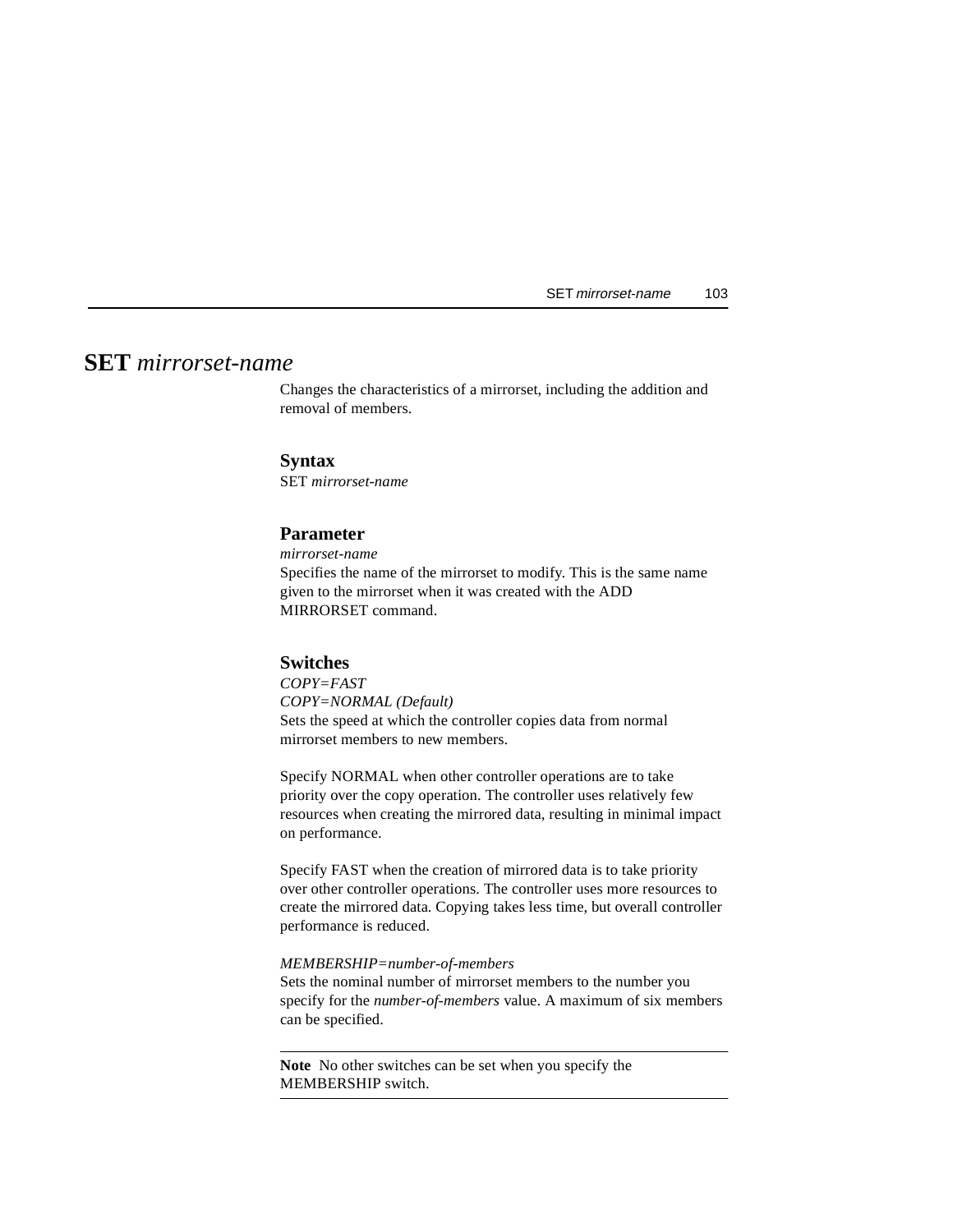If you increase the number of members and specify a replacement policy with the POLICY= switch, the controller automatically adds disk drives from the spareset to the mirrorset until the new number of members is reached, or there are no more suitable disk drives in the spareset.

If you increase the number of members and the NOPOLICY switch is specified, the REPLACE=*disk-name* switch must be specified to bring the mirrorset up to the new nominal number of members.

You cannot set the nominal number of members lower than the actual number of members. Specify the REMOVE switch to reduce the number of disk drives from the mirrorset.

#### *REMOVE=disk-name*

Instructs the controller to remove a member from an existing mirrorset. The disk drive specified by *disk-name* is removed from the mirrorset specified by *mirrorset-name*. The removed disk drive is added to the failedset.

**Note** No other switches can be set when the REMOVE= switch is specified.

If the mirrorset would not have a normal member remaining if the disk drive were removed, the controller reports an error and no action is taken. A normal member is a mirrorset member whose contents are the same as all other normal members.

For each reduced mirrorset, there must be at least one remaining normal member after the reduction.

Unlike the REDUCE command, the REMOVE switch does not change the nominal number of members in the mirrorset. If the mirrorset has a replacement policy and there are acceptable disk drives in the spareset, the controller adds disk drives from the spareset to the mirrorset to make the actual number of members equal to the nominal number of members.

**Note** Normalizing members exist only when you first create a mirrorset is first created, or when you clear lost data on a mirrored unit. The controller recognizes the member as normal, and all other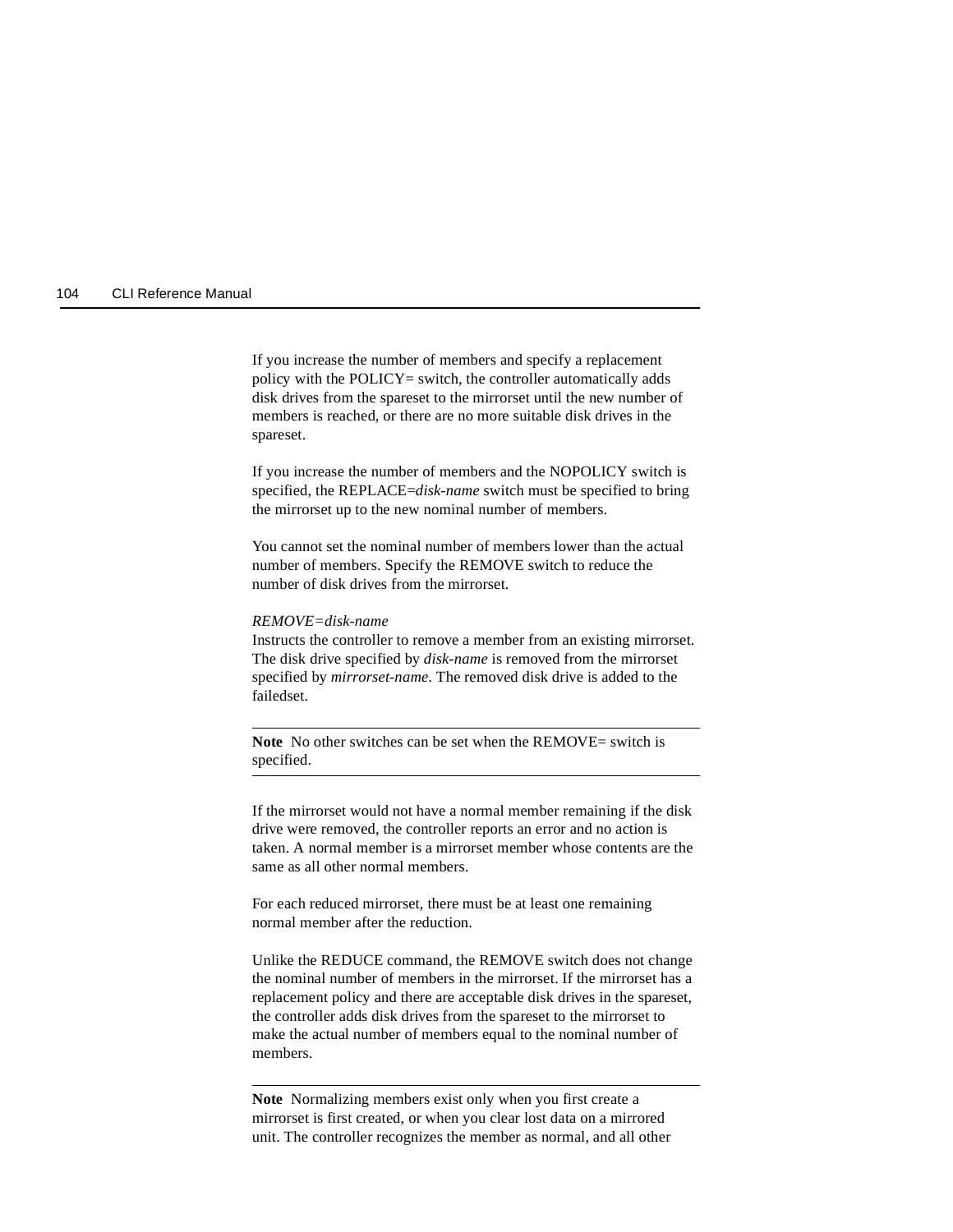original mirrorset members are recognized as "normalizing." New data is written to the mirrorset is written to all members. The controller copies the data existing before the mirrorset was created on the normal member to the normalizing members. The controller recognizes the normalizing members as normal when the mirrorset member's block are all the same.

#### *REPLACE=disk-name*

Instructs the controller to add a disk member to an existing mirrorset if the following conditions are met:

- П The replacement policy is set to NOPOLICY
- $\blacksquare$ The mirrorset is missing at least one member

If these conditions are met, the disk drive specified by *disk-name* is added to the mirrorset specified by *mirrorset-name*. The nominal number of members does not change.

The disk name used is the name given to a disk when it was added to the configuration with the ADD DISK command.

**Note** Do not specify any other switches when the REPLACE= switch is specified.

*POLICY=BEST\_FIT POLICY=BEST\_PERFORMANCE (Default) NOPOLICY* Sets the selection criteria the controller uses to choose a replacement member from the spareset when a mirrorset member fails.

Specify POLICY=BEST\_FIT to choose a replacement disk drive from the spareset most closely matching the capacity of the mirrorset. If there is more than one disk drive in the spareset most closely matching the capacity of the mirrorset, the controller selects the disk drive having the best performance.

Specify POLICY=BEST\_PERFORMANCE to choose a replacement disk drive from the spareset resulting in the best performance. The controller attempts to select a disk on a different port than existing members. If there is more than one disk drive in the spareset matching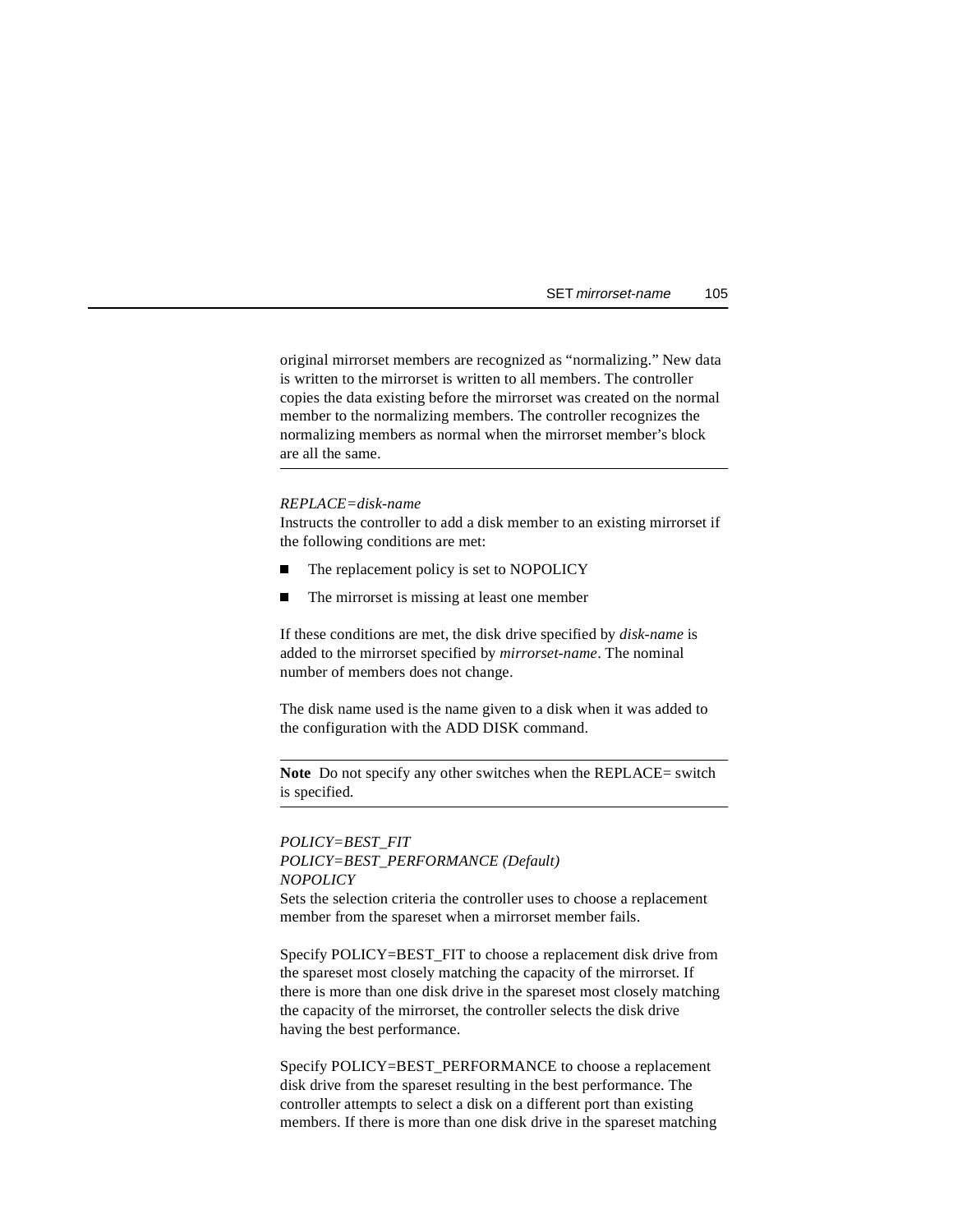the best performance criteria, the controller selects the disk drive most closely matching the capacity of the mirrorset.

Specify NOPOLICY to prevent the controller from automatically replacing a failed disk device. This causes the mirrorset to operate in a reduced state until you choose a POLICY=BEST\_FIT or POLICY=BEST\_PERFORMANCE, or you manually replace a member in the mirrorset.

*READ\_SOURCE=disk-name READ\_SOURCE=LEAST\_BUSY (Default) READ\_SOURCE=ROUND\_ROBIN* Selects the mirrorset member used by the controller to satisfy a read request.

Specify the *disk-name* of a specific member to which all read requests are directed. If the member selected fails out of the mirrorset, the controller selects the first normal member found for mirrorset read requests.

Specify LEAST\_BUSY to direct read requests to the normal mirrorset member with the least amount of work in the queue.

Specify ROUND\_ROBIN to sequentially direct read requests to each normal mirrorset member. All normal members are equally queried for each read request.

#### **Examples**

This example shows how to change the replacement policy of mirrorset MIRR1 to BEST\_FIT:

#### **SET MIRR1 POLICY=BEST\_FIT**

This example shows how to remove member DISK30000 from mirrorset MIRR1 created above. If the mirrorset has a replacement policy and an acceptable disk drive is in the spareset, the controller automatically adds the spare disk drive to the mirrorset.

## **SET MIRR1 REMOVE=DISK30000**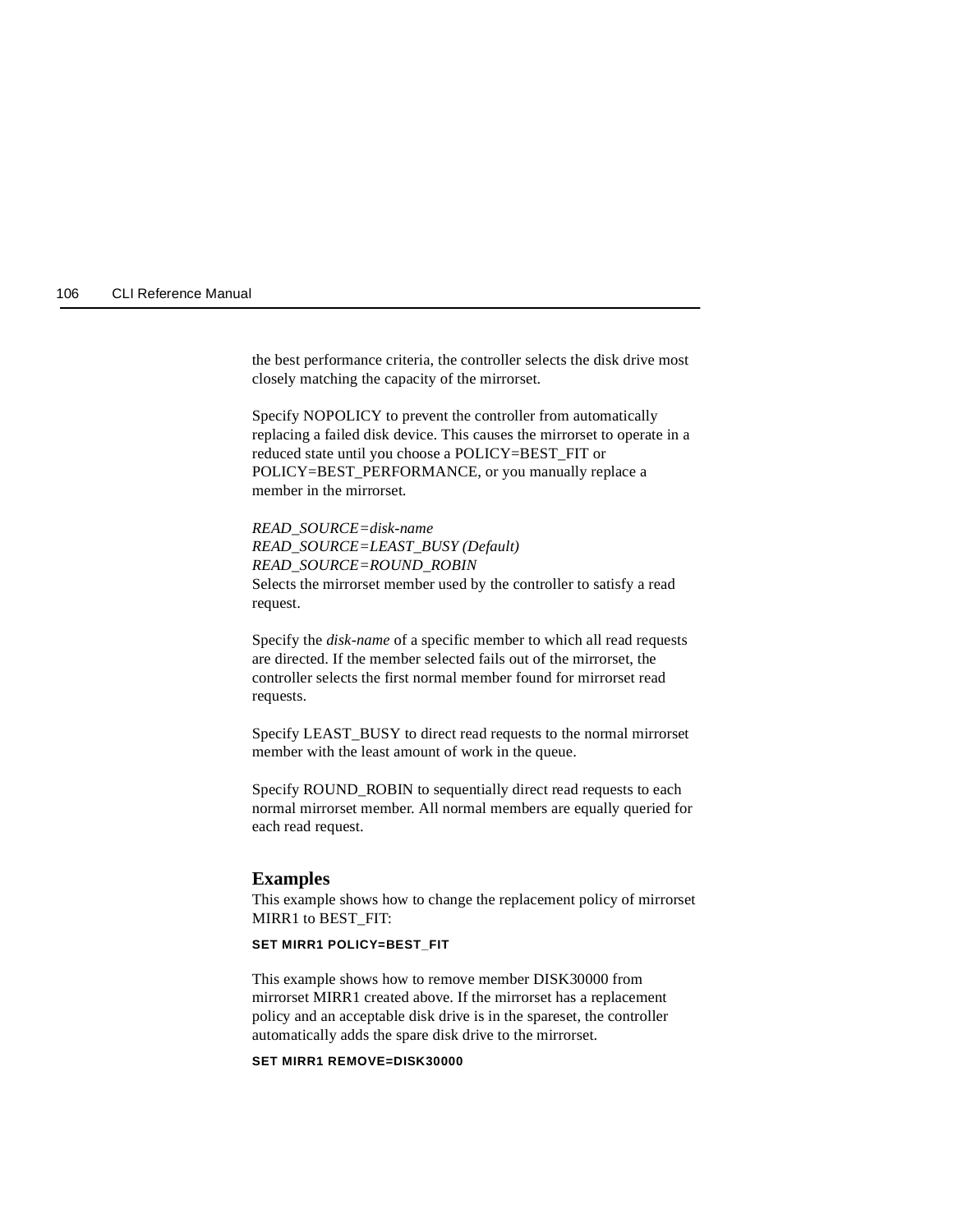SET mirrorset-name 107

This example shows how to add disk DISK30200 to the mirrorset MIRR1:

## **SET MIRR1 REPLACE=DISK30200**

A copy operation begins immediately on DISK30200.

**See also** ADD MIRRORSET MIRROR REDUCE SHOW MIRRORSET UNMIRROR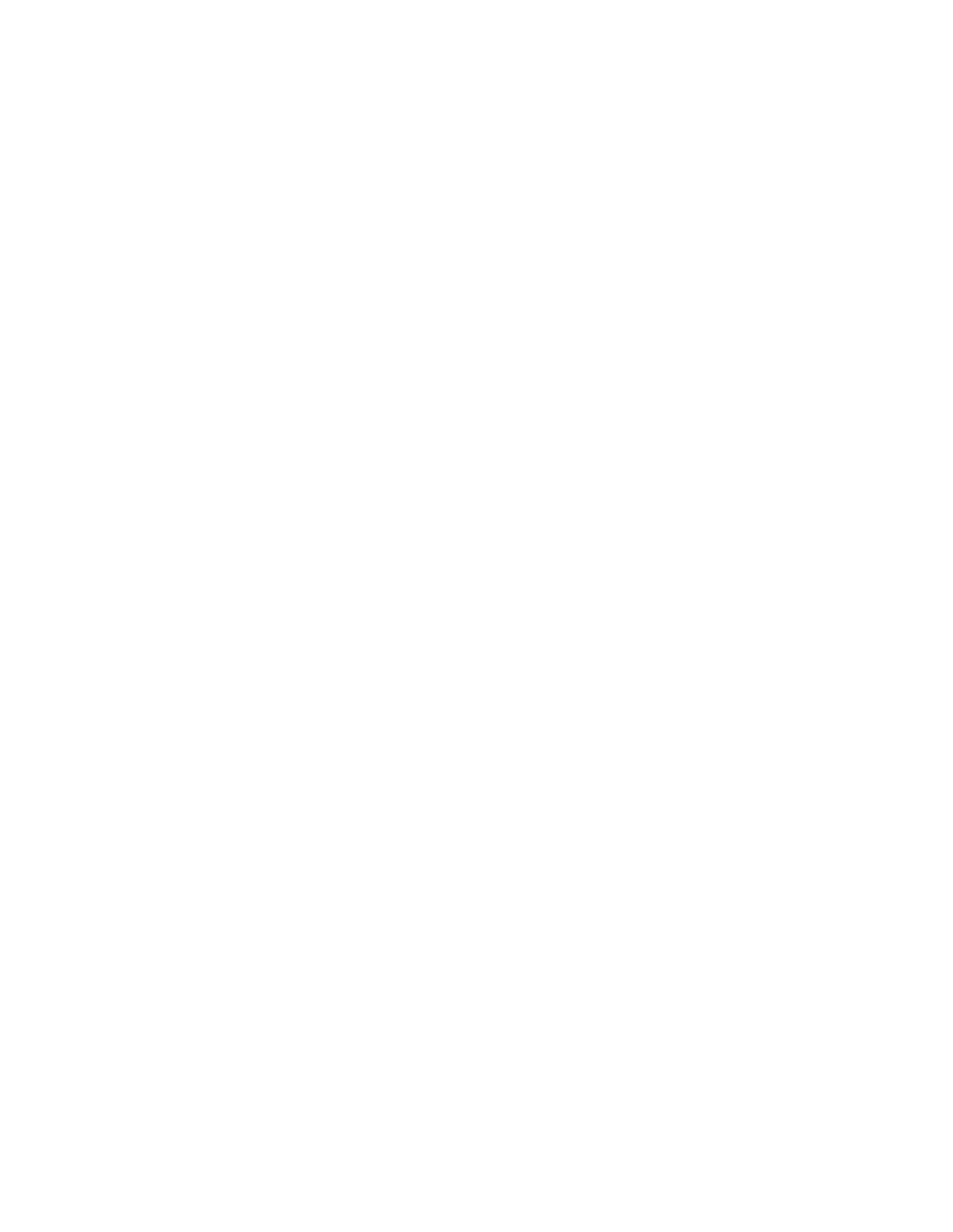#### SET MULTIBUS\_FAILOVER 109

# **SET MULTIBUS\_FAILOVER**

Places "this controller" and the "other controller" into a dualredundant (failover) configuration within a multiple-bus environment. This allows both controllers to access the storage devices and provide greater throughput. If one controller fails, the devices and cache attached to the failed controller become available to and accessible through the remaining controller. Both controllers must be configured for nofailover before you enter the SET MULTIBUS\_FAILOVER command.

**Note** Partitioned storagesets and partitioned single-disk units cannot function in multiple bus failover dual-redundant configurations. Because they are not supported, you must delete your partitions before configuring the controllers for multiple bus failover.

#### **Syntax**

SET MULTIBUS\_FAILOVER COPY=*controller*

## **Parameters**

*controller*

Specifies which controller contains the source configuration for the copy. The companion controller receiving the configuration information restarts after the command is carried out.

**Caution** Make sure you know which controller has the good configuration information before entering this command. The device configuration information from the controller specified by the *controller* parameter overwrites the information on the companion controller.

Specify THIS\_CONTROLLER to copy the device configuration information from the "this controller" to "other controller."

Specify OTHER\_CONTROLLER to copy the device configuration information from the "other controller" to "this controller."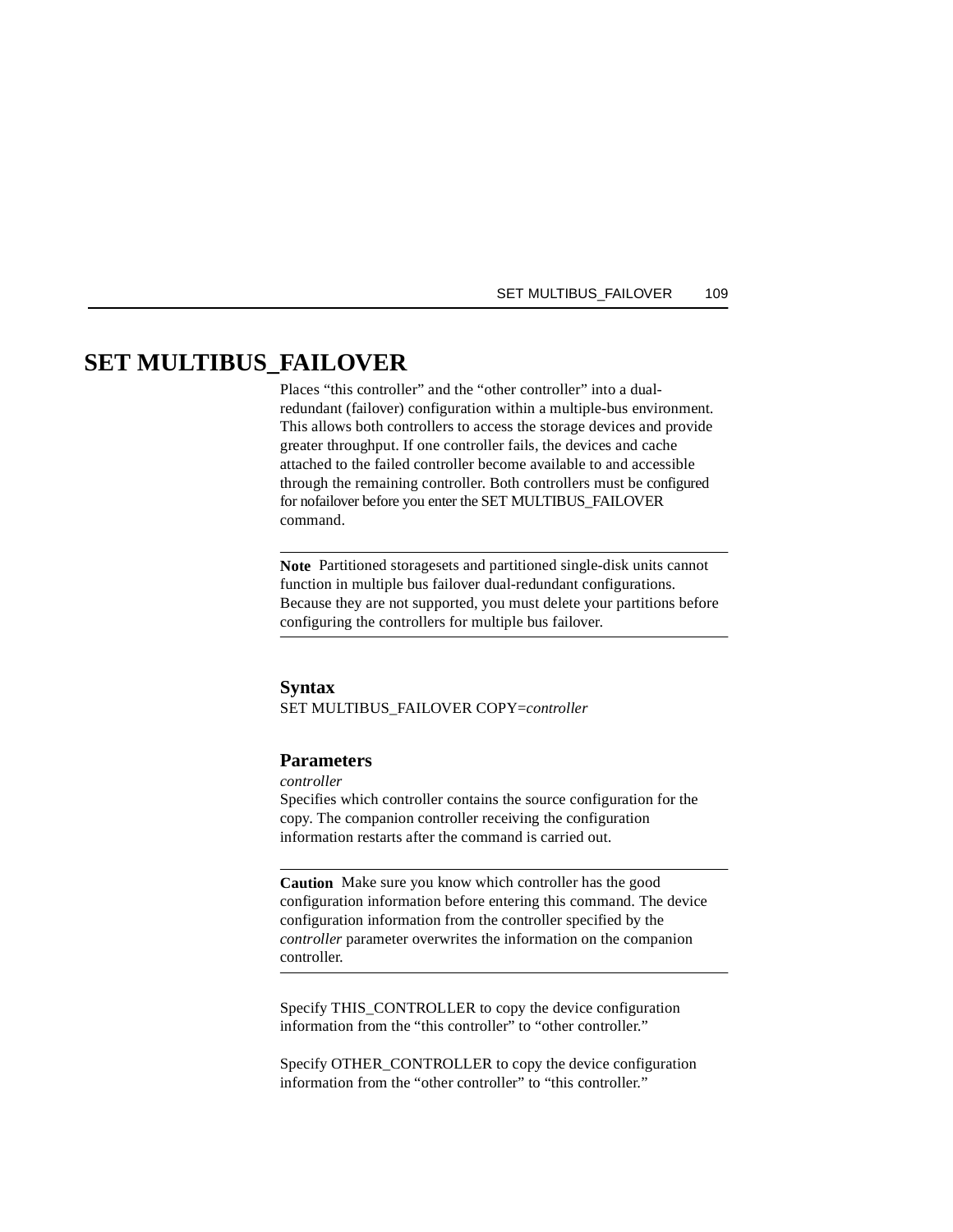Due to the amount of information being passed from one controller to the other, this command may take up to one minute to complete.

#### **Example**

This example shows how to configure two controllers to operate in dual-redundant mode within a multiple bus environment:

#### **SET THIS\_CONTROLLER ID=(0,1,2,3) RESTART THIS\_CONTROLLER SET MULTIBUS\_FAILOVER COPY=THIS\_CONTROLLER**

The configuration on "this controller" is automatically copied to the "other controller" when you issue the SET MULTIBUS\_FAILOVER COPY command. If you want to prefer specific units to specific controllers, use the following command after setting multiple bus failover:

**SET D100 PREFERRED=THIS\_CONTROLLER SET D101 PREFERRED=OTHER\_CONTROLLER**

**See also** SET FAILOVER SET NOFAILOVER SET NOMULTIBUS\_FAILOVER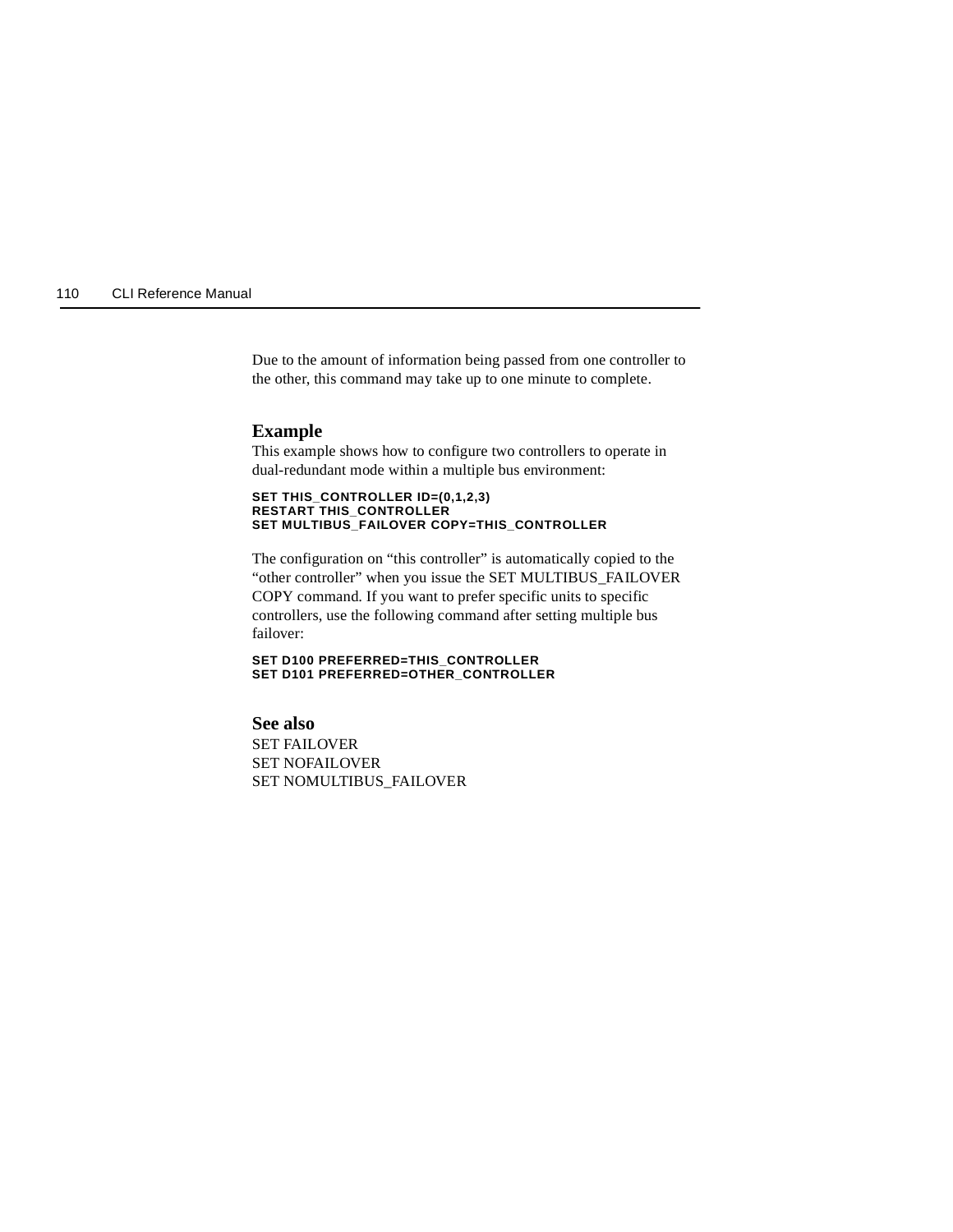#### SET NOFAILOVER 111

# **SET NOFAILOVER**

Reconfigures both controllers to operate in a non-dual-redundant (nonfailover) configuration. Immediately after entering this command, remove one controller from the shelf because the sharing of devices is not supported by nonredundant controllers.

**Note** SET NOFAILOVER and SET NOMULTIBUS\_FAILOVER have the same effect. Either command exits from transparent or multiple bus failover mode.

It is recommended that both controllers be present when this command is carried out. Otherwise, the controllers become misconfigured with each other, requiring additional steps to later render their configurations alike.

This command affects both controllers, regardless of the controller on which the command is carried out. All units accessed through the "other controller" failover to "this controller" and the "other controller" is shut down. No configuration information is lost when the SET NOFAILOVER command is carried out.

## **Syntax** SET NOFAILOVER

## **Switches**

*DESTROY\_UNFLUSHABLE\_DATA NODESTROY\_UNFLUSHABLE\_DATA (Default)* Instructs the controller how to handle data contained within write-back cache. These switches have no effect if both controllers are operational. Select one of these switches to indicate how the controller is to handle data contained in cache if one of the controllers fail before it can properly shut down with the SET NOFAILOVER or SHUTDOWN commands.

Under some circumstances, the data in a failed controller's write-back cache may not fail over to the operating controller's write-back cache. For example, if the cache battery fails on the "other controller," failover mode tries to forward the failed controller's cached data to the cache area of the "other controller." Therefore, the write-cache data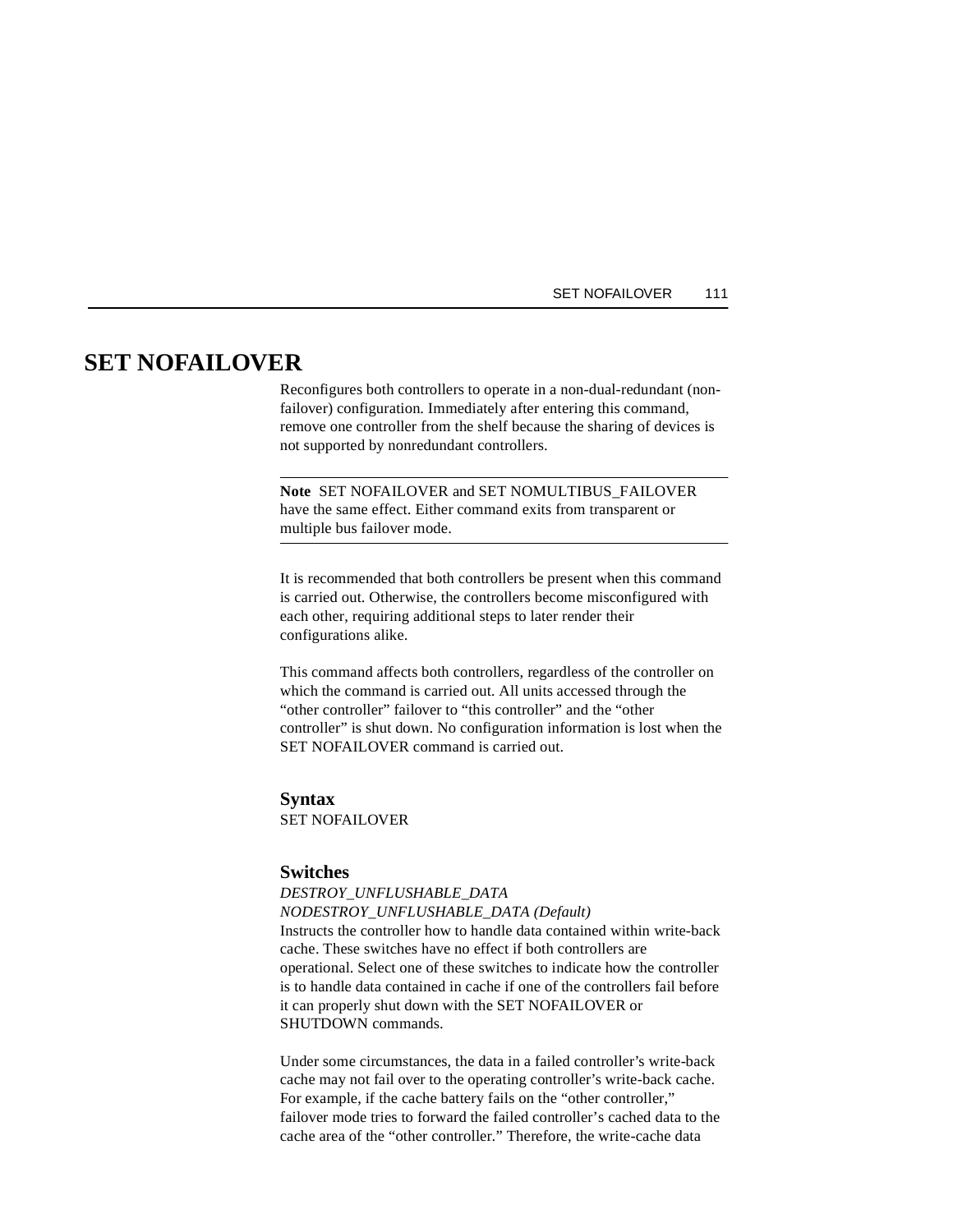configured with "this controller" is unflushable. In this circumstance, "this controller's" cached data is lost if power is interrupted.

Specify NODESTROY\_UNFLUSHABLE\_DATA to leave the unwritten data intact in the failed controller's write-back cache. When the failed controller is replaced and placed into service, the write-back cache data is flushed to the appropriate devices.

Specify DESTROY\_UNFLUSHABLE\_DATA to reconfigure the operational controller before replacing the failed controller. The unwritten data of the failed controller may reference devices not present in the new configuration. If you do not destroy the old configuration data, it may conflict with the new configuration and cause the subsystem to behave unpredictably.

**Caution** Unflushed data cannot be recovered after it is destroyed.

#### **Example**

This example shows how to terminate failover mode between two controllers in a dual-redundant configuration:

**SET NOFAILOVER**

**See also** SET FAILOVER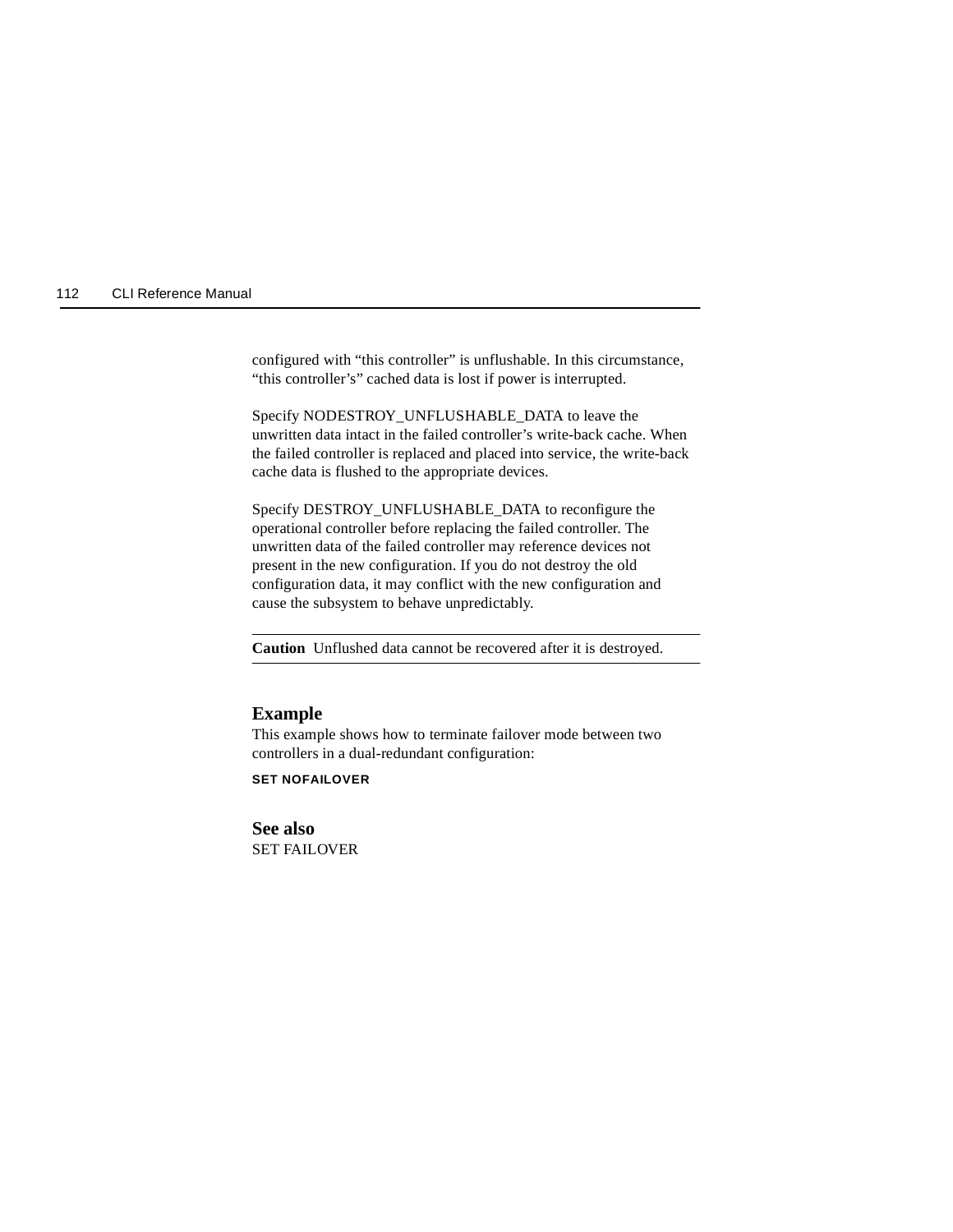SET RAIDset-name 113

# <span id="page-126-0"></span>**SET** *RAIDset-name*

Changes the characteristics of a RAIDset.

#### **Syntax**

SET *RAIDset-name*

## **Parameters**

*RAIDset-name*

Specifies the name of the RAIDset to modify. This is the same name given to the RAIDset when it was created with the ADD RAIDSET command.

#### **Switches**

*POLICY=BEST\_FIT POLICY=BEST\_PERFORMANCE (Default) NOPOLICY* Switches specify the replacement policy to use when a member within the RAIDset fails.

Specify BEST\_FIT to choose a replacement disk drive from the spareset most closely matching the sizes of the remaining members of the RAIDset. If more than one disk drive in the spareset is the correct size, the controller selects the disk drive having the best performance.

Specify POLICY=BEST\_PERFORMANCE to choose a replacement disk drive from the spareset resulting in the best performance of the RAIDset. The controller attempts to select a disk on a different port than existing members. If more than one disk drive in the spareset matches the best performance criteria, the controller selects the disk drive most closely matching the size of the remaining members of the RAIDset selected.

Specify NOPOLICY to prevent the controller from automatically replacing a failed disk device. This causes the RAIDset to operate in a reduced state until POLICY=BEST\_FIT or POLICY=BEST\_PERFORMANCE is selected, or a member is manually replaced in the mirrorset.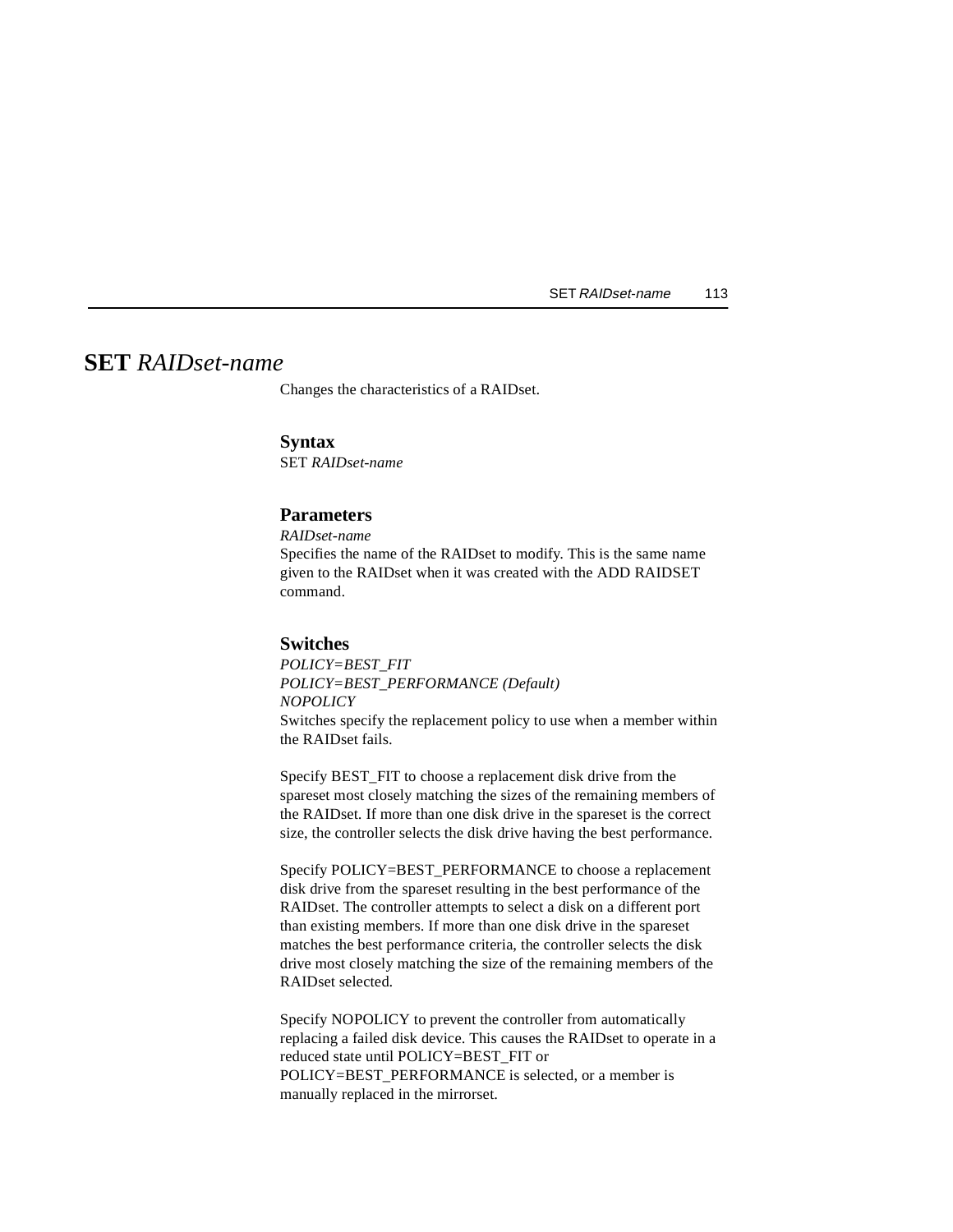### *RECONSTRUCT=FAST*

*RECONSTRUCT=NORMAL (Default)* Sets the speed at which the controller reconstructs the data on the new RAIDset member replacing a failed member.

Specify NORMAL to balance other controller operations against the reconstruct operation. The controller uses relatively few resources to perform the reconstruct, and there is little impact on performance.

Specify FAST when the reconstruct operation must take precedence over other controller operations. The controller uses more resources to perform the reconstruction. Reconstruction takes less time, but overall controller performance is reduced during the reconstruction.

#### *REMOVE=disk-name*

Instructs the controller to remove a member from an existing RAIDset. The disk drive specified by *disk-name* is removed from the RAIDset specified by *RAIDset-name*. The removed disk drive s added to the failedset.

If a RAIDset is already in a reduced state, an error is displayed and the command is rejected. If a replacement policy is specified, the replacement is taken from the spareset to replace the removed member using the policy specified.

If the NOPOLICY switch is specified with the SET RAIDset command, the RAIDset continues to operate in a reduced state until a replacement policy is specified or the REPLACE switch is specified. See the REPLACE=*disk-name* switch for information on manually replacing a RAIDset member. See the POLICY and NOPOLICY switches on [page -113](#page-126-0) for information regarding setting a policy for automatic member replacement.

**Note** Do not specify other switches when you use the REMOVE= switch.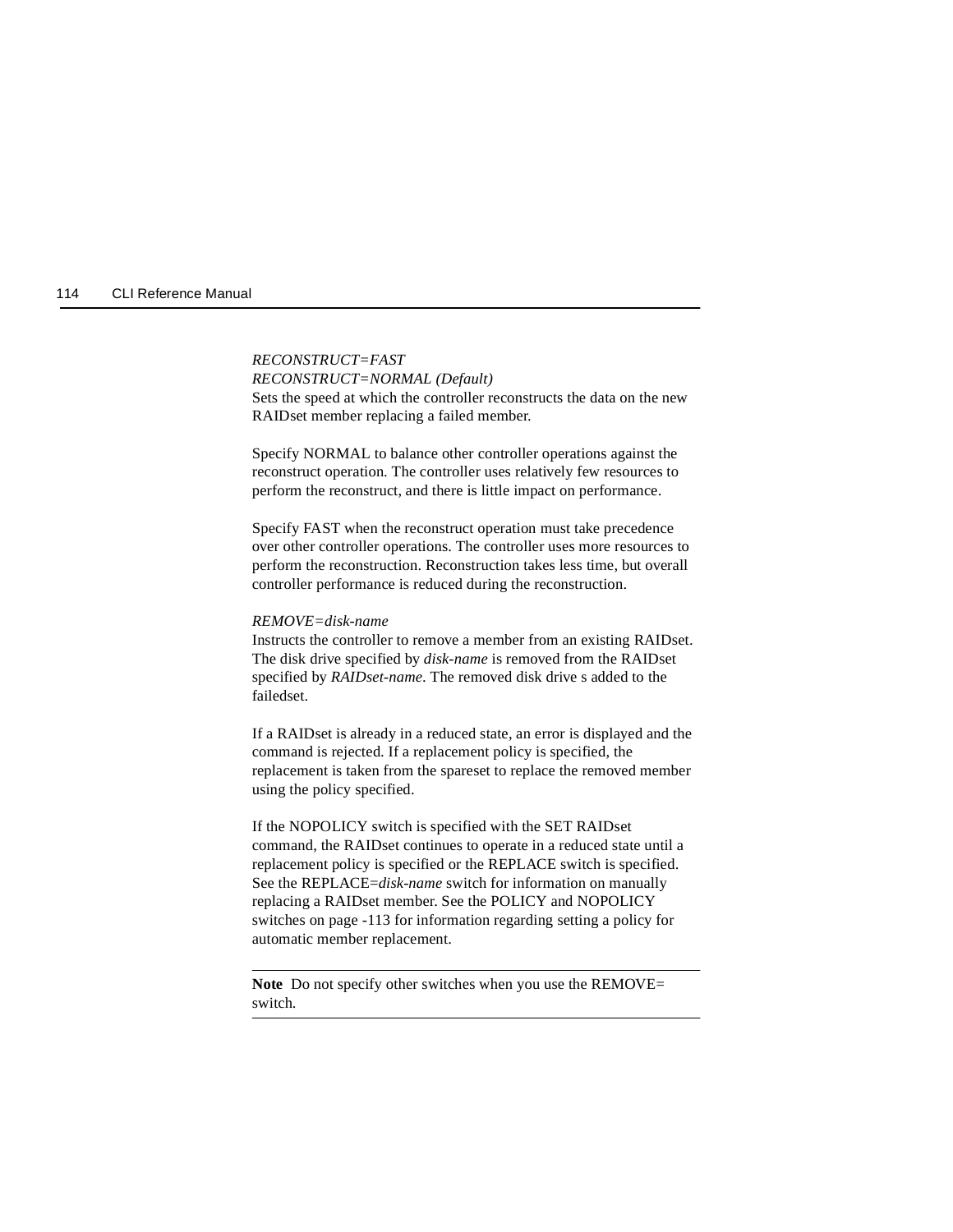#### *REPLACE=disk-name*

Instructs the controller to add a disk member to an existing RAIDset if the following conditions are met:

- $\blacksquare$ The replacement policy is set to NOPOLICY.
- $\blacksquare$ The disk member is not in any configuration, including a spareset.

An error is displayed and the command is rejected if the RAIDset is not in a reduced state, if a replacement policy is already specified, or if the disk specified is already being used by a configuration (including a spareset).

**Note** Do not specify other switches when you use the REPLACE= switch.

### **Examples**

This example shows how to change the replacement policy for RAIDset RAID9 to BEST\_FIT:

#### **SET RAID9 POLICY=BEST\_FIT**

This example shows how to remove member DISK10000 from the RAID9 RAIDset:

#### **SET RAID9 REMOVE=DISK10000**

If there is a replacement policy, the controller moves a disk from the spareset to the RAIDset automatically.

This example shows how to add disk DISK20100 to the reduced RAIDset, RAID9:

#### **SET RAID9 REPLACE=DISK20100**

Reconstruction immediately begins on DISK20100.

#### **See also**

ADD RAIDSET SHOW RAIDSETS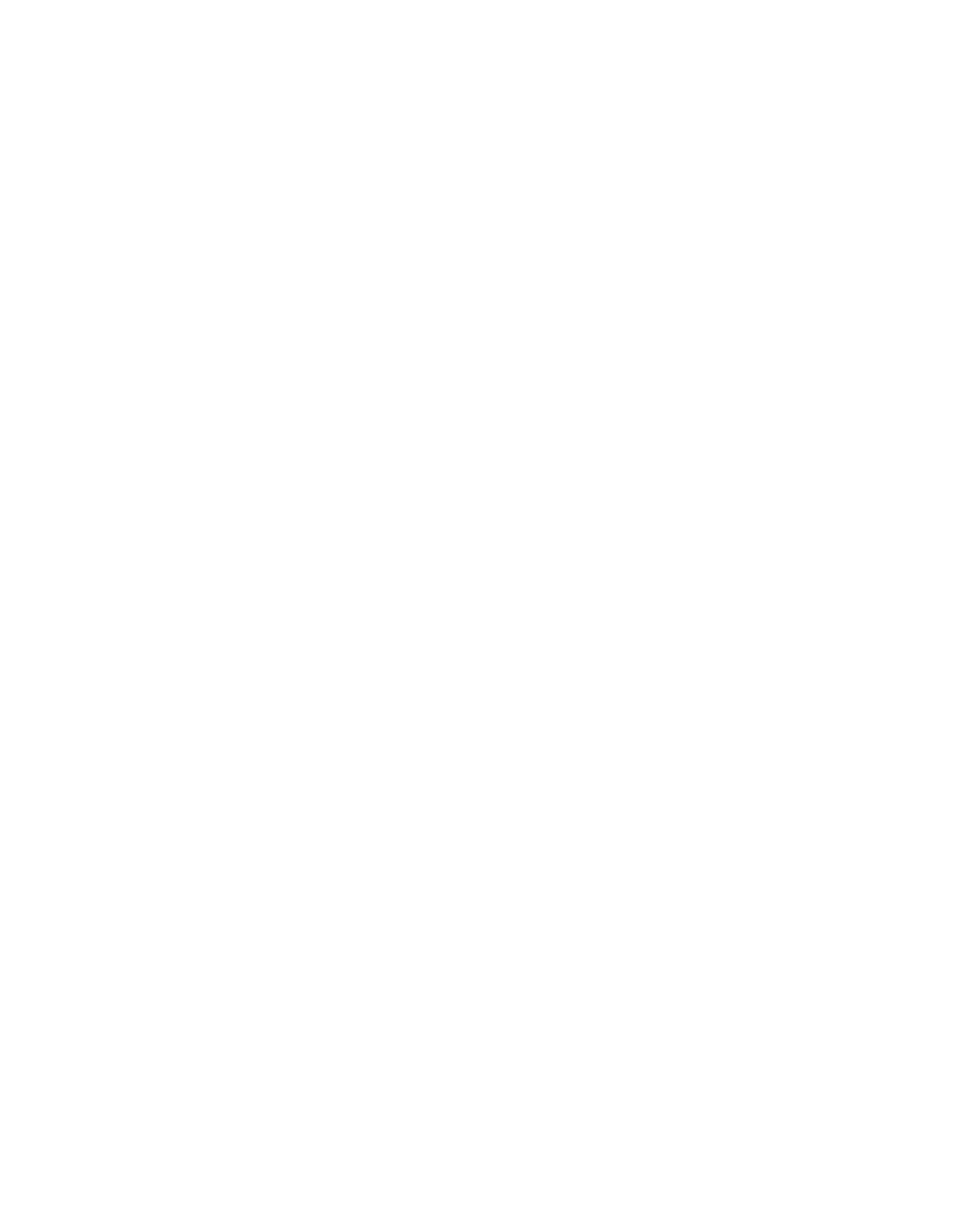SET unit-number 117

# **SET** *unit-number*

Changes the characteristics of a unit.

## **Syntax**

SET *unit-number*

## **Parameter**

*unit-number*

Specifies the logical unit number to modify. The *unit-number* is the name given to the unit when it was created using the ADD UNIT command.

## **Switches**

Table 7 lists all switches for the SET *unit-number* command and shows which switches can be used with each type of device and storageset. Descriptions of the switches follow the table.

**Table 7 SET UNIT Switches for Existing Containers**

| <b>Container Type</b><br>Switch | ACCESS_ID=ALL | PARTITION=partition_number | MAXIMUM_CACHED | PREFERRED_PATH | READ_CACHE | <b>RUN</b>   | WRITE_PROTECT | WRITEBACK_CACHE |
|---------------------------------|---------------|----------------------------|----------------|----------------|------------|--------------|---------------|-----------------|
| RAIDset                         | ✓             | $\checkmark$               |                |                |            |              |               |                 |
| Stripeset                       | ✓             | $\checkmark$               |                |                |            |              |               |                 |
| Mirrorset                       |               | √                          |                |                |            | $\checkmark$ |               |                 |
| NoTransportable<br><b>Disk</b>  |               |                            |                |                |            |              |               |                 |
| Transportable Disk              |               |                            |                |                |            |              |               |                 |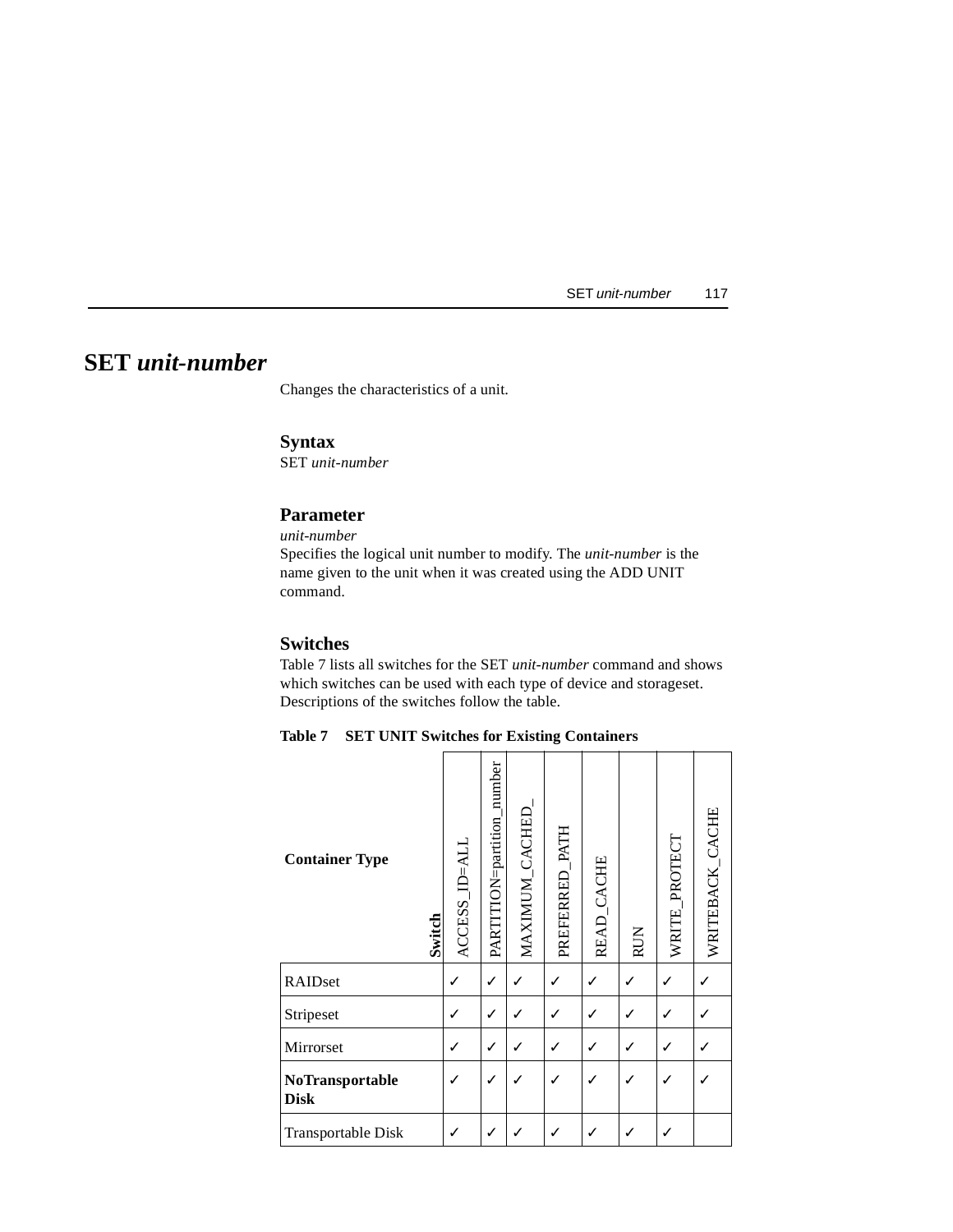| 118 | <b>CLI Reference Manual</b> |  |
|-----|-----------------------------|--|
|-----|-----------------------------|--|

| <b>Container Type</b><br>Switch | ACCESS_ID=ALI | PARTITION=partition_number | MAXIMUM_CACHED | PREFERRED_PATH | READ_CACHE | <b>RUN</b> | WRITE_PROTECT | WRITEBACK_CACHE |
|---------------------------------|---------------|----------------------------|----------------|----------------|------------|------------|---------------|-----------------|
| <b>Optical Disk</b>             |               |                            |                |                |            |            |               |                 |
| <b>CD-ROM</b>                   |               | ✓                          |                |                |            |            |               |                 |
| Partition                       |               |                            |                |                |            |            |               |                 |
| Passthrough                     |               |                            |                |                |            |            |               |                 |

**Table 7 SET UNIT Switches for Existing Containers (Continued)**

**Note** Regardless of storageset type, the RUN and NORUN switches cannot be specified for partitioned units.

# *ACCESS\_ID=ALL (Default)*

values are 1 through 1024.

*ACCESS\_ID=n*

Controls the host access to any unit. Set the access ID number set to the initiator SCSI ID number used by the host to communicate with the controller. When a specific you assign ID number, only the initiator ID number specified is permitted to write to or read from the unit. When set to ALL, any host may access the unit.

Passthrough LUNs cannot accept ACCESS\_ID numbers. Passthrough LUNs are set to ALL by default.

*MAXIMUM\_CACHED\_TRANSFER=n MAXIMUM\_CACHED\_TRANSFER=32 (Default)* Sets the largest number of write blocks to be cached by the controller. The controller does not cache any transfers over the set size. Accepted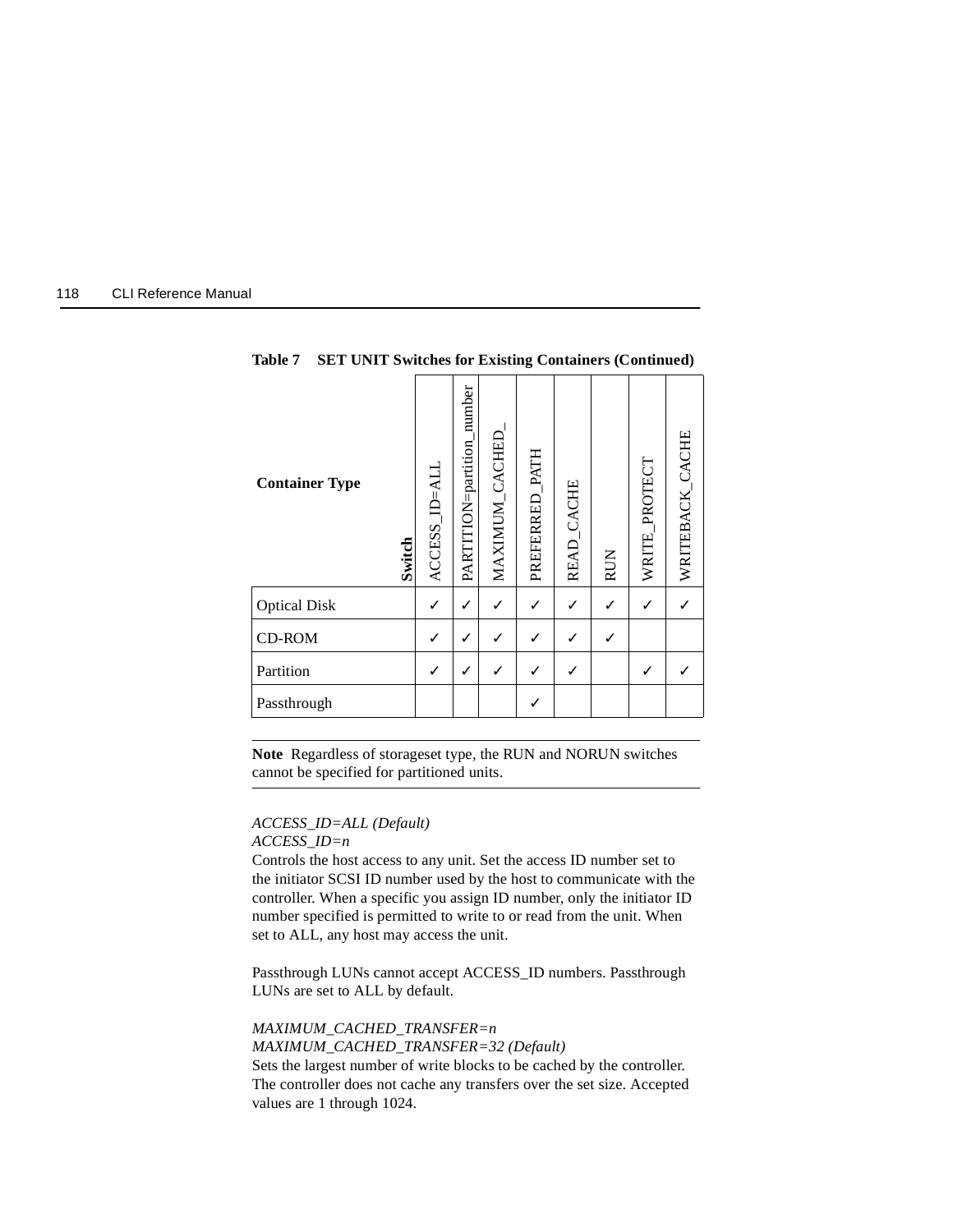SET unit-number 119

### *PREFERRED\_PATH=OTHER\_CONTROLLER PREFERRED\_PATH=THIS\_CONTROLLER NOPREFERRED\_PATH (Default)*

Switches may be set only when dual-redundant controllers are operating in a multiple bus failover configuration. The host determines which controller units are accessed through. The host's settings always take precedence over the preferred path assigned to units. The target ID numbers assigned with the SET *controller* ID= command only determine which target ID number the controller uses to respond to the host.

**Note** When the controllers are configured to operate in transparentfailover mode, if you set the PREFERRED\_PATH switch with the ADD UNIT or SET *unit-number* command, an error message displays because you can only assign a preferred controller path at the unit level only when in multiple bus failover mode.

If you do not assign preferred path, the unit is targeted through whichever controller detects the unit first when the controller starts.

Select PREFERRED\_PATH=THIS\_CONTROLLER to permit "this controller" to bring the unit online.

Select PREFERRED\_PATH=OTHER\_CONTROLLER to permit the "other controller" to bring the unit online.

See the *HSZ70 Array Controller HSOF Version 7.0 Configuration Manual* for information regarding multiple bus failover.

*READ\_CACHE (Default) NOREAD\_CACHE* Switches enable or disable the read-cache function for the unit.

Read caching improves performance in almost all situations, so it is generally recommended to leave it enabled. However, under certain types of conditions, such as when performing a backup, read-caching may not be necessary since only a small amount of data is cached. In such instances, it may be beneficial to disable read cache and remove the processing overhead associated with caching.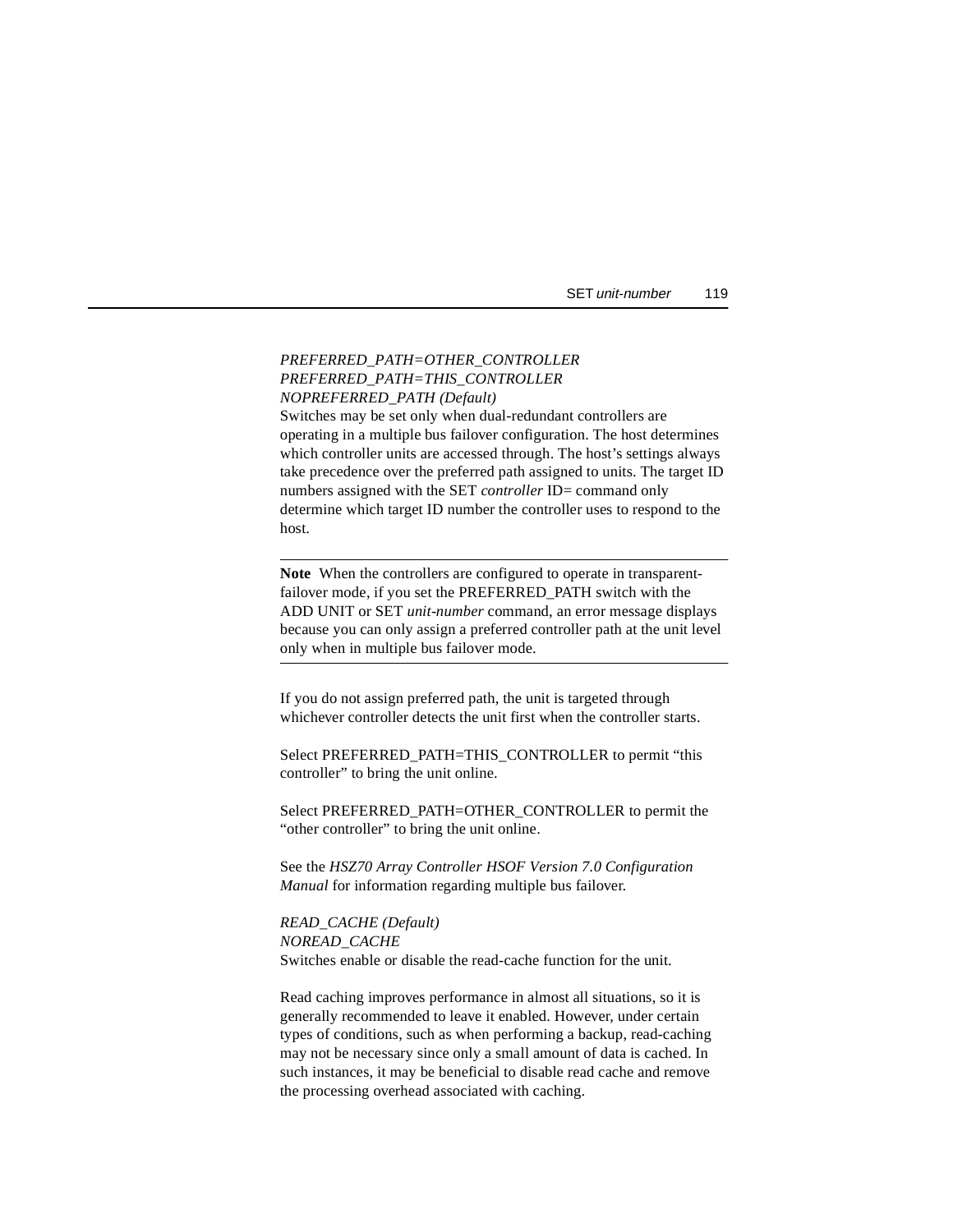*RUN (Default) NORUN* Controls the disk drive's operation and availability to the host.

Specify RUN to make a unit available to the host.

Specify NORUN to make a unit unavailable to the host and to cause any data in cache to be flushed to one or more drives. NORUN spins down the devices making up a unit. The drives making up the unit spin down after the data has been completely flushed.

**Note** Do not specify the RUN and NORUN switches for partitioned units.

*WRITE\_PROTECT NOWRITE\_PROTECT (Default)* Assigns to the unit's a write-protect policy.

Specify WRITE\_PROTECT to prevent host write operations to the unit. However, the controller may still write to a write-protected RAIDset to satisfy a reconstruct pass or to reconstruct a newly replaced member. However, metadata, reconstruct, and copy writes are still be allowed to RAIDsets and mirrorsets.

Specify NOWRITE\_PROTECT to write data to the unit, overwriting existing data.

### *WRITEBACK\_CACHE*

*NOWRITEBACK\_CACHE (Default)* Specifies whether or not the unit is to take advantage of the controller's write-back caching feature.

Specify WRITEBACK\_CACHE for all new RAIDsets, mirrorsets, and units you want to take advantage of write-back caching.

Specify NOWRITEBACK\_CACHE for units you want to receive data directly from the host without being cached.

**Caution** Specifying NOWRITEBACK\_CACHE may result in data loss if the controller fails.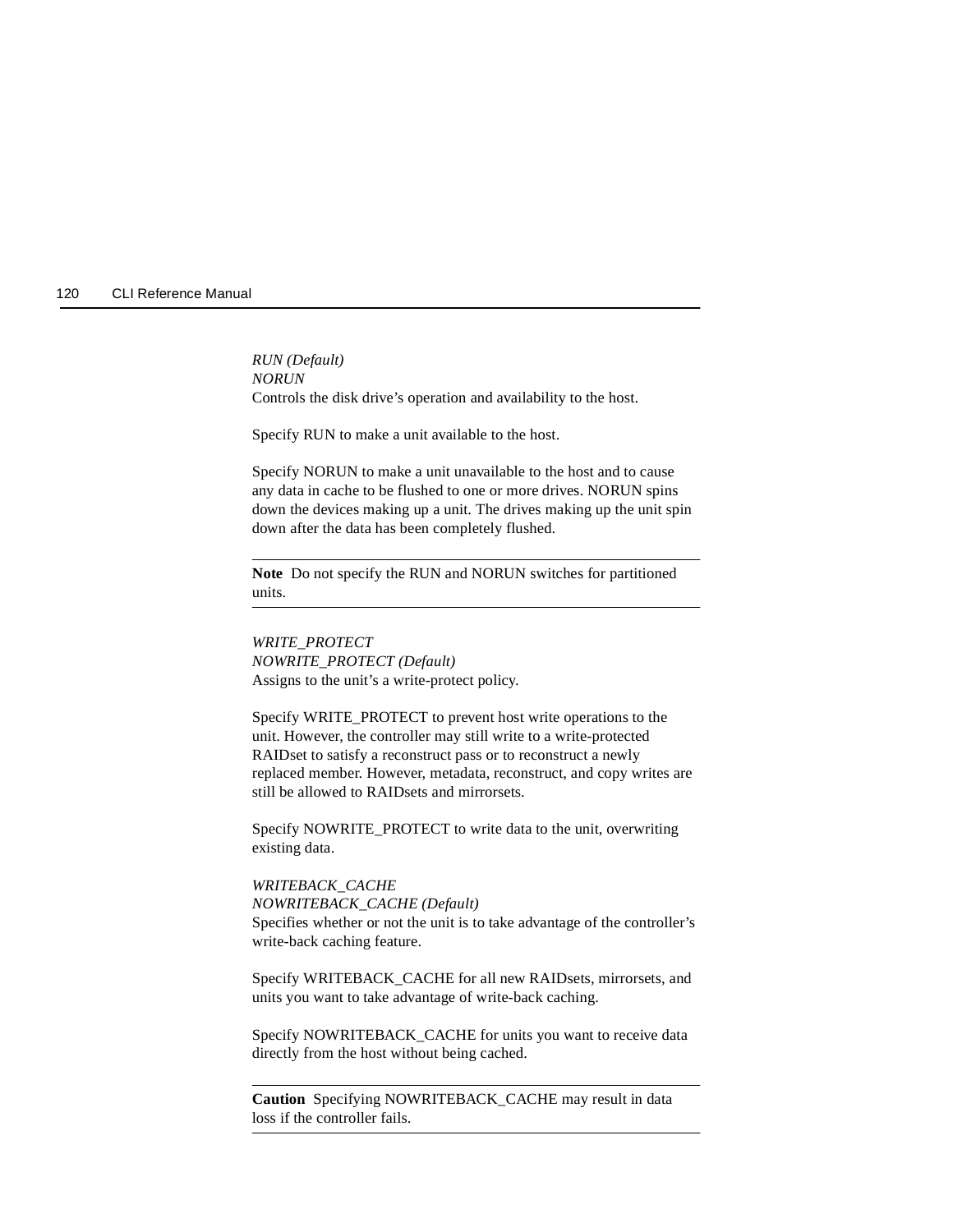SET unit-number 121

**Note** The controller may take up to 5 minutes to flush data contained within the write-back cache when you specify the NOWRITEBACK\_CACHE switch.

## **Example**

This example shows how to enable write protect and turn off the read cache on unit D102:

**SET D102 WRITE\_PROTECT NOREAD\_CACHE**

**See also** SHOW UNITS SHOW *unit-number*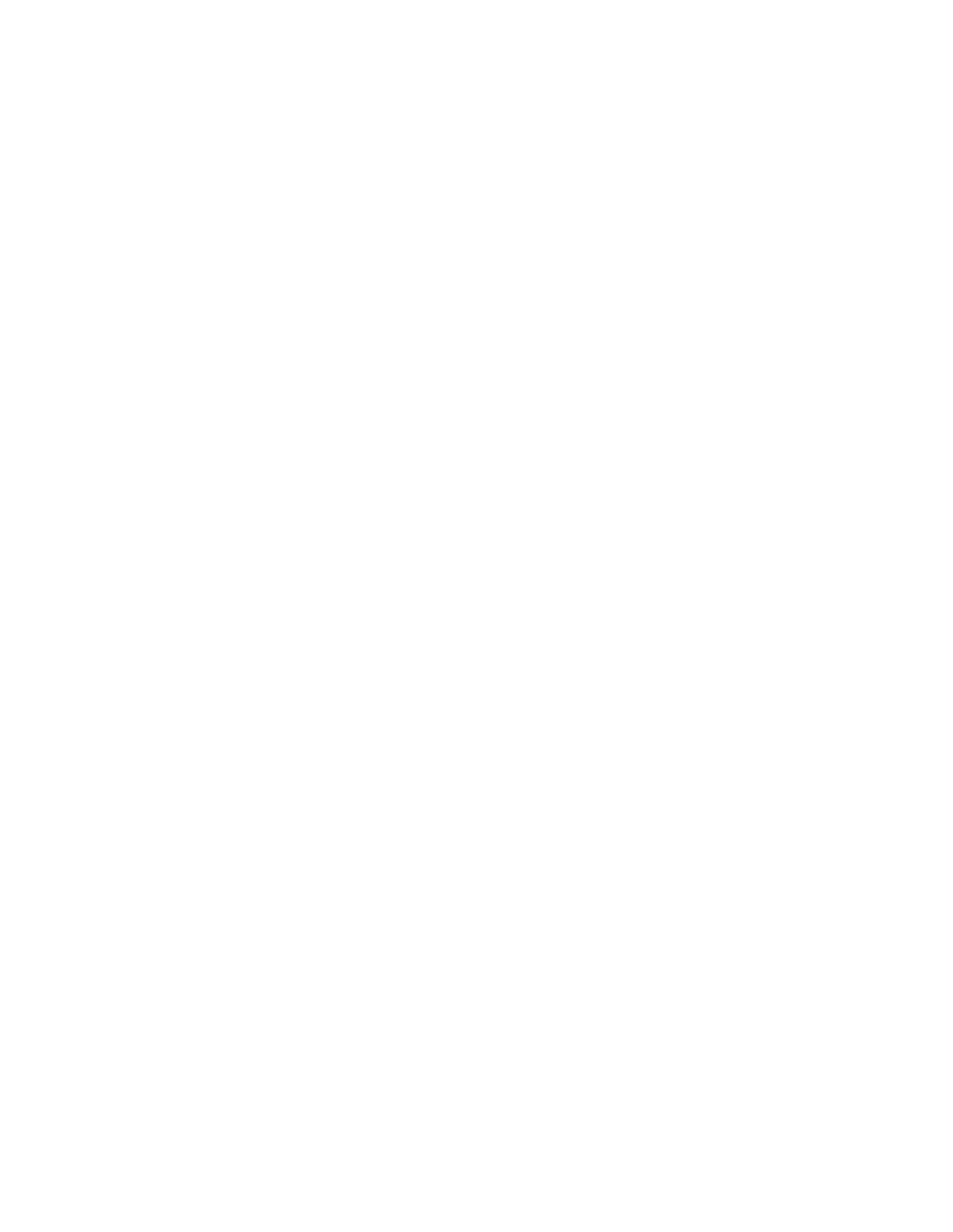## **SHOW**

Displays information about controllers, storagesets, devices, partitions, and units.

The SHOW command may not display some information for devices accessed through the companion controller in a dual-redundant configuration. When information regarding a device or parameter does not appear, enter the same SHOW command from a terminal on the other controller.

## **Syntax**

SHOW *controller* SHOW *device-type* SHOW *device-name* SHOW *storageset-type* SHOW *storageset-name* SHOW DEVICES SHOW EMU SHOW FAILEDSET SHOW UNITS SHOW *unit-number*

## **Parameters**

*device-type* Specifies the type of devices you want to be displayed. Valid choices are:

- $\blacksquare$ DEVICES—Shows all devices attached to the controller
- $\blacksquare$ CDROMS—Shows all CD-ROM devices attached to the controller
- $\blacksquare$ DISKS—Shows all disks attached to the controller
- $\blacksquare$  PASSTHROUGH—Shows all passthrough containers attached to the controller

#### *device-name*

Specifies the name of a particular device to be displayed. For example, SHOW DISK20100 displays information about the device named DISK20100.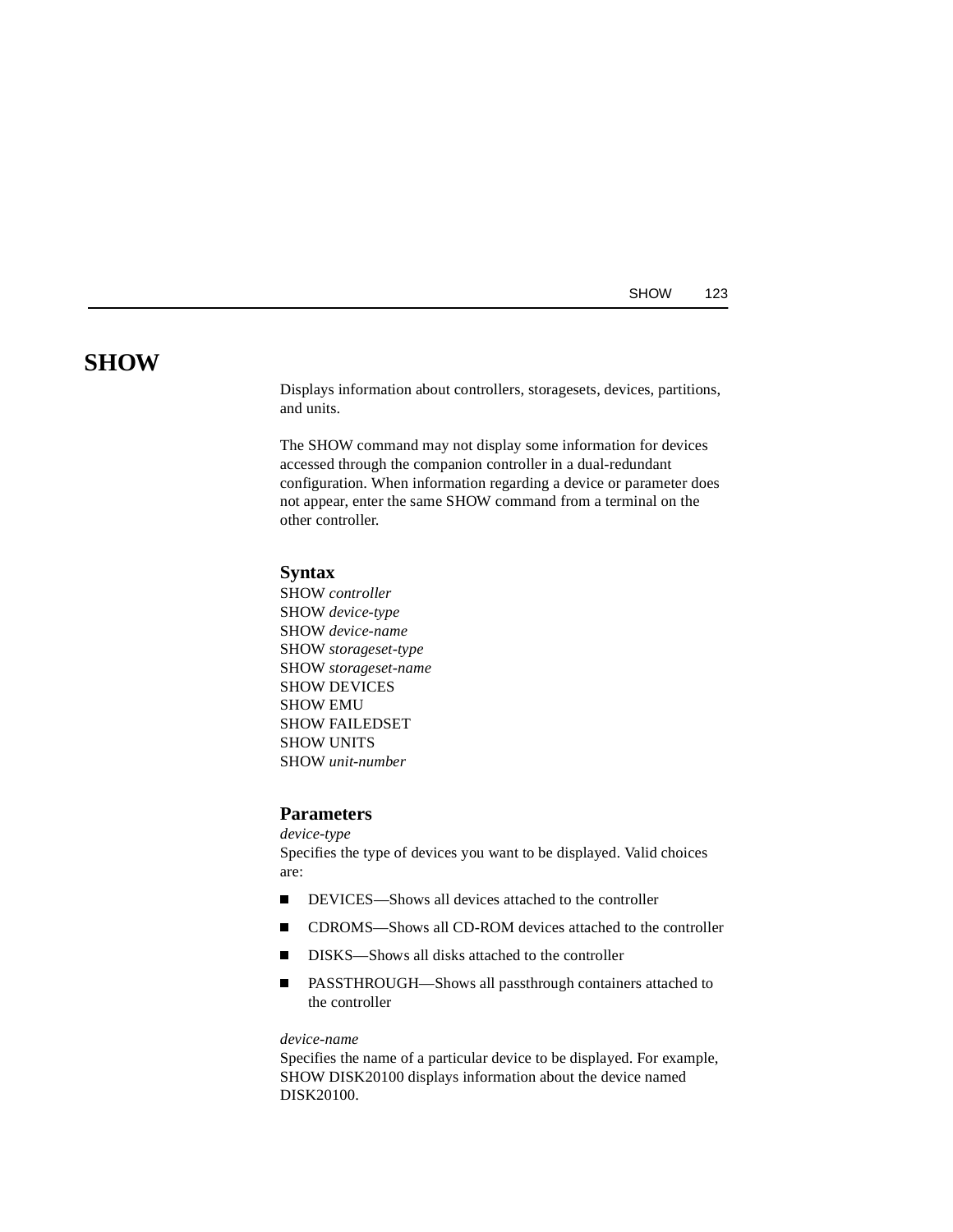#### *EMU*

Displays information regarding the status of the environmental monitoring unit (EMU).

#### *storageset-type*

Specifies the type of storageset to be displayed. Valid types are:

- $\blacksquare$  STORAGESETS—Shows all storagesets configured with the controller
- $\blacksquare$ RAIDSETS—Shows all RAIDsets configured to the controller
- $\blacksquare$ STRIPESETS—Shows all stripesets configured to the controller
- П MIRRORSETS—Shows all mirrorsets configured to the controller
- Г SPARESET—Show the spareset configured to the controller
- Г FAILEDSET—Shows the failedset configured to the controller

#### *storageset-name*

Specifies the name of a particular storageset to be displayed. For example, SHOW STRIPE1 displays information about the stripeset named STRIPE1.

### *UNITS*

Displays information for all units configured to the controller.

#### *unit-name*

Specifies the name of a particular unit to be displayed. For example, SHOW D102 displays information about the unit named D102.

### *THIS\_CONTROLLER OTHER\_CONTROLLER* Specifies the controller to be displayed.

## **Switches**

*FULL*  Displays additional information about each device, storageset, or controller.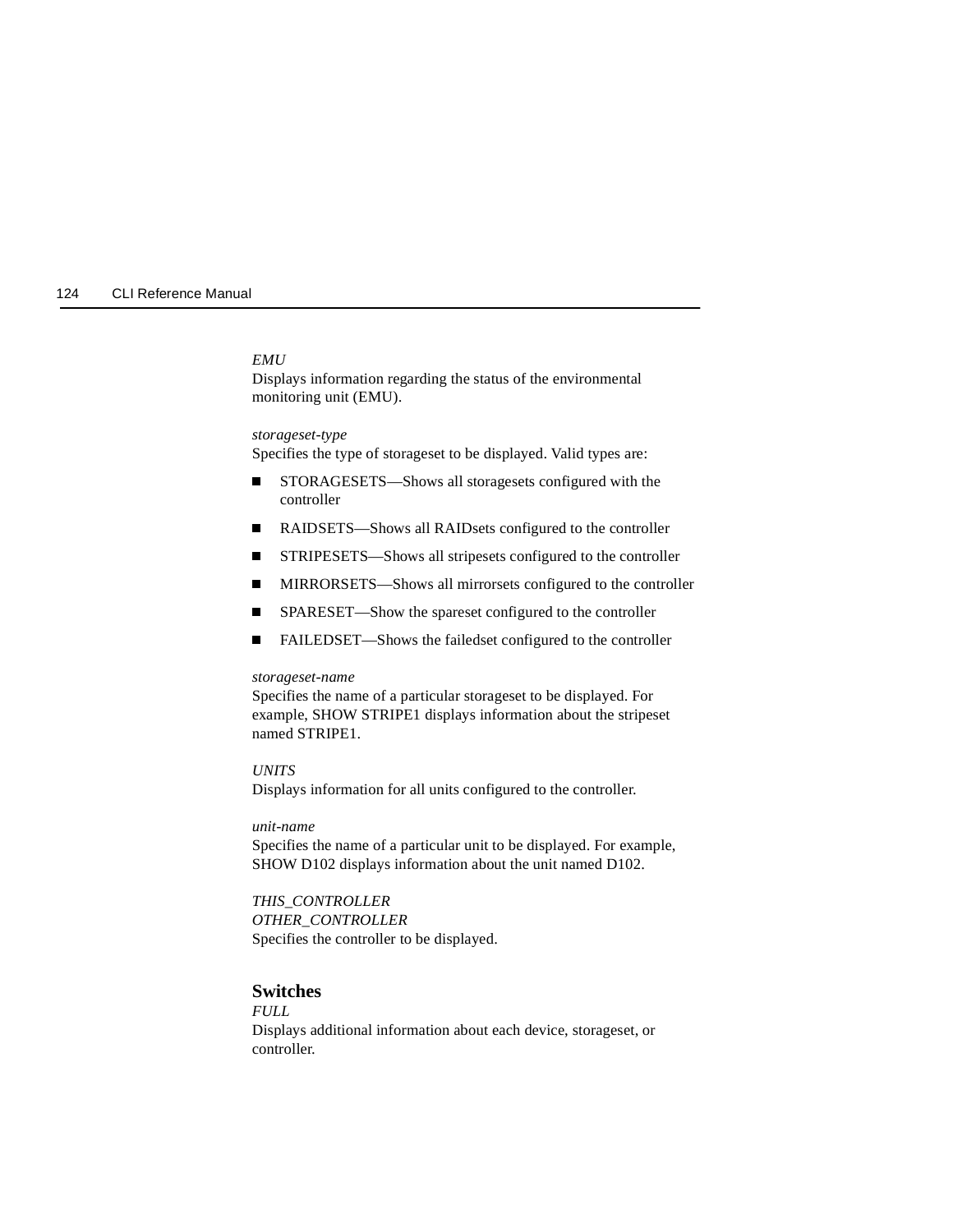| SHOW | 125 |
|------|-----|
|------|-----|

# **Examples**

This example shows how to display a listing of disks:

### **SHOW DISKS**

| Name      | Type | Port Targ Lun |       | Used by          |  |
|-----------|------|---------------|-------|------------------|--|
| DISK20300 | disk |               | 230   | D <sub>203</sub> |  |
| DISK20400 | disk |               | 2 4 0 | D <sub>204</sub> |  |

This example shows a full listing of devices attached to the controller:

## **SHOW DEVICES FULL**

| Name           | Type                                                             | Port Targ Lun | -----------          | Used by<br>.   |
|----------------|------------------------------------------------------------------|---------------|----------------------|----------------|
| DISK11200 disk |                                                                  |               | 1 12 0 RO            |                |
| Switches:      |                                                                  |               |                      |                |
|                | NOTRANSPORTABLE                                                  |               |                      |                |
|                | TRANSFER_RATE_REQUESTED = ASYNCHRONOUS (ASYNCHRONOUS negotiated) |               |                      |                |
|                | Size: 8378028 blocks                                             |               |                      |                |
| DISK11400 disk |                                                                  |               | 1 14 0               | R0             |
|                |                                                                  |               |                      |                |
| Switches:      |                                                                  |               |                      |                |
|                | NOTRANSPORTABLE                                                  |               |                      |                |
|                | TRANSFER_RATE_REQUESTED = ASYNCHRONOUS (ASYNCHRONOUS negotiated) |               |                      |                |
|                | Size: 8378028 blocks                                             |               |                      |                |
| DISK11500 disk |                                                                  | $1 \quad$     | 15 0                 | R <sub>0</sub> |
|                |                                                                  |               |                      |                |
| Switches:      |                                                                  |               |                      |                |
|                | NOTRANSPORTABLE                                                  |               |                      |                |
|                | TRANSFER_RATE_REQUESTED = ASYNCHRONOUS (ASYNCHRONOUS negotiated) |               |                      |                |
| DISK21200 disk | Size: 8378028 blocks                                             |               | $2 \quad 12 \quad 0$ | SO             |
|                |                                                                  |               |                      |                |
| Switches:      |                                                                  |               |                      |                |
|                | NOTRANSPORTABLE                                                  |               |                      |                |
|                | TRANSFER RATE REQUESTED = ASYNCHRONOUS (ASYNCHRONOUS negotiated) |               |                      |                |
|                | Size: 8377528 blocks                                             |               |                      |                |
|                | Configuration being backed up on this container                  |               |                      |                |
| DISK21400 disk |                                                                  |               | 2 14 0               | SO             |
|                | DEC RZ28D (C) DEC 0008                                           |               |                      |                |
| Switches:      |                                                                  |               |                      |                |
|                | NOTRANSPORTABLE                                                  |               |                      |                |
|                | TRANSFER RATE REQUESTED = ASYNCHRONOUS (ASYNCHRONOUS negotiated) |               |                      |                |
|                | Size: 4108970 blocks                                             |               |                      |                |
|                | Configuration being backed up on this container                  |               |                      |                |
| DISK21500 disk |                                                                  |               | 2 15 0 SO            |                |
| Switches:      |                                                                  |               |                      |                |
|                | NOTRANSPORTABLE                                                  |               |                      |                |
|                | TRANSFER_RATE_REQUESTED = ASYNCHRONOUS (ASYNCHRONOUS negotiated) |               |                      |                |
|                | Size: 8377528 blocks                                             |               |                      |                |
|                | Configuration being backed up on this container                  |               |                      |                |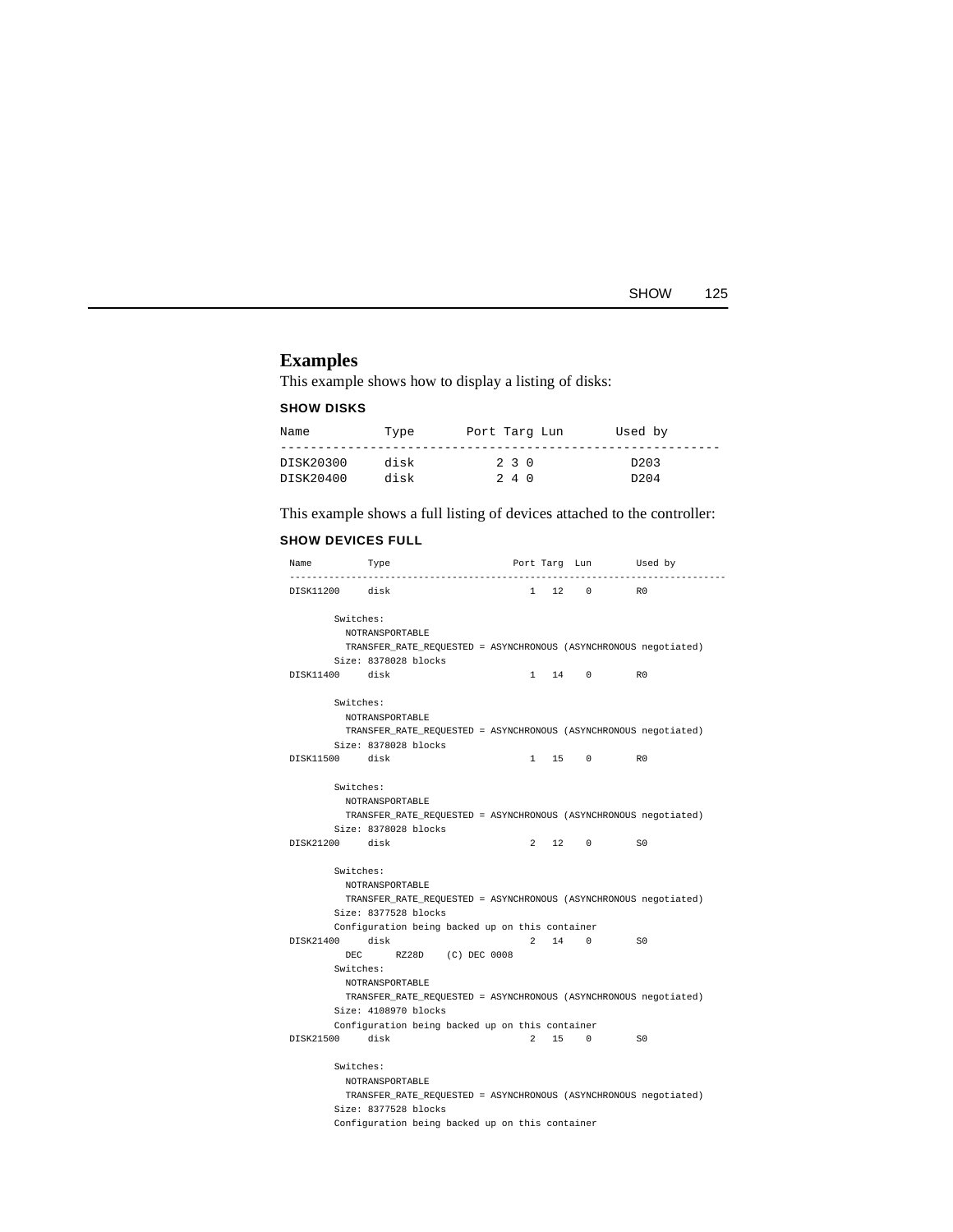This example shows how to display a complete listing of the mirrorset named MIRR1:

#### **SHOW MIRR1**

| Name | Storageset                                  | Uses      | Used by |  |
|------|---------------------------------------------|-----------|---------|--|
|      | MIRR1 mirrorset                             | DISK50300 | S0      |  |
|      |                                             | DISK60300 |         |  |
|      | Switches:                                   |           |         |  |
|      | POLICY (for replacement) = BEST PERFORMANCE |           |         |  |
|      | COPY (priority) = NORMAL                    |           |         |  |
|      | READ SOURCE = LEAST BUSY                    |           |         |  |
|      | $MEMBERSHIP = 2, 2 members present$         |           |         |  |
|      | State:                                      |           |         |  |
|      | NORMAL                                      |           |         |  |
|      | DISK60300 (member 0) is NORMAL              |           |         |  |
|      | DISK50300 (member 1) is NORMAL              |           |         |  |
|      | Size: 17769177 blocks                       |           |         |  |

This example shows the full information for a controller:

## **SHOW THIS\_CONTROLLER FULL**

Controller:

| Not configured for dual-redundancy                          |
|-------------------------------------------------------------|
| Device port SCSI address 7                                  |
| Time: NOT SET                                               |
| Host port:                                                  |
| SCSI target(s) $(0, 2, 4, 5)$                               |
| Preferred target(s) $(0, 2, 4)$                             |
| TRANSFER RATE REQUESTED = 20MHZ                             |
| Host Functionality Mode = A                                 |
| Command Console LUN is target 0, lun 4                      |
| Cache:                                                      |
| 64 megabyte write cache, version 4                          |
| Cache is GOOD                                               |
| Battery is GOOD                                             |
| No unflushed data in cache                                  |
| CACHE FLUSH TIMER = DEFAULT (10 seconds)                    |
| NOCACHE UPS                                                 |
| Mirrored Cache:                                             |
| 64 megabyte write cache, version 4                          |
| Cache is GOOD                                               |
| Battery is GOOD                                             |
| No unflushed data in cache                                  |
| Extended information:                                       |
| Terminal speed 19200 baud, eight bit, no parity, 1 stop bit |
| Operation control: 00000001 Security state code: 75580      |
| Configuration backup disabled                               |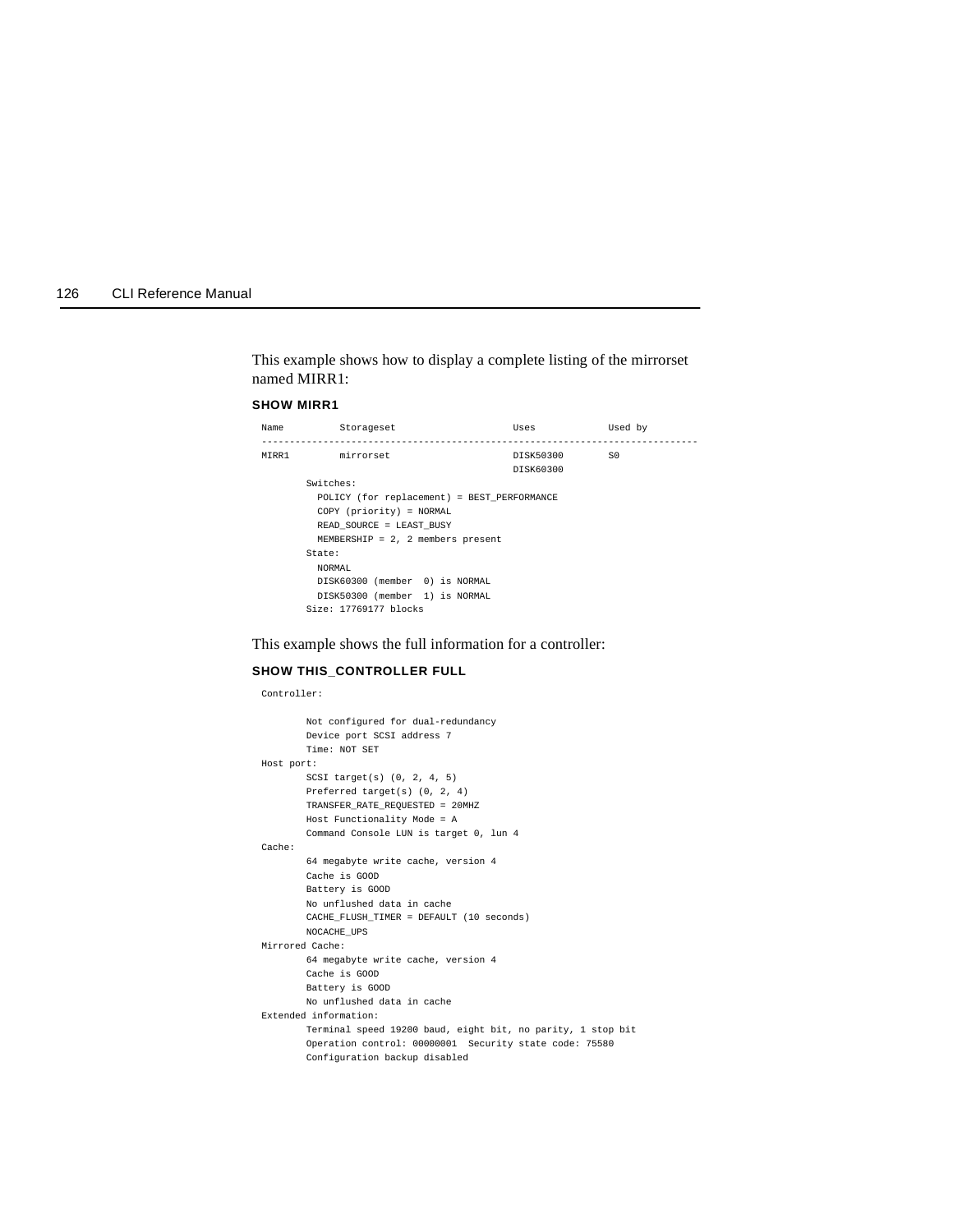SHOW 127

This example shows how to display the current settings for the EMU:

## **SHOW EMU**

| EMU CABINET SETTINGS |              |
|----------------------|--------------|
| SENSOR 1 SETPOINT    | 35 DEGREES C |
| SENSOR 2 SETPOINT    | 35 DEGREES C |
| SENSOR 3 SETPOINT    | 35 DEGREES C |
| FANSPEED AUTOMATIC   |              |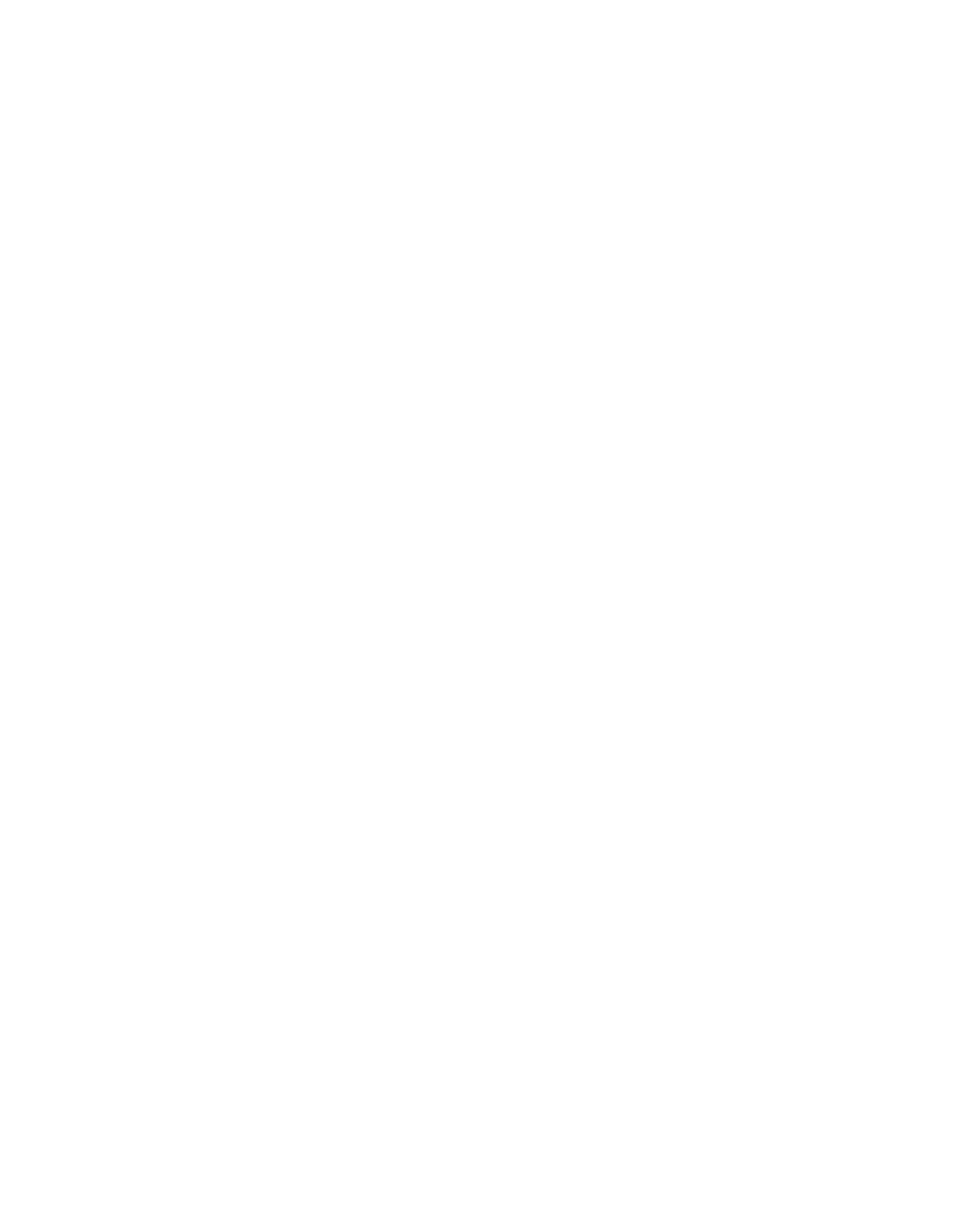# **SHUTDOWN** *controller*

Flushes all user data from the specified controller's write-back cache (if present) and shuts down the controller. The controller does not automatically restart. All units accessed through the failed controller failover to the surviving controller.

#### **Syntax**

SHUTDOWN *controller*

## **Parameter**

*controller* Indicates which controller is to shut down. Specify OTHER\_CONTROLLER or THIS\_CONTROLLER.

### **Switches**

*IGNORE\_ERRORS NOIGNORE\_ERRORS (Default)* Controls the reaction of the controller based on the status of write-back cache.

**Caution** The IGNORE\_ERRORS and IMMEDIATE switches cause the controller to keep unflushed data in the write-back cache until it restarts and is able to write the data to devices. Do not perform any hardware changes until the controller flushes the cache.

Specify IGNORE\_ERRORS to instruct the controller to shutdown even if the data within write-back cache cannot be written to the devices.

Specify NOIGNORE\_ERRORS to instruct the controller to stop operation if the data within write-back cache cannot be written to the devices.

*IMMEDIATE\_SHUTDOWN NOIMMEDIATE\_SHUTDOWN (Default)* Instructs the controller when to shutdown.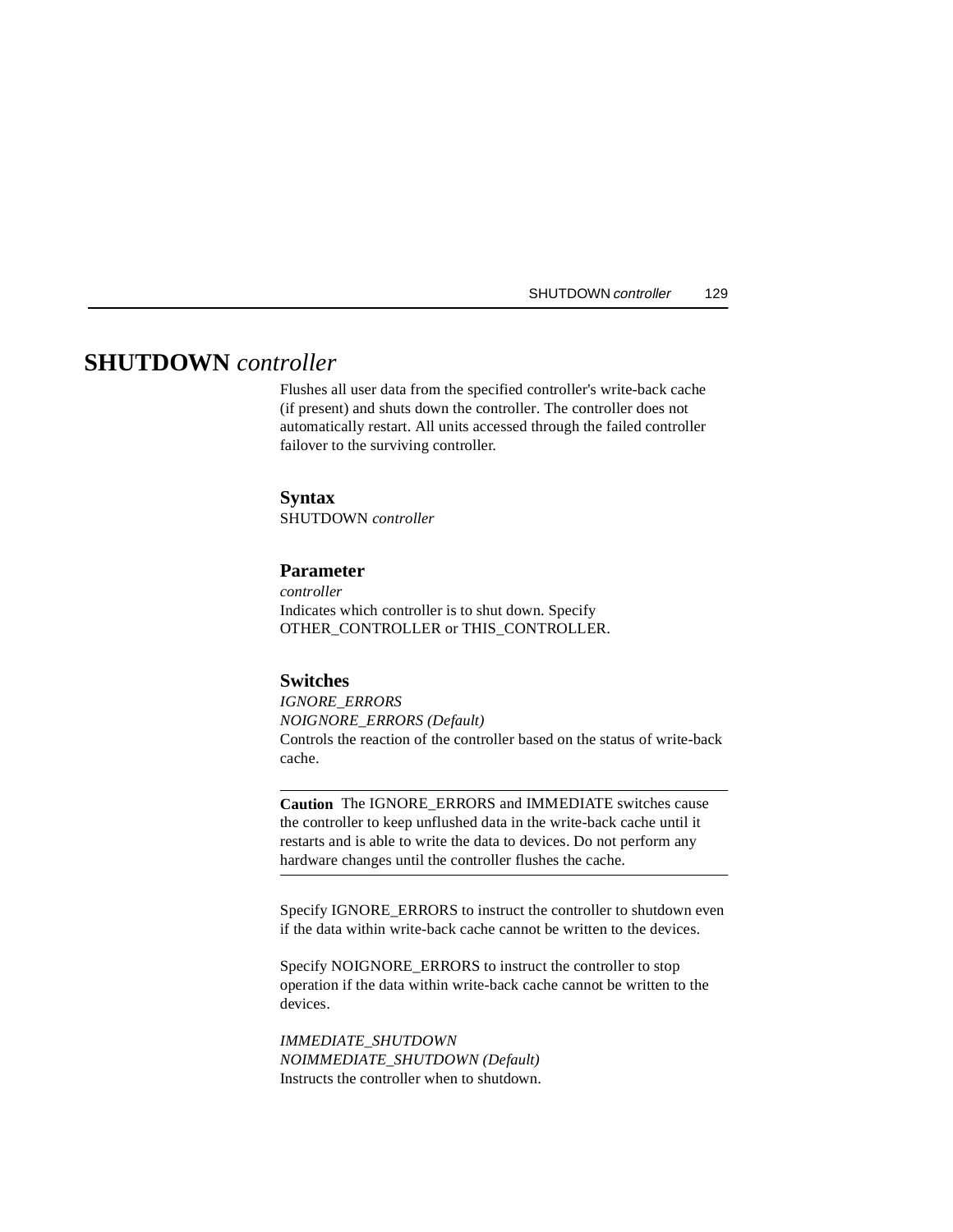Specify IMMEDIATE\_SHUTDOWN to cause the controller to shutdown immediately without checking for online devices or before flushing data from the write-back cache to devices.

Specify NOIMMEDIATE\_SHUTDOWN to cause the controller not to shutdown without checking for online devices or before all data has been flushed from the write-back cache to devices.

#### **Examples**

This example shows how to shut down "this controller":

#### **SHUTDOWN THIS\_CONTROLLER**

This example shows how to shut down the other controller, even if it cannot write all of the write-back cached data to the units:

### **SHUTDOWN OTHER\_CONTROLLER IGNORE\_ERRORS**

**See also** RESTART *controller* SELFTEST *controller*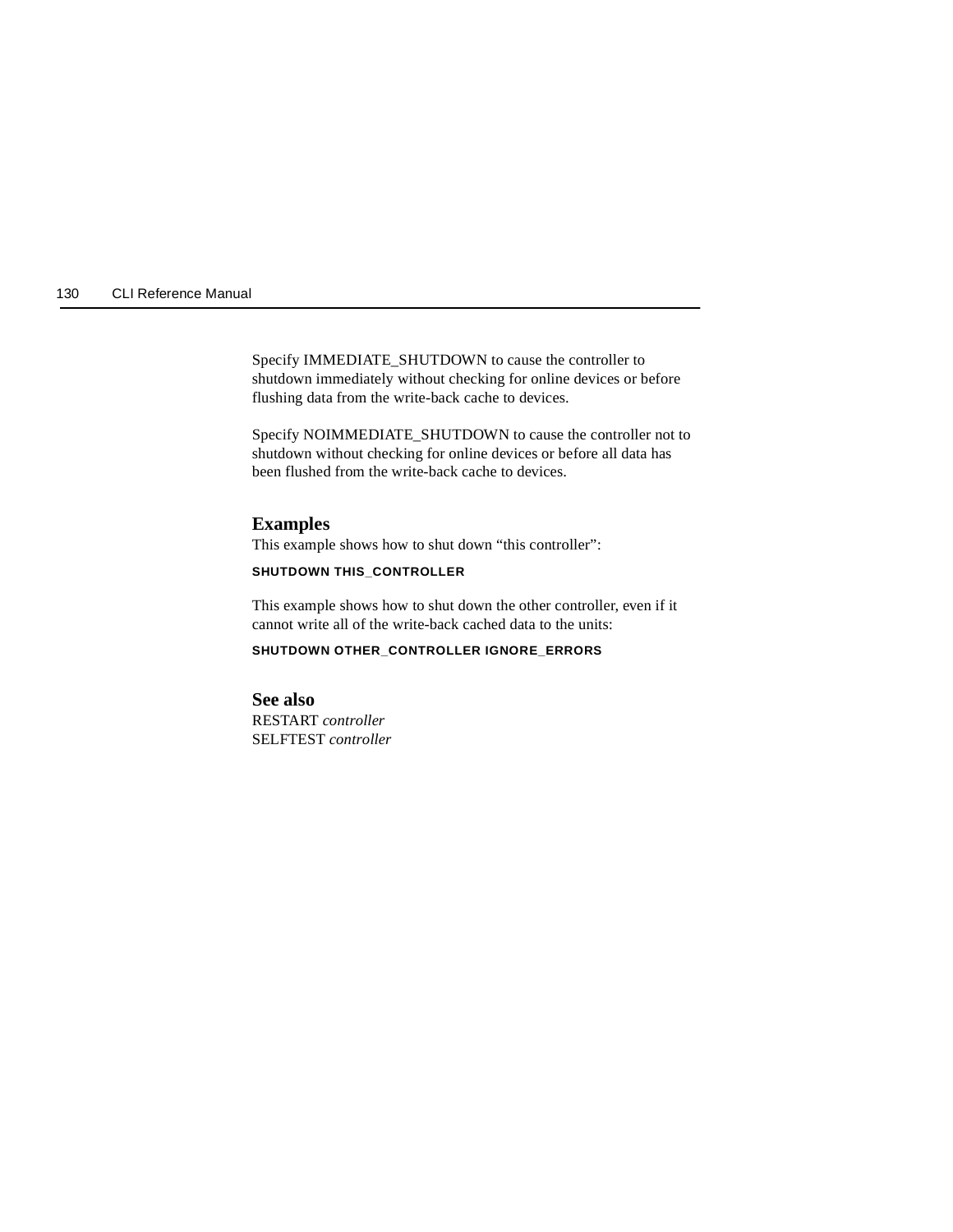### <span id="page-144-0"></span>**UNMIRROR**

Converts a one-member mirrorset back to a non-mirrored disk drive and deletes its mirrorset from the list of known mirrorsets. This command can be used on mirrorsets already members of higher-level containers (stripesets or units).

The UNMIRROR command is not valid for disk drives having a capacity greater than the capacity of the existing mirrorset. If a mirrorset is comprised of disk drives with different capacities, the mirrorset capacity is limited to the size of the smallest member; larger members contain unused capacity. If a member with unused capacity is the last remaining member of a mirrorset, the UNMIRROR command cannot be used to change the disk drive back to a single-disk unit. This change would cause a change in the reported disk capacity, possibly confusing the operating system.

#### **Syntax**

UNMIRROR *disk-name*

#### **Parameter**

*disk-name* Specifies the name of the normal mirrorset member to be removed from a mirror storageset.

#### **Example**

This example shows how to convert DISK10300 back to a single device:

#### **UNMIRROR DISK10300**

#### **See also**

ADD MIRRORSET MIRROR REDUCE RUN CLONE SET *mirrorset-name*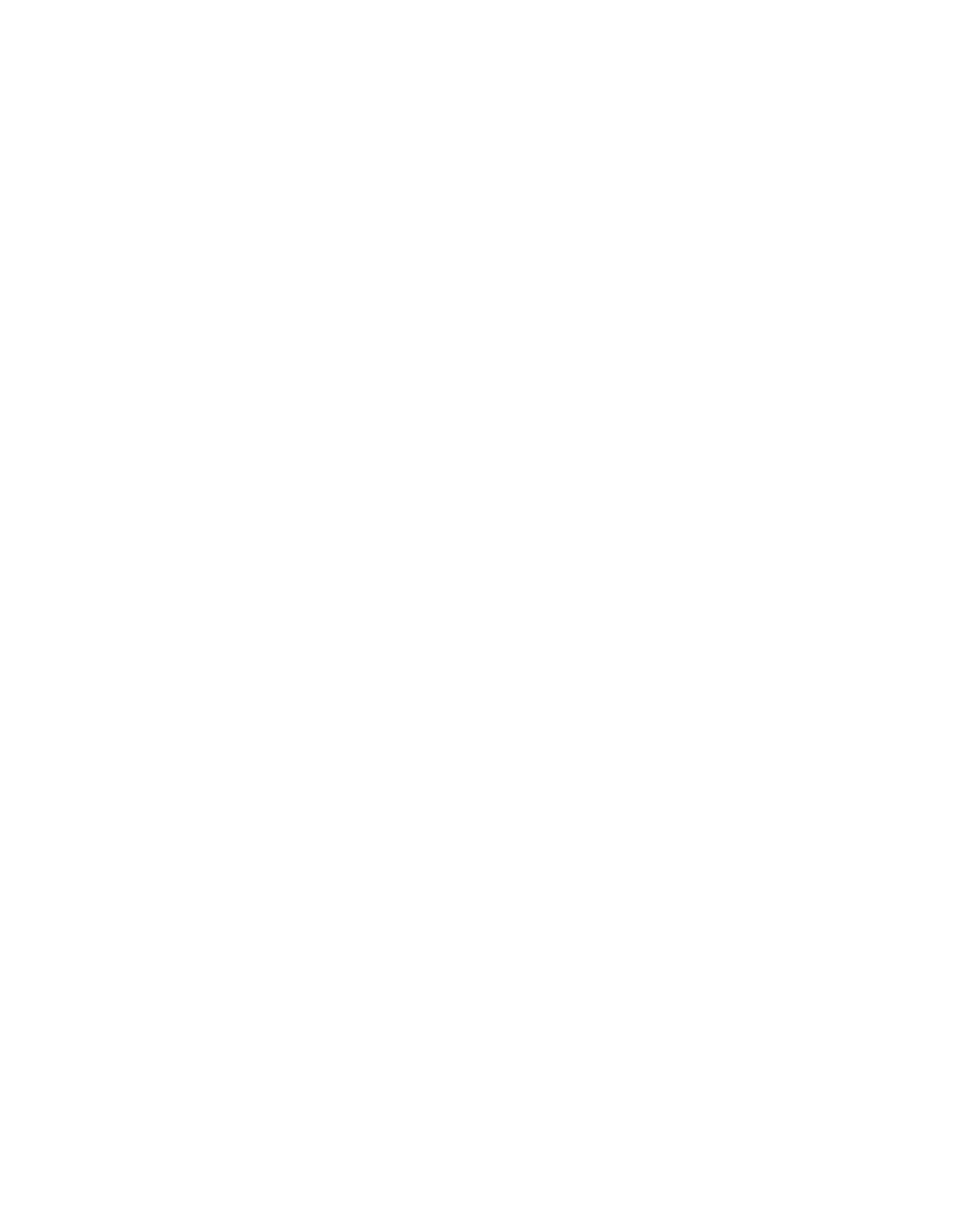# <span id="page-146-0"></span>**Glossary**

|                  | This glossary defines terms pertaining to the HSZ70 array controller. It<br>is not a comprehensive glossary of computer terms.                                                                                                                                                                                                 |
|------------------|--------------------------------------------------------------------------------------------------------------------------------------------------------------------------------------------------------------------------------------------------------------------------------------------------------------------------------|
| adapter          | A device that converts the protocol and hardware interface of one bus<br>type into another without changing the function of the bus.                                                                                                                                                                                           |
| array controller | See controller.                                                                                                                                                                                                                                                                                                                |
| autospare        | A controller feature that automatically replaces a failed disk drive. To<br>aid the controller in automatically replacing failed disk drives, you can<br>enable the AUTOSPARE switch for the failedset causing physically<br>replaced disk drives to be automatically placed into the spareset. Also<br>called "autonewspare." |
| bad block        | A data block that contains a physical defect.                                                                                                                                                                                                                                                                                  |
| backplane        | The electronic printed circuit board into which you plug subsystem<br>devices—for example, the SBB or power supply.                                                                                                                                                                                                            |
| <b>BBR</b>       | Bad Block Replacement. A replacement routine that substitutes defect-<br>free disk blocks for those found to have defects. This process takes<br>place in the controller, transparent to the host.                                                                                                                             |
| block            | Also called a sector. The smallest collection of consecutive bytes<br>addressable on a disk drive. In integrated storage elements, a block<br>contains 512 bytes of data, error codes, flags, and the block's address<br>header.                                                                                               |
| bootstrapping    | A method used to bring a system or device into a defined state by<br>means of its own action. For example, a machine routine whose first<br>few instructions are enough to bring the rest of the routine into the<br>computer from an input device.                                                                            |
| cache memory     | A portion of memory used to accelerate read and write operations.                                                                                                                                                                                                                                                              |

133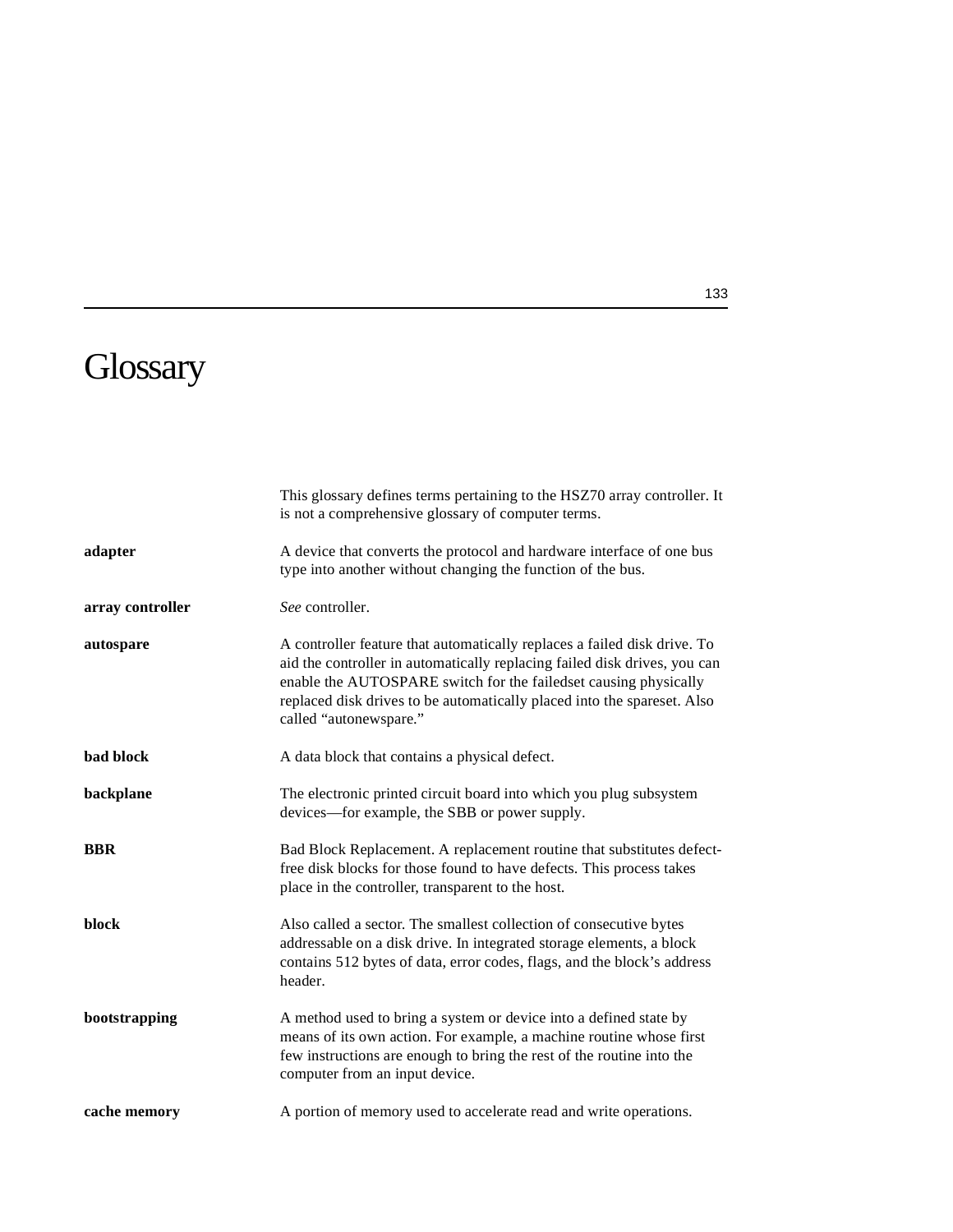<span id="page-147-0"></span>

| 134 | <b>CLI Reference Manual</b> |  |
|-----|-----------------------------|--|
|     |                             |  |

| <b>CDU</b>         | Cable distribution unit. The power entry device for StorageWorks<br>cabinets. The CDU provides the connections necessary to distribute<br>power to the cabinet shelves and fans.                                                                                                                                                                                   |  |  |
|--------------------|--------------------------------------------------------------------------------------------------------------------------------------------------------------------------------------------------------------------------------------------------------------------------------------------------------------------------------------------------------------------|--|--|
| channel            | Another term for a SCSI bus. See also SCSI.                                                                                                                                                                                                                                                                                                                        |  |  |
| chunk              | A block of data written by the host.                                                                                                                                                                                                                                                                                                                               |  |  |
| chunk size         | The number of data blocks, assigned by a system administrator, written<br>to the primary RAIDset or stripeset member before the remaining data<br>blocks are written to the next RAIDset or stripeset member.                                                                                                                                                      |  |  |
| <b>CLI</b>         | Command line interpreter. The configuration interface to operate the<br>controller software.                                                                                                                                                                                                                                                                       |  |  |
| cold swap          | A method of device replacement that requires the entire subsystem to<br>be turned off before the device can be replaced. See also hot swap and<br>warm swap.                                                                                                                                                                                                       |  |  |
| configuration file | A file that contains a representation of a storage subsystem's<br>configuration.                                                                                                                                                                                                                                                                                   |  |  |
| container          | (1) Any entity that is capable of storing data, whether it is a physical<br>device or a group of physical devices. (2) A virtual, internal, controller<br>structure representing either a single disk or a group of disk drives<br>linked as a storageset. Stripesets and mirrorsets are examples of<br>storageset containers the controller uses to create units. |  |  |
| controller         | A hardware device that, with proprietary software, facilitates<br>communications between a host and one or more devices organized in<br>an array. HS family controllers are examples of array controllers.                                                                                                                                                         |  |  |
| copying            | A state in which data to be copied to the mirrorset is inconsistent with<br>other members of the mirrorset. See also normalizing.                                                                                                                                                                                                                                  |  |  |
| copying member     | Any member that joins the mirrorset after the mirrorset is created is<br>regarded as a copying member. Once all the data from the normal<br>member (or members) is copied to a normalizing or copying member,<br>the copying member then becomes a normal member. See also<br>normalizing member.                                                                  |  |  |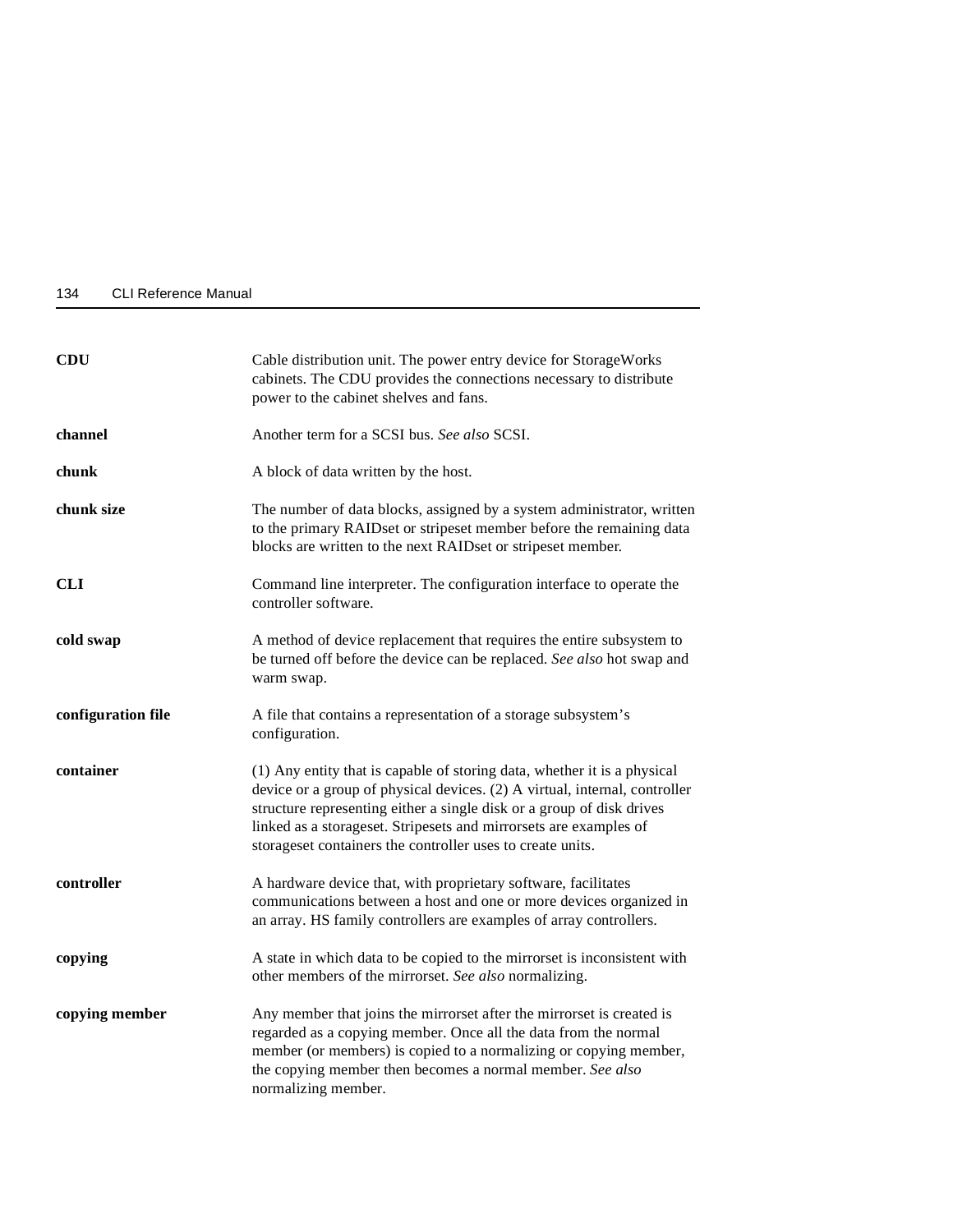| Glossary | 135 |
|----------|-----|
|----------|-----|

<span id="page-148-0"></span>

| data center cabinet             | A generic reference to large DIGITAL subsystem cabinets, such as the<br>SW600-series and 800-series cabinets in which StorageWorks<br>components can be mounted.                                                                                                                                                                                                                                                                                      |
|---------------------------------|-------------------------------------------------------------------------------------------------------------------------------------------------------------------------------------------------------------------------------------------------------------------------------------------------------------------------------------------------------------------------------------------------------------------------------------------------------|
| data striping                   | The process of segmenting logically sequential data, such as a single<br>file, so that segments can be written to multiple physical devices<br>(usually disk drives) in a round-robin fashion. This technique is useful<br>if the processor is capable of reading or writing data faster than a<br>single disk can supply or accept the data. While data is being<br>transferred from the first disk, the second disk can locate the next<br>segment. |
| differential I/O module         | A 16 bit I/O module with SCSI bus converter circuitry for extending a<br>differential SCSI bus. See also I/O module.                                                                                                                                                                                                                                                                                                                                  |
| differential SCSI bus           | A bus in which a signal's level is determined by the potential<br>difference between two wires. A differential bus is more robust and<br>less subject to electrical noise than is a single-ended bus.                                                                                                                                                                                                                                                 |
| <b>DILX</b>                     | Disk inline exerciser. The controller's diagnostic software used to test<br>the data transfer capabilities of disk drives in a way that simulates a<br>high level of user activity.                                                                                                                                                                                                                                                                   |
| dirty data                      | The write-back cached data that has not been written to storage media,<br>even though the host operation processing the data has completed.                                                                                                                                                                                                                                                                                                           |
| <b>DOC</b>                      | DWZZA-On-a-Chip. An NCR53C120 SCSI bus extender chip used to<br>connect a SCSI bus in an expansion cabinet to the corresponding SCSI<br>bus in another cabinet.                                                                                                                                                                                                                                                                                       |
| dual-redundant<br>configuration | A controller configuration consisting of two active controllers<br>operating as a single controller. If one controller fails, the other<br>controller assumes control of the failing controller's devices.                                                                                                                                                                                                                                            |
| <b>DUART</b>                    | Dual universal asynchronous receiver and transmitter. An integrated<br>circuit containing two serial, asynchronous transceiver circuits.                                                                                                                                                                                                                                                                                                              |
| <b>DWZZA</b>                    | A StorageWorks SCSI-bus-signal converter used to connect 8-bit<br>single-ended devices to hosts with 16-bit differential SCSI adapters.<br>This converter extends the range of a single-ended SCSI cable to the<br>limit of a differential SCSI cable. See also SCSI bus signal converter.                                                                                                                                                            |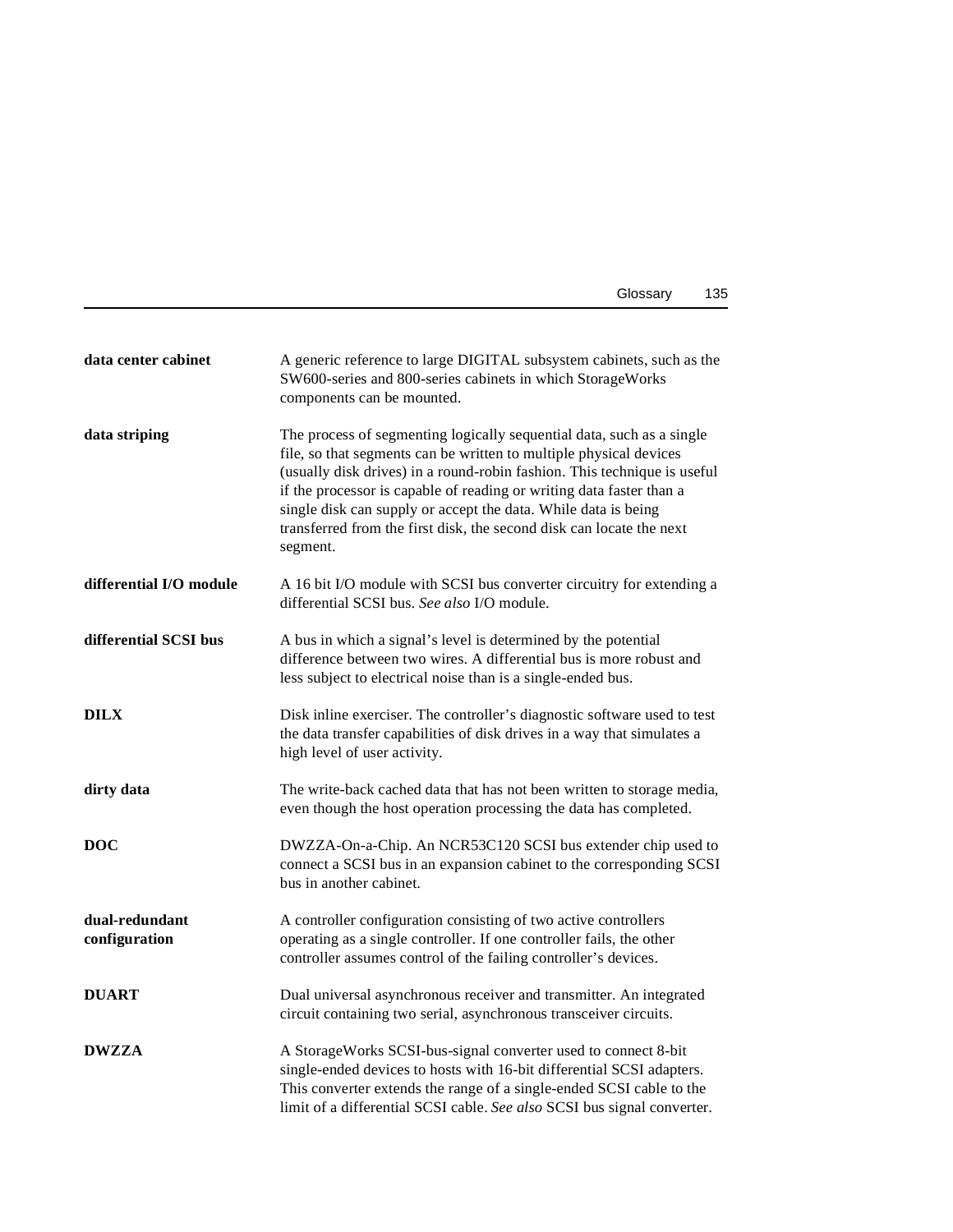<span id="page-149-0"></span>

| 136 | <b>CLI Reference Manual</b> |  |
|-----|-----------------------------|--|
|     |                             |  |

| <b>DWZZB</b>           | A StorageWorks SCSI bus signal converter used to connect a variety<br>of 16-bit single-ended devices to hosts with 16-bit differential SCSI<br>adapters. See also SCSI bus signal converter.                                                                                                                                                                                                                          |  |
|------------------------|-----------------------------------------------------------------------------------------------------------------------------------------------------------------------------------------------------------------------------------------------------------------------------------------------------------------------------------------------------------------------------------------------------------------------|--|
| <b>DWZZC</b>           | The 16-bit SCSI table-top SCSI bus signal converter used to extend a<br>differential SCSI bus, or connect a differential SCSI bus to a single<br>ended SCSI bus. See also SCSI bus signal converter.                                                                                                                                                                                                                  |  |
| <b>ECB</b>             | External cache battery. The unit that supplies backup power to the<br>cache module in the event the primary power source fails or is<br>interrupted.                                                                                                                                                                                                                                                                  |  |
| <b>EMU</b>             | Environmental monitoring unit. A unit that provides increased<br>protection against catastrophic failures. Some subsystem enclosures<br>include an EMU which works with the controller to detect conditions<br>such as failed power supplies, failed blowers, elevated temperatures,<br>and external air sense faults. The EMU also controls certain cabinet<br>hardware including DOC chips, alarms, and fan speeds. |  |
| <b>ESD</b>             | Electrostatic discharge. The discharge of potentially harmful static<br>electrical voltage as a result of improper grounding.                                                                                                                                                                                                                                                                                         |  |
| extended subsystem     | A subsystem in which two cabinets are connected to the primary<br>cabinet.                                                                                                                                                                                                                                                                                                                                            |  |
| external cache battery | See ECB.                                                                                                                                                                                                                                                                                                                                                                                                              |  |
| failedset              | A group of failed mirrorset or RAIDset devices automatically created<br>by the controller.                                                                                                                                                                                                                                                                                                                            |  |
| failover               | The process that takes place when one controller in a dual-redundant<br>configuration assumes the workload of a failed companion controller.<br>Failover continues until the failed controller is repaired or replaced.                                                                                                                                                                                               |  |
| <b>FCC</b>             | Federal Communications Commission. The federal agency responsible<br>for establishing standards and approving electronic devices within the<br><b>United States.</b>                                                                                                                                                                                                                                                  |  |
| <b>FCC Class A</b>     | This certification label appears on electronic devices that can only be<br>used in a commercial environment within the United States.                                                                                                                                                                                                                                                                                 |  |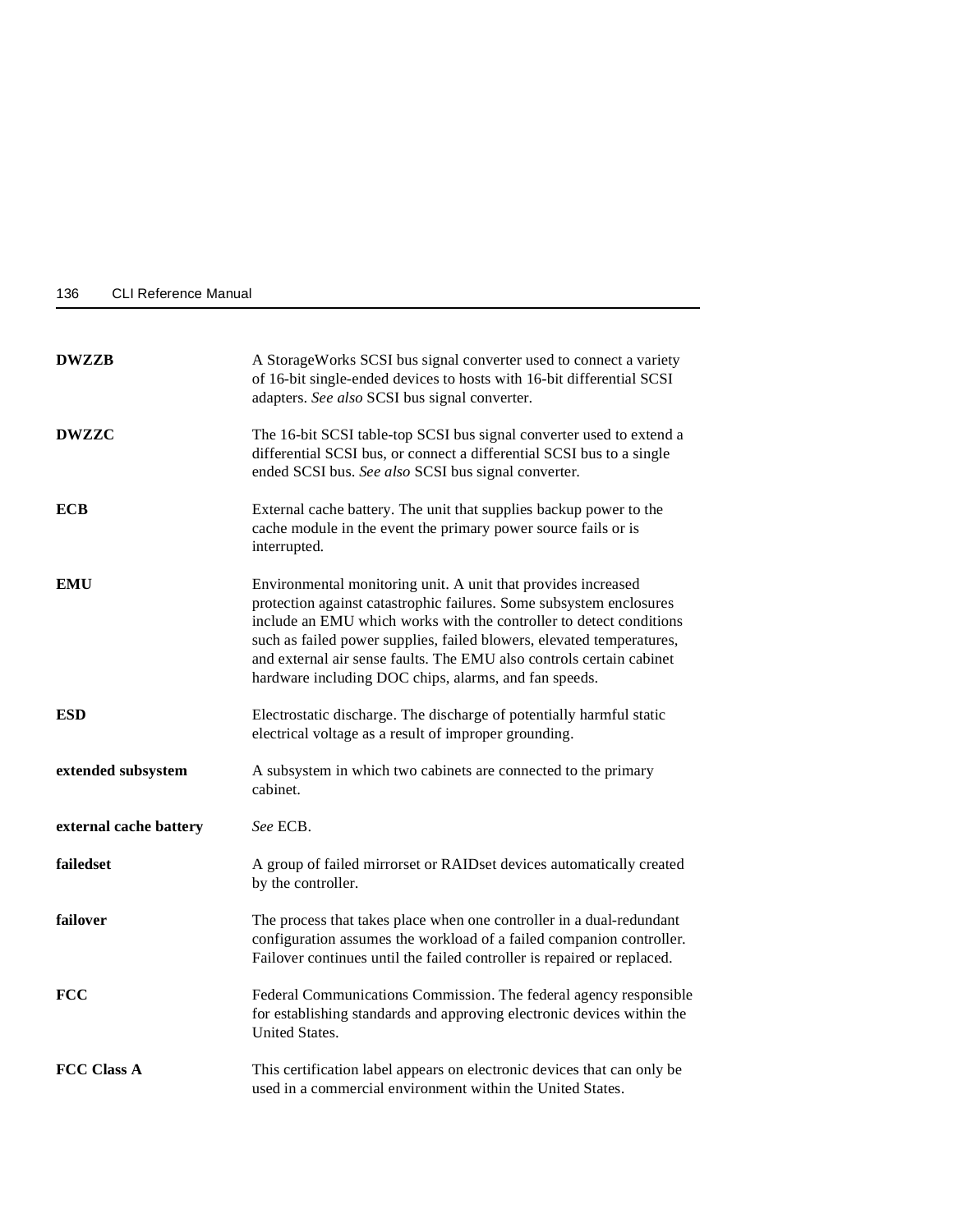| Glossary | 137 |
|----------|-----|
|----------|-----|

<span id="page-150-0"></span>

| <b>FCC Class B</b>      | This certification label appears on electronic devices that can be used<br>in either a home or a commercial environment within the United States.                                                                                                                                                                                                                                                        |  |
|-------------------------|----------------------------------------------------------------------------------------------------------------------------------------------------------------------------------------------------------------------------------------------------------------------------------------------------------------------------------------------------------------------------------------------------------|--|
| <b>FD SCSI</b>          | The fast, narrow, differential SCSI bus with an 8-bit data transfer rate<br>of 10 MB/s. See also FWD SCSI and SCSI.                                                                                                                                                                                                                                                                                      |  |
| flush                   | The act of writing dirty data from cache to a storage media.                                                                                                                                                                                                                                                                                                                                             |  |
| forced errors           | A data bit indicating a corresponding logical data block contains<br>unrecoverable data.                                                                                                                                                                                                                                                                                                                 |  |
| <b>FRU</b>              | Field replaceable unit. A hardware component that can be replaced at<br>the customer's location by DIGITAL service personnel or qualified<br>customer service personnel.                                                                                                                                                                                                                                 |  |
| <b>FWD SCSI</b>         | A fast, wide, differential SCSI bus with a maximum 16-bit data<br>transfer rate of 20 MB/s. See also SCSI and FD SCSI.                                                                                                                                                                                                                                                                                   |  |
| host                    | The primary or controlling computer to which a storage subsystem is<br>attached.                                                                                                                                                                                                                                                                                                                         |  |
| host adapter            | A device that connects a host system to a SCSI bus. The host adapter<br>usually performs the lowest layers of the SCSI protocol. This function<br>may be logically and physically integrated into the host system.                                                                                                                                                                                       |  |
| host compatibility mode | A setting used by the controller to provide optimal controller<br>performance with specific operating systems. This improves the<br>controller's performance and compatibility with the specified operating<br>system. The supported modes are: A, Normal (including DIGITAL<br>UNIX®, OpenVMS, Sun®, and Hewlett-Packard® HP-UX); B, IBM<br>AIX®; C, Proprietary; and D, Microsoft Windows NTTM Server. |  |
| hot disks               | A disk containing multiple hot spots. Hot disks occur when the<br>workload is poorly distributed across storage devices and prevents<br>optimum subsystem performance. See also hot spots.                                                                                                                                                                                                               |  |
| hot spots               | A portion of a disk drive frequently accessed by the host. Because the<br>data being accessed is concentrated in one area, rather than spread<br>across an array of disks providing parallel access, I/O performance is<br>significantly reduced. See also hot disks.                                                                                                                                    |  |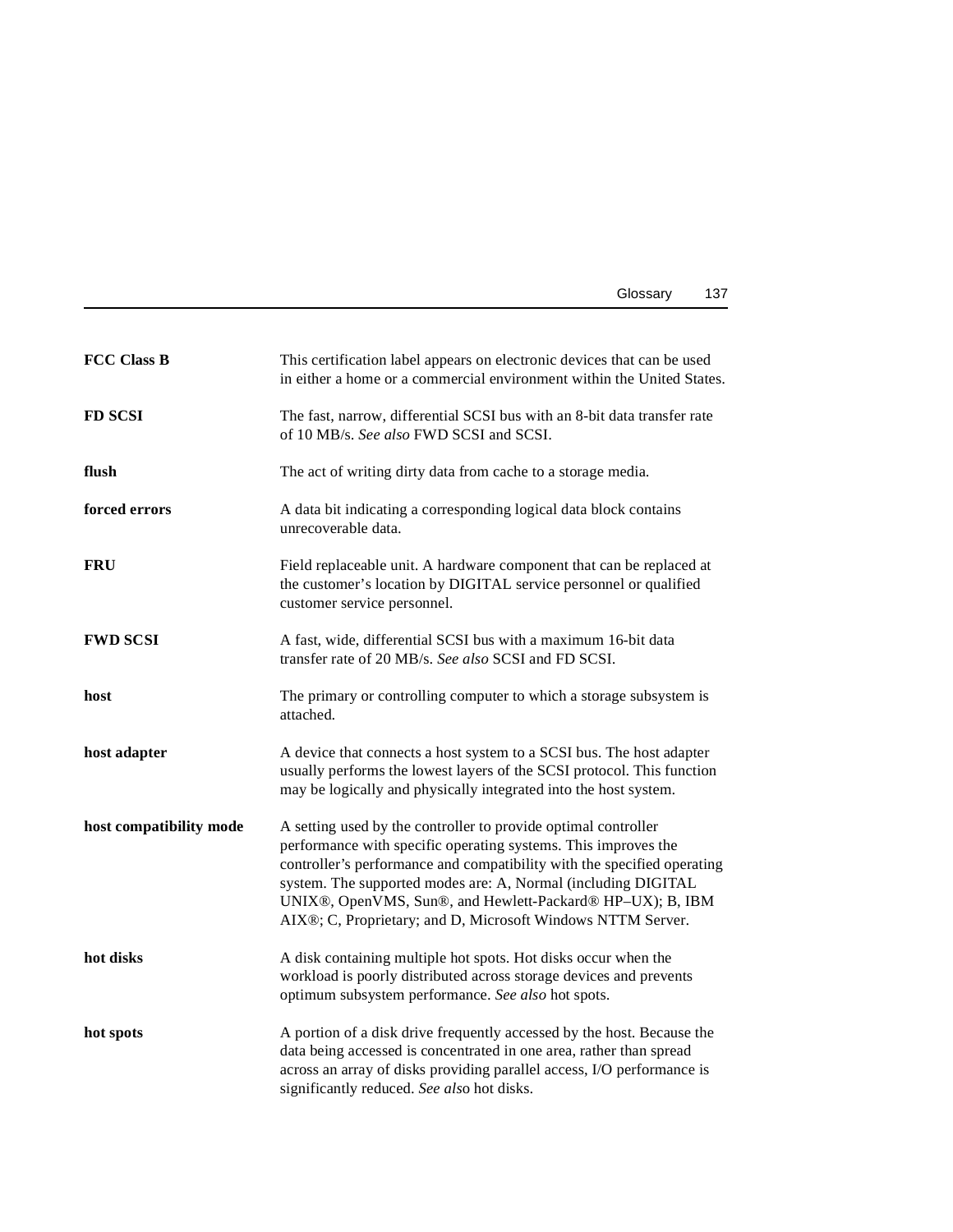<span id="page-151-0"></span>

| 138 | <b>CLI Reference Manual</b> |  |
|-----|-----------------------------|--|
|     |                             |  |

| hot swap            | A method of device replacement that allows normal I/O activity on a<br>device's bus to remain active during device removal and insertion. The<br>device being removed or inserted is the only device that cannot<br>perform operations during this process. See also cold swap and warm<br>swap. |  |
|---------------------|--------------------------------------------------------------------------------------------------------------------------------------------------------------------------------------------------------------------------------------------------------------------------------------------------|--|
| <b>HSOF</b>         | Hierarchical Storage Operating Firmware. Software contained on a<br>removable ROM program card that provides the operating system for<br>the array controller.                                                                                                                                   |  |
| initiator           | A SCSI device that requests an I/O process to be performed by another<br>SCSI device, namely, the SCSI target. The controller is the initiator on<br>the device bus. The host is the initiator on the host bus.                                                                                  |  |
| instance code       | A four-byte value displayed in most text error messages and issued by<br>the controller when a subsystem error occurs. The instance code<br>indicates when during software processing the error was detected.                                                                                    |  |
| I/O module          | A 16-bit SBB shelf device that integrates the SBB shelf with either an<br>8-bit single ended, 16-bit single-ended, or 16-bit differential SCSI bus.<br>See also I/O Module.                                                                                                                      |  |
| <b>JBOD</b>         | Just a bunch of disks. A term used to describe a group of single-device<br>logical units.                                                                                                                                                                                                        |  |
| local connection    | A connection to the subsystem using either its serial maintenance port<br>or the host's SCSI bus. A local connection enables you to connect to<br>one subsystem controller within the physical range of the serial or host<br>SCSI cable.                                                        |  |
| local terminal      | A terminal plugged into the EIA-423 maintenance port located on the<br>front bezel of the controller. See also maintenance terminal.                                                                                                                                                             |  |
| logical bus         | A single-ended bus connected to a differential bus by a SCSI bus<br>signal converter.                                                                                                                                                                                                            |  |
| logical unit        | A physical or virtual device addressable through a target ID number.<br>LUNs use their target's bus connection to communicate on the SCSI<br>bus.                                                                                                                                                |  |
| logical unit number | A value that identifies a specific logical unit belonging to a SCSI target<br>ID number. A number associated with a physical device unit during a                                                                                                                                                |  |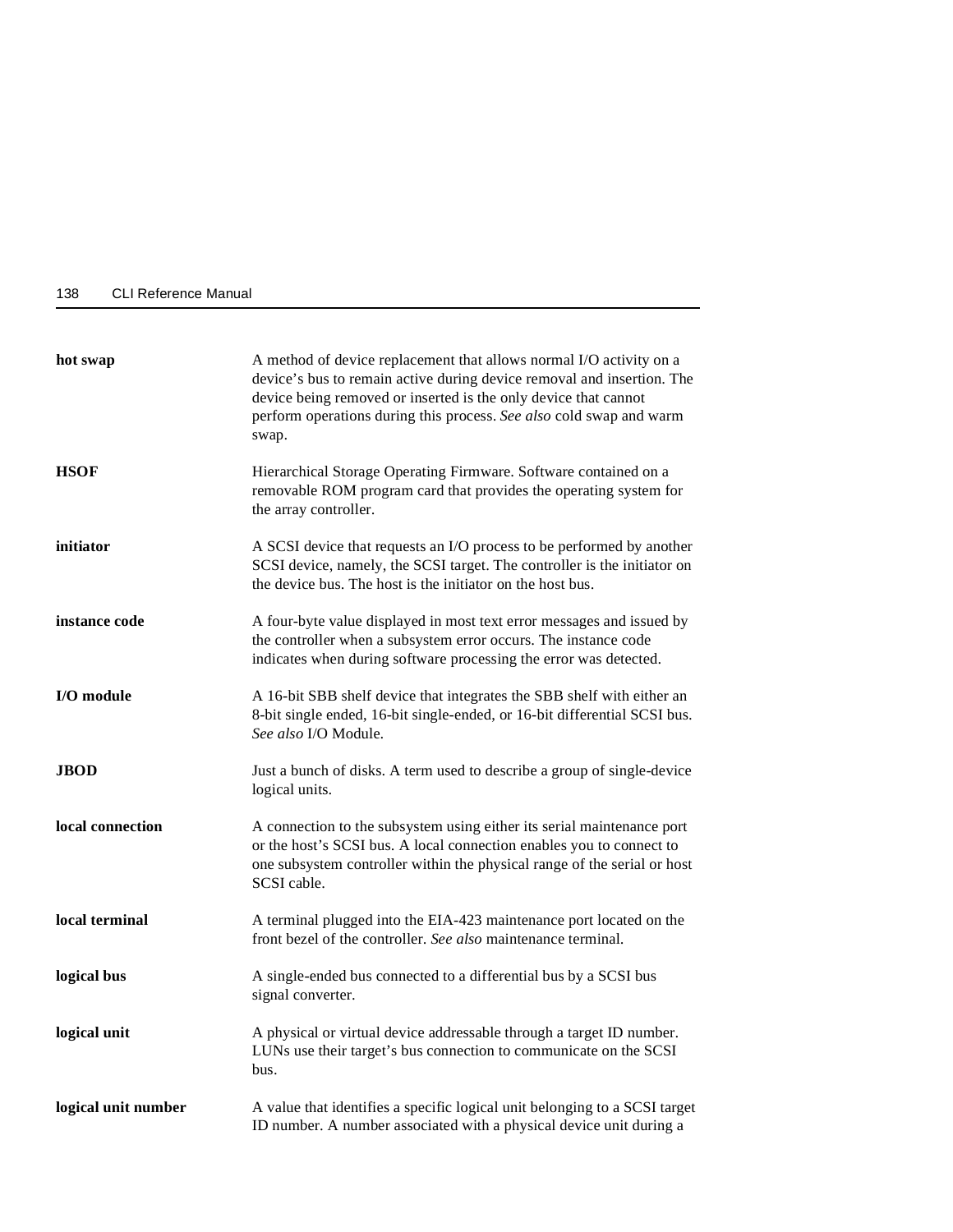| Glossary | 139 |
|----------|-----|
|----------|-----|

<span id="page-152-0"></span>

|                                           | task's I/O operations. Each task in the system must establish its own<br>correspondence between logical unit numbers and physical devices.                                                                                                                                                                                                                                                                              |
|-------------------------------------------|-------------------------------------------------------------------------------------------------------------------------------------------------------------------------------------------------------------------------------------------------------------------------------------------------------------------------------------------------------------------------------------------------------------------------|
| <b>LRU</b>                                | Least recently used. A cache term used to describe the block<br>replacement policy for read cache.                                                                                                                                                                                                                                                                                                                      |
| maintenance terminal                      | An EIA-423-compatible terminal used with the controller. This<br>terminal is used to identify the controller, enable host paths, enter<br>configuration information, and check the controller's status. The<br>maintenance terminal is not required for normal operations.<br>See also local terminal.                                                                                                                  |
| MB/s                                      | Megabytes per second. A unit designation used to measure the SCSI<br>bus bandwidth.                                                                                                                                                                                                                                                                                                                                     |
| member                                    | A container that is a storage element in a RAID array.                                                                                                                                                                                                                                                                                                                                                                  |
| metadata                                  | The data written to a disk for the purposes of controller administration.<br>Metadata improves error detection and media defect management for<br>the disk drive. It is also used to support storageset configuration and<br>partitioning. Non-transportable disks also contain metadata to indicate<br>they are uniquely configured for StorageWorks environments.<br>Metadata can be thought of as "data about data." |
| mirroring                                 | The act of creating an exact copy or image of data.                                                                                                                                                                                                                                                                                                                                                                     |
| mirrored write-back<br>caching            | A method of caching data that maintains two copies of the cached data.<br>The copy is available if either cache module fails.                                                                                                                                                                                                                                                                                           |
| mirrorset                                 | See RAID level 1.                                                                                                                                                                                                                                                                                                                                                                                                       |
| nominal membership                        | The desired number of mirrorset members when the mirrorset is fully<br>populated with active devices. If a member is removed from a<br>mirrorset, the actual number of members may fall below the "nominal"<br>membership.                                                                                                                                                                                              |
| non-redundant<br>controller configuration | (1) A single controller configuration. (2) A controller configuration<br>which does not include a second controller.                                                                                                                                                                                                                                                                                                    |
| normal member                             | A mirrorset member that, block-for-block, contains the same data as<br>other normal members within the mirrorset. Read requests from the<br>host are always satisfied by normal members.                                                                                                                                                                                                                                |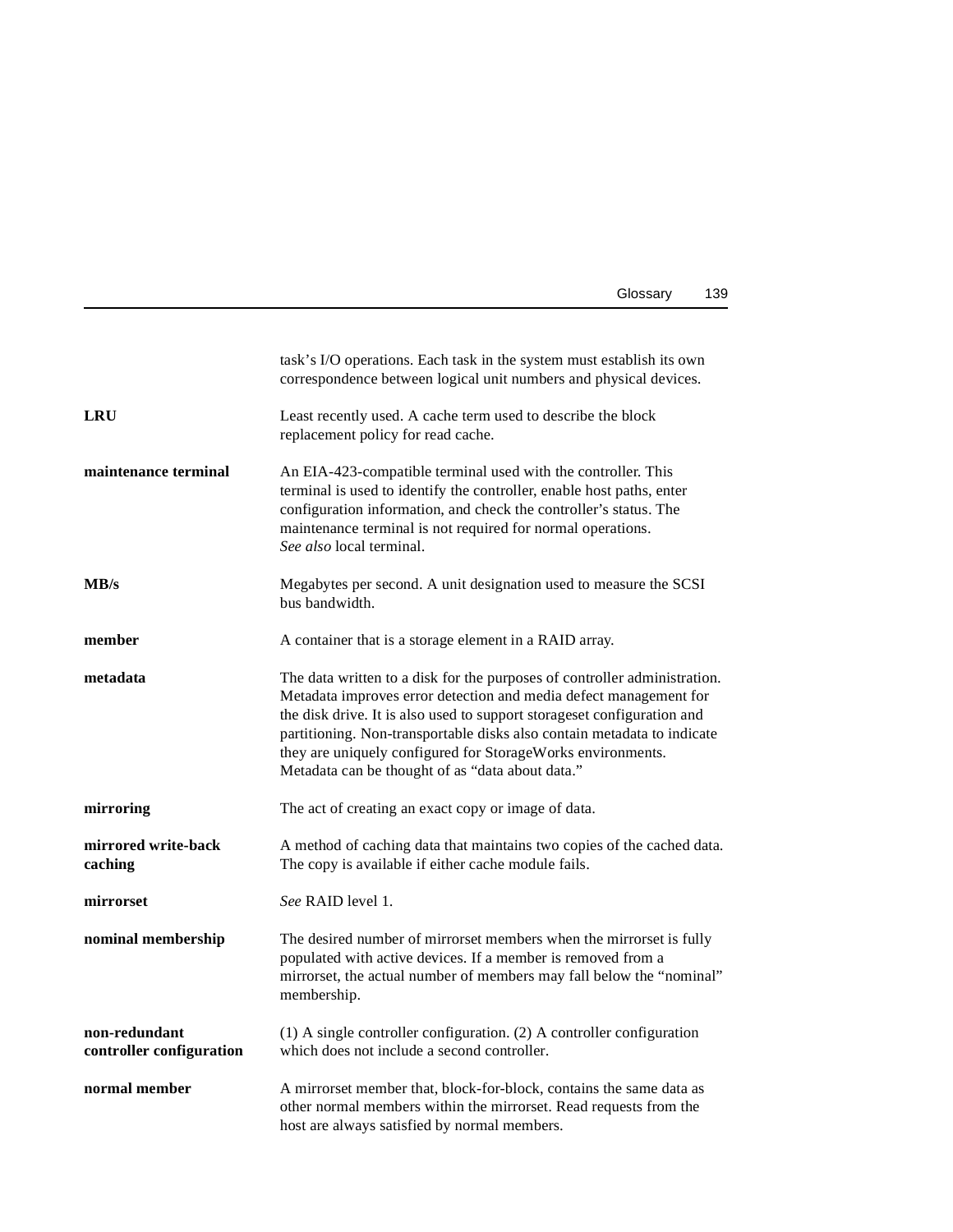<span id="page-153-0"></span>

| 140 | <b>CLI Reference Manual</b> |  |
|-----|-----------------------------|--|
|     |                             |  |

| normalizing        | Normalizing is a state in which, block-for-block, data written by the<br>host to a mirrorset member is consistent with the data on other normal<br>and normalizing members. The normalizing state exists only after a<br>mirrorset is initialized. Therefore, no customer data is on the mirrorset.                                                                                         |
|--------------------|---------------------------------------------------------------------------------------------------------------------------------------------------------------------------------------------------------------------------------------------------------------------------------------------------------------------------------------------------------------------------------------------|
| normalizing member | A mirrorset member whose contents is the same as all other normal<br>and normalizing members for data that has been written since the<br>mirrorset was created or lost cache data was cleared. A normalizing<br>member is created by a normal member when either all of the normal<br>members fail or all of the normal members are removed from the<br>mirrorset. See also copying member. |
| <b>NVM</b>         | Non-Volatile Memory. A type of memory-the contents of which<br>survive loss of power.                                                                                                                                                                                                                                                                                                       |
| <b>OCP</b>         | Operator control panel. The control or indicator panel associated with<br>a device. The OCP is usually mounted on the device and is accessible<br>to the operator.                                                                                                                                                                                                                          |
| other controller   | The controller in a dual-redundant pair that's connected to the<br>controller that's serving your current CLI session. See also this<br>controller.                                                                                                                                                                                                                                         |
| <b>PCM</b>         | Polycenter Console Manager.                                                                                                                                                                                                                                                                                                                                                                 |
| <b>PCMCIA</b>      | Personal Computer Memory Card Industry Association. An<br>international association formed to promote a common standard for PC<br>card-based peripherals to be plugged into notebook computers. The<br>card commonly known as a PCMCIA card is about the size of a credit<br>card.                                                                                                          |
| parity             | A method of checking if binary numbers or characters are correct by<br>counting the ONE bits. In odd parity, the total number of ONE bits<br>must be odd; in even parity, the total number of ONE bits must be<br>even. Parity information can be used to correct corrupted data.<br>RAIDsets use parity to improve the availability of data.                                               |
| parity bit         | A binary digit added to a group of bits that checks to see if there are<br>errors in the transmission.                                                                                                                                                                                                                                                                                      |
| parity RAID        | See RAIDset.                                                                                                                                                                                                                                                                                                                                                                                |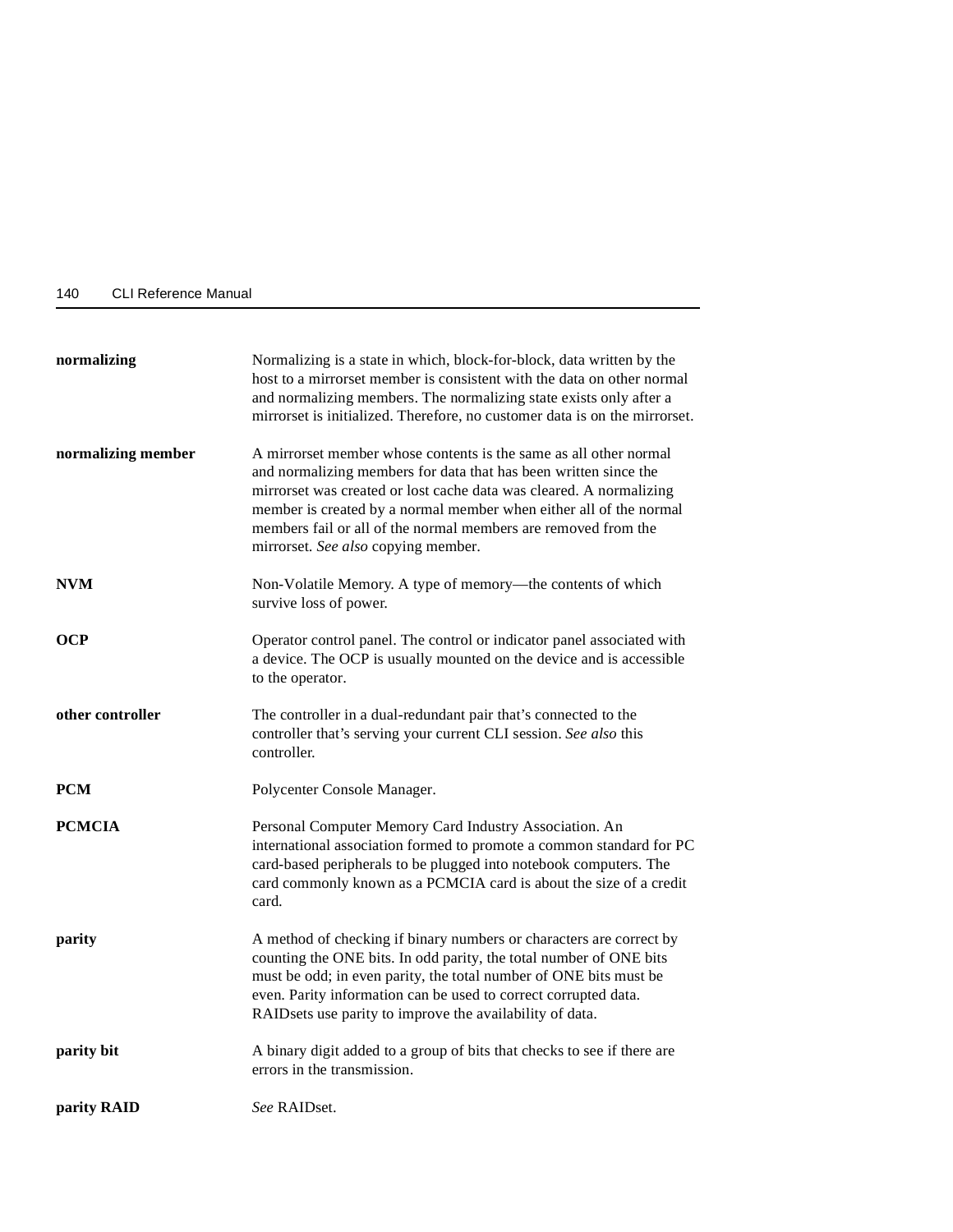| Glossary | 141 |
|----------|-----|
|----------|-----|

<span id="page-154-0"></span>

| partition           | A logical division of a container, represented to the host as a logical<br>unit.                                                                                                                                                                                                                                                                                                                             |
|---------------------|--------------------------------------------------------------------------------------------------------------------------------------------------------------------------------------------------------------------------------------------------------------------------------------------------------------------------------------------------------------------------------------------------------------|
| port                | (1) In general terms, a logical channel in a communications system. (2)<br>The hardware and software used to connect a host controller to a<br>communications bus, such as a SCSI bus or serial bus.                                                                                                                                                                                                         |
|                     | Regarding the controller, the port is: $(1)$ the logical route for data in<br>and out of a controller that can contain one or more channels, all of<br>which contain the same type of data. (2) The hardware and software<br>that connects a controller to a SCSI device.                                                                                                                                    |
| primary cabinet     | The primary cabinet is the subsystem enclosure that contains the<br>controllers, cache modules, external cache batteries, and the PVA<br>module.                                                                                                                                                                                                                                                             |
| program card        | The PCMCIA card containing the controller's operating software.                                                                                                                                                                                                                                                                                                                                              |
| <b>PTL</b>          | Port-Target-LUN. The controller's method of locating a device on the<br>controller's device bus.                                                                                                                                                                                                                                                                                                             |
| <b>PVA</b> module   | Power Verification and Addressing module.                                                                                                                                                                                                                                                                                                                                                                    |
| quiesce             | The act of rendering bus activity inactive or dormant. For example,<br>"quiesce the SCSI bus operations during a device warm-swap."                                                                                                                                                                                                                                                                          |
| <b>RAID</b>         | Redundant Array of Independent Disks. Represents multiple levels of<br>storage access developed to improve performance or availability or<br>both.                                                                                                                                                                                                                                                           |
| <b>RAID</b> level 0 | A RAID storageset that stripes data across an array of disk drives. A<br>single logical disk spans multiple physical disks, allowing parallel data<br>processing for increased I/O performance. While the performance<br>characteristics of RAID level 0 is excellent, this is the only RAID level<br>that does not provide redundancy. Raid level 0 storagesets are<br>sometimes referred to as stripesets. |
| RAID level $0+1$    | A RAID storageset that stripes data across an array of disks (RAID<br>level 0) and mirrors the striped data (RAID level 1) to provide high I/O<br>performance and high availability. This RAID level is alternatively<br>called a striped mirrorset. Raid level $0+1$ storagesets are sometimes<br>referred to as striped mirrorsets.                                                                        |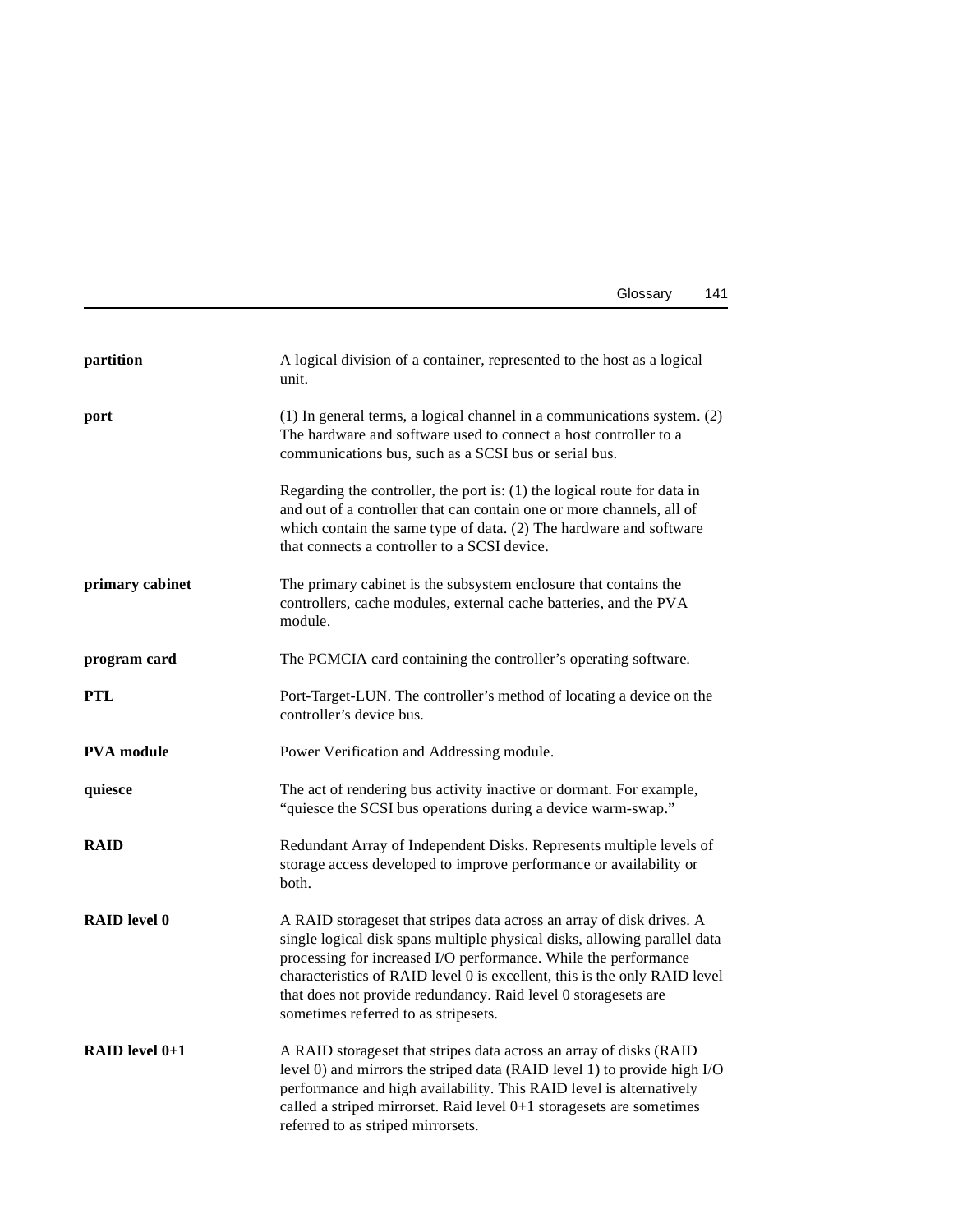<span id="page-155-0"></span>

| 142 | <b>CLI Reference Manual</b> |  |
|-----|-----------------------------|--|
|     |                             |  |

| <b>RAID</b> level 1   | A RAID storageset of two or more physical disks that maintains a<br>complete and independent copy of the entire virtual disk's data. This<br>type of storageset has the advantage of being highly reliable and<br>extremely tolerant of device failure. Raid level 1 storagesets are<br>sometimes referred to as mirrorsets.                                                                                                                                  |
|-----------------------|---------------------------------------------------------------------------------------------------------------------------------------------------------------------------------------------------------------------------------------------------------------------------------------------------------------------------------------------------------------------------------------------------------------------------------------------------------------|
| <b>RAID</b> level 3   | A RAID storageset that transfers data parallel across the array's disk<br>drives a byte at a time, causing individual blocks of data to be spread<br>over several disks serving as one enormous virtual disk. A separate<br>redundant check disk for the entire array stores parity on a dedicated<br>disk drive within the storageset. Contrast RAID level 5.                                                                                                |
| <b>RAID Level 5</b>   | A RAID storageset that, unlike RAID level 3, stores the parity<br>information across all of the disk drives within the storageset. Contrast<br>RAID level 3.                                                                                                                                                                                                                                                                                                  |
| <b>RAID</b> level 3/5 | A DIGITAL-developed RAID storageset that stripes data and parity<br>across three or more members in a disk array. A RAIDset combines<br>the best characteristics of RAID level 3 and RAID level 5. A RAID set<br>is the best choice for most applications with small to medium I/O<br>requests, unless the application is write intensive. A RAIDset is<br>sometimes called parity RAID. Raid level 3/5 storagesets are<br>sometimes referred to as RAIDsets. |
| <b>RAIDset</b>        | See RAID level 3/5.                                                                                                                                                                                                                                                                                                                                                                                                                                           |
| read caching          | A cache management method used to decrease the subsystem's<br>response time to a read request by allowing the controller to satisfy the<br>request from the cache memory rather than from the disk drives.                                                                                                                                                                                                                                                    |
| reconstruction        | The process of regenerating the contents of a failed member's data.<br>The reconstruct process writes the data to a spareset disk and then<br>incorporates the spareset disk into the mirrorset, striped mirrorset, or<br>RAIDset from which the failed member came. See also regeneration.                                                                                                                                                                   |
| reduced               | Indicates that a mirrorset or RAIDset is missing one member because<br>the member has failed or has been physically removed.                                                                                                                                                                                                                                                                                                                                  |
| redundancy            | The provision of multiple interchangeable components to perform a<br>single function in order to cope with failures and errors. A RAIDset is<br>considered to be redundant when user data is recorded directly to one                                                                                                                                                                                                                                         |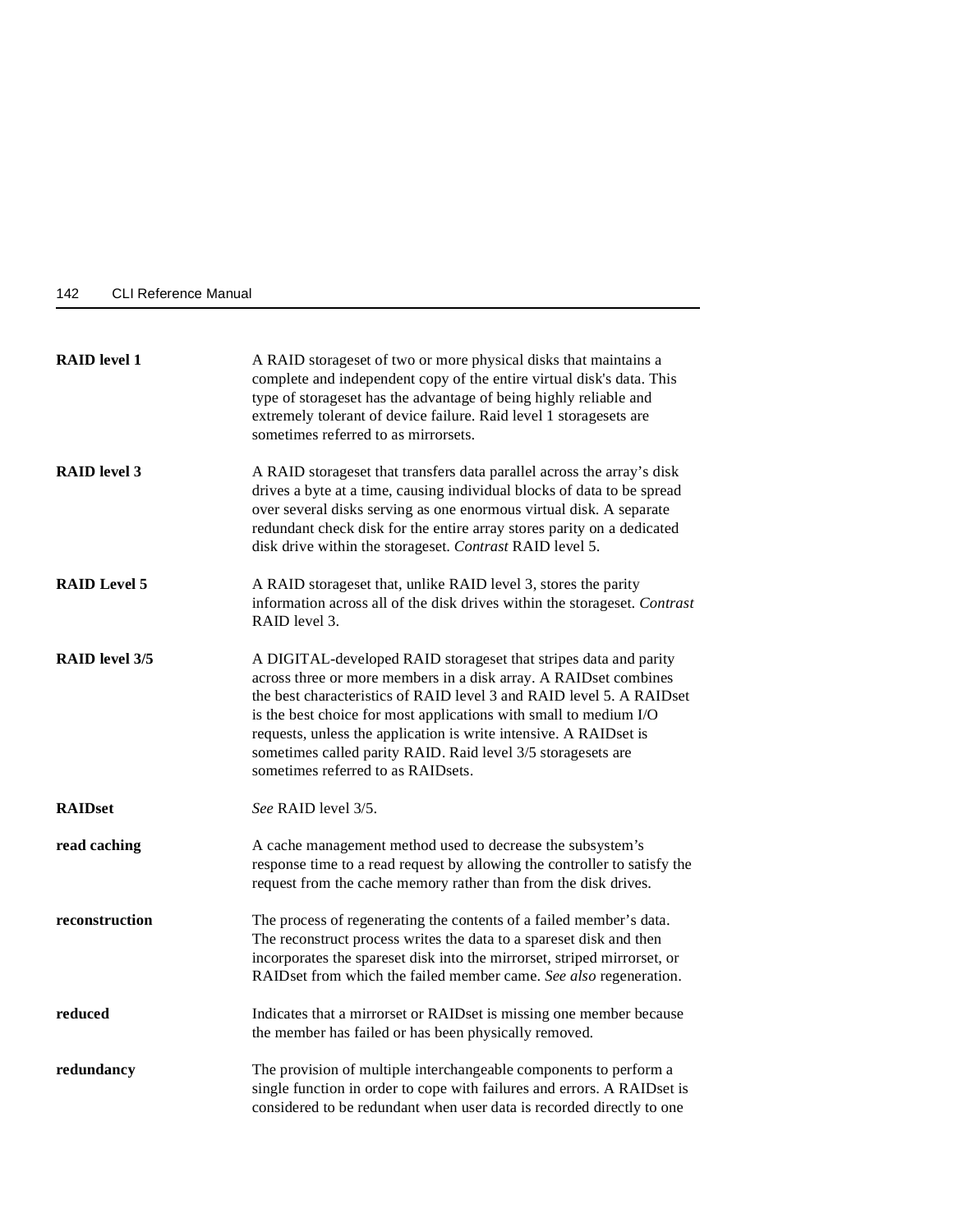| Glossary | 143 |
|----------|-----|
|          |     |

<span id="page-156-0"></span>

|                                     | member and all of the other members include associated parity<br>information.                                                                                                                                                                                                                                                                                                                                           |
|-------------------------------------|-------------------------------------------------------------------------------------------------------------------------------------------------------------------------------------------------------------------------------------------------------------------------------------------------------------------------------------------------------------------------------------------------------------------------|
| regeneration                        | (1) The process of calculating missing data from redundant data. (2)<br>The process of recreating a portion of the data from a failing or failed<br>drive using the data and parity information from the other members<br>within the storageset. The regeneration of an entire RAIDset member<br>is called reconstruction. See also reconstruction.                                                                     |
| <b>RFI</b>                          | Radio frequency interference. The disturbance of a signal by an<br>unwanted radio signal or frequency.                                                                                                                                                                                                                                                                                                                  |
| replacement policy                  | The policy specified by a switch with the SET FAILEDSET command<br>indicating whether a failed disk from a mirrorset or RAIDset is to be<br>automatically replaced with a disk from the spareset. The two switch<br>choices are AUTOSPARE and NOAUTOSPARE.                                                                                                                                                              |
| <b>SBB</b>                          | Storage Works building block. (1) A modular carrier plus the interface<br>required to mount the carrier into a standard StorageWorks shelf. (2)<br>any device conforming to shelf mechanical and electrical standards<br>installed in a 3.5-inch or 5.25-inch carrier, whether it is a storage<br>device or power supply.                                                                                               |
| <b>SCSI</b>                         | Small computer system interface. (1) An ANSI interface standard<br>defining the physical and electrical parameters of a parallel I/O bus<br>used to connect initiators to devices. (2) a processor-independent<br>standard protocol for system-level interfacing between a computer and<br>intelligent devices including hard drives, floppy disks, CD-ROMs,<br>printers, scanners, and others.                         |
| <b>SCSI-A cable</b>                 | A 50-conductor (25 twisted-pair) cable generally used for single-<br>ended, SCSI-bus connections.                                                                                                                                                                                                                                                                                                                       |
| <b>SCSI</b> bus signal<br>converter | Sometimes referred to as an adapter. $(1)$ A device used to interface<br>between the subsystem and a peripheral device unable to be mounted<br>directly into the SBB shelf of the subsystem. (2) a device used to<br>connect a differential SCSI bus to a single-ended SCSI bus. (3) A<br>device used to extend the length of a differential or single-ended SCSI<br>bus. See also DWZZA, DWZZB, DWZZC, and I/O module. |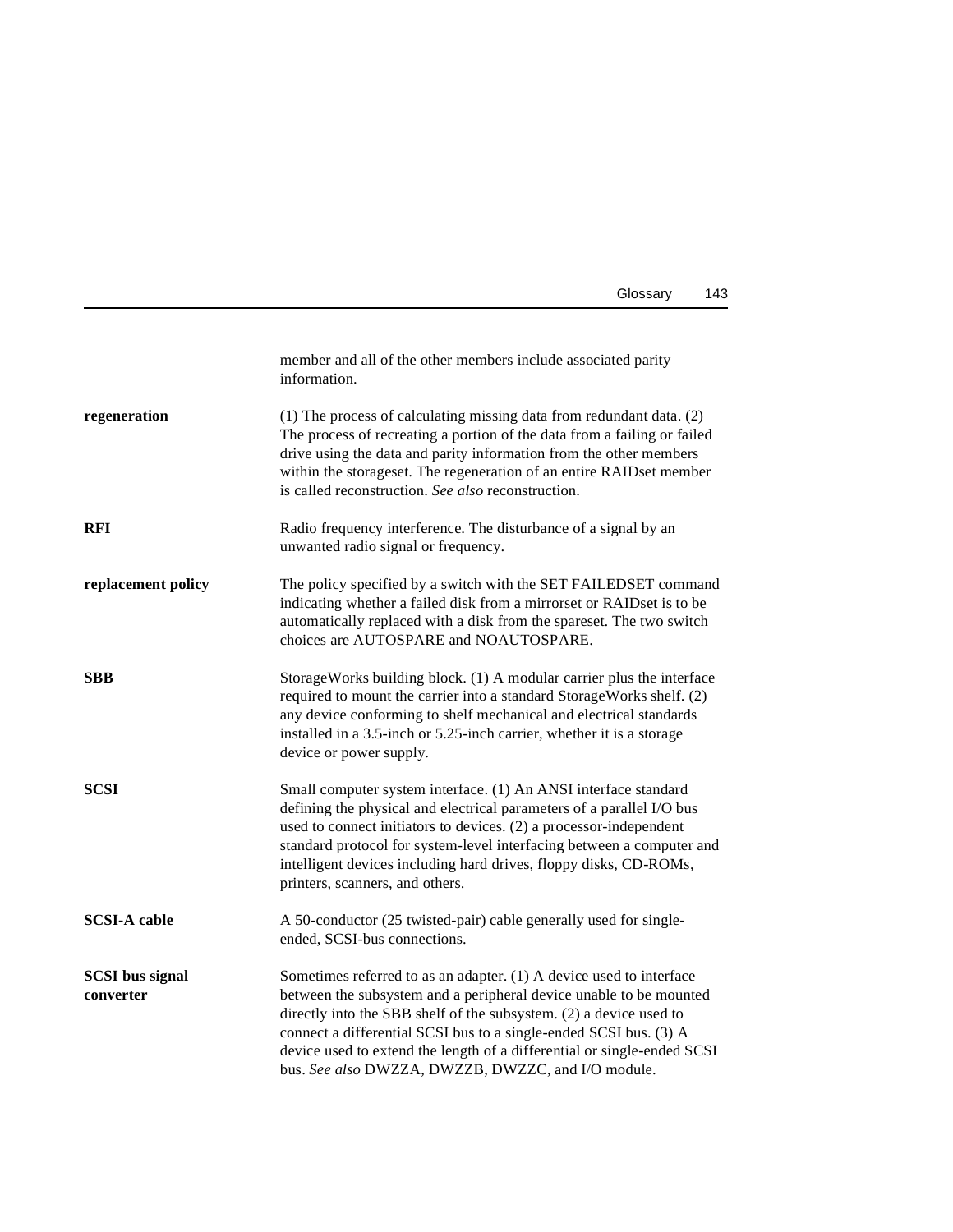<span id="page-157-0"></span>

| 144 | <b>CLI Reference Manual</b> |  |
|-----|-----------------------------|--|
|     |                             |  |

| <b>SCSI</b> device                  | (1) A host computer adapter, a peripheral controller, or an intelligent<br>peripheral that can be attached to the SCSI bus. (2) Any physical unit<br>that can communicate on a SCSI bus.                                                                                                                                               |
|-------------------------------------|----------------------------------------------------------------------------------------------------------------------------------------------------------------------------------------------------------------------------------------------------------------------------------------------------------------------------------------|
| <b>SCSI</b> device <b>ID</b> number | A bit-significant representation of the SCSI address referring to one of<br>the signal lines, numbered 0 through 7 for an 8-bit bus, or 0 through 15<br>for a 16-bit bus. See also target ID number.                                                                                                                                   |
| <b>SCSI ID number</b>               | The representation of the SCSI address that refers to one of the signal<br>lines numbered 0 through 15.                                                                                                                                                                                                                                |
| <b>SCSI-P</b> cable                 | A 68-conductor (34 twisted-pair) cable generally used for differential<br>bus connections.                                                                                                                                                                                                                                             |
| <b>SCSI</b> port                    | (1) Software: The channel controlling communications to and from a<br>specific SCSI bus in the system. (2) Hardware: The name of the logical<br>socket at the back of the system unit to which a SCSI device is<br>connected.                                                                                                          |
| signal converter                    | See SCSI bus signal converter.                                                                                                                                                                                                                                                                                                         |
| single ended I/O module             | A 16-bit I/O module. See also I/O module.                                                                                                                                                                                                                                                                                              |
| single-ended SCSI bus               | An electrical connection where one wire carries the signal and another<br>wire or shield is connected to electrical ground. Each signal's logic<br>level is determined by the voltage of a single wire in relation to<br>ground. This is in contrast to a differential connection where the<br>second wire carries an inverted signal. |
| spareset                            | A collection of disk drives made ready by the controller to replace<br>failed members of a storageset.                                                                                                                                                                                                                                 |
| storage array                       | An integrated set of storage devices.                                                                                                                                                                                                                                                                                                  |
| storage array subsystem             | See storage subsystem.                                                                                                                                                                                                                                                                                                                 |
| storageset                          | (1) A group of devices configured with RAID techniques to operate as<br>a single container. (2) Any collection of containers, such as stripesets,<br>mirrorsets, striped mirrorsets, and RAIDsets.                                                                                                                                     |
| storage subsystem                   | The controllers, storage devices, shelves, cables, and power supplies<br>used to form a mass storage subsystem.                                                                                                                                                                                                                        |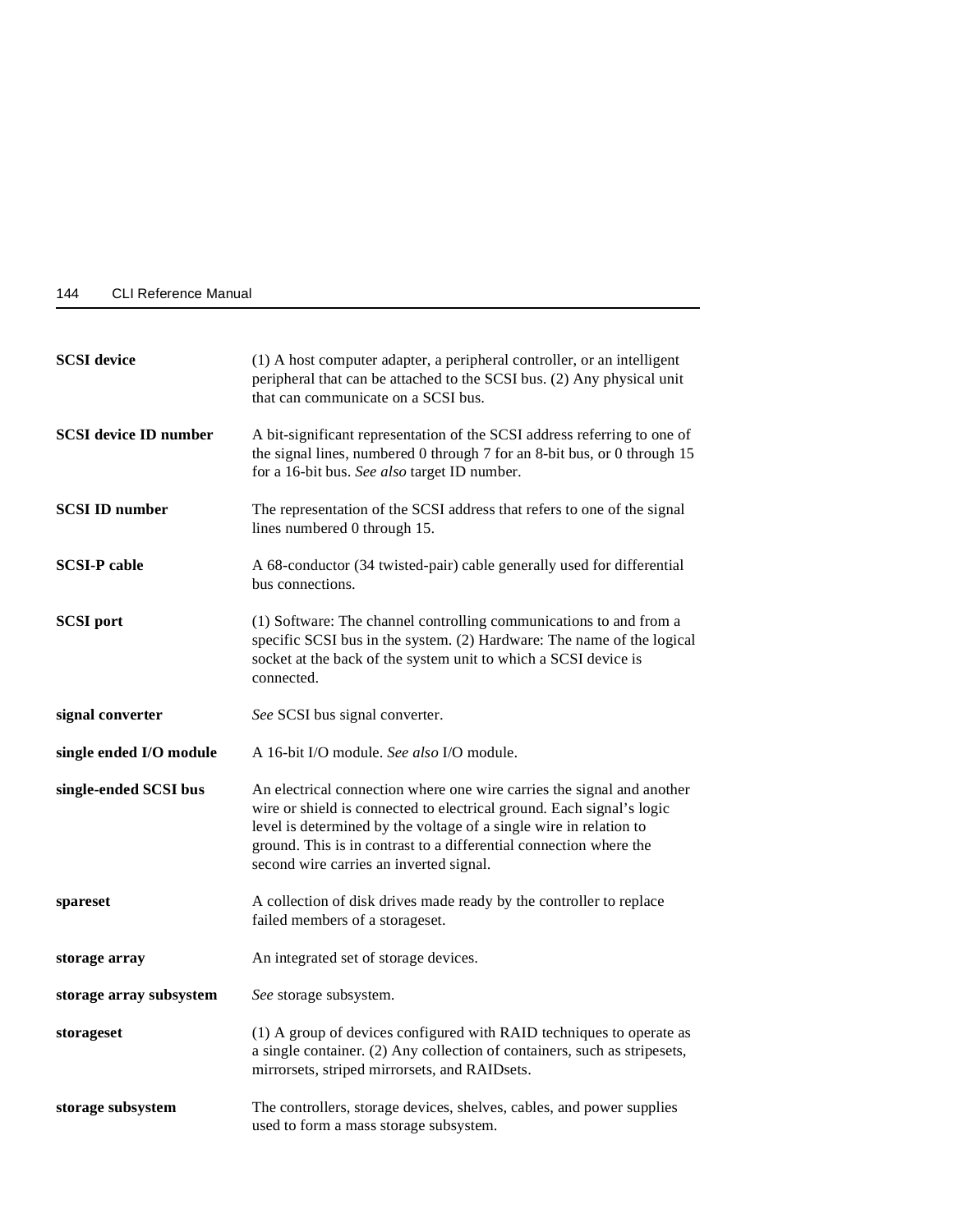| Glossary | 145 |
|----------|-----|
|----------|-----|

<span id="page-158-0"></span>

| storage unit         | The general term that refers to storagesets, single-disk units, and all<br>other storage devices that are installed in your subsystem and accessed<br>by the host. A storage unit can be any entity that is capable of storing<br>data, whether it is a physical device or a group of physical devices.                                  |
|----------------------|------------------------------------------------------------------------------------------------------------------------------------------------------------------------------------------------------------------------------------------------------------------------------------------------------------------------------------------|
| <b>StorageWorks</b>  | A family of DIGITAL modular data storage products which allow<br>customers to design and configure their own storage subsystems.<br>Components include power, packaging, cabling, devices, controllers,<br>and software. Customers can integrate devices and array controllers in<br>StorageWorks enclosures to form storage subsystems. |
|                      | Storage Works systems include integrated SBBs and array controllers<br>to form storage subsystems. System-level enclosures to house the<br>shelves and standard mounting devices for SBBs are also included.                                                                                                                             |
| stripe               | The data divided into blocks and written across two or more member<br>disks in an array.                                                                                                                                                                                                                                                 |
| striped mirrorset    | See RAID level 0+1.                                                                                                                                                                                                                                                                                                                      |
| stripeset            | See RAID level 0.                                                                                                                                                                                                                                                                                                                        |
| stripe size          | The stripe capacity as determined by $n-1$ times the chunksize, where n<br>is the number of RAIDset members.                                                                                                                                                                                                                             |
| striping             | The technique used to divide data into segments, also called chunks.<br>The segments are striped, or distributed, across members of the<br>stripeset. This technique helps to distribute hot spots across the array<br>of physical devices to prevent hot spots and hot disks.                                                           |
|                      | Each stripeset member receives an equal share of the I/O request load,<br>improving performance.                                                                                                                                                                                                                                         |
| surviving controller | The controller in a dual-redundant configuration pair that serves its<br>companion's devices when the companion controller fails.                                                                                                                                                                                                        |
|                      |                                                                                                                                                                                                                                                                                                                                          |
| tape                 | A storage device supporting sequential access to variable sized data<br>records.                                                                                                                                                                                                                                                         |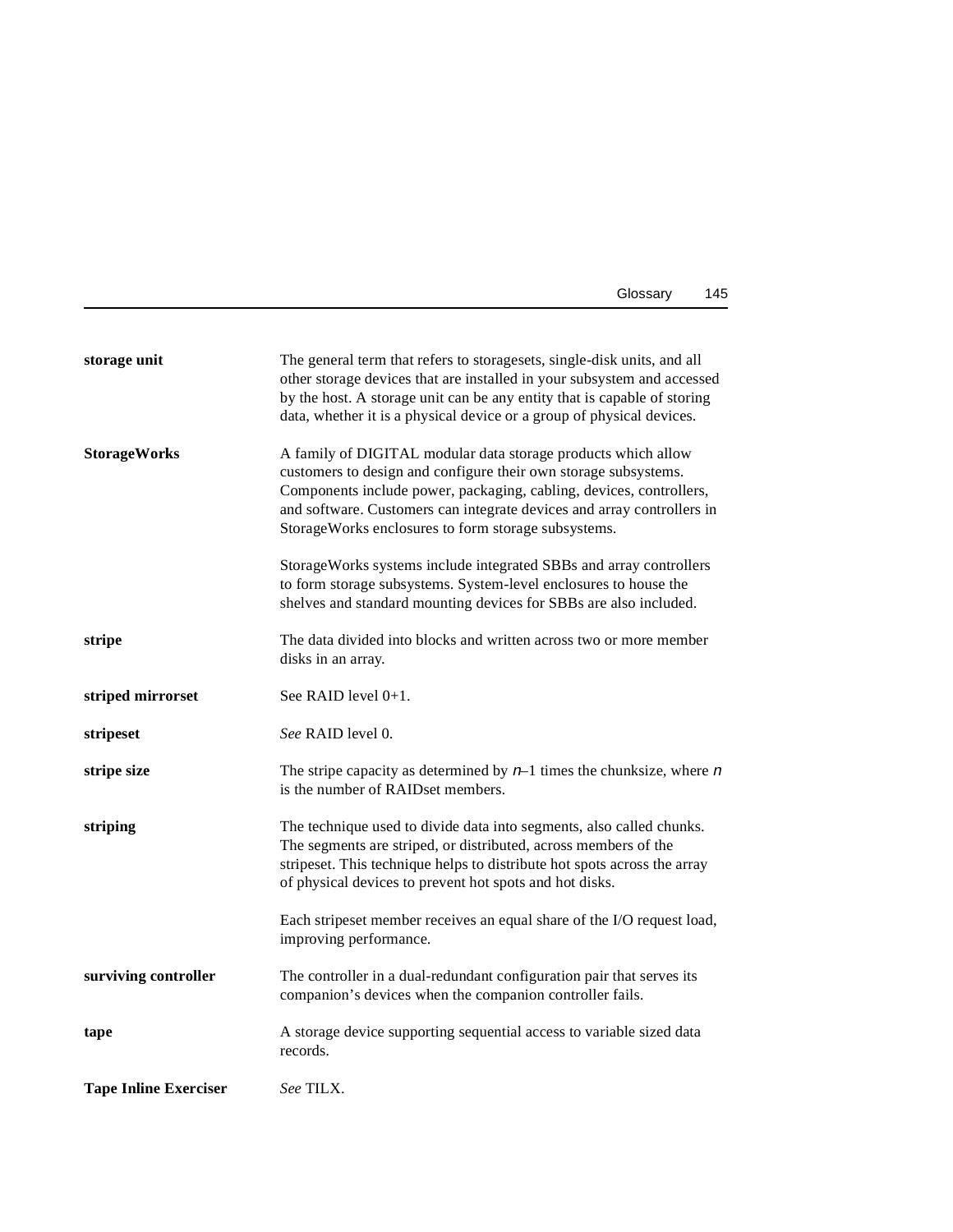| 146 | <b>CLI Reference Manual</b> |  |
|-----|-----------------------------|--|
|     |                             |  |

| target                | (1) A SCSI device that performs an operation requested by an initiator.<br>(2) Designates the target identification (ID) number of the device.                                                                                                                                                      |
|-----------------------|-----------------------------------------------------------------------------------------------------------------------------------------------------------------------------------------------------------------------------------------------------------------------------------------------------|
| target ID number      | The address a bus initiator uses to connect with a bus target. Each bus<br>target is assigned a unique target address.                                                                                                                                                                              |
| this controller       | The controller that is serving your current CLI session through a local<br>or remote terminal. See also other controller.                                                                                                                                                                           |
| <b>TILX</b>           | Tape inline exerciser. The controller's diagnostic software to test the<br>data transfer capabilities of tape drives in a way that simulates a high<br>level of user activity.                                                                                                                      |
| <b>Ultra SCSI bus</b> | A wide, fast-20 SCSI bus.                                                                                                                                                                                                                                                                           |
| unit                  | A container made accessible to a host. A unit may be created from a<br>single disk drive or tape drive. A unit may also be created from a more<br>complex container such as a RAIDset. The controller supports a<br>maximum of eight units on each target. See also target and target ID<br>number. |
| unwritten cached data | Sometimes called unflushed data. See dirty data.                                                                                                                                                                                                                                                    |
| <b>UPS</b>            | Uninterruptible power supply. A battery-powered power supply<br>guaranteed to provide power to an electrical device in the event of an<br>unexpected interruption to the primary power supply. Uninterruptible                                                                                      |
|                       | power supplies are usually rated by the amount of voltage supplied and<br>the length of time the voltage is supplied.                                                                                                                                                                               |
| <b>VHDCI</b>          | Very high-density-cable interface. A 68-pin interface. Required for<br>ultra-SCSI connections.                                                                                                                                                                                                      |
| virtual terminal      | A software path from an operator terminal on the host to the<br>controller's CLI interface, sometimes called a host console. The path<br>can be established via the host port on the controller (using HSZ term)<br>or via the maintenance port through an intermediary host.                       |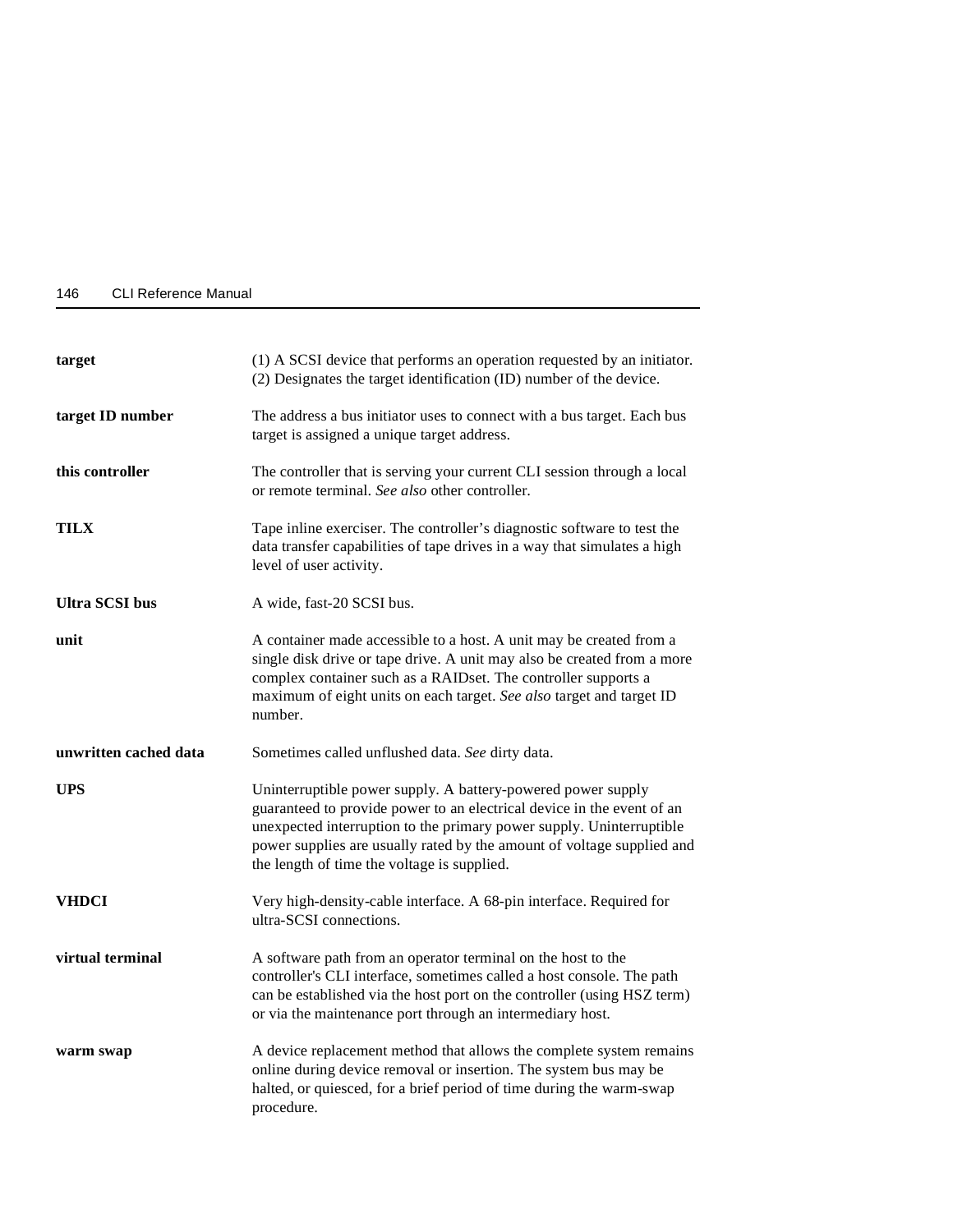| Glossary | 147 |
|----------|-----|
|----------|-----|

<span id="page-160-0"></span>

| write-back caching    | A cache management method used to decrease the subsystem's<br>response time to write requests by allowing the controller to declare<br>the write operation "complete" as soon as the data reaches its cache<br>memory. The controller performs the slower operation of writing the<br>data to the disk drives at a later time.                                                                                                                    |
|-----------------------|---------------------------------------------------------------------------------------------------------------------------------------------------------------------------------------------------------------------------------------------------------------------------------------------------------------------------------------------------------------------------------------------------------------------------------------------------|
| write-through caching | A cache management method used to decrease the subsystem's<br>response time to a read. This method allows the controller to satisfy the<br>request from the cache memory rather than from the disk drives.                                                                                                                                                                                                                                        |
| write hole            | The period of time in a RAID level 1 or RAID level 5 write operation<br>when there is an opportunity for undetectable RAIDset data corruption.<br>Write holes occur under conditions such as power outages, where the<br>writing of multiple members can be abruptly interrupted. A battery<br>backed-up cache design eliminates the write hole because data is<br>preserved in cache and unsuccessful write operations can be retried.           |
| write-through cache   | A cache management technique for retaining host write requests in<br>read cache. When the host requests a write operation, the controller<br>writes data directly to the storage device. This technique allows the<br>controller to complete some read requests from the cache, greatly<br>improving the response time to retrieve data. The operation is complete<br>only after the data to be written is received by the target storage device. |
|                       | This cache management method may update, invalidate, or delete data<br>from the cache memory accordingly, to ensure that the cache contains                                                                                                                                                                                                                                                                                                       |

the most current data.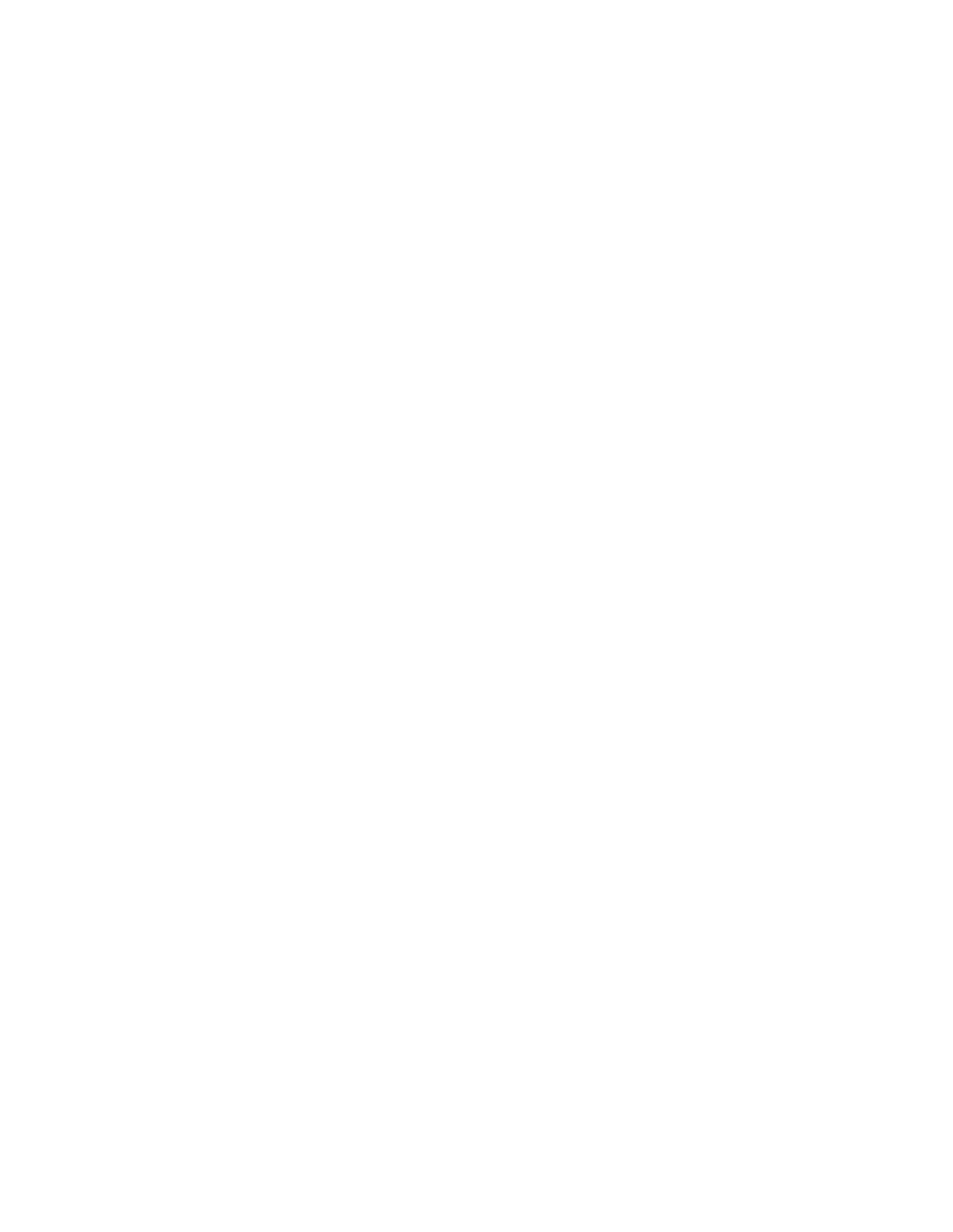## Index

### **A**

abbreviations, [xii](#page-11-0) ADD CDROM command, syntax, [7](#page-20-0) ADD *device-name* command switches TRANSFER\_RATE\_REQUESTED, [10](#page-23-0) ADD DISK command switches NOTRANSPORTABLE, [9](#page-22-0) TR[ANSPORTABLE, 9](#page-22-0) syntax, 9 ADD MIRRORSET command switches COPY, [13](#page-26-0) POLICY, [14](#page-27-0) READ\_SOURCE, [14](#page-27-0) syntax, [13](#page-26-0) ADD PASSTHROUGH command switches TR[ANSFER\\_RATE\\_REQUESTED,](#page-30-0) [18](#page-31-0) syntax, 17 ADD RAIDSET command switches NOPOLICY, [19–](#page-32-0)[20](#page-33-0) POLICY, [19](#page-32-0)[–20](#page-33-0) RECONSTRUCT, [20](#page-33-0) REDUCED, [20](#page-33-0) syntax, [19](#page-32-0) ADD SPARESET command, syntax, [23](#page-36-0) ADD STRIPESET command, syntax, [25](#page-38-0) ADD UNIT command switches ACCESS\_ID, [28](#page-41-0) MAXIMUM\_[CACHED\\_TRANSFER, 29](#page-42-0) PARTITION, 29 PREFERRED\_PATH, [29](#page-42-0)

RUN, [30,](#page-43-0) [120](#page-133-0) WRITE\_PROTECT, [31](#page-44-0), [120](#page-133-0) W[RITEBACK\\_CACHE,](#page-40-0) [31](#page-44-0)[,](#page-40-0) [120](#page-133-0) syntax, 27 adding CD-R[OM drives,](#page-22-0) [7](#page-20-0) disks, 9 mirrorsets, [13](#page-26-0) passthrough containers, [17](#page-30-0) sparesets, [23](#page-36-0) stripesets, [25](#page-38-0) units, [27](#page-40-0) addressing, units, [4](#page-17-0)[–6](#page-19-0)

### **B**

BBR, [133](#page-146-0)

### **C**

cable distribution unit, [134](#page-147-0) cables SCSI-bus cable lengths, [90](#page-103-0) tightening, [ix](#page-8-0) cache, setting flush timer, [84](#page-97-0) Caution, defined, [xi](#page-10-0) CD-ROM adding to configuration, [7](#page-20-0) deleting, [45](#page-58-0) showing, [123](#page-136-0) CD-ROMs displaying information, [123](#page-136-0) CFMENU, running, [79](#page-92-0) chunksize, setting storageset size, [60](#page-73-0) CLCP, running, [79](#page-92-0) CLEAR\_ERRORS CLI command, syntax, [33](#page-46-0) CLEAR\_ERRORS *controller* 

#### 149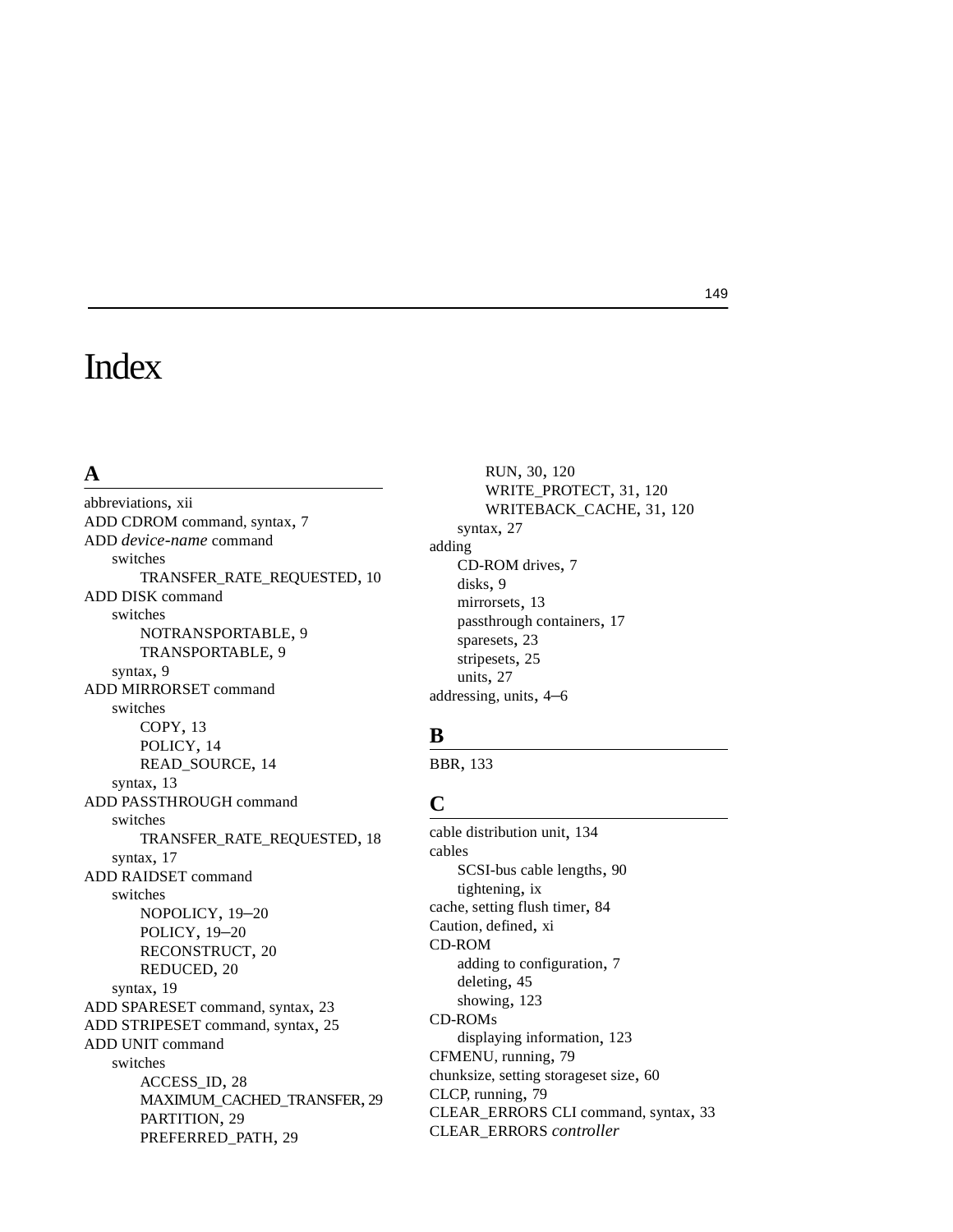INVALID\_CACHE command syntax, [35](#page-48-0) CLEAR\_ERRORS *controller*  INVALID\_CACHE command, syntax, [35](#page-48-0) CLEAR\_ERRORS LOST\_DATA command, syntax, [37](#page-50-0) CLEAR\_ERRORS UNKNOWN command, syntax, [39](#page-52-0) CLEAR\_ERRORS UNWRITEABLE\_DATA command, syntax, [41](#page-54-0) CLI abbreviating commands, [2](#page-15-0) customizin[g the prompt,](#page-14-0) [89](#page-102-0) definition, 1 help, [57](#page-70-0) overview, [1](#page-14-0) CLONE, running, [79](#page-92-0) command editing keys, [3](#page-16-0) [command line interpreter.](#page-14-0) *See* CLI commands abbreviating, [2](#page-15-0) ADD CDROM, [7](#page-20-0) ADD DISK, [9](#page-22-0) ADD MIRRORSET, [13](#page-26-0) ADD PASSTHROUGH, [17](#page-30-0) ADD RAIDSET, [19](#page-32-0) ADD SPARESET, [23](#page-36-0) ADD STRIPESET, [25](#page-38-0) ADD UNIT, [27](#page-40-0) CLEAR\_ERRORS CLI, [33](#page-46-0) CLEAR\_ERRORS INVALID\_CACHE, [35](#page-48-0) CLEAR\_ERRORS LOST\_DATA, [37](#page-50-0) CLEAR\_ERRORS UNKNOWN, [39](#page-52-0) CLEAR\_ERRORS UNWRITEABLE\_DATA, [41](#page-54-0) CREATE\_PARTITION, [43](#page-56-0) DELETE *container-name*, [45](#page-58-0) DELETE FAILEDSET, [47](#page-60-0) DELETE SPARESET, [49](#page-62-0) DELETE *unit-number*, [51](#page-64-0) DESTROY\_PARTITION, [53](#page-66-0) DIRECTORY, [55](#page-68-0)

getting help, [2](#page-15-0) HELP, [57](#page-70-0) INITIALIZE, [59](#page-72-0) LOCATE, [63](#page-76-0) MIRROR, [65](#page-78-0) overview, [1](#page-14-0) REDUCE, [69](#page-82-0) RENAME, [73](#page-86-0) RETRY\_ERRORS, [77](#page-90-0) rules for entering, [2](#page-15-0) RUN, [79](#page-92-0) SET *device-name*, [93](#page-106-0) SET EMU, [95](#page-108-0) SET FAILEDSET, [99](#page-112-0) SET FAILOVER, [101](#page-114-0) SET *mirrorset-name*, [103](#page-116-0) SET MULTIBUS\_FAILOVER, [109](#page-122-0) [SET NOMULTIBUS\\_FAILOVER.](#page-124-0) *See*  SET NOFAILOVER SET *RAIDset-name*, [113](#page-126-0) SET *unit-number*, [117](#page-130-0) SHOW, [123](#page-136-0) syntax, [6](#page-19-0) typing ahead, [2](#page-15-0) UNMIRROR, [131](#page-144-0) CONFIG, running, [79](#page-92-0) configuration modifying [controller configurations,](#page-74-0) [1](#page-14-0) restoring, 61 connection local, [1](#page-14-0) remote, [1](#page-14-0) container defined, [134](#page-147-0) initializing, [59](#page-72-0) controllers "this" and "other" defined, [x](#page-9-0) displaying information, [123](#page-136-0) load balancing, [88](#page-101-0) showing, [123](#page-136-0) shutting down, [129](#page-142-0)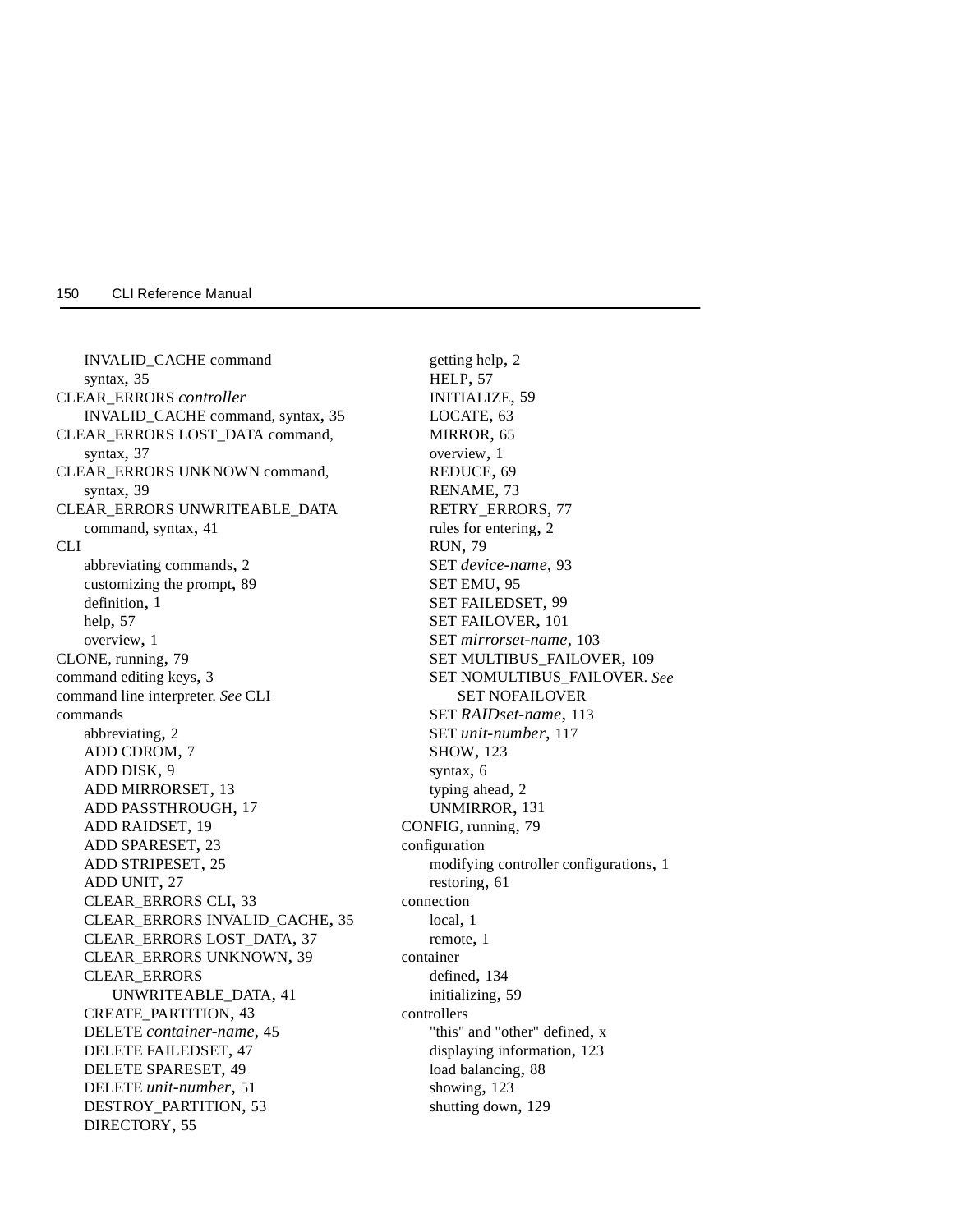conventions abbreviations, [xii](#page-11-0) typographical, [x](#page-9-0) warnings, cautions, tips, notes, [x](#page-9-0) CREATE\_PARTITION command, syntax, [43](#page-56-0) creating CD-ROMs, [7](#page-20-0) disks, [9](#page-22-0) mirrorsets, [13](#page-26-0) passthrough containers, [17](#page-30-0) single-disk units, [31](#page-44-0) sparesets, [23](#page-36-0) stripesets, [25](#page-38-0) units, [27](#page-40-0)

### **D**

data center cabinet, [135](#page-148-0) DELETE *container-name* command, syntax, [45](#page-58-0) DELETE FAILEDSET command, syntax, [47](#page-60-0) DELETE SPARESET command, syntax, [49](#page-62-0) DELETE *unit-number* command, syntax, [51](#page-64-0) deleting CD-ROMs, [45](#page-58-0) devices, [45](#page-58-0) mirrorsets, [45](#page-58-0) optical disk drives, [45](#page-58-0) RAIDsets, [45](#page-58-0) storagesets, [45](#page-58-0) stripesets, [45](#page-58-0) tape drives, [45](#page-58-0) tape loaders, [45](#page-58-0) units, [51](#page-64-0) DESTROY\_PARTITION command, syntax, [53](#page-66-0) devices locating, [63](#page-76-0) setting data transfer rate, [10](#page-23-0), [18](#page-31-0), [93](#page-106-0) showing, [123](#page-136-0) diagnostics listing of, [55](#page-68-0) running, [79](#page-92-0) DILX, running, [79](#page-92-0) DIRECT, running, [80](#page-93-0)

DIRECTORY command, syntax, [55](#page-68-0) disk drives adding to configuration, [9](#page-22-0) deleting, [45](#page-58-0) displaying information, [123](#page-136-0) initializing, [59](#page-72-0) making transportable, [93](#page-106-0) mirroring, [65](#page-78-0) removing from a mirrorset, [69](#page-82-0) removing from the failedset, [47](#page-60-0) removing from the spareset, [49](#page-62-0) renaming, [73](#page-86-0) setting device data transfer rate, [10,](#page-23-0) [18](#page-31-0) showing, [123](#page-136-0) transfer rate, [10,](#page-23-0) [18](#page-31-0) documentation, related, [xii](#page-11-0) DSTAT, running, [80](#page-93-0) dual-redundant configuration disabling, [111](#page-124-0) enabling, [101](#page-114-0) DUART, [135](#page-148-0) DWZZA, [135](#page-148-0) DWZZB, [136](#page-149-0)

### **E**

electrostatic discharge *See* ESD, [viii](#page-7-0) EMU defined, [136](#page-149-0) setting, [95](#page-108-0) error messages clearing from CLI, [33](#page-46-0) clearing unwriteable data errors, [41](#page-54-0) ESD defined, [136](#page-149-0) precautions, [viii](#page-7-0)

### **F**

failedset, deleting members, [47](#page-60-0) failover defined, [136](#page-149-0) disabling, [111](#page-124-0)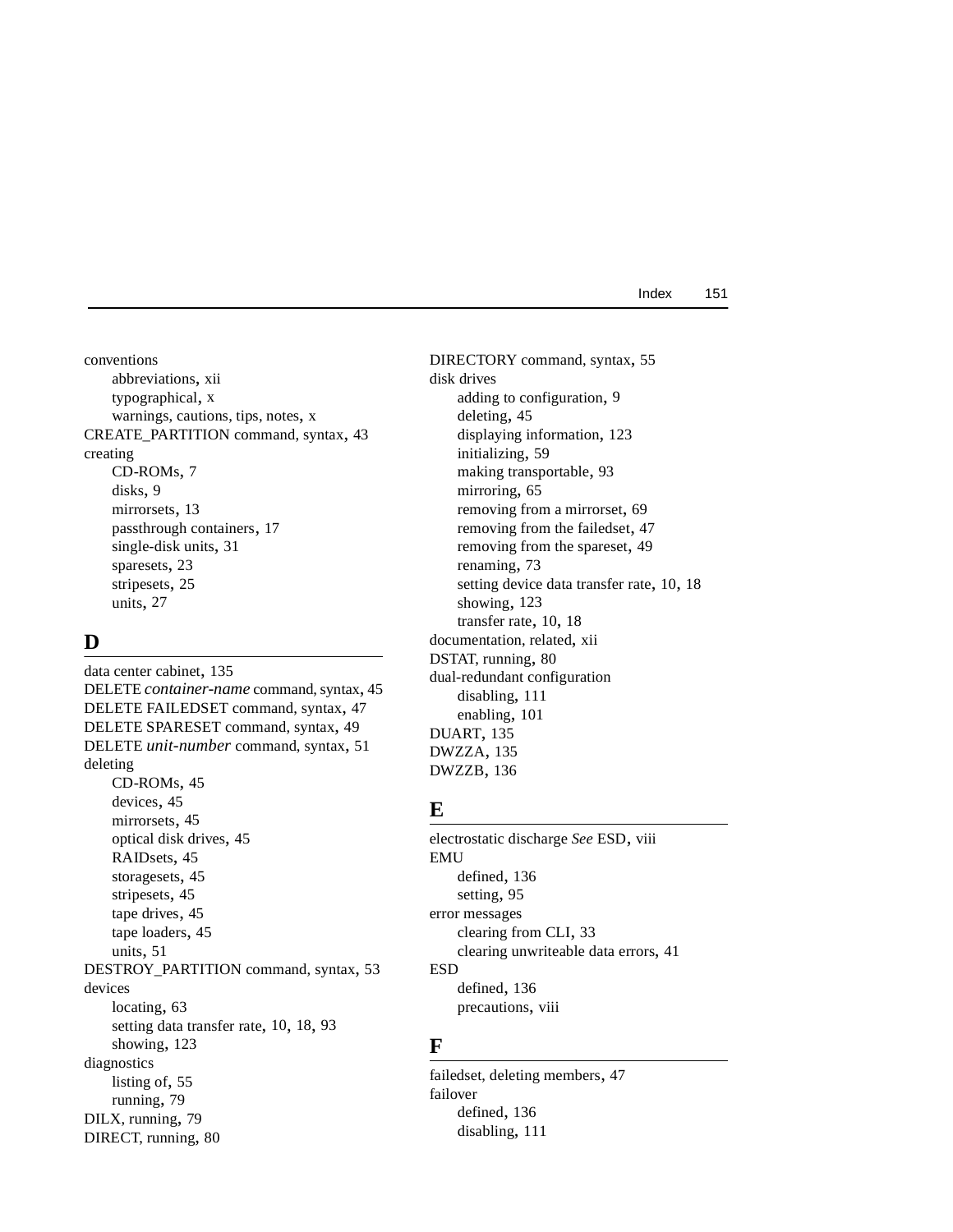finding devices and storagesets, [63](#page-76-0) FMU, running, [80](#page-93-0) FRUTIL, running, [80](#page-93-0) FWD SCSI, [137](#page-150-0)

### **H**

HELP command, syntax, [57](#page-70-0) history, revision of this manual, [xiii](#page-12-0) host compatibility mode, [85](#page-98-0) setting data transfer rate, [90](#page-103-0) hot standby controller, [89](#page-102-0) HSOF, [138](#page-151-0) HSUTIL, running, [80](#page-93-0) [HSZterm.](#page-14-0) *See* remote connection

### **I**

initialize before adding unit, [27](#page-40-0) saving user data, [60](#page-73-0) INITIALIZE command switches CHUNKSIZE, [60](#page-73-0) DESTROY, [60](#page-73-0) SA[VE\\_CONFIGURATION,](#page-72-0) [61](#page-74-0) syntax, 59

### **L**

listing diagnostics and utilities, [55](#page-68-0) load balancing, [88](#page-101-0) local connection, [1](#page-14-0) local connection port, precautions, [ix](#page-8-0) local terminal, [138](#page-151-0) LOCATE command, syntax, [63](#page-76-0) lost data error, clearing, [37](#page-50-0) LRU, [139](#page-152-0)

### **M**

maintenance terminal, defined, [139](#page-152-0) MIRROR command

switches COPY, [65](#page-78-0) POLICY, [66](#page-79-0) syntax, [65](#page-78-0) mirrorset actual number of members, [69](#page-82-0) adding to configuration, [13](#page-26-0) choosing a replacement member, [14,](#page-27-0) [19](#page-32-0) converting back to a single device, [131](#page-144-0) creating from a single disk, [65](#page-78-0) deleting, [45](#page-58-0) initializing, [59](#page-72-0) removing a member, [69](#page-82-0) setting a replacement policy, [14](#page-27-0), [19](#page-32-0) showing, [123](#page-136-0) unmirroring, [131](#page-144-0) mirrorsets displaying information, [123](#page-136-0) renaming, [73](#page-86-0)

### **N**

nominal membership, [139](#page-152-0) non-redundant configuration, [139](#page-152-0) [nonvolatile, defined](#page-153-0) normalizing member, [140](#page-153-0) Note, defined, [xi](#page-10-0) [NV.](#page-153-0) *See* nonvolatile

### **O**

optical disk drives deleting, [45](#page-58-0) displaying information, [123](#page-136-0) showing, [123](#page-136-0) other controller, explained, [1](#page-14-0)

#### **P**

partitions creating, [43](#page-56-0) deleting unit, [51](#page-64-0) displaying size[,](#page-124-0) [123](#page-136-0)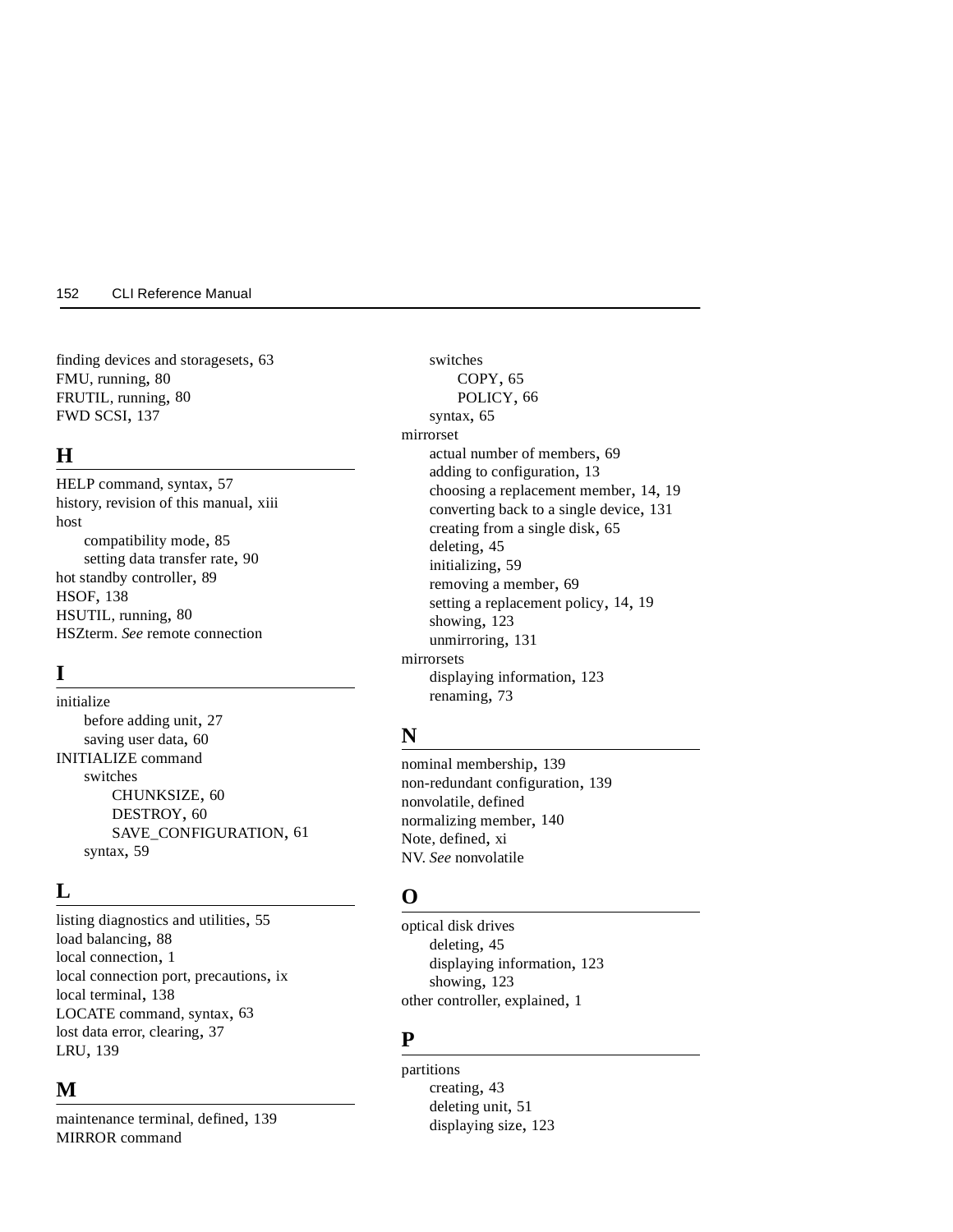Index 153

setting size, [43](#page-56-0) showing, [123](#page-136-0) passthrough containers adding to configuration, [17](#page-30-0) deleting, [45](#page-58-0) renaming, [73](#page-86-0) showing, [123](#page-136-0) port-target-LUN, defined, [141](#page-154-0) precautions electrostatic discharge, [viii](#page-7-0) local connection port, [ix](#page-8-0) VHDCI cables, [ix](#page-8-0) preferred SCSI target ID numbers, setting, [88](#page-101-0) PTL defined, [141](#page-154-0) specifying with ADD CDROM command, [7](#page-20-0) specifying with ADD DISK command, [9](#page-22-0) specifying with ADD PASSTHROUGH command, [17](#page-30-0) publications, related, [xii](#page-11-0)

### **Q**

quiesce, [141](#page-154-0)

### **R**

RAIDset adding while missing a member, [20](#page-33-0) changing characteristics, [113](#page-126-0) deleting, [45](#page-58-0) displaying information, [123](#page-136-0) initializing, [59](#page-72-0) removing a member, [114](#page-127-0) replacing a member, [115](#page-128-0) showing, [123](#page-136-0) specifying chunksize, [60](#page-73-0) specifying replacement policy, [113](#page-126-0) RAIDsets renaming, [73](#page-86-0) REDUCE command, syntax, [70](#page-83-0) redundancy, defined, [142](#page-155-0) regenerate process, defined, [143](#page-156-0)

related publications, [xii](#page-11-0) remote connection, [1](#page-14-0) removing a mirrorset member, [69](#page-82-0) RENAME command, syntax, [73](#page-86-0) RESTART *controller* command switches IGNORE\_ERRORS, [75](#page-88-0) IMMEDIATE\_SHUTDOWN, [75–](#page-88-0)[76](#page-89-0) NOIGNORE\_ERRORS, [75](#page-88-0) N[OIMMEDIATE\\_SHUTDOWN, 75–](#page-88-0)[76](#page-89-0) syntax, 75 RETRY\_ERRORS command, syntax, [77](#page-90-0) RETRY\_ERRORS UNWRITEABLE\_DATA command, syntax, [77](#page-90-0) revision history, [xiii](#page-12-0) RUN CFMENU, [79](#page-92-0) CLCP, [79](#page-92-0) CLONE, [79](#page-92-0) command syntax, [79](#page-92-0) CONFIG, [79](#page-92-0) DILX, [79](#page-92-0) DIRECT, [80](#page-93-0) DSTAT, [80](#page-93-0) FMU, [80](#page-93-0) FRUTIL, [80](#page-93-0) HSUTIL, [80](#page-93-0) VTDPY, [80](#page-93-0)

#### **S**

SBB, [143](#page-156-0) SCSI bus cable lengths, [90](#page-103-0) preferring target ID numbers, [88](#page-101-0) setting target ID numbers, [86](#page-99-0) SCSI-A cable, [143](#page-156-0) SCSI-B cable, [144](#page-157-0) SELFTEST *controller* command switches IGNORE\_ERRORS, [81](#page-94-0) IM[ME](#page-94-0)[DIATE\\_SHUTDOWN,](#page-136-0) [81](#page-94-0) syntax, 81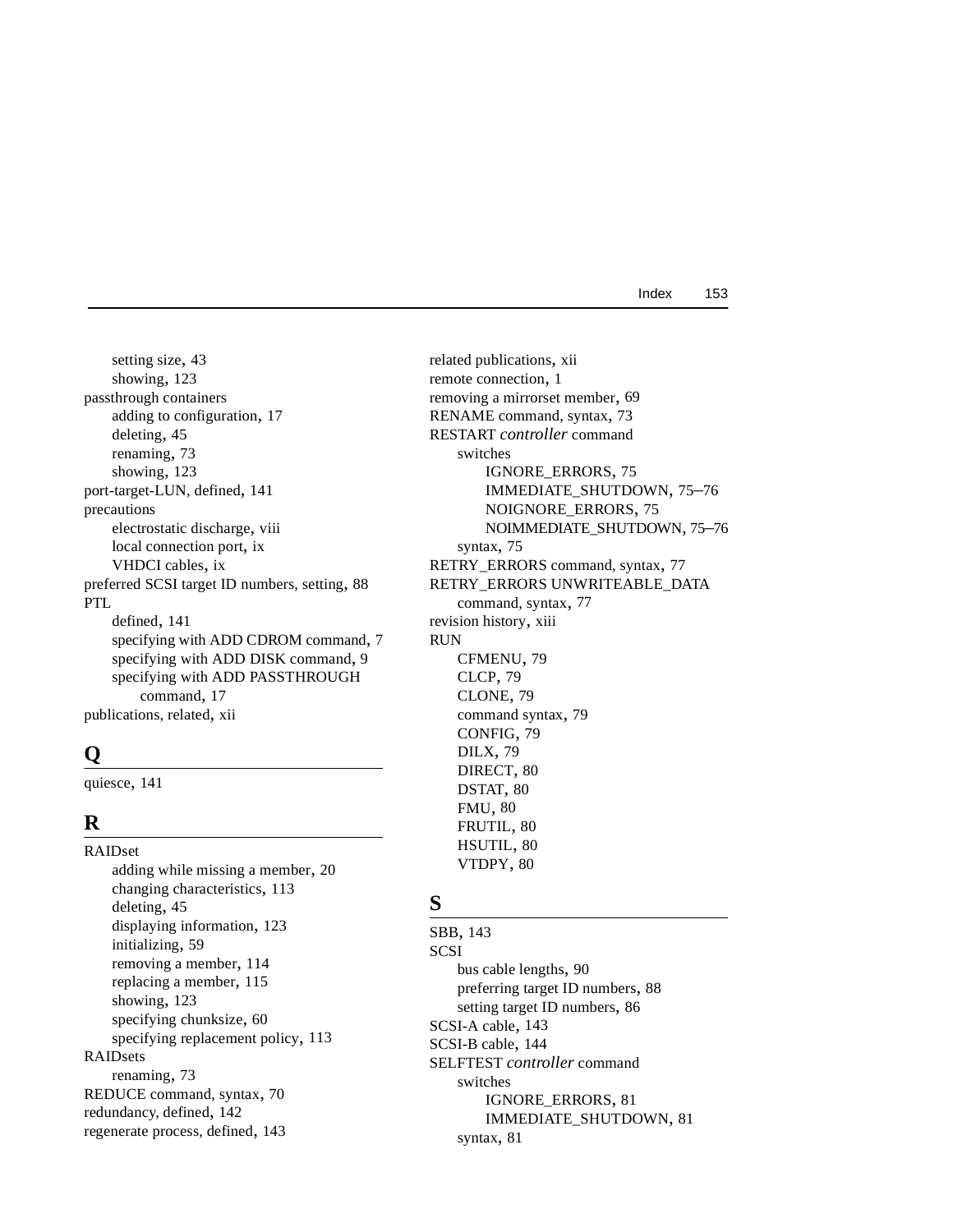SET *controller* command, [83](#page-96-0) switches CACHE\_FLUSH\_TIMER, [84](#page-97-0) CACHE\_UPS, [85](#page-98-0) COMMAND\_CONSOLE\_LUN, [85](#page-98-0) INITIAL\_CONFIGURATION, [87](#page-100-0) MIRRORED\_CACHE, [87](#page-100-0) PREFERRED\_ID, [88](#page-101-0) PROMPT, [89](#page-102-0) target ID number, [86](#page-99-0) TERMINAL\_PARITY, [89](#page-102-0) TERMINAL\_SPEED, [89](#page-102-0) TIME, [90](#page-103-0) TR[ANSFER\\_RATE\\_REQUESTED,](#page-96-0) [90](#page-103-0) syntax, 83 SET *device-name*  switches TRANSFER\_RATE\_REQUESTED, [93](#page-106-0) SET *device-name* command switches NOTRANSPORTABLE, [93–](#page-106-0)[94](#page-107-0) TRANSFER\_RATE\_REQUESTED, [10](#page-23-0), [18](#page-31-0) TR[ANSPORTABLE, 93–](#page-106-0)[94](#page-107-0) syntax, 93 SET EMU command switches FANSPEED, [96](#page-109-0) SE[NSOR SETPOINT, 95](#page-108-0) syntax, 95 SET FAILEDSET command, syntax, [99](#page-112-0) SET FAILOVER command switches DE[STROY\\_UNFLUSHABLE\\_DATA,](#page-114-0) [111](#page-124-0) syntax, 101 SET *mirrorset-name* command switches COPY, [103](#page-116-0) MEMBERSHIP, [103](#page-116-0) POLICY, [105](#page-118-0) READ\_SOURCE, [106](#page-119-0) REMOVE, [104](#page-117-0) REPLACE, [105](#page-118-0)

syntax, [103](#page-116-0) SET MULTIBUS\_FAILOVER command, syntax, [109](#page-122-0) SET NOFAILOVER command switches, [111](#page-124-0)[–112](#page-125-0) syntax, [111](#page-124-0) SET *RAIDset-name* command switches POLICY, [113](#page-126-0) RECONSTRUCT, [114](#page-127-0) REMOVE, [114](#page-127-0) REPLACE, [115](#page-128-0) syntax, [113](#page-126-0) SET *unit-number* command switches ACCESS\_ID, [118](#page-131-0) MAXIMUM\_CACHED\_TRANSFER, [118](#page-131-0) PREFERRED\_PATH, [119](#page-132-0) READ\_CACHE, [119](#page-132-0) syntax, [117](#page-130-0) setting cache flush timer, [84](#page-97-0) CLI prompt, [89](#page-102-0) command console LUN, [85](#page-98-0) command console lun, [85](#page-98-0) control of metadata, [60](#page-73-0) controller behavior at restart, [75](#page-88-0) controller behavior at shutdown, [129](#page-142-0) controller behavior selftest, [81](#page-94-0) controller cache flush timer, [84](#page-97-0) controller cache ups policy, [85](#page-98-0) controller configuration handling, [61](#page-74-0) controller data transfer rate, [90](#page-103-0) controller error handling at restart, [75](#page-88-0) controller error handling at selftest, [75,](#page-88-0) [81](#page-94-0) controller error handling at shutdown, [129](#page-142-0) controller initial configuration, [87](#page-100-0) controller preferred target ID number, [88](#page-101-0) controller target ID number, [86](#page-99-0) controller transfer rate, [90](#page-103-0) controller's host compatibility mode, [85](#page-98-0) data retentio[n policy,](#page-94-0) [35](#page-48-0)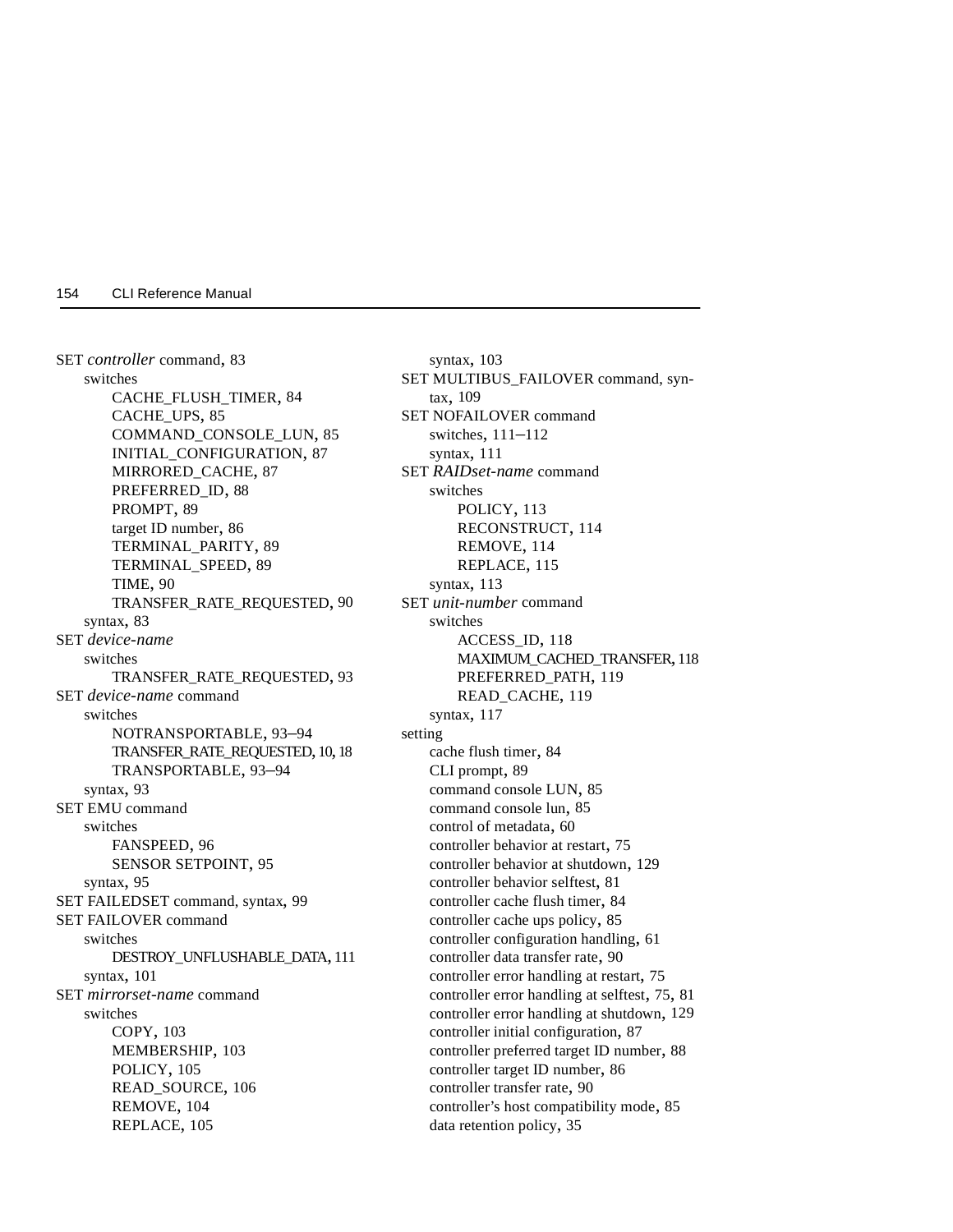device data transfer rate, [10](#page-23-0), [18](#page-31-0), [93](#page-106-0) device transfer rate, [10](#page-23-0), [18](#page-31-0), [93](#page-106-0) failedset autospare feature, [99](#page-112-0) fan speed, [96](#page-109-0) full display, [124](#page-137-0) host data transfer rate, [90](#page-103-0) mirrored write-back cache, [87](#page-100-0) mirrorset copy data, [65](#page-78-0) mirrorset copy speed, [13,](#page-26-0) [103](#page-116-0) mirrorset member read source, [14](#page-27-0) mirrorset read source, [14](#page-27-0) mirrorset spareset replacement policy, [14](#page-27-0) number of blocks cached by controller, [29](#page-42-0), [118](#page-131-0) number of mirrorset members, [103](#page-116-0) number of unit partitions, [29](#page-42-0) partition size, [35,](#page-48-0) [43](#page-56-0) preferred path for units, [29,](#page-42-0) [119](#page-132-0) preferred SCSI target ID numbers, [88](#page-101-0) [RAIDset member reconstruct policy, 20,](#page-33-0) [114](#page-127-0) RAIDset member replacement policy, [14](#page-27-0), [19,](#page-32-0) [113](#page-126-0) RAIDset reduced member policy, [20](#page-33-0) read cache for units, [30,](#page-43-0) [119](#page-132-0) SCSI target ID numbers, [86](#page-99-0) storageset chunksize, setting, [60](#page-73-0) subsystem temp[erature sensor setpoint,](#page-102-0) [95](#page-108-0) terminal parity, 89 terminal speed, [89](#page-102-0) time, [90](#page-103-0) transportability of devices, [93](#page-106-0) transportability of disks, [9,](#page-22-0) [93](#page-106-0) unit access ID number, [28,](#page-41-0) [118](#page-131-0) unit availabili[ty to the host,](#page-98-0) [30](#page-43-0)[,](#page-98-0) [120](#page-133-0) virtual LUN, 85 write protect for units, [31,](#page-44-0) [120](#page-133-0) write-back cache for units, [31](#page-44-0), [120](#page-133-0) SHOW command parameters, [123–](#page-136-0)[124](#page-137-0) switches, FULL, [124](#page-137-0) syntax, [123](#page-136-0) SHUTDOWN *controller* command parameters, [129](#page-142-0) switches, [129](#page-142-0)[–130](#page-143-0)

IGNORE\_ERRORS, [129](#page-142-0) IMMEDIATE\_SHUTDOWN, [129](#page-142-0) syntax, [129](#page-142-0) spareset adding to configuration, [23](#page-36-0) removing a disk drive, [49](#page-62-0) [speed.](#page-23-0) *See* transfer rate storagesets defined, [144](#page-157-0) displaying information, [123](#page-136-0) initializing, [59](#page-72-0) locating, [63](#page-76-0) renaming, [73](#page-86-0) showing, [123](#page-136-0) StorageWorks array controller, [1](#page-14-0) stripe size, defined, [145](#page-158-0) stripe, defined, [145](#page-158-0) stripesets adding to configuration, [25](#page-38-0) deleting, [45](#page-58-0) displaying information, [123](#page-136-0) initializing, [59](#page-72-0) mirroring, [65](#page-78-0) renaming, [73](#page-86-0) showing, [123](#page-136-0) specifying chunksize, [60](#page-73-0)

#### **T**

tape drives deleting, [45](#page-58-0) displaying information, [123](#page-136-0) renaming, [73](#page-86-0) showing, [123](#page-136-0) tape loaders deleting, [45](#page-58-0) displaying information, [123](#page-136-0) showing, [123](#page-136-0) terminal setting parity, [89](#page-102-0) setting speed, [89](#page-102-0) testing controllers, [81](#page-94-0) this controller